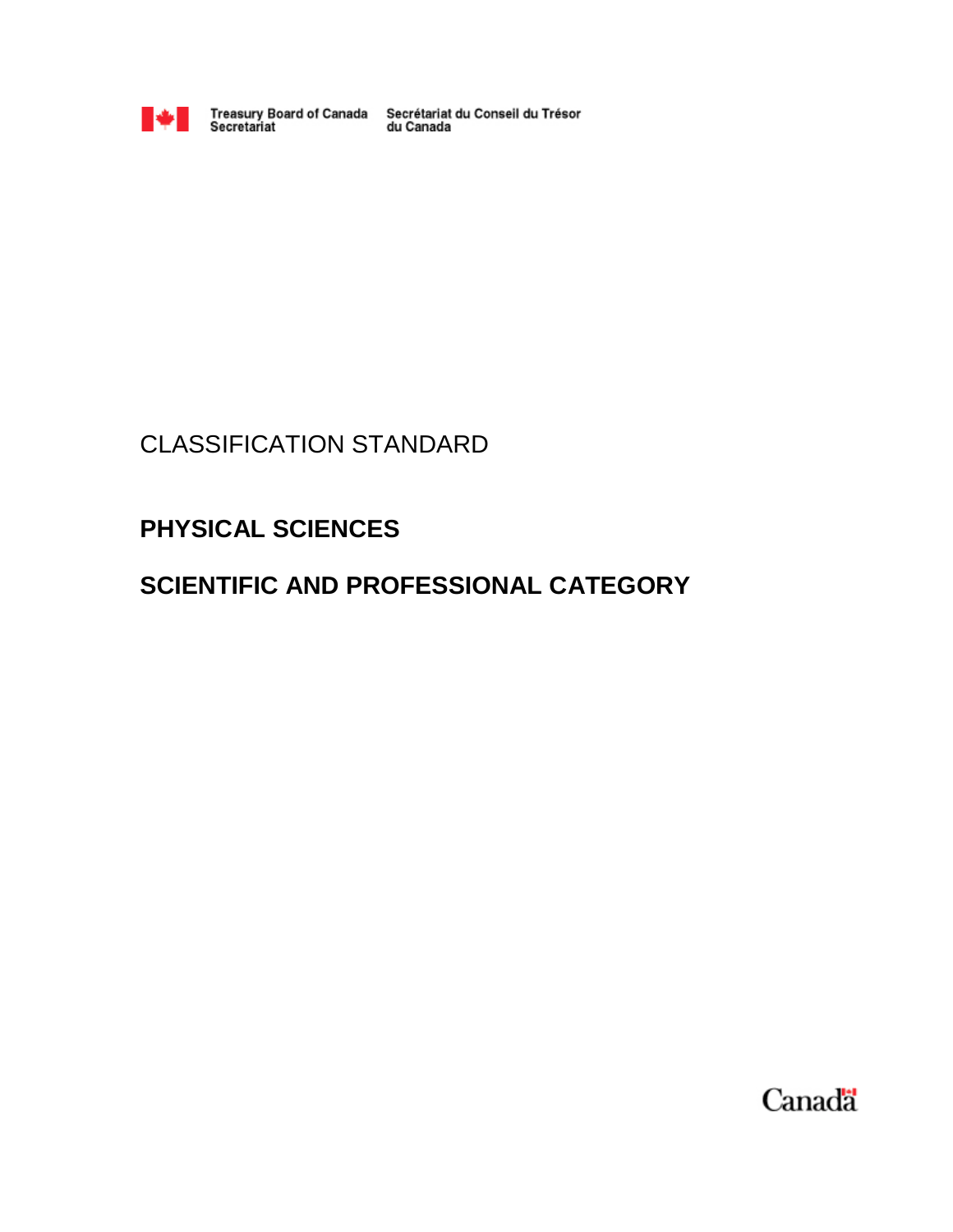# CLASSIFICATION STANDARD

# PHYSICAL SCIENCES

Scientific and Professional Category

Issued by: Classification, Human Resources

Information Systems and Pay Division Personnel Policy Branch May 1990 Effective date: April 1, 1990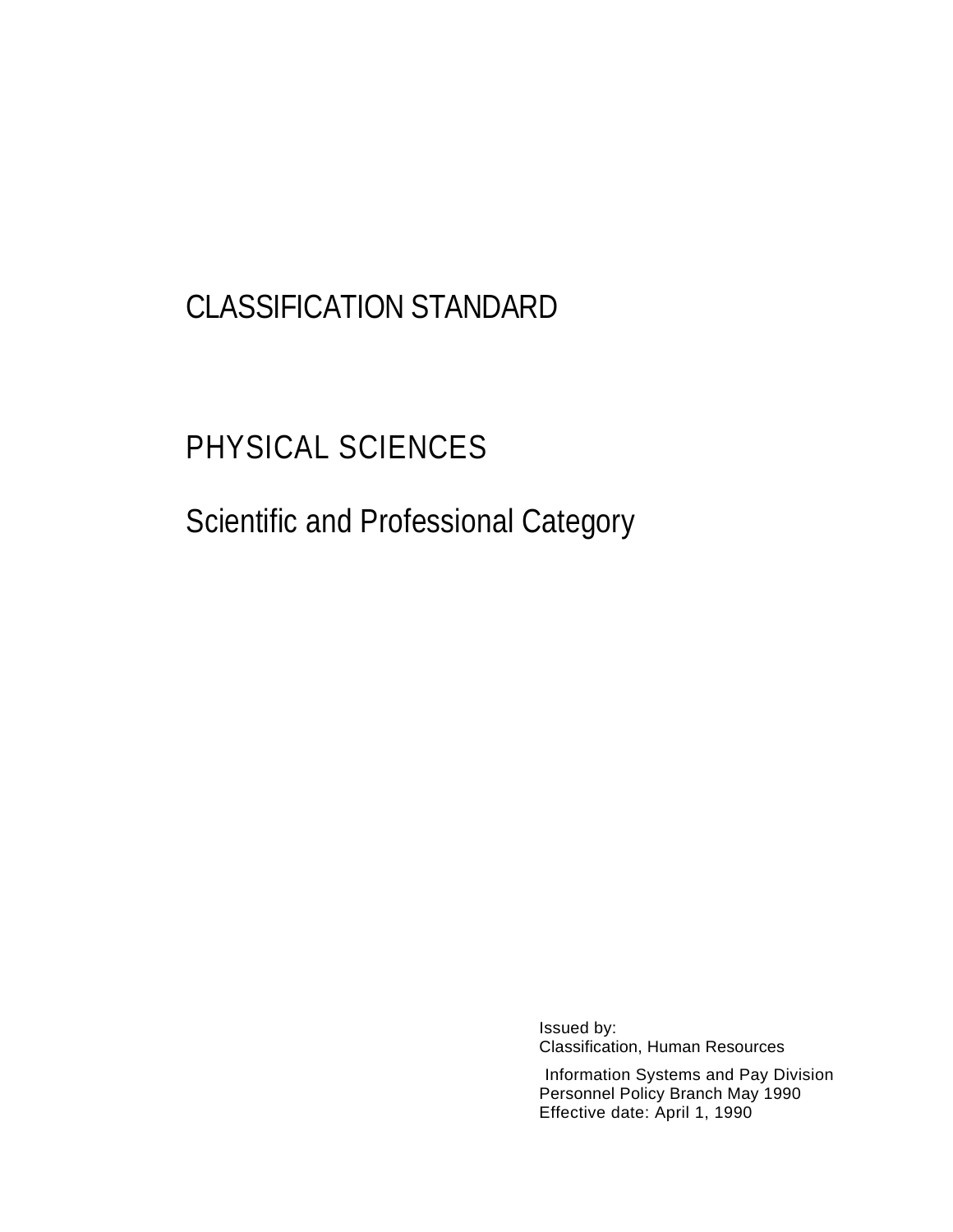°Minister of Supply and Services Canada 1990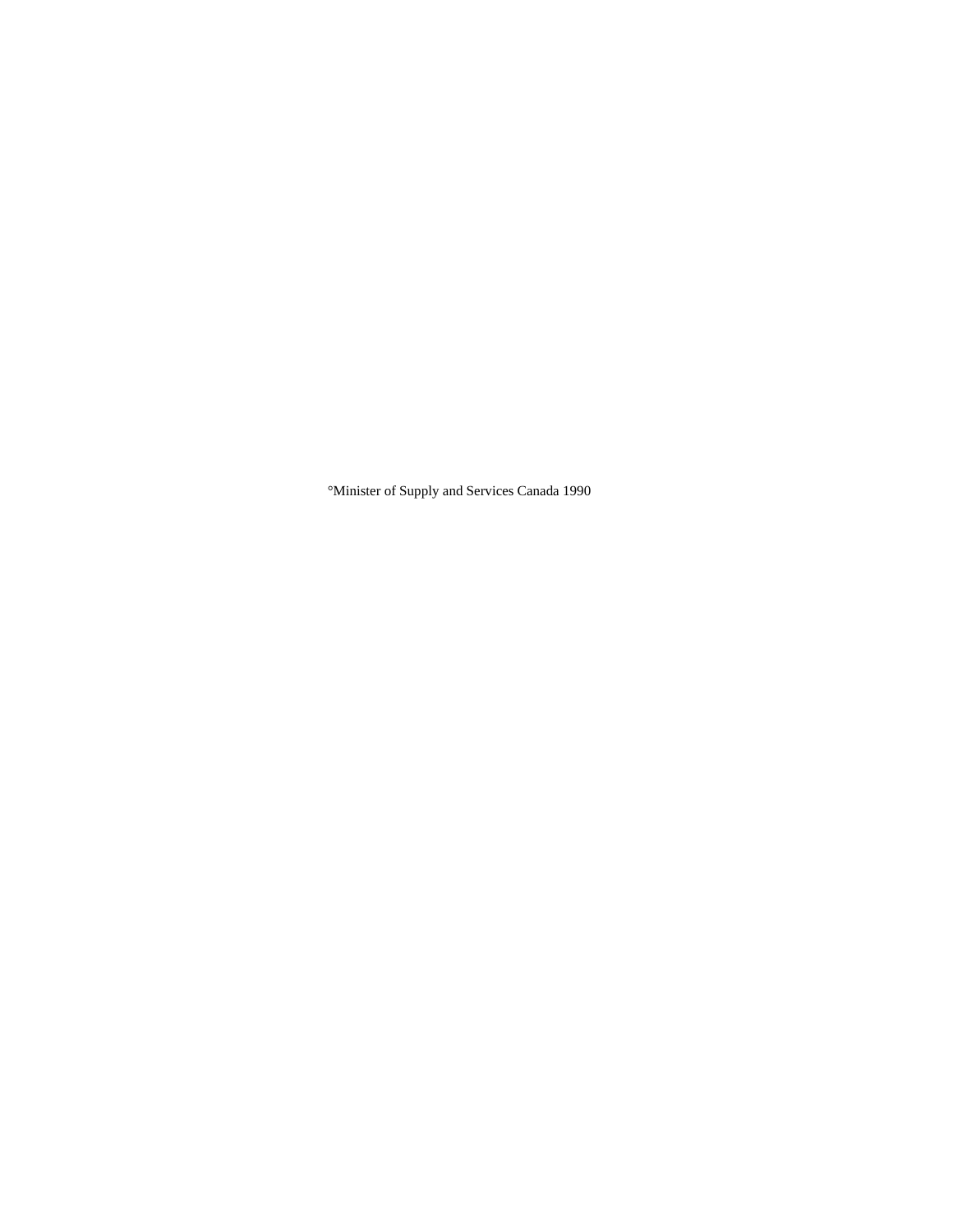### CONTENTS

### PAGE

|                                                                                                                                                                                                                                                              | $\mathbf{1}$ |  |  |  |  |  |  |
|--------------------------------------------------------------------------------------------------------------------------------------------------------------------------------------------------------------------------------------------------------------|--------------|--|--|--|--|--|--|
|                                                                                                                                                                                                                                                              | 3            |  |  |  |  |  |  |
|                                                                                                                                                                                                                                                              | 4            |  |  |  |  |  |  |
| INTRODUCTION<br>CATEGORY DEFINITION<br>GROUP DEFINITION<br>GLOSSARY OF TERMS<br>FACTORS AND FACTOR CHARACTERISTICS<br>DEFINITIONS OF FACTORS AND FACTOR CHARACTERISTICS,<br>DEGREES, AND NOTES TO RATERS<br>POSITION LEVELS: TYPICAL DISTINGUISHING FEATURES |              |  |  |  |  |  |  |
|                                                                                                                                                                                                                                                              |              |  |  |  |  |  |  |
| R                                                                                                                                                                                                                                                            |              |  |  |  |  |  |  |
|                                                                                                                                                                                                                                                              | 15           |  |  |  |  |  |  |
| LIST OF BENCH-MARK POSITIONS                                                                                                                                                                                                                                 | 16           |  |  |  |  |  |  |
| BENCH-MARK POSITIONS: RATING SUMMARY                                                                                                                                                                                                                         | 17           |  |  |  |  |  |  |
| BENCH-MARK POSITIONS: DESCRIPTIONS, SPECIFICATIONS                                                                                                                                                                                                           |              |  |  |  |  |  |  |

AND RATINGS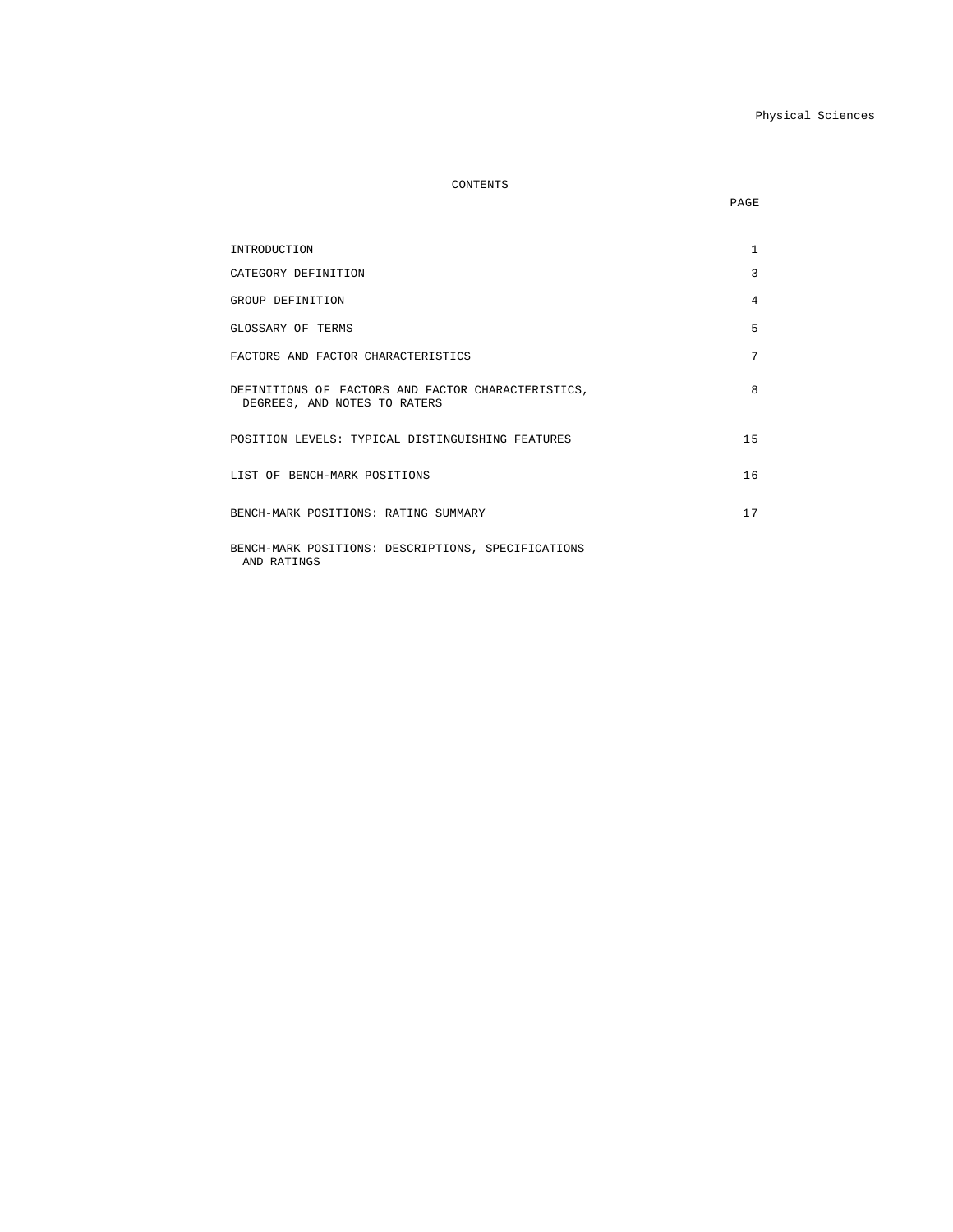### INTRODUCTION

This standard describes the plan to be used to classify positions allocated to the Physical Sciences. Group. It consists of an introduction, definitions of the Scientific and Professional Category and the occupational group, a glossary of terms, factor definitions, characteristics and degree highlights, and bench-mark position descriptions.

The ultimate objective of job evaluation is the determination of the relative values of jobs in each occupational group. A classification plan of five levels, representing significant differences in the difficulty of the work, has been established for this group. Jobs assigned to a given level are regarded as being of equal difficulty.

#### Factors

The evaluation of positions and their assignment to a classification level will be determined by the application of five factors:

> Kind of Assignments Complexity of Work Professional Responsibility Management Responsibility Impact of Recommendations and Activities

Each factor is described, and the descriptions designate the features of the work assigned to positions allocated to the group.

### Factor Characteristics

The factor characteristics are shown under each factor. The characteristics indicate the features of the work that are to be considered when evaluating a position under a particular factor.

Highlights which describe and distinguish the increasing difficulty of the work from the lowest to the highest degree, are provided for the five degrees of each factor characteristics. These highlights describe the features of the work that will be found in most positions.

### Bench-mark Positions

Bench-mark positions exemplify the degrees of the characteristics, the degrees of each factor and the levels of the classification plan. Each bench-mark consists of a descriptive title, a series of statements of the principal duties, and a set of specifications describing the features of the work of the position in terms of the characteristics of each of the five factors. The specifications exemplify the application of the evaluation plan to the duties and responsibilities of the bench-mark position and substantiate the degree assigned to the position for the characteristics and the factors. A classification level is assigned to each bench-mark position.

### Use of the Standard

There are six steps in the application of this classification standard.

1. The position description is studied to ensure understanding of the position as a whole and of the nature of the duties and responsibilities as they relate to the characteristics of each factor. The relationship of the position being studied to positions above and below it in the organization is also studied.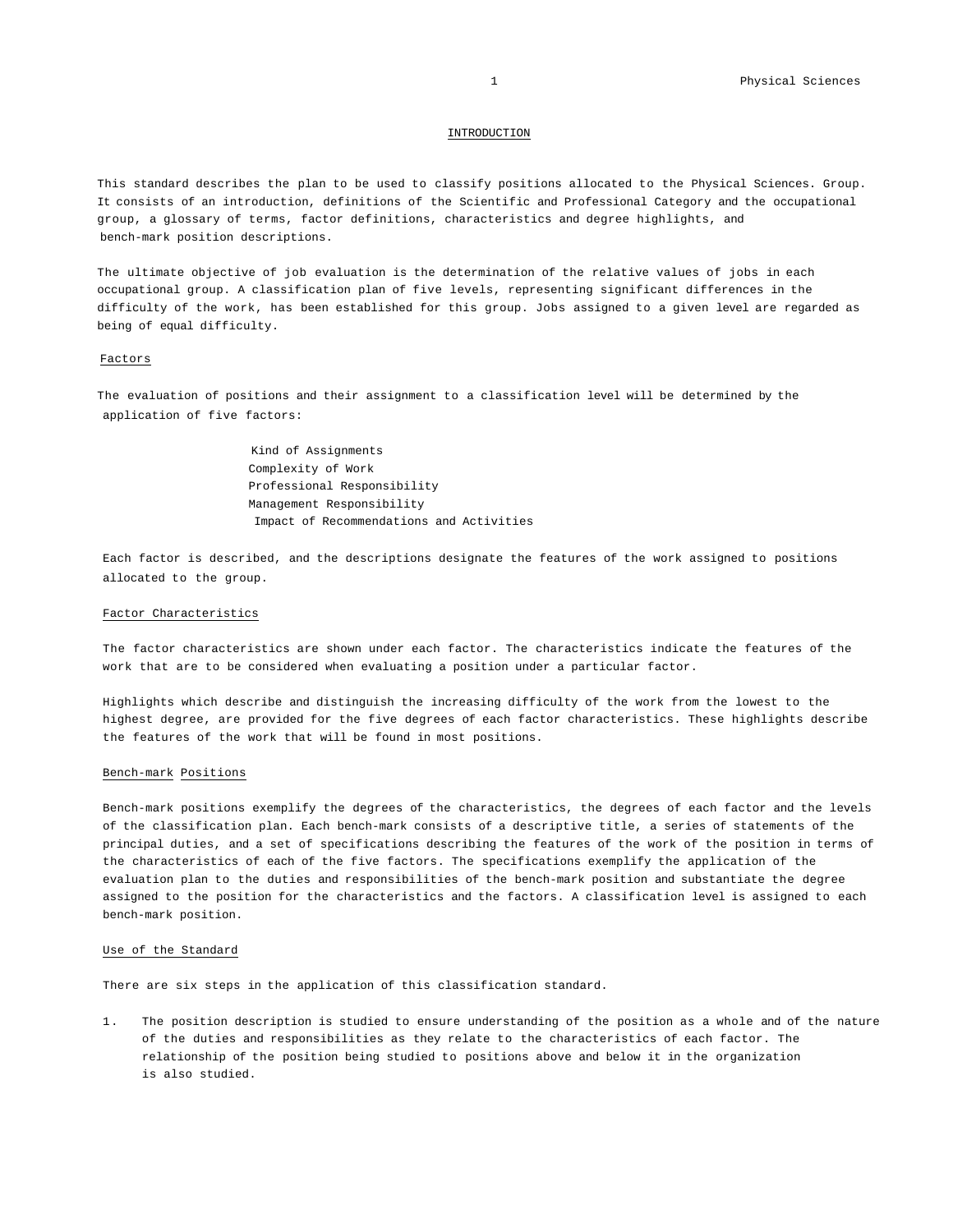- 2. Allocation of the position to the category and group is confirmed by reference to the definitions and the descriptions of inclusions and exclusions.
- 3. A degree under each of the factor characteristics is tentatively assigned to the position being evaluated, by considering the duties and responsibilities of the position in relation to the degrees described for the factor characteristics, and attributing to the position the degree whose definition best reflects the conditions that are typical of the work of the position and most closely corresponds to its difficulty in terms of the characteristic. The degree tentatively assigned is confirmed by comparison with the bench-mark position descriptions and rating specifications for the characteristic.
- 4. A degree under each factor is assigned to the position. The degree to be assigned for a factor is determined by the degree which predominates for the factor's characteristics. When one degree does not predominate, the raters are to compare the overall intensity of the requirements of the position with respect to the various characteristics of the factor with the bench-mark positions, and attribute to the position the factor degree that best equates, on the whole, to the bench-mark positions.
- 5. The level of the position is determined by the degree that has been assigned to the position for at least three of the five factors. When one degree does not predominate, raters are to compare the total job with the benchmark positions and determine the level that best corresponds, on the whole, with the duties and responsibilities of the position.
- 6. The position is compared with bench-mark positions that have been assigned to the same level, as a check on the validity of the level selected.

### Gui de

A Guide identifying a series of distinguishing features characterizing positions found typical of each level is included in the standard.

### Organization Chart

A succinct linear organization chart completes the description of the position and shows the reporting/control relationships that are significant to the rating of the position.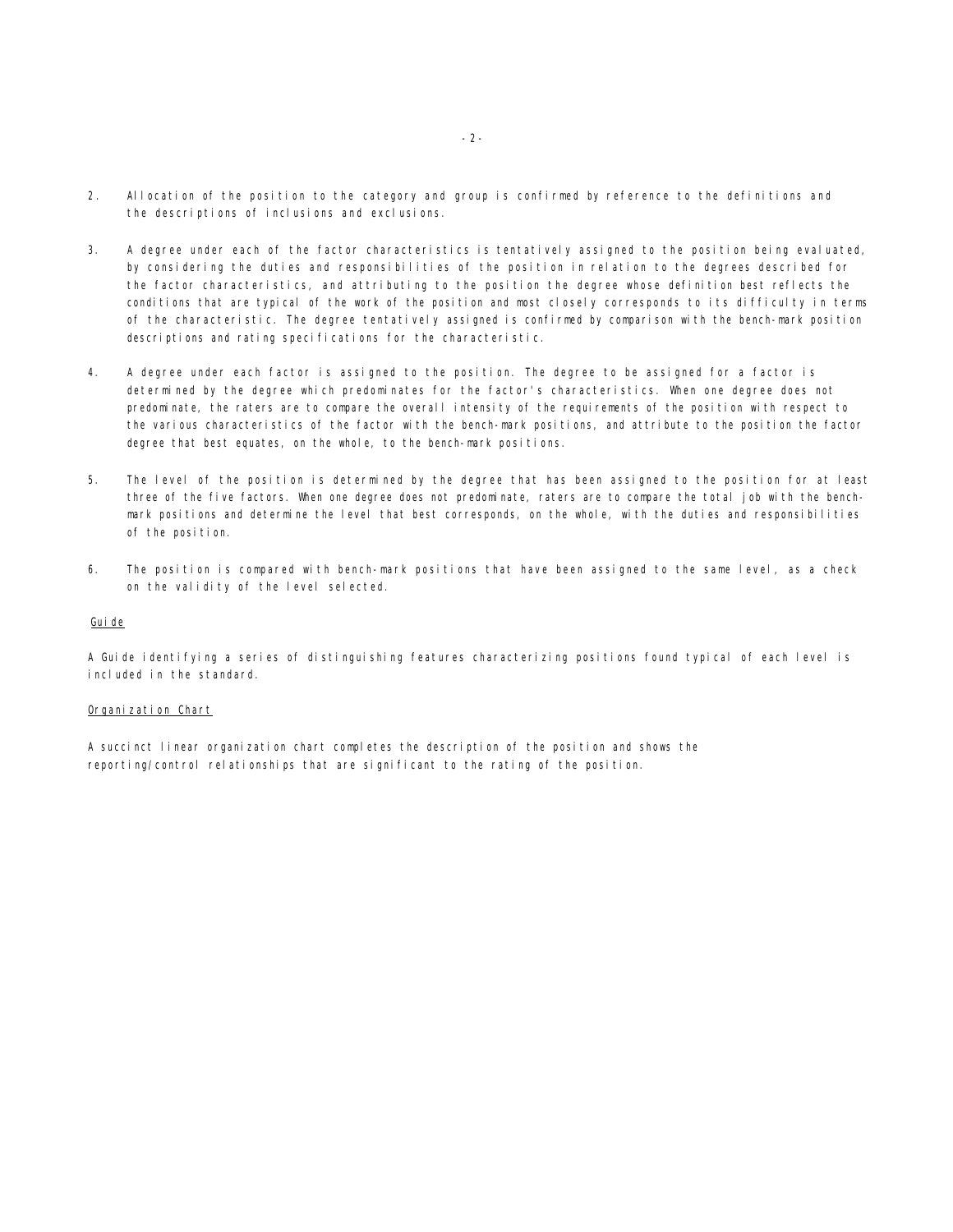### CATEGORY DEFINITION

Occupational categories were repealed by the Public Service Reform Act (PSRA), effective April 1, 1993. Therefore, the occupational category definitions have been deleted from the classification standards.

### 3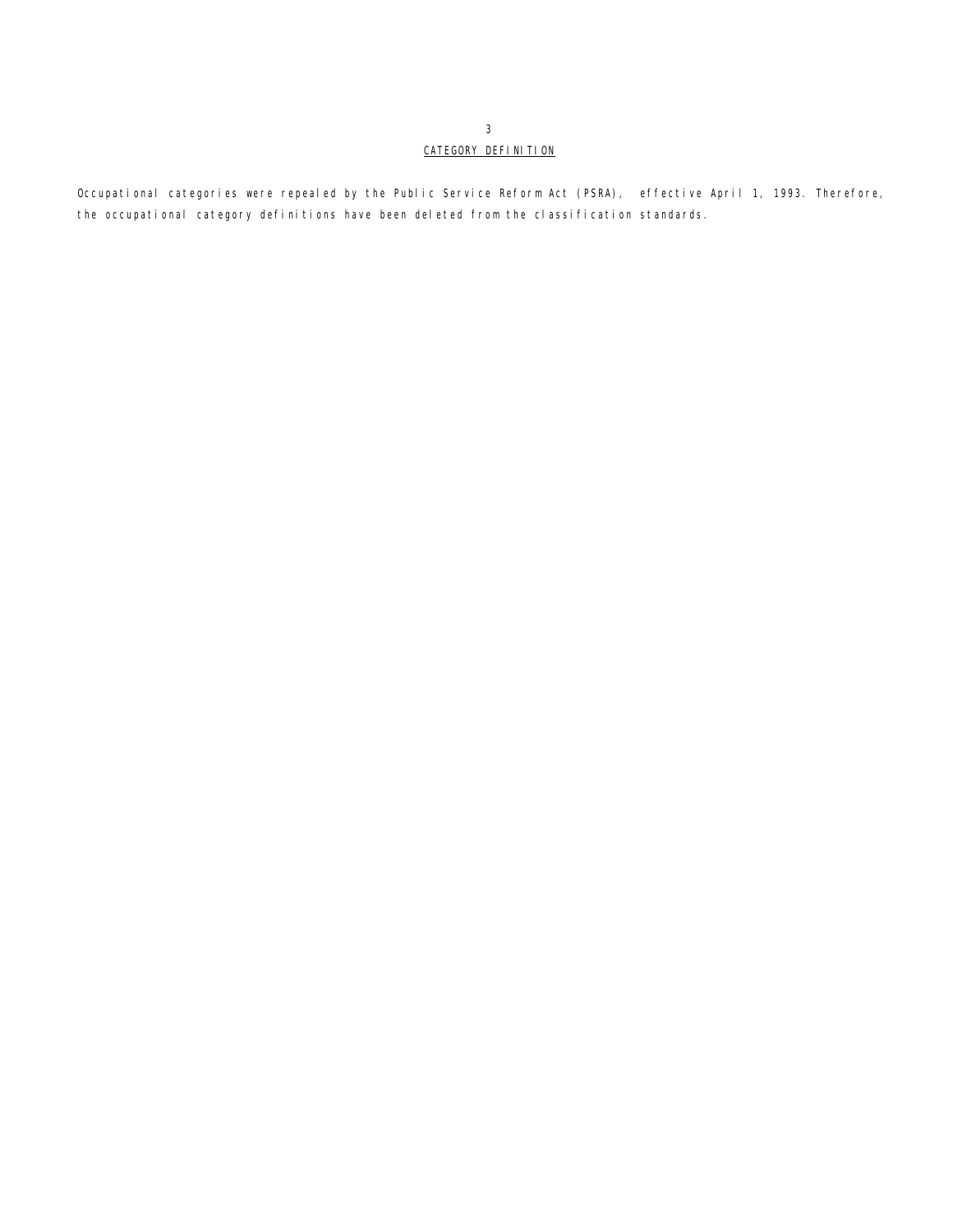### GROUP DEFINITION

For occupational group allocation, it is recommended that you use the Occupational Group Definition and the Occupational Sub-group Definition Maps, which provide the 2005 group and sub-group definition and their corresponding inclusion and exclusion statements. The maps explicitly link the relevant parts of the overall 2005 occupational sub-group definition to each classification standard.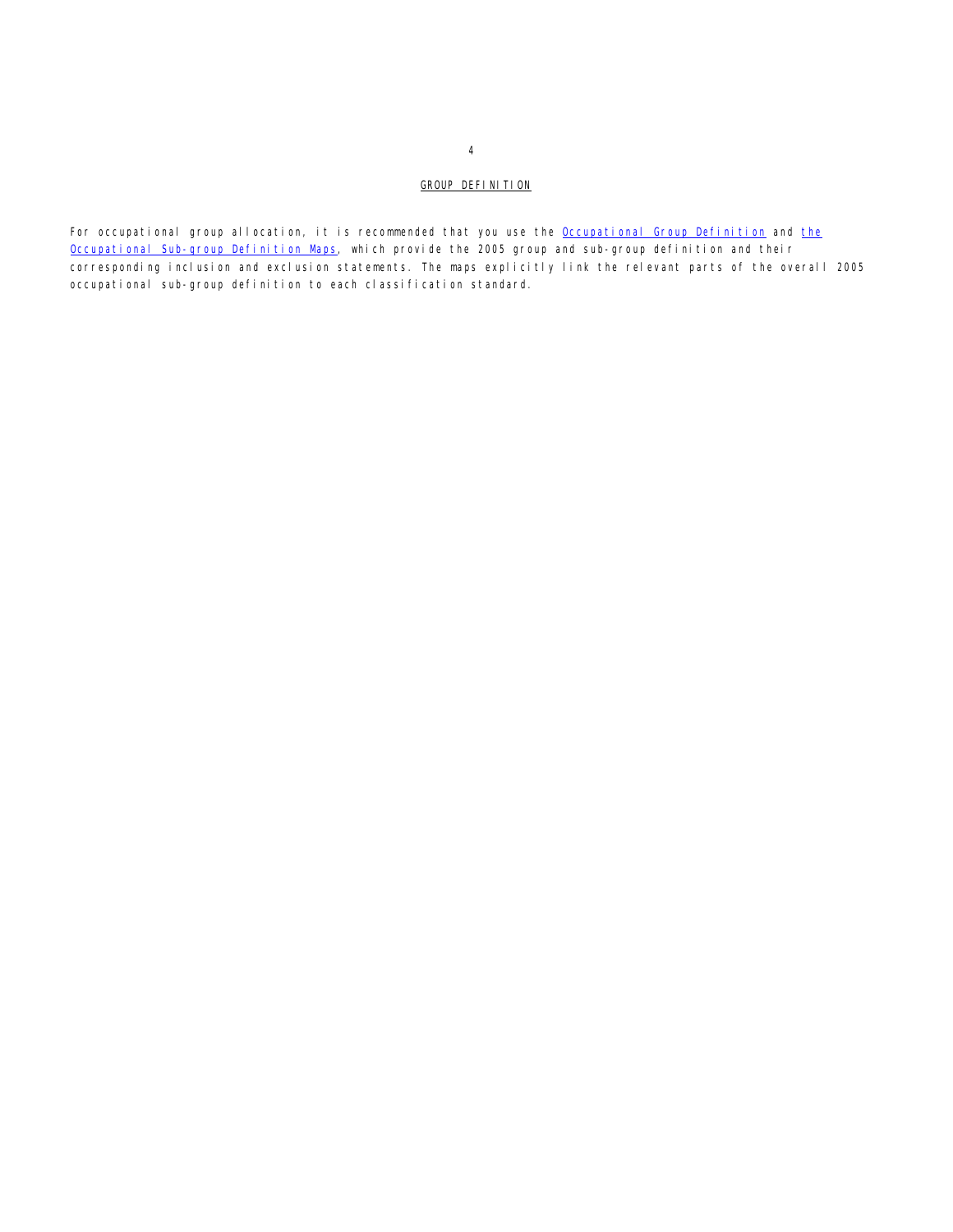### GLOSSARY OF TERMS

For the purpose of this standard -

Behavior of Earth - Refers to the activities of earth and its properties to include plate tectonics, magnetism, volcanism, erosion, sedimentation and similar processes which result in the formation, transformation and change in behavior of the planet.

Behavior of Matter - Refers to the properties and interactions of matter and energy.

Behavior of Space - Refers to the activities of cosmic dust, gas and sub-atomic particles under the influence of magnetic, electro-magnetic and gravitational forces in space.

Conflicting Interests - Refers to different opinions or points of view that lead to a confrontation between individuals or organizations in respect of the advantageous or detrimental results of a contemplated action.

Continuing Operation - Refers to tasks or investigations, usually of an ongoing nature or occurring in a pattern or in repetitive cycles.

Contracts/Agreements (Evaluating of) - Refers to the critical examination of contract/agreement proposals or work done under contract for scientific merit or quality and the provision of a recommendation of acceptance with or without modifications or rejection.

Earth Sciences - Refers to a group of disciplines concerned with the study of Planet Earth, such as geology, mineralogy, hydrology, glaciology, seismology; physical geography, (physical) pedology, physical oceanography, (physical) limnology, geophysic, geochemistry and climatology.

Energy - Refers to the capacity to do work, kinetic, potential or radiant and includes forms such as: gravitational, thermal; chemical; electrical; nuclear; solar; wind; hydrolic.

Force - Refers to a physical entity causing or attempting to cause a change in the motion, velocity, configuration or the state of matter.

Implications of External Matters - Refers to the difficulty added to the work because of the need to recognize the interests of others, including those over whom little effective influence can be exercised.

Matter - Refers to substances in the form of solid, liquid, gas or plasma.

Organizational Control - Refers to the control over a staff and its work that is exercised through an established organizational structure by means of which levels of responsibility and authority are clearly identified.

Organizational Unit - In terms of size, refers to that which makes up or is understood to be encompassed by "normal span of supervisory control of professionals". - As illustrated by bench-mark positions, the number of staff is normally a function of the nature/complexity, conditions and requirements of the work as well as of the type of organizational structure applied.

Outside Assistance - Refers to temporary assistance needed for the work and which must be obtained from sources ranging from outside the immediate organizational unit to organizations outside the Public Service.

N.B. Some of the terms defined  $\ln$  this Glossary are not used in this standard. However, the definitions of such terms can help ensure consistency where their use may be indicated.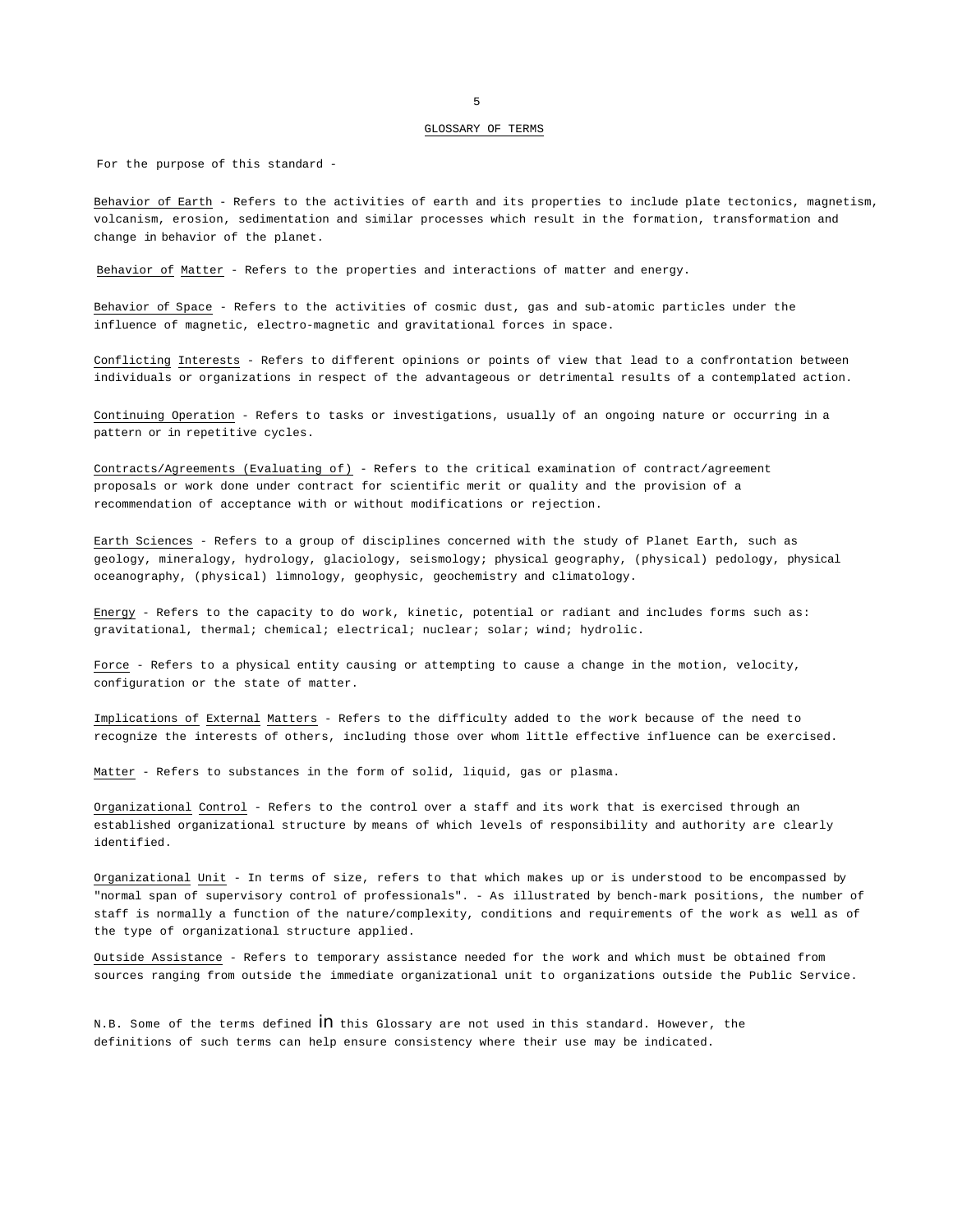Physical Properties - Refers to those attributes of matter and energy which are studied in the Physical Sciences.

Physical Sciences - Refers to a collection of natural sciences excluding chemistry and biology but including other physical sciences disciplines pertinent to "physics", "earth sciences" and "planetary sciences".

Physics - Refers to the science which deals with the study of the properties and interactions of matter and energy, including the study of: the mechanics and dynamics of solids, liquids and gases; gravitation; electricity; magnetism; electro-magnetic waves; optics; acoustics; heat; radiation; atomic and nuclear phenomena. It also includes the application of the principles of physics to biological, chemical and geological systems.

Planetary Sciences - Refers to a group of disciplines concerned with the study of the structure, composition, and physical (and chemical) properties of planets including their atmosphere and immediate cosmic environment. Astronomy, astrophysics, and geology are disciplines included in that group of disciplines.

Policy - Refers to a declaration of aims and intent established by legislation or ministerial authority to guide future courses of action.

Program - Refers to the general plan designed to achieve the objectives determined by a department or agency to meet the aims and intent of policy.

Project - Refers to a unit of work for which objectives have been defined and which is circumscribed by budgetary controls, time limits and the availability of resources.

Related Fields - Refers to general or specialized fields that are pertinent to or associated with the work of professionals in the physical sciences.

Significant Program Activity - Refers to that portion of a scientific based program which is visible as an entity and is comparable to work at the senior management level but with emphasis on the scientific nature of the work.

Specialized Subject Area - Refers to a "subject area" in which there is a narrowing of scope and the work to be performed necessitates an enhanced development of knowledge and experience.

### Standards - Refers to:

- $\frac{\overline{11}}{11}$  A recognized weight, measure or material of specified composition or characteristics, or experimental procedure used as a reference for uniform measurement, comparison or calibration;
- (ii) A set of recognized criteria (mandatory or voluntary) specifying a minimum level of quality, purity, uniformity, performance, or safety for the manufacture, use or handling of a material, product, or devi ce.

Studies - Refers to an in-depth examination or investigation of an area of interest.

Subject areas - Refers to the facts, theories, ideas, techniques and related matters that are encompassed by a study, investigation, project or program, and include the application of one or more disciplines. Supervisory Responsibility - Refers to the responsibility for scheduling and allocating work, instructing,

training, controlling and assessing performance of other employees and for ensuring satisfactory completion of their work.

Survey - Refers to a general or broad examination of an area of interest.

N.B. Some of the terms defined in this Glossary are not used in this standard. However, the definitions of such terms can help ensure consistency where their use may be indicated.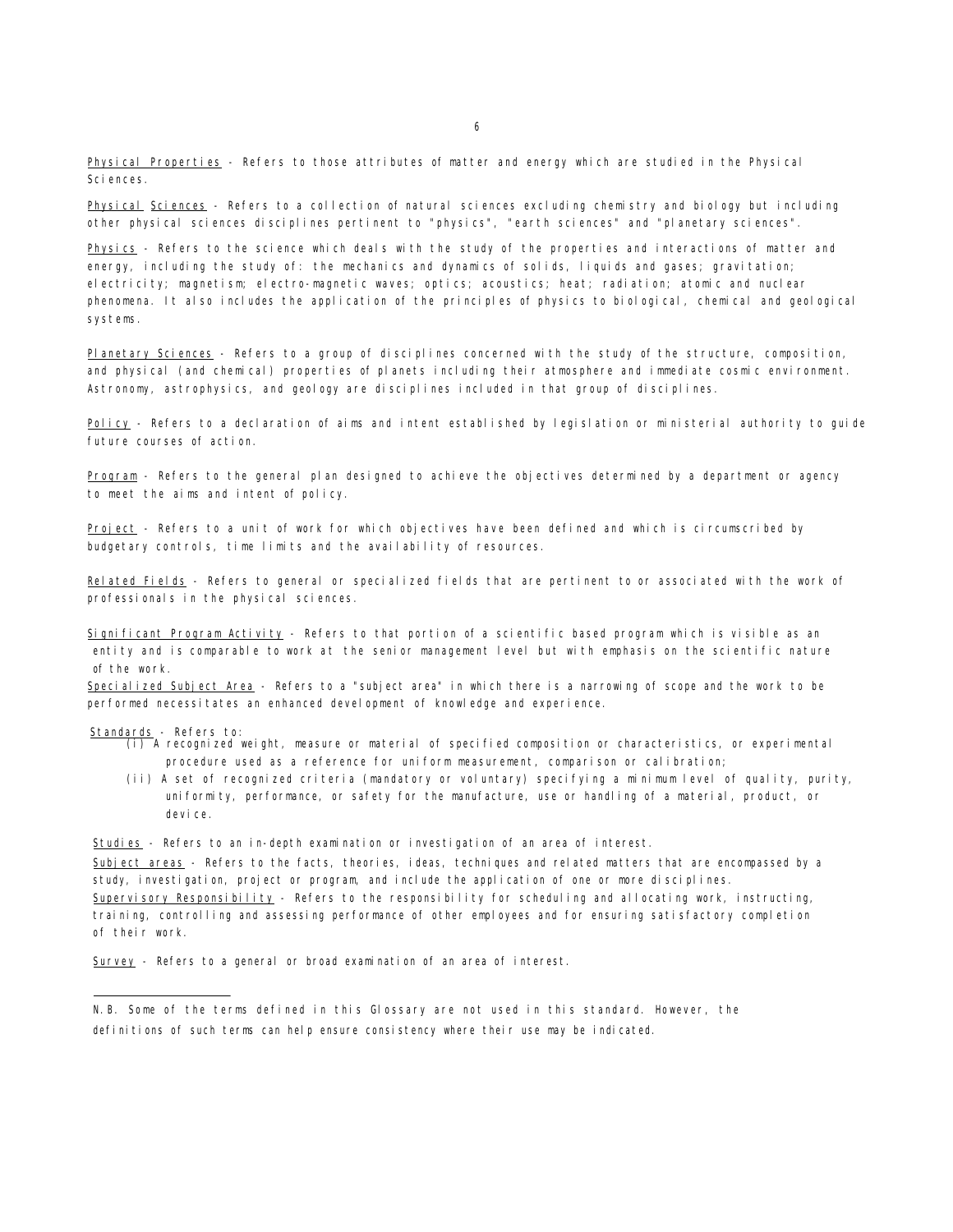### FACTORS AND FACTOR CHARACTERISTICS

| <b>FACTOR</b>                                            | <b>CHARACTERI STICS</b>                                                                                                                                                                                                                                                                                                                                                                                                                                                                                                                                                                                                                                                                                                                                                                                                                                                                                                                                         | <b>FACTOR</b>                                  | CHARACTERI STI CS                                                                                                                                                                                                                                                                                                                                                                                                                                                                                   |
|----------------------------------------------------------|-----------------------------------------------------------------------------------------------------------------------------------------------------------------------------------------------------------------------------------------------------------------------------------------------------------------------------------------------------------------------------------------------------------------------------------------------------------------------------------------------------------------------------------------------------------------------------------------------------------------------------------------------------------------------------------------------------------------------------------------------------------------------------------------------------------------------------------------------------------------------------------------------------------------------------------------------------------------|------------------------------------------------|-----------------------------------------------------------------------------------------------------------------------------------------------------------------------------------------------------------------------------------------------------------------------------------------------------------------------------------------------------------------------------------------------------------------------------------------------------------------------------------------------------|
| ((KIND OF ASSIGNMENT»                                    | $\alpha$ ) Objectives established by<br>others for the work;<br>Extent of the work;<br>b)<br>Variety of activities;<br>C)<br>Scope for planning and<br>d)<br>conducting work.                                                                                                                                                                                                                                                                                                                                                                                                                                                                                                                                                                                                                                                                                                                                                                                   | ((MANAGEMENT RESPONSI BILITY»                  | (Responsibility for:)<br>Control of staff;<br>a)<br>Control of physical<br>b)<br>resources;<br>Committing departmental<br>C)<br>resources;<br>Obtaining outside<br>assi stance;<br>d)<br>Administrative control of<br>work;<br>e)<br>Co-ordination of work<br>performed for, or in<br>f)<br>conjunction with other<br>organi zati onal uni ts;<br>Implementing or developing<br>administrative procedures,<br>safety and management<br>q)<br>di rectives and quidelines.<br>(Impact - Governmental) |
| ((COMPLEXITY OF WORK»)<br>((PROFESSIONAL RESPONSIBILITY» | Availability and problems<br>a)<br>involved in obtaining<br>information and data;<br>Validity of information and<br>b)<br>data:<br>Number and variability of the<br>variables and ambiguity of<br>C)<br>information and data;<br>Rel ationships of the<br>vari ables;<br>d)<br>Effect of activities of others<br>on the work;<br>e)<br>Nature and purpose of<br>contacts;<br>f) Development of concepts and<br>approaches, procedures,<br>techniques and practices,<br>q)<br>their adaptation and<br>application;<br>Theoretical knowledge which<br>must be applied.<br>h)<br>Extent work is checked by<br>others;<br>Professional guidance<br>recei ved;<br>a)<br>Initiative and judgment in<br>defining objectives, dealing<br>h)<br>with problems and establishing<br>scientific guidelines;<br>c)<br>Judgment in reviewing and<br>assessing work of others;<br>Judgment in interpreting<br>results of work;<br>Judgment in giving advice.<br>d)<br>e)<br>f) | ((IMPACT OF RECOMMENDATIONS<br>AND ACTIVITIES» | On departmental work or<br>other government program;<br>a)<br>(Imp act - External)<br>(i)<br>On an industrial or<br>commercial process,<br>operation or product;<br>(ii) On the state of<br>b)<br>natural resources or<br>the environment;<br>(iii) On public health and<br>safety;<br>$(iv)$ On other external<br>areas.<br>On development and<br>understanding of a body of<br>knowl edge.<br>C)                                                                                                  |

FACTOR: "KIND OF ASSIGNMENT"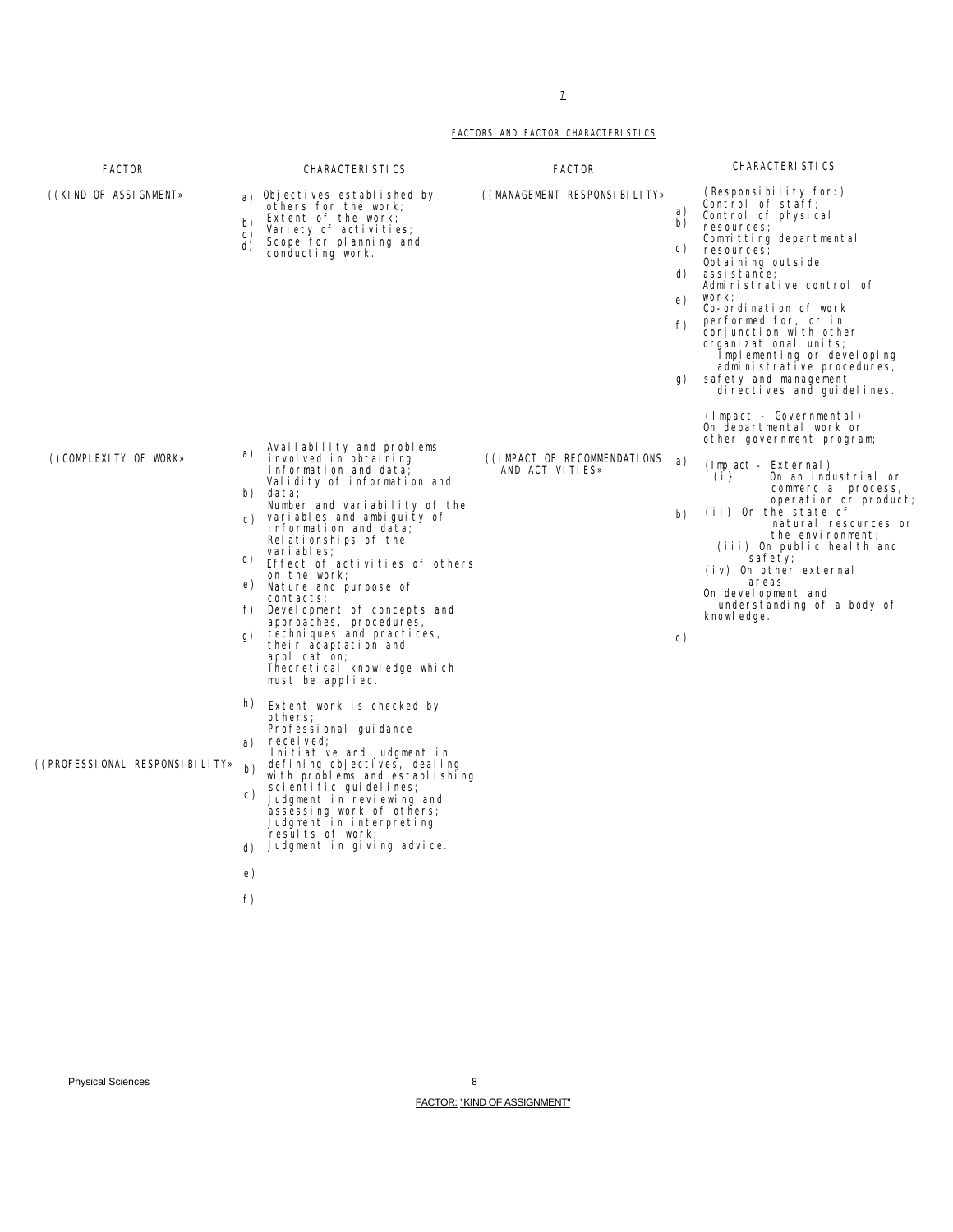This factor is used to measure the difficulty of the work in terms of its objectives and extent, the variety of activities and the scope for planning and conducting work.

### Notes to Raters

i) When evaluating a position under this factor, raters are to consider the factor characteristics and their intensity ranging from degree 1 to degree 5, and<br>attribute to the position, for each characteristic, the degree w

ii) For a same degree of intensity, all of the characteristics of the factor are considered equal.

iii) The degree to be assigned to the position for the whole factor, is determined by the degree which predominates (i.e. the degree that has been assigned for<br>at least three of the four characteristics - "A", "B", "C" and

| DEGREE 1                                                                                                                                                                                | DEGREE 2                                                                                                                                                                                                                                                                                                                                                                                                               | DEGREE 3                                                                                                                                                                                                                                                                                                                      | DEGREE 4                                                                                                                                                                                                                                                                                                                                                                                                                                                  | DEGREE 5                                                                                                                                                                                                                                                                                                                                                                                                                                                                                                                                                                                 |
|-----------------------------------------------------------------------------------------------------------------------------------------------------------------------------------------|------------------------------------------------------------------------------------------------------------------------------------------------------------------------------------------------------------------------------------------------------------------------------------------------------------------------------------------------------------------------------------------------------------------------|-------------------------------------------------------------------------------------------------------------------------------------------------------------------------------------------------------------------------------------------------------------------------------------------------------------------------------|-----------------------------------------------------------------------------------------------------------------------------------------------------------------------------------------------------------------------------------------------------------------------------------------------------------------------------------------------------------------------------------------------------------------------------------------------------------|------------------------------------------------------------------------------------------------------------------------------------------------------------------------------------------------------------------------------------------------------------------------------------------------------------------------------------------------------------------------------------------------------------------------------------------------------------------------------------------------------------------------------------------------------------------------------------------|
| Characteristic A: The<br>obiectives                                                                                                                                                     |                                                                                                                                                                                                                                                                                                                                                                                                                        | established by others for the conduct of the work.                                                                                                                                                                                                                                                                            |                                                                                                                                                                                                                                                                                                                                                                                                                                                           |                                                                                                                                                                                                                                                                                                                                                                                                                                                                                                                                                                                          |
| Objectives and<br>instructions are provided<br>for the work.                                                                                                                            | Objectives of the work are<br>clearly defined.                                                                                                                                                                                                                                                                                                                                                                         | Objectives of the work are<br>defined in terms of<br>activity or project goals.                                                                                                                                                                                                                                               | Objectives of the work are<br>stated in terms of<br>operational goals.                                                                                                                                                                                                                                                                                                                                                                                    | Objectives of the work are<br>stated in terms of goals<br>for a significant program<br>activity.                                                                                                                                                                                                                                                                                                                                                                                                                                                                                         |
| Characteristic B: The extent                                                                                                                                                            | of the work.                                                                                                                                                                                                                                                                                                                                                                                                           |                                                                                                                                                                                                                                                                                                                               |                                                                                                                                                                                                                                                                                                                                                                                                                                                           |                                                                                                                                                                                                                                                                                                                                                                                                                                                                                                                                                                                          |
| Work normally consists of<br>a part or phase of a<br>project, study or<br>continuing operation<br>requiring limited<br>investigation.                                                   | Work normally consists of<br>a number of discrete<br>projects, studies or<br>investigations.                                                                                                                                                                                                                                                                                                                           | Work involves<br>comprehensive investigations,<br>projects or studies<br>within a specialized<br>subject area.                                                                                                                                                                                                                | Work involves the<br>application of a number of<br>scientific principles and<br>theories to complex investigations comprises a significant<br>or studies, within<br>a specialized subject<br>area; or the direction of<br>work in diverse subject<br>areas.                                                                                                                                                                                               | Work is performed within a<br>number of related specialized<br>subject areas and<br>program activity.                                                                                                                                                                                                                                                                                                                                                                                                                                                                                    |
| Characteristic C: The variety                                                                                                                                                           | of activities.                                                                                                                                                                                                                                                                                                                                                                                                         |                                                                                                                                                                                                                                                                                                                               |                                                                                                                                                                                                                                                                                                                                                                                                                                                           |                                                                                                                                                                                                                                                                                                                                                                                                                                                                                                                                                                                          |
| Activities closely<br>resemble one another in<br>most aspects and consist<br>of a limited number of<br>straight-forward tasks<br>performed successively.<br>Characteristic D: The scope | Activities differ from one<br>another and consist of a<br>variety of tasks such as:<br>using a number of related<br>scientific techniques for<br>surveying, observing,<br>analyzing and evaluating<br>products, phenomena or<br>processes; investigating<br>the composition, performance<br>or effect of<br>substances; allocating<br>work to support staff;<br>providing advice.<br>for planning and conducting work. | Activities differ from one<br>another and include using<br>a wide variety of scientific<br>techniques for investigating<br>the composition,<br>performance or effect of<br>substances or systems; or<br>supervising the work of<br>staff engaged in the<br>conduct of analyses or<br>investigations; and<br>providing advice. | Activities differ from one<br>another in many aspects<br>and include several of the<br>following: conducting<br>complete investigations;<br>providing functional<br>direction; coordinating<br>the work with other activities;<br>providing advice;<br>organizing, controlling<br>and supervising the work<br>of staff engaged in the<br>conduct of analyses or<br>investigations; controlling the<br>use of facilities, materiel and human<br>resources. | Activities involving a<br>broad spectrum of<br>scientific and administrative<br>duties which differ<br>from one another in most<br>aspects and include:<br>evaluating and authorizing<br>projects or studies; making<br>recommendations or providing<br>advice on policy or<br>legislation; assessing the<br>implications of work<br>progress on program objectives;<br>providing guidance<br>on the determination of<br>approaches to complex<br>problems; and managing a<br>significant program<br>activity, or coordinating<br>activities at the national<br>and international levels |
|                                                                                                                                                                                         |                                                                                                                                                                                                                                                                                                                                                                                                                        |                                                                                                                                                                                                                                                                                                                               |                                                                                                                                                                                                                                                                                                                                                                                                                                                           |                                                                                                                                                                                                                                                                                                                                                                                                                                                                                                                                                                                          |
| Scheduling and performing<br>work using standardized<br>procedures and techniques.                                                                                                      | Planning activities,<br>determining approaches and<br>selecting methods to ensure<br>that the work meets clearly<br>defined objectives.                                                                                                                                                                                                                                                                                | Planning and performing a<br>broad diversity of work<br>within a subject area, or<br>planning and assigning<br>tasks for the ongoing work<br>of an organizational unit,<br>or a project or study team<br>to ensure that the objectives<br>are met within<br>established guidelines.                                           | Planning, organizing and<br>delegating work of a<br>number of organizational<br>units, or planning and<br>coordinating complex<br>projects or studies to<br>ensure that operational<br>goals are achieved within<br>resources limitations; or<br>planning, organizing and<br>conducting complex<br>projects or studies within<br>a specialized area with                                                                                                  | Planning, coordinating and<br>implementing a significant<br>program activity or major<br>scientific studies.                                                                                                                                                                                                                                                                                                                                                                                                                                                                             |

high degree of freedom and latitude.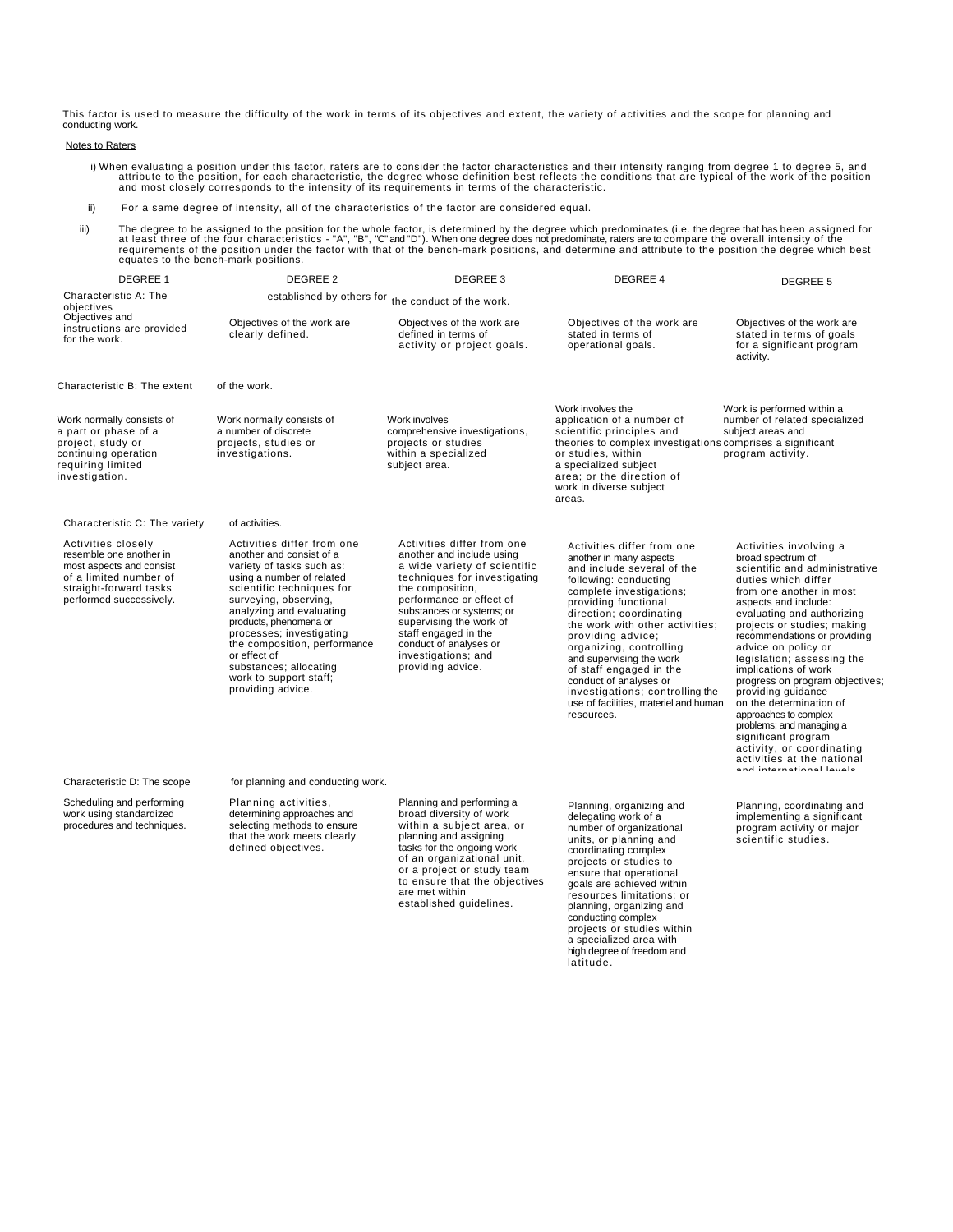### FACTOR: "COMPLEXITY OF WORK"

This factor is used to measure the difficulty of the work in terms of the nature of the information and data used; the influences external to the work; the<br>nature and purpose of contacts with others; the requirement for th

#### Notes to Raters

- (i) When evaluating positions under this factor, raters are to consider the factor characteristics and their intensity ranging from degree 1 to degree 5, and<br>attribute to the position, for each characteristic, the degree;
- (ii) For a same degree of intensity, all of the characteristics of the factor are considered equal.
- (iii) The degree to be assigned to the position for the whole factor, is determined by the degree which predominates (i.e. the degree that has been assigned for at least five of the eight characteristics "A", "B", "C", "

| DEGREE 1                                                                                                                               | DEGREE 2                                                                                                                                                                                                  | DEGREE 3                                                                                                                                                                                                                                      | DEGREE 4                                                                                                                                                                                                                                    | DEGREE 5                                                                                                                                                                                                                                                                                   |
|----------------------------------------------------------------------------------------------------------------------------------------|-----------------------------------------------------------------------------------------------------------------------------------------------------------------------------------------------------------|-----------------------------------------------------------------------------------------------------------------------------------------------------------------------------------------------------------------------------------------------|---------------------------------------------------------------------------------------------------------------------------------------------------------------------------------------------------------------------------------------------|--------------------------------------------------------------------------------------------------------------------------------------------------------------------------------------------------------------------------------------------------------------------------------------------|
| Characteristic A: The availability                                                                                                     | of, and the problems involved                                                                                                                                                                             | in obtaining information and                                                                                                                                                                                                                  | data.                                                                                                                                                                                                                                       |                                                                                                                                                                                                                                                                                            |
| The work requires<br>obtaining or receiving<br>information and data from<br>easily accessible sources.                                 | The work requires<br>obtaining information and<br>data by direct observation,<br>collection or selection from                                                                                             | The work requires<br>obtaining, by investigation,<br>information and data which are<br>often difficult to obtain,<br>established recognized sources. interpret and select. Sources may<br>be identified from past<br>practices or quidelines. | The work requires<br>obtaining, by intensive<br>investigation, information and<br>data which are often difficult<br>to obtain, interpret and<br>select. Sources are difficult<br>to identify and to access.                                 | The work requires<br>coordinating the collection<br>and selection of information<br>and data which are usually<br>obtained with<br>great difficulty and<br>require the conduct of<br>intensive study and<br>investigation. Sources<br>are likely to be obscure<br>or have to be developed. |
| Characteristic B:<br>The<br>validity                                                                                                   | of information and data.                                                                                                                                                                                  |                                                                                                                                                                                                                                               |                                                                                                                                                                                                                                             |                                                                                                                                                                                                                                                                                            |
| Information and data of<br>known validity are obtained<br>from recognized reliable<br>sources or by standardized<br>procedures.        | Information and data can<br>normally be validated by<br>known procedures or<br>literature references.                                                                                                     | Information and data can<br>normally be validated by a<br>combination of experimentation<br>and detailed literature<br>referencing or further field<br>investigations.                                                                        | Information and data can<br>be validated only by<br>difficult or complex<br>investigations.                                                                                                                                                 | Information and data may<br>not be completely<br>validatable.                                                                                                                                                                                                                              |
| Characteristic C:<br>The number                                                                                                        | and variability of the<br>أساسا الماسا فاستساء                                                                                                                                                            | and the ambiguity of information                                                                                                                                                                                                              | and data.                                                                                                                                                                                                                                   |                                                                                                                                                                                                                                                                                            |
| Information and data are<br>characterized by few<br>variables, low variability, lack<br>of ambiguity and<br>are of known implications. | Information and data are<br>characterized by several<br>variables requiring<br>interpretation, but of<br>known implications and<br>variability.                                                           | Information and data can<br>be characterized by<br>several variables requiring<br>interpretation, poorly<br>defined variability and<br>some ambiguity.                                                                                        | Information and data can<br>be characterized by variability,<br>many variables, difficulty of<br>interpretation, and the need<br>for judgment to use the<br>data.                                                                           | Information and data are<br>characterized by high<br>variability, many variables,<br>ambiguity, and require<br>ingenuity and highly<br>selective judgment to use.                                                                                                                          |
| Characteristic D: The<br>relationships                                                                                                 | of the variables.                                                                                                                                                                                         |                                                                                                                                                                                                                                               |                                                                                                                                                                                                                                             |                                                                                                                                                                                                                                                                                            |
| Relationships between the<br>variables are simple and<br>known.                                                                        | Relationships between the<br>variables can be established<br>and inconsistencies<br>resolved by straight-<br>forward investigation.                                                                       | Relationships between<br>variables are sometime<br>conflicting and require<br>investigation and<br>interpretation.                                                                                                                            | Relationships between<br>variables are complicated<br>and require in-depth<br>investigation to identify<br>and resolve conflicts and<br>interpretation problems.                                                                            | Relationships between<br>variables are often<br>conflicting and difficult<br>to define and measure.                                                                                                                                                                                        |
| Characteristic E:<br>The effect                                                                                                        | of the activities of others on the work.                                                                                                                                                                  |                                                                                                                                                                                                                                               |                                                                                                                                                                                                                                             |                                                                                                                                                                                                                                                                                            |
| Limited effects from the<br>activities of others within<br>the organizational unit.                                                    | Work is normally affected<br>by the activities of<br>others within the<br>organizational unit and<br>occasionally by the activities organizational unit.<br>of others outside the<br>organizational unit. | Work is frequently<br>affected by the<br>activities of scientists<br>and officials outside the                                                                                                                                                | Work is normally affected<br>by the activities of<br>scientists and officials<br>outside the organizational<br>unit, and requires<br>consideration of the<br>implication of their<br>activities<br>on a project or the<br>ongoing activity. | The work of a significant<br>program activity is<br>affected by the activities<br>of other organizations or<br>agencies and requires<br>consideration of the<br>implications of the<br>activities of their<br>senior scientists or<br>officials.                                           |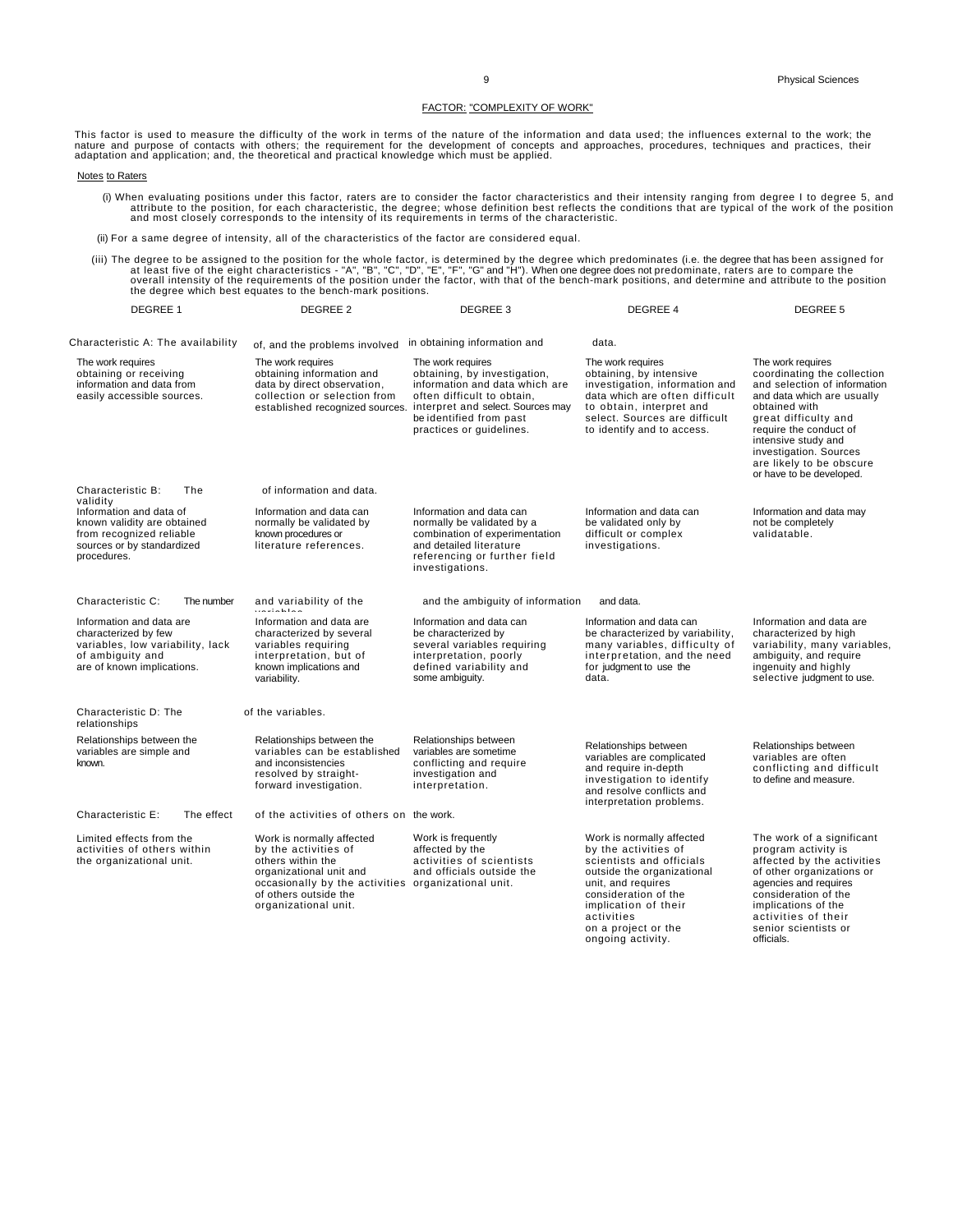### Physical Sciences 10

| <b>DEGREE 1</b>                                                                                                                                                  |              | DEGREE 2                                                                                                                                                                                                                               | <b>FACTOR:</b><br>COMPLEXITY OF WORK (CONT'D)<br>DFGRFF <sub>3</sub>                                                                                                                                                                                                                                                                                              | <b>DEGREE 4</b>                                                                                                                                                                                                                                                                                                                                       | <b>DEGREE 5</b>                                                                                                                                                                                                                                                                                                          |
|------------------------------------------------------------------------------------------------------------------------------------------------------------------|--------------|----------------------------------------------------------------------------------------------------------------------------------------------------------------------------------------------------------------------------------------|-------------------------------------------------------------------------------------------------------------------------------------------------------------------------------------------------------------------------------------------------------------------------------------------------------------------------------------------------------------------|-------------------------------------------------------------------------------------------------------------------------------------------------------------------------------------------------------------------------------------------------------------------------------------------------------------------------------------------------------|--------------------------------------------------------------------------------------------------------------------------------------------------------------------------------------------------------------------------------------------------------------------------------------------------------------------------|
| Characteristic F: The nature                                                                                                                                     |              | and purpose of contacts with                                                                                                                                                                                                           | others.                                                                                                                                                                                                                                                                                                                                                           |                                                                                                                                                                                                                                                                                                                                                       |                                                                                                                                                                                                                                                                                                                          |
| Contacts are with others<br>within own organizational<br>unit for obtaining and<br>discussing information.                                                       |              | Contacts are with others<br>working in the same or<br>closely related subject<br>areas for obtaining and<br>exchanging information<br>and discussing problems.<br>May provide information<br>and facts to the public<br>and the media. | Contacts are with scientists and<br>officials for obtaining and<br>exchanging information,<br>participating in cooperative<br>projects, resolving problems, and<br>providing advice. May explain<br>on-going activities and objectives agreements, establishing<br>of the work and exchange<br>information with the public and the regulations, and for<br>media. | Contacts are with<br>scientists and officials<br>outside the organizational<br>unit for arranging co-<br>operative projects,<br>negotiating terms of<br>standards, implementing<br>providing advice based on<br>recognized expertise. May<br>provide scientific and<br>technical information to<br>the public and the media<br>on contentious issues. | Contacts are with senior<br>scientists and officials at the<br>national and international<br>levels at meetings where<br>conflicting interest are repre-<br>sented, and agreement affecting<br>a significant program activity<br>are negotiated. May represent<br>the department at public forums<br>and with the media. |
| Characteristic G:<br>requirement                                                                                                                                 | The          | for the development of concepts                                                                                                                                                                                                        | and approaches, procedures, techniques and practices,                                                                                                                                                                                                                                                                                                             |                                                                                                                                                                                                                                                                                                                                                       | their adaptation and                                                                                                                                                                                                                                                                                                     |
|                                                                                                                                                                  | application. |                                                                                                                                                                                                                                        |                                                                                                                                                                                                                                                                                                                                                                   |                                                                                                                                                                                                                                                                                                                                                       |                                                                                                                                                                                                                                                                                                                          |
| The work involves applying<br>conventional practices,<br>techniques and procedures.<br>Minor adaptations may be<br>required.                                     |              | The work requires adapting<br>practices, techniques, and<br>procedures.                                                                                                                                                                | The work requires<br>developing new techniques<br>and procedures using known<br>approaches and existing<br>precedents.                                                                                                                                                                                                                                            | The work requires<br>developing new procedures<br>and techniques using<br>novel approaches where<br>precedents often do not<br>exist.                                                                                                                                                                                                                 | The work requires approving or<br>recommending new procedures and<br>developing new concepts and<br>approaches. Work is characterized<br>by the absence of precedents.                                                                                                                                                   |
| Characteristic H:<br>theoretical                                                                                                                                 | The          | and practical knowledge                                                                                                                                                                                                                | which must be applied.                                                                                                                                                                                                                                                                                                                                            |                                                                                                                                                                                                                                                                                                                                                       |                                                                                                                                                                                                                                                                                                                          |
| The work requires the<br>application of a sound<br>knowledge of the<br>principles and theories of<br>a discipline and some<br>familiarity with its<br>practices. |              | The work requires the<br>application of a sound<br>knowledge of the principles,<br>theories and practices of a<br>discipline and some familiarity<br>with the practices in related<br>disciplines.                                     | The work requires the<br>application of a thorough<br>knowledge of the<br>principles, theories and<br>practices of a subject<br>area and its pertinent<br>disciplines, and familiarity with<br>the practices in related<br>disciplines, subject areas or<br>supervisory practices.                                                                                | The work requires the<br>application of a thorough<br>knowledge of the<br>principles, theories and<br>practices of a specialized<br>subject area, and a<br>knowledge of related<br>scientific disciplines,<br>subject areas or of<br>management practices.                                                                                            | The work requires the<br>application of an advanced<br>knowledge of the principles,<br>theories and practices of a<br>specialized subject area, and a<br>good knowledge of related<br>scientific disciplines, subject areas<br>or of management practices.                                                               |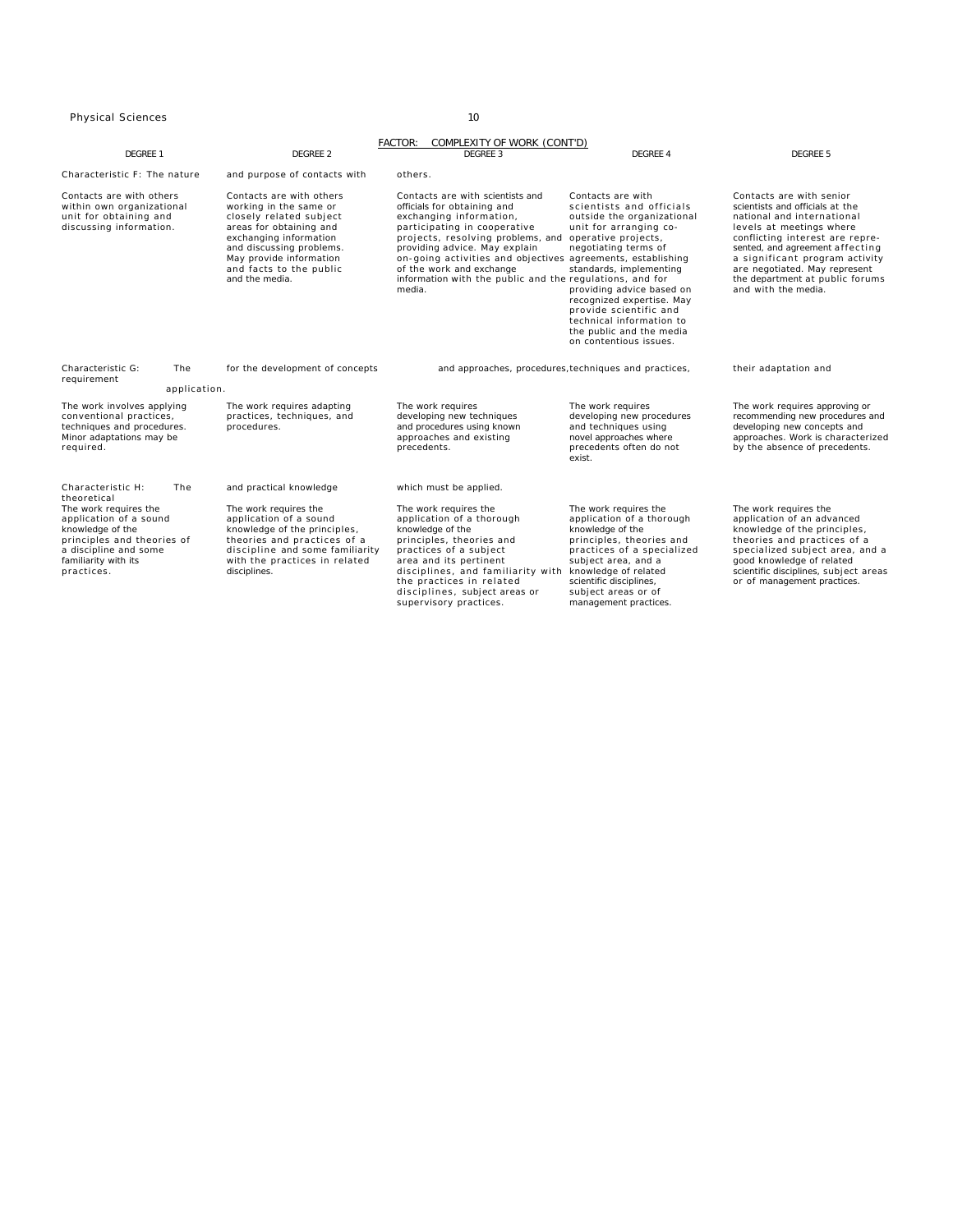#### FACTOR: "PROFESSIONAL RESPONSIBILITY"

This factor is used to measure the difficulty of the work in terns of the checks and controls over the work and the professional leadership received. It is also used<br>to measure the requirement to exercise initiative and pr

#### Notes to Raters

,1) When evaluating a position under this factor, raters are to consider the factor characteristics and their intensity ranging from degree 1 to degree 5,<br>and attribute to the position, for each characteristic, the degree

(ii) For a same degree of intensity, all of the characteristics of the factor are considered equal.

iii) The degree to be assigned to the position for the whole factor, is determined by the degree which predominates (i.e. the degree that has been assigned for at), "E" "F" F" (F" is "F" f" is deast four of the six charact equates to the bench-mark positions.

| DEGREE 1                                                                                                                                                   | <b>DEGREE 2</b>                                                                                                                                                                                                      | DEGREE 3                                                                                                                                                                                                                                                                                                    | DEGREE 4                                                                                                                                                                                                                                                                | DEGREE 5                                                                                                                                                                                                                                                                                                                |
|------------------------------------------------------------------------------------------------------------------------------------------------------------|----------------------------------------------------------------------------------------------------------------------------------------------------------------------------------------------------------------------|-------------------------------------------------------------------------------------------------------------------------------------------------------------------------------------------------------------------------------------------------------------------------------------------------------------|-------------------------------------------------------------------------------------------------------------------------------------------------------------------------------------------------------------------------------------------------------------------------|-------------------------------------------------------------------------------------------------------------------------------------------------------------------------------------------------------------------------------------------------------------------------------------------------------------------------|
| Characteristic A: The extent                                                                                                                               | to which work is checked by<br>others.                                                                                                                                                                               |                                                                                                                                                                                                                                                                                                             |                                                                                                                                                                                                                                                                         |                                                                                                                                                                                                                                                                                                                         |
| Work is reviewed for<br>consistency and accuracy<br>while in progress and on<br>completion.                                                                | Work is accepted as<br>technically accurate. Work<br>assignments and conclusions<br>are reviewed for<br>consistency and<br>completeness.                                                                             | Work approaches,<br>recommendations and<br>conclusions are reviewed<br>for soundness of judgment<br>in terms of the attainment<br>of study or project<br>objectives.                                                                                                                                        | Key recommendations and<br>conclusions are reviewed<br>for effectiveness. Results<br>are periodically reviewed<br>in terms of the attainment<br>of objectives.                                                                                                          | Results are evaluated in<br>terms of achievement of<br>policy and program<br>objectives.                                                                                                                                                                                                                                |
| Characteristic B: The<br>professional                                                                                                                      | guidance received.                                                                                                                                                                                                   |                                                                                                                                                                                                                                                                                                             |                                                                                                                                                                                                                                                                         |                                                                                                                                                                                                                                                                                                                         |
| Professional quidance is<br>received to assure correct<br>use of methods and<br>techniques.                                                                | Professional quidance is<br>received on new aspects of<br>the work.                                                                                                                                                  | Professional quidance is<br>received on the resolution<br>of difficult problems.                                                                                                                                                                                                                            | Professional quidance is<br>received on the resolution<br>of unusual and complex<br>problems.                                                                                                                                                                           | Guidance is received on<br>policy intent and program<br>implications. Professional<br>quidance may be received<br>from other scientific<br>authorities.                                                                                                                                                                 |
| Characteristic C: The requirement<br>quidelines.                                                                                                           |                                                                                                                                                                                                                      | to exercise initiative and judgment in defining objectives                                                                                                                                                                                                                                                  | and dealing with problems                                                                                                                                                                                                                                               | and establishing scientific                                                                                                                                                                                                                                                                                             |
| Work requires indicating<br>problems and selecting<br>methods, techniques actor-<br>ding to established<br>procedure manuals,<br>guidelines or precedents. | Work requires identifying<br>problems and determining<br>approaches and suitable<br>methods for their<br>resolution.                                                                                                 | Work requires defining<br>objectives of studies,<br>identifying problems and<br>determining approaches for<br>the resolution of difficult<br>problems within own subject<br>area.                                                                                                                           | Work requires establishing<br>the limitations and defining<br>the objectives of projects or<br>studies and indicating likely<br>approaches for the resolution of<br>unusual and difficult problems<br>within related subject areas.                                     | Work requires defining<br>objectives, developing<br>conceptual approaches to<br>complex problems and<br>establishing scientific<br>guidelines for a significant<br>program activity.                                                                                                                                    |
| Characteristic D: The requirement to exercise judgment in                                                                                                  |                                                                                                                                                                                                                      | reviewing and assessing the work                                                                                                                                                                                                                                                                            | of others.                                                                                                                                                                                                                                                              |                                                                                                                                                                                                                                                                                                                         |
| Work of support staff is<br>checked for correct<br>application of procedures<br>and consistency of results.                                                | The work of subordinate<br>staff is reviewed while in<br>progress and on completion<br>for technical accuracy.<br>External submissions are<br>reviewed for completeness<br>and compliance with data<br>requirements. | Work of subordinate staff or project Work approaches,<br>team members is reviewed for<br>completeness and compliance with<br>standards and guidelines. Within<br>own subject area, results and<br>findings of other scientists are<br>reviewed for validity or for<br>applicability to own subject<br>area. | recommendations and conclusions<br>of subordinate staff or project<br>team members, are reviewed for<br>soundness of judgment. Other<br>scientists' proposals and<br>studies that are related to<br>own specialized subject<br>area, are reviewed for<br>acceptability. | Recommendations and<br>conclusions of staff are<br>reviewed in term of<br>validity and effectiveness<br>with respect to established<br>policy, directives, guide<br>lines and resource limitations.<br>Major studies or activities of<br>other scientists are evaluated<br>with respect to own<br>program's objectives. |
| Characteristic E: The requirement                                                                                                                          |                                                                                                                                                                                                                      | to exercise judgment ininterpreting results of work.                                                                                                                                                                                                                                                        |                                                                                                                                                                                                                                                                         |                                                                                                                                                                                                                                                                                                                         |
| Own observations are<br>reviewed to ensure<br>reliability and<br>consistency.                                                                              | Scientific observations and<br>results are interpreted to<br>produce meaningful information,<br>conclusions, recommendations or<br>reports.                                                                          | Complex scientific data or<br>results, conclusions and<br>recommendations of<br>subordinate staff or other<br>scientists are interpreted<br>to determine their meaning<br>and implications on work<br>activities.                                                                                           | Results of studies or<br>projects are interpreted to<br>determine the implications<br>of conclusions and<br>recommendations on the<br>objectives of own work and<br>significance to related<br>scientific and other<br>activities.                                      | Results of major studies,<br>conclusions and recommendations<br>are interpreted to determine<br>their broad<br>implications on scientific<br>or other related activities<br>affecting a significant<br>program activity.                                                                                                |
| Characteristic F: The requirement to exercise judgment in                                                                                                  |                                                                                                                                                                                                                      | giving advice.                                                                                                                                                                                                                                                                                              |                                                                                                                                                                                                                                                                         |                                                                                                                                                                                                                                                                                                                         |
| Instructions and guidance<br>may be provided to support<br>staff on matters closely<br>related to the work<br>performed.                                   | Advice is provided to<br>colleagues and support<br>staff on matters closely<br>related to own area of<br>work.                                                                                                       | Specific technical advice<br>within own subject area is<br>provided to other<br>scientists and officials<br>and immediate superior.<br>Guidance on scientific<br>matters is provided to<br>subordinate staff or to<br>other scientists<br>contributing to the work.                                         | Advice based on a<br>recognized expertise within<br>a specialized subject area,<br>is given to other<br>scientists and officials.                                                                                                                                       | Authoritative advice and<br>recommendations in a number<br>of related specialized<br>subject areas affecting a<br>significant program<br>activity, are provided to<br>other scientists and senior<br>officials.                                                                                                         |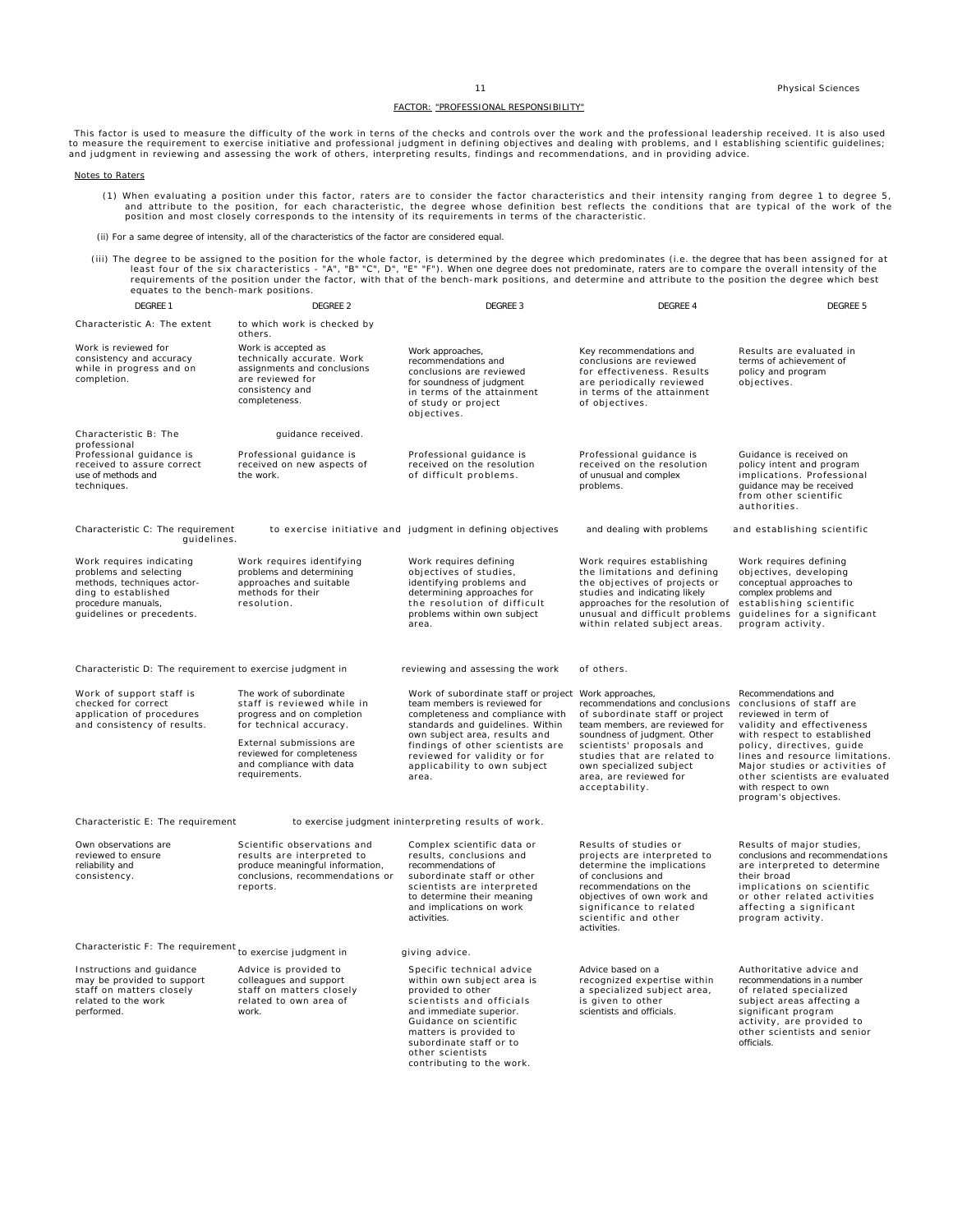### FACTOR: "MANAGEMENT RESPONSIBILITY"

This factor is used to measure the difficulty of the work in terms of the responsibility for committing, controlling and managing resources; obtaining outside<br>assistance; controlling and coordinating work; and, for impleme

#### Notes to Raters

(i) When evaluating positions under this factor, raters are to consider the factor's characteristics and their intensity ranging from degree I to degree 5, and attribute to the position, for each characteristic, the degree whose definition best reflects the conditions that are<br>typical of the work of the position and most closely corresponds to the intensity of it

(ii) For a same degree of intensity, all of the characteristics of the factor are considered equal.

(iii) The degree to be assigned to the position for the whole factor, is determined by the degree which predominates (i.e. the degree that has been assigned for at least four of the seven characteristics - "A" "B" "C" "D",

| <b>DEGREE 1</b>                                                                                   | DEGREE 2                                                                                                    | DEGREE 3                                                                                                                                                                     | DEGREE 4                                                                                                                                                                                                                                                                 | <b>DEGREE 5</b>                                                                                                                                                                                                              |
|---------------------------------------------------------------------------------------------------|-------------------------------------------------------------------------------------------------------------|------------------------------------------------------------------------------------------------------------------------------------------------------------------------------|--------------------------------------------------------------------------------------------------------------------------------------------------------------------------------------------------------------------------------------------------------------------------|------------------------------------------------------------------------------------------------------------------------------------------------------------------------------------------------------------------------------|
| Characteristic A: Responsibility                                                                  | for the control of staff.                                                                                   |                                                                                                                                                                              |                                                                                                                                                                                                                                                                          |                                                                                                                                                                                                                              |
| The work occasionally<br>requires assigning work<br>to non-subordinate<br>support staff,          | The work normally requires<br>supervision of support<br>staff.                                              | The work requires the<br>supervision of a unit<br>normally including<br>professional staff.                                                                                  | The work requires the<br>operational management of<br>professional staff including<br>specialists or<br>subordinate supervisors.                                                                                                                                         | The work requires the<br>management and human<br>resources planning through<br>subordinate supervisors of<br>a large staff of<br>professionals.                                                                              |
| Characteristic B: Responsibility                                                                  | for the control of physical                                                                                 | resources.                                                                                                                                                                   |                                                                                                                                                                                                                                                                          |                                                                                                                                                                                                                              |
| Planning day-to-day use<br>of equipment and supplies<br>for own work.                             | Ensuring proper use of<br>allocated equipment,<br>supplies and facilities,                                  | Controlling the use and<br>the maintenance of<br>allocated equipment,<br>supplies and facilities,                                                                            | Allocating the use of<br>equipment, supplies and<br>facilities.                                                                                                                                                                                                          | Planning, directing and<br>controlling the physical<br>resources allocated for a<br>significant program<br>activity.                                                                                                         |
| Characteristic C: Responsibility                                                                  | for committing departmental                                                                                 | resources.                                                                                                                                                                   |                                                                                                                                                                                                                                                                          |                                                                                                                                                                                                                              |
| Limited to the spending<br>of own time and the use<br>of materials and<br>equipment for own work. | Identifying the<br>requirement for equipment,<br>material and services for<br>assigned work.                | Recommending the<br>acquisition of specific<br>equipment, material and<br>services to meet work<br>requirements,                                                             | Assessing requirements and<br>developing and recommending plans<br>for the acquisition and use of<br>resources, and the expenditure of<br>funds to meet work priorities and<br>objectives.                                                                               | <b>Exercising delegated</b><br>authority under the<br>Financial Administration<br>Act for the acquisition of<br>resources and expenditure<br>of funds; or, providing<br>بالأطا الانداديات أالديادة والمادون والاديات         |
| Characteristic D: Responsibility                                                                  | for obtaining outside<br>assistance.                                                                        |                                                                                                                                                                              |                                                                                                                                                                                                                                                                          |                                                                                                                                                                                                                              |
| Informing supervisor<br>concerning the need for<br>assistance.                                    | Recommending on the need<br>for assistance,                                                                 | Substantiating the need for,<br>defining specific<br>requirements, and identifying<br>suitable sources of<br>assistance; and, arranging for<br>readily available assistance. | Selecting and negotiating for<br>suitable sources of assistance<br>relating the probable costs and<br>benefits; or, providing advice<br>based on a recognized expertise<br>within a specialized subject<br>area, on requirements and<br>selection of outside assistance. | Approving or recommending<br>the expenditure of funds<br>for outside assistance;<br>or, providing authoritative<br>advice on requirements and<br>outside assistance for major<br>commitments.                                |
| Characteristic E: Responsibility                                                                  | for the administrative<br>control                                                                           | of work.                                                                                                                                                                     |                                                                                                                                                                                                                                                                          |                                                                                                                                                                                                                              |
| Complying with<br>procedures, directives<br>and quidelines established for<br>the work,           | Ensuring that quality,<br>quantity, safety and other<br>standards for own responsibility<br>are maintained, | Implementing quality<br>assurance, performance<br>measurement and safety<br>procedures to meet unit's<br>objectives.                                                         | Controlling and coordinating<br>project schedules and<br>establishing and implementing<br>performance and safety standards<br>and controls to meet<br>priorities and objectives.                                                                                         | Preparing budgets and work<br>plans, planning and imple-<br>menting safety. quality<br>and cost controls, and<br>recommending objectives<br>and priorities for a<br>significant program                                      |
| Characteristic F: Responsibility                                                                  | for the co-ordination of work                                                                               | performed for, or in conjunction                                                                                                                                             | with other organizational units.                                                                                                                                                                                                                                         |                                                                                                                                                                                                                              |
| Limited requirement for<br>coordination of activities with<br>those of others.                    | Occasionally coordinating<br>related activities with<br>those of others.                                    | Coordinating related<br>activities with those of<br>others.                                                                                                                  | Coordinating differing<br>activities with those of<br>one or more organizational<br>units.                                                                                                                                                                               | Coordinating activities<br>with several other<br>organizational units with<br>differing interests or<br>conflicting priorities.                                                                                              |
| Characteristic G: Responsibility                                                                  | for implementing or developing                                                                              | administrative procedures,                                                                                                                                                   | safety and management directives                                                                                                                                                                                                                                         | and guidelines.                                                                                                                                                                                                              |
| Following straightforward<br>office or field adminis-<br>trative procedures,                      | Implementing office or<br>field administrative<br>procedures.                                               | Interpreting and<br>implementing quidelines<br>and directives,                                                                                                               | Recommending and<br>developing internal<br>administrative, safety and<br>managementt directives and<br>guidelines,                                                                                                                                                       | Approving internal<br>administrative, safety and<br>management directives and<br>quidelines, and ensuring<br>correct and consistent<br>application of department<br>and central agency policy,<br>directives and quidelines. |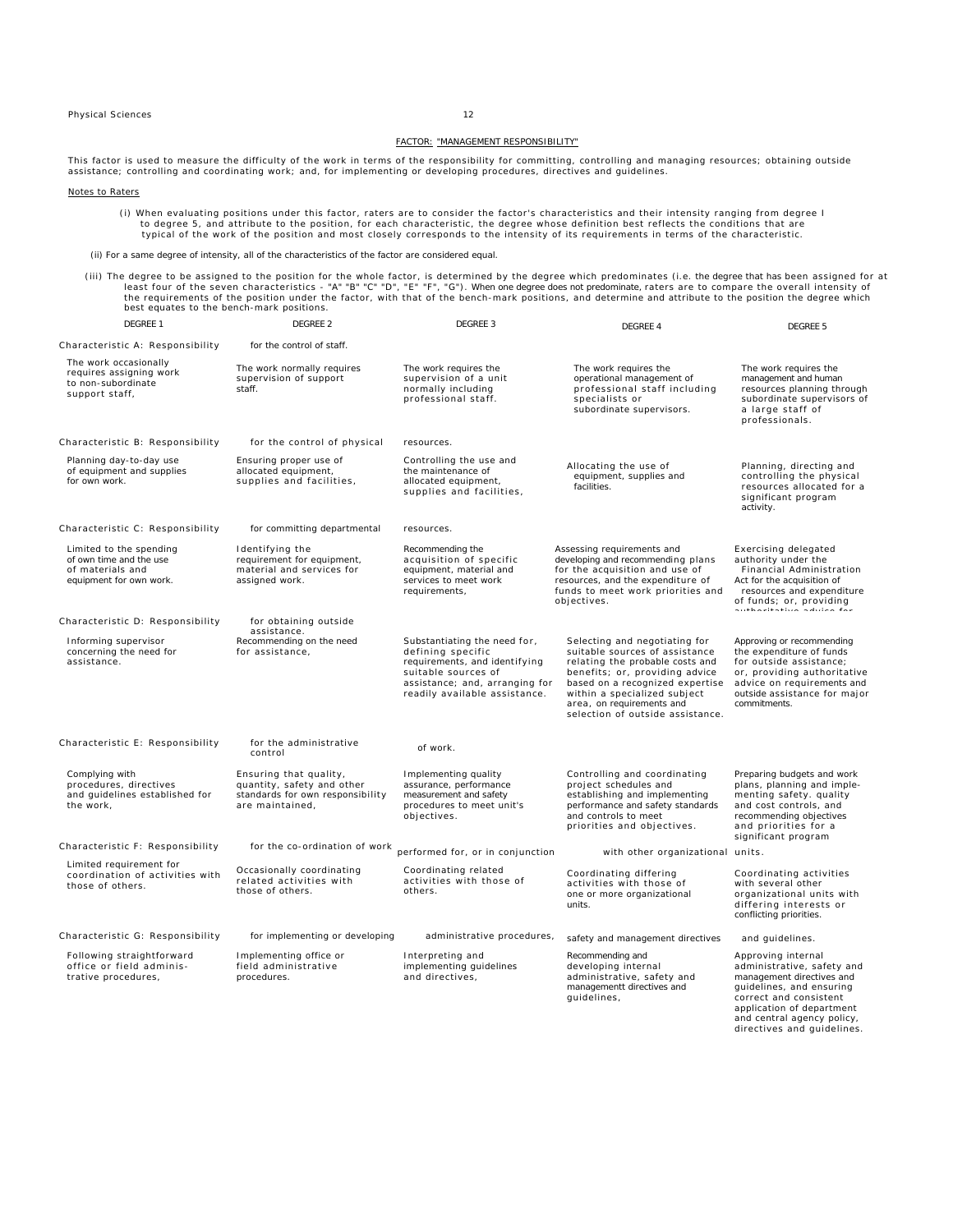#### FACTOR: "IMPACT OF RECOMMENDATIONS AND ACTIVITIES"

This factor is used to measure the nature and the extent of the impact directly attributable to the recommendations and activities of the position, given its<br>particular purpose or mission, on governmental work or programs;

#### Notes to Raters

- i) When evaluating a position under this factor, raters are to consider the factor characteristics and the extent of the impact ranging from degree 1 to<br>degree 5, and attribute to the position, for each applicable characte
- ii) For a same degree of impact, all of the characteristics of the factor are considered equal.
- iii) The degree to be assigned to the position for the whole factor is determined by the degree which predominates (i.e. the degree that has been assigned for at least two of the three characteristics "A"; the one "B" ch

| (Impact - Governmental)<br>DEGREE 1                                                                                                   | <b>DEGREE 2</b>                                                                                                                                                                                                                                                                   | <b>DEGREE 3</b>                                                                                                                                                                                                                                                                         | DEGREE 4                                                                                                                                                                                                                                                                                                                                          | DEGREE 5                                                                                                                                                                                                                                                                                                                                                                              |  |  |  |  |  |
|---------------------------------------------------------------------------------------------------------------------------------------|-----------------------------------------------------------------------------------------------------------------------------------------------------------------------------------------------------------------------------------------------------------------------------------|-----------------------------------------------------------------------------------------------------------------------------------------------------------------------------------------------------------------------------------------------------------------------------------------|---------------------------------------------------------------------------------------------------------------------------------------------------------------------------------------------------------------------------------------------------------------------------------------------------------------------------------------------------|---------------------------------------------------------------------------------------------------------------------------------------------------------------------------------------------------------------------------------------------------------------------------------------------------------------------------------------------------------------------------------------|--|--|--|--|--|
| Characteristic A:                                                                                                                     |                                                                                                                                                                                                                                                                                   |                                                                                                                                                                                                                                                                                         |                                                                                                                                                                                                                                                                                                                                                   |                                                                                                                                                                                                                                                                                                                                                                                       |  |  |  |  |  |
| The impact of recommendations<br>policies.                                                                                            | and activities on departmental                                                                                                                                                                                                                                                    | work or other government programs                                                                                                                                                                                                                                                       | in terms of changes to on-going                                                                                                                                                                                                                                                                                                                   | activities, programs or                                                                                                                                                                                                                                                                                                                                                               |  |  |  |  |  |
| Information and results of<br>the work have limited<br>effects on a continuing<br>operation, project or<br>study in own area of work. | Information and results of<br>the work affect a<br>continuing operation,<br>projects or studies in own<br>or closely related areas<br>of work.                                                                                                                                    | Recommendations, advice<br>and results of the work<br>affect a continuing operation,<br>the formulation of quidelines,<br>regulations, specifications or<br>standards, and the development<br>or conduct of projects or<br>studies in own and related<br>areas of work.                 | Recommendations, advice or<br>consultations contribute to the<br>development of policies and<br>affect the development, conduct<br>or modification of a significant<br>program activity; or decisions<br>affect the implementation of<br>projects, studies, guidelines<br>and directives.                                                         | Authoritative recommendations.<br>advice or consultations affect<br>the development of departmental<br>policies and programs;<br>decisions and activities affect<br>the program(s) or activities of<br>other government<br>organizations; or decisions and<br>recommendations affect the<br>development, initiation,<br>conduct or continuation of a<br>significant program activity. |  |  |  |  |  |
| (Impact - External)                                                                                                                   |                                                                                                                                                                                                                                                                                   |                                                                                                                                                                                                                                                                                         |                                                                                                                                                                                                                                                                                                                                                   |                                                                                                                                                                                                                                                                                                                                                                                       |  |  |  |  |  |
| Characteristics B:                                                                                                                    |                                                                                                                                                                                                                                                                                   |                                                                                                                                                                                                                                                                                         |                                                                                                                                                                                                                                                                                                                                                   |                                                                                                                                                                                                                                                                                                                                                                                       |  |  |  |  |  |
| (i) The impact of recommendations<br>regulatory effect.                                                                               |                                                                                                                                                                                                                                                                                   | and activities on an industrial or commercial process,                                                                                                                                                                                                                                  | operation or product in terms of the contributory or                                                                                                                                                                                                                                                                                              |                                                                                                                                                                                                                                                                                                                                                                                       |  |  |  |  |  |
| Information and results of<br>the work have limited<br>effects on an industrial<br>or commercial product,<br>process or operation.    | Information and results of<br>the work have economic or<br>technological effects on<br>an industrial or commercial<br>product, process or<br>operation.                                                                                                                           | Recommendations, advice<br>and results of the work<br>have economic or techno-<br>logical effects on related<br>industrial or commercial<br>products, processes or<br>operations.                                                                                                       | Recommendations, advice,<br>consultations or decisions<br>have economic or technological<br>effects on an<br>industry or a broad range<br>of products, processes or<br>operations.                                                                                                                                                                | Authoritative recommendations,<br>advice, consultations or<br>decisions have a substantial<br>effect on the development.<br>initiation, modification or<br>continuation of industrial<br>or commercial enterprises.                                                                                                                                                                   |  |  |  |  |  |
| (ii) The impact of recommendations<br>environment.                                                                                    |                                                                                                                                                                                                                                                                                   | and activities in terms of the contribution to or control                                                                                                                                                                                                                               | of the state of natural resources or the                                                                                                                                                                                                                                                                                                          |                                                                                                                                                                                                                                                                                                                                                                                       |  |  |  |  |  |
| Information and results of<br>the work have limited<br>effects on the state of a<br>natural resource or the<br>environment.           | Information and results of<br>the work contribute to<br>improvements for developing,<br>protecting, conserving or using<br>natural resources or the<br>environment.                                                                                                               | Recommendations, advice<br>and results of the work<br>affect the state of<br>natural resources and.<br>natural resource and<br>environmental management<br>practices.                                                                                                                   | Recommendations, advice or<br>consultations contribute<br>to the development of<br>environmental and natural<br>resource policies; or<br>decisions and recommendations<br>affect the state of the environment<br>or the conservation and use of<br>natural resources within<br>established policies.                                              | Authoritative<br>recommendations, advice or<br>consultations have a<br>substantial effect on the<br>development of policies<br>relating to natural<br>resources or the environment;<br>or decisions and<br>recommendations substantially<br>affect natural resources or the<br>environment.                                                                                           |  |  |  |  |  |
| (iii) The impact of recommendations and activities in terms<br>safety hazards.                                                        |                                                                                                                                                                                                                                                                                   | of the contribution to public health and the reduction or                                                                                                                                                                                                                               |                                                                                                                                                                                                                                                                                                                                                   | the control of health and                                                                                                                                                                                                                                                                                                                                                             |  |  |  |  |  |
| Information and results of<br>the work have limited<br>effects on public health<br>or safety.                                         | Information and results of<br>the work contribute to<br>determining the efficacy<br>and safety of the processing or<br>use of foods, drugs<br>or medical and radiation<br>emitting devices or to the<br>regulatory control of<br>potentially hazardous<br>products or substances. | Recommendations, advice and<br>results of the work affect the<br>approval and use of foods,<br>drugs, or medical and radiation<br>emitting or other devices with<br>respect to efficacy and safety,<br>or the regulatory control of<br>potentially hazardous products<br>or substances. | Recommendations, advice or<br>consultations contribute<br>to the development of<br>policies; or decisions and<br>recommendations affect the<br>approval and use of foods,<br>drugs or medical and<br>radiation emitting or<br>other devices or other<br>potentially hazardous<br>products or substances<br>with respect to efficacy<br>or safety. | Authoritative recommendations,<br>advice or consultations have a<br>substantial effect on the<br>development of public health<br>and safety policies; or<br>decisions and recommendations<br>substantially affect the<br>controlof potential hazards to<br>public health or safety.                                                                                                   |  |  |  |  |  |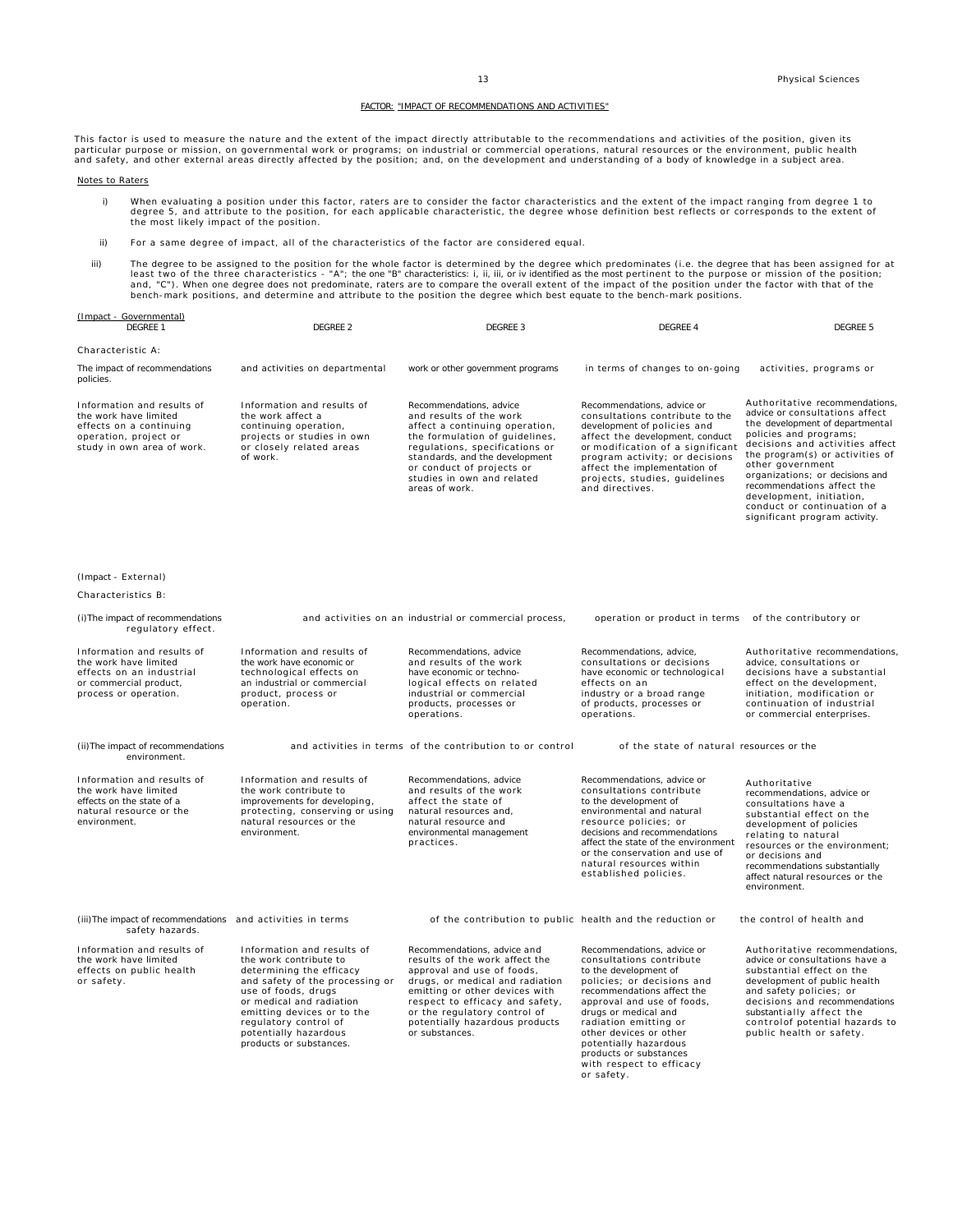| <b>FACTOR: IMPACT OF</b><br><b>RECOMMENDATIONS</b>                                                                                          | AND ACTIVITIES (CONT'D)                                                                                                                          |                                                                                                                                                                                                               |                                                                                                                                                                                                                                               |                                                                                                                                                                                                                                                                                |
|---------------------------------------------------------------------------------------------------------------------------------------------|--------------------------------------------------------------------------------------------------------------------------------------------------|---------------------------------------------------------------------------------------------------------------------------------------------------------------------------------------------------------------|-----------------------------------------------------------------------------------------------------------------------------------------------------------------------------------------------------------------------------------------------|--------------------------------------------------------------------------------------------------------------------------------------------------------------------------------------------------------------------------------------------------------------------------------|
| <b>DEGREE 1</b>                                                                                                                             | <b>DEGREE 2</b>                                                                                                                                  | <b>DEGREE 3</b>                                                                                                                                                                                               | <b>DEGREE 4</b>                                                                                                                                                                                                                               | <b>DEGREE 5</b>                                                                                                                                                                                                                                                                |
| Characteristics B: (Cont'd)                                                                                                                 |                                                                                                                                                  |                                                                                                                                                                                                               |                                                                                                                                                                                                                                               |                                                                                                                                                                                                                                                                                |
| (iv) The impact of recommendations<br>areas directly affected                                                                               | and activities in terms by the<br>position, given its                                                                                            | of the contributory or regulatory<br>particular purpose or mission.                                                                                                                                           | effect on other<br>specifically                                                                                                                                                                                                               | identified external                                                                                                                                                                                                                                                            |
| Information and results of the<br>work have limited effects on the<br>specifically identified area<br>directly affected by the<br>position. | Information and results of the<br>work have contributory effects<br>on the specifically identified<br>area directly affected by the<br>position. | Recommendations, advice<br>and results of the work<br>have direct effects on the<br>specifically identified<br>area directly affected by<br>the position.                                                     | Recommendations, advice or<br>consultations contribute<br>to the development of<br>policies; or decisions and<br>recommendations have wide<br>ranging effects on the<br>specifically identified<br>area directly affected by<br>the position. | Authoritative<br>recommendations, advice or<br>consultations have a<br>substantial effect on the<br>development of policies;<br>or decisions and recom-<br>mendations have substantial<br>effects on the specifically<br>identified area directly<br>affected by the position. |
| Characteristic C:                                                                                                                           |                                                                                                                                                  |                                                                                                                                                                                                               |                                                                                                                                                                                                                                               |                                                                                                                                                                                                                                                                                |
| The impact of recommendations                                                                                                               | and activities in terms of the                                                                                                                   | contribution to the development                                                                                                                                                                               | and understanding of a body of                                                                                                                                                                                                                | knowledge.                                                                                                                                                                                                                                                                     |
| Information and results of<br>the work contribute to<br>knowledge in own area of<br>work.                                                   | Information and results of<br>the work contribute to<br>improvements in methods<br>and procedures in own area<br>of work.                        | Development of new methods<br>and procedures and the<br>investigation, analysis<br>and interpretation of<br>scientific information<br>provide knowledge and<br>improved understanding in<br>own subject area. | Development of new concepts and<br>approaches; or, decisions or<br>recommendations contribute to<br>knowledge and improved<br>understanding in a specialized<br>subject area.                                                                 | Decisions and<br>recommendations affect the<br>initiation, continuation<br>or orientation of studies<br>or projects for the<br>development of concepts,<br>methods, approaches and<br>procedures to acquire new<br>knowledge in one or more<br>specialized subject areas.      |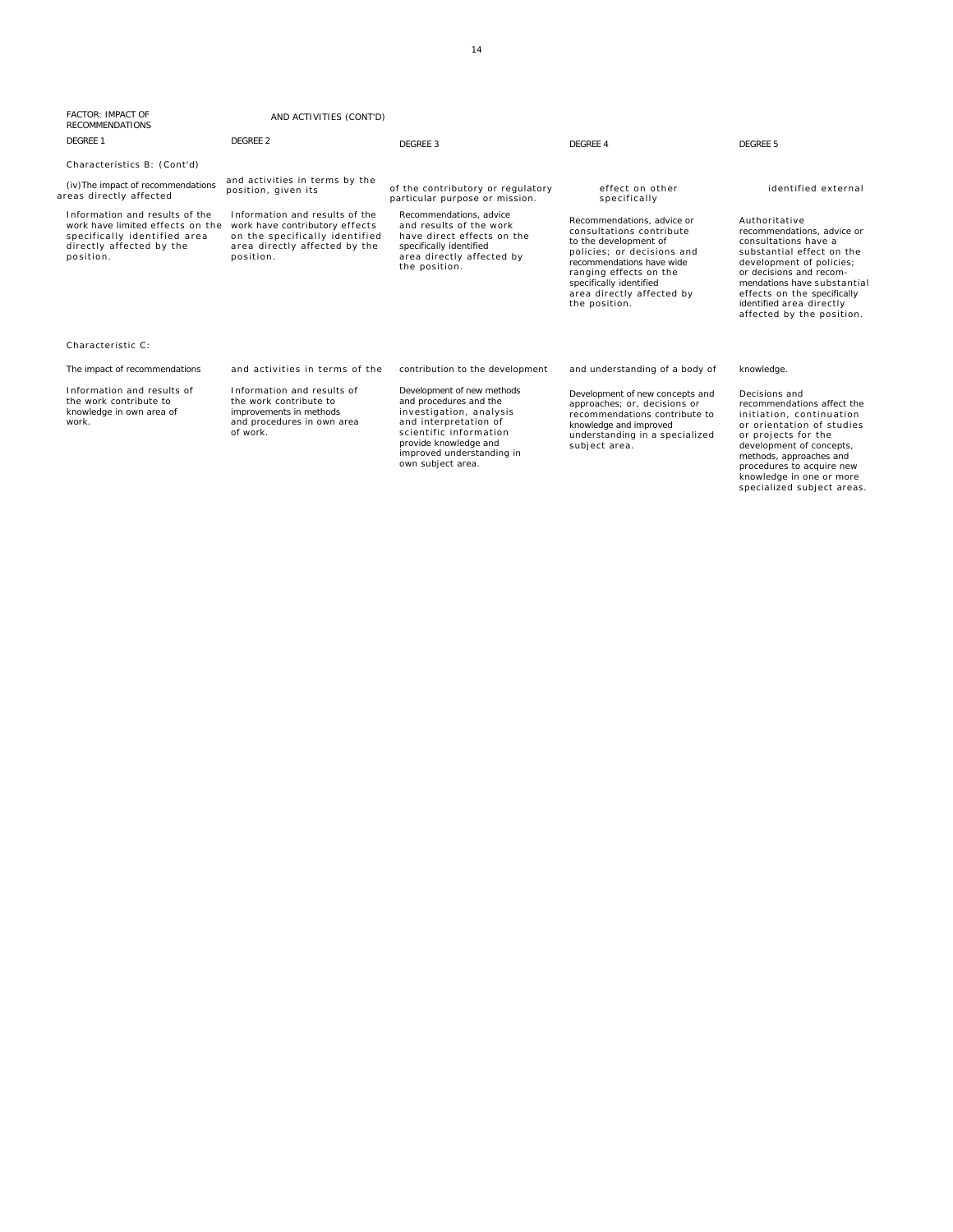#### POSITION LEVELS: TYPICAL DISTINGUISHING FEATURES ±A GUIDE FOR OVERALL CONSISTENCY+

- Intent: This Guide broadly aims at providing a consistent approach to a global perception or an orientation for a determination of the approximate classification level of a position, using a series of discernible main features characterizing positions identified as typical of each level.
- 
- Provision: i) Notwithstanding the above, the Guide is not intended nor shall be used as a substitute for the formal position classification process and the detailed analysis and rating of each position, as required in accordance with the provisions of the rating plan of the Classification Standard.
	- ii) The series of distinguishing features shown for the levels, characterizes, as a whole, universes of positions considered typical of each level. - The series of features for a level shall not be construed as all inclusive nor as relevant in its entirety, to all positions at that level.
- Advantages: The use of the Guide can be of assistance in narrowing, at the outset, the range of possible levels indicated for a position and thus, contributes to a less erratic approach to the discussions for its subsequent detailed analysis and rating. Further, the distinguishing features shown for the various levels in the Guide, and which have been found typical of positions at those levels, provide a broad reference framework which can be of value and, contributes in achieving greater overall consistency in the classification of the positions at the various levels for the Group.

| LEVEL 1                                                                                                                                                                                                                                                                             | LEVEL 3                                                                                                                                                                                                                                                                      | LEVEL 4                                                                                                                                                                                                                                                                                                                     |
|-------------------------------------------------------------------------------------------------------------------------------------------------------------------------------------------------------------------------------------------------------------------------------------|------------------------------------------------------------------------------------------------------------------------------------------------------------------------------------------------------------------------------------------------------------------------------|-----------------------------------------------------------------------------------------------------------------------------------------------------------------------------------------------------------------------------------------------------------------------------------------------------------------------------|
| (Positions at Recruiting/Familiarizing<br>Developing Level as well as Positions<br>conducting Work of Relatively Low<br>Complexity)                                                                                                                                                 | (Positions with Significant<br>Specialization, Diversity/Complexity or<br>with Significant Supervisory<br>Responsibility)                                                                                                                                                    | (Positions requiring a High Level of<br>Scientific Expertise or Position comprising<br>the First Level of Science Based Management<br>Responsibility)                                                                                                                                                                       |
| - Repetitive, Standardized work of<br>relatively low Complexity<br>- Work subjected to Detailed Review<br>- Limited scope for Independent Actions<br>- Carry out Scientific procedures under<br>supervision<br>- Indicate required Support Work to<br>non-subordinate support staff | - Expertise in a specialized Subject<br>Area<br>- First Level of Scientific Advisory<br>Responsibility<br>- Liaison Work Responsibility<br>- Diversity/Complexity<br>- Provide Scientific Project Leadership<br>- Development of New Methods<br>- Validations of: Procedures | - High Level of Expertise in a specialized<br>subject area<br>- Second Level of Scientific Advisory<br>Responsibility<br>- Recognized Authority in a Subject<br>- Scientific Co-ordination Responsibility<br>- First level of Management Responsibility<br>- Project Objective Responsibility<br>- Second Level Supervision |
| LEVEL 2                                                                                                                                                                                                                                                                             | Techniques<br>Methods<br>Facilities                                                                                                                                                                                                                                          | LEVEL 5                                                                                                                                                                                                                                                                                                                     |
| (Positions Conducting Basic Professional<br>Work of Moderate Complexity/Diversity)                                                                                                                                                                                                  | - First Supervisory Level:<br>- Activities of a Unit<br>- Lead a Group                                                                                                                                                                                                       | (Positions at the Highest Level of Scientific<br>Management within the Group or Positions<br>requiring the Highest level of Scientific                                                                                                                                                                                      |
| - Moderate Complexity/Diversity<br>- Scope for Independent Actions<br>- May Instruct Junior Scientists and<br>Supervise Support Staff<br>- Work Reviewed at Critical<br>Stages/Phases                                                                                               | - Lead a Project Team                                                                                                                                                                                                                                                        | Expertise within the Group)<br>- Highest Level of Expertise in a Specialized<br>Subject Area<br>- A Senior Departmental Scientific Advisor<br>- High Level Co-ordination/Liaison                                                                                                                                            |

- Broad scope for Independent Actions within Policy and Resources Framework
- Significant input in Policy Development
- Management of a Science Based Significant Program Activity, a Significant Work Group or Large Complex Project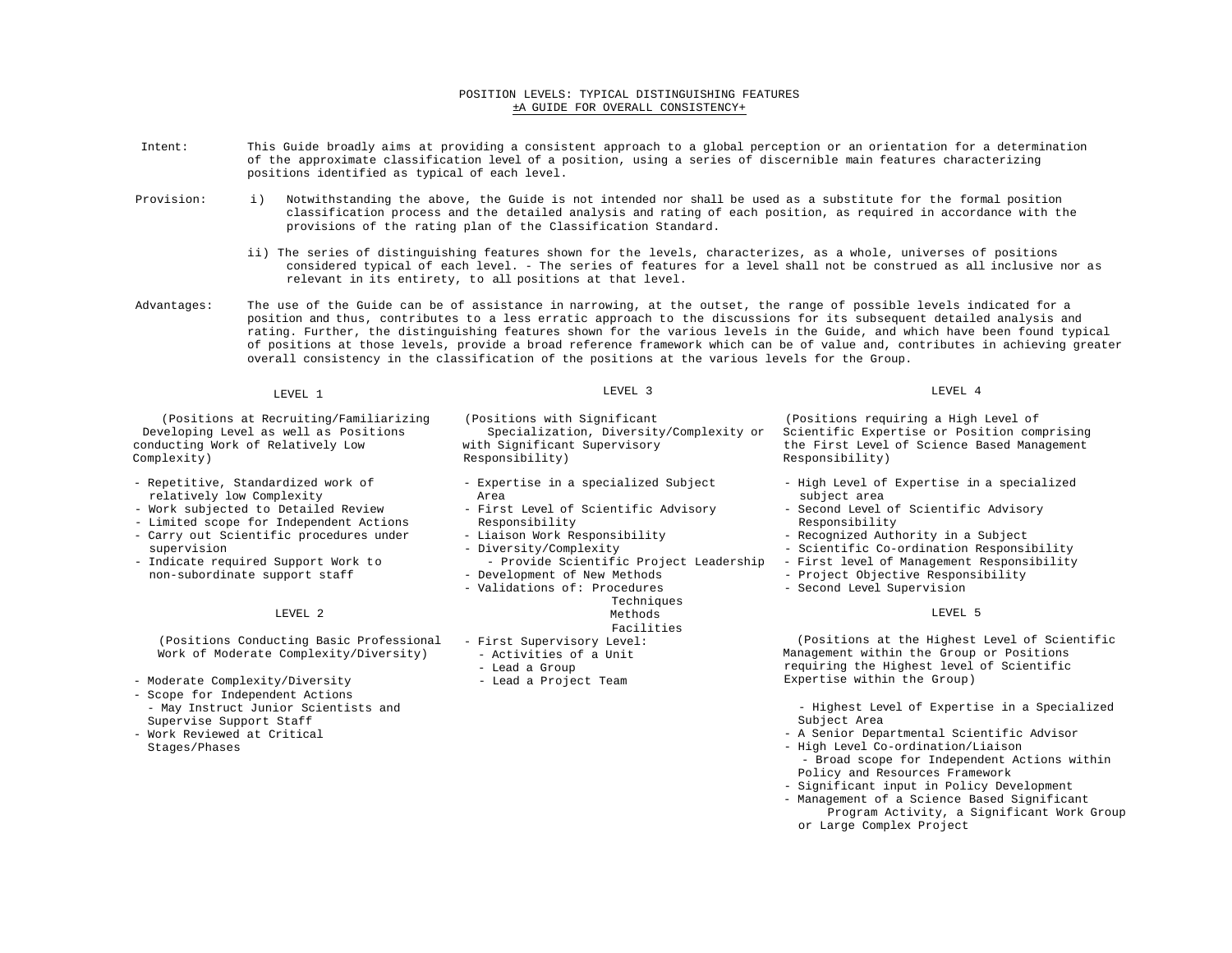### LIST OF BENCH-MARK POSITIONS

| #  | <b>TITLE</b>                                                                                                 | LEVEL          |
|----|--------------------------------------------------------------------------------------------------------------|----------------|
| 1  | Physical Scientist - Precambrian Geology<br>(Support Geologists Sect.) (EMR)                                 | 1              |
| 2  | Climatological Analyst (EC)                                                                                  | 1              |
| 3  | Satellite Data Analyst (EC)                                                                                  | 1              |
| 4  | Area Soil Conservationist - (AGR - PFRA)                                                                     | 2              |
| 5  | Environmental Assessment Officer (NEB)                                                                       | 2              |
| 6  | Energy and Mineral Commodities Research Officer (EMR)                                                        | $\overline{2}$ |
| 7  | Physical Climatologist (EC)                                                                                  | 2              |
| 8  | Aquatic Scientist - Monitoring and Field Studies (EC)                                                        | 2              |
| 9  | Field Experiment Support Scientist (EC)                                                                      | 2              |
| 10 | Scientific Evaluator - Medical Devices (HWC)                                                                 | 3              |
| 11 | Standard Development Officer - Medical Devices (HWC)                                                         | 3              |
| 12 | Seni or Isotopic Analyst - Mass Spectrometry<br>(Geochronol ogy) (EMR)                                       | 3              |
| 13 | Physical Oceanographer (F&O)                                                                                 | 3              |
| 14 | Explosives Scientist (EMR)                                                                                   | 3              |
| 15 | Senior Physical Scientist and Risk Analyst (EC)                                                              | 3              |
| 16 | Seni or Offi cer/Advi sor - Physi cal Oceanography (F&O)                                                     | 4              |
| 17 | Superintendent, Climate Assessment and Impact Section (EC)<br>(Applied Climatology Research and Development) | 4              |
| 18 | Resource Engineering (Marine) Geophysicist (EMR)                                                             | 4              |
| 19 | Seni or Advisor - Metallurgical Technology (EMR)                                                             | 5              |
| 20 | Chief, Scientific Information (F&O)                                                                          | 5              |
| 21 | Seni or Sci ence Advi sor - Renewabl es and<br>New Liquid Fuels (EMR)                                        | 5              |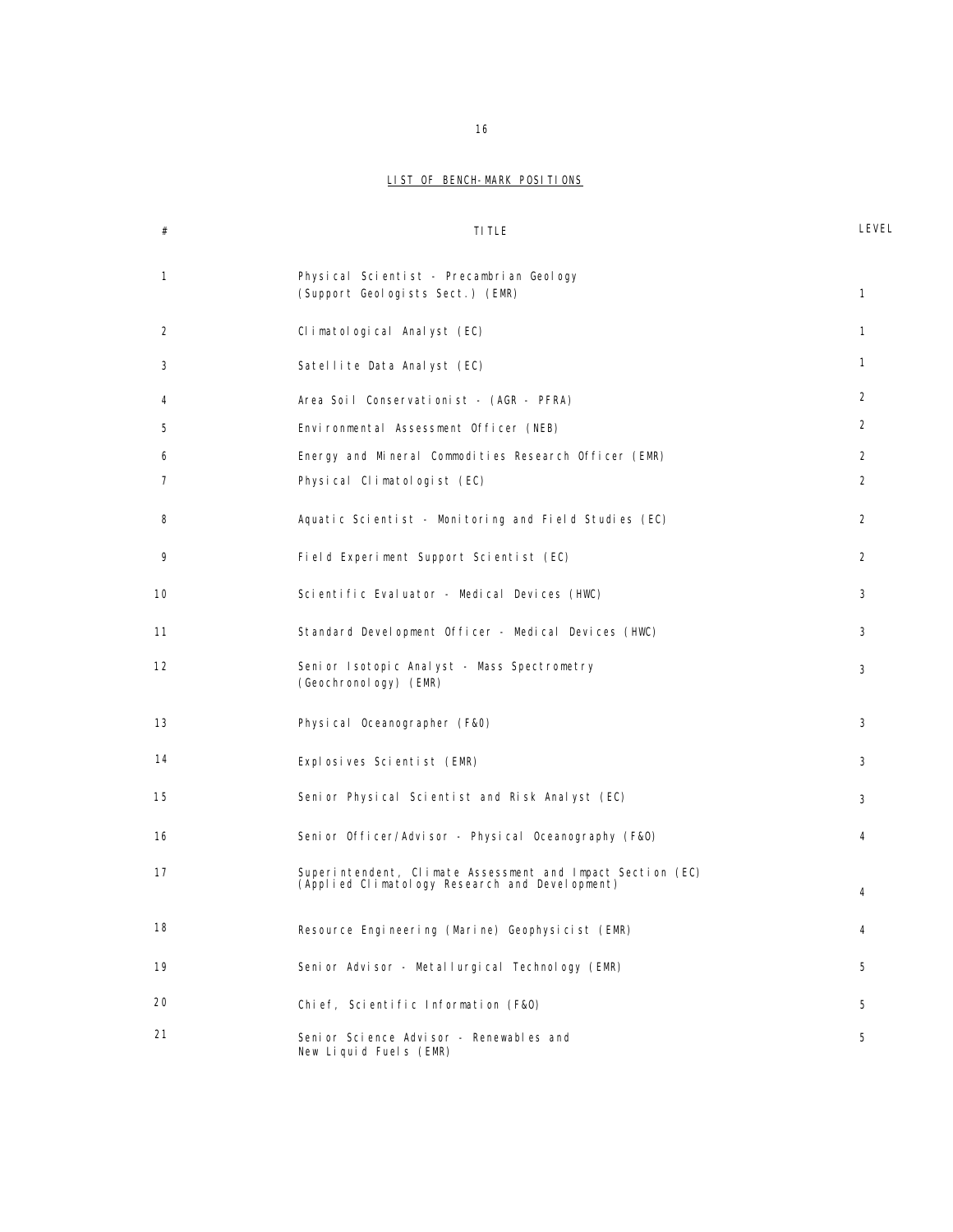### RATING SUMMARY – BENCH-MARK POSITIONS

| B.M.<br>NO. | TITLE                                                         | <b>LVL</b>     |                |                          | FACTOR: 1                | KIND OF ASSIGNMENT<br><b>CHARACTERISTIC/DEGREE</b> |                |                         |                         | COMPLEXITY OF WORK<br><b>CHARACTERISTIC/DEGREE</b> |                | FACTOR: 2       |                         |                |                |                |                | FACTOR: 3               | PROFESSIONAL RESPONSIBILITY<br><b>CHARACTERISTIC/DEGREE</b> |                                            |                |                |                              | FACTOR: 4 | MNGM"NT RESPONSIBILITY<br><b>CHARACTERISTIC/DEGREE</b> |                |                |           | IMPACT OF RECOMM. & ACTVTIES |                | FACTOR: 5<br>CHARACTERISTIC/DEGREE |                |                     | $\lambda$                |
|-------------|---------------------------------------------------------------|----------------|----------------|--------------------------|--------------------------|----------------------------------------------------|----------------|-------------------------|-------------------------|----------------------------------------------------|----------------|-----------------|-------------------------|----------------|----------------|----------------|----------------|-------------------------|-------------------------------------------------------------|--------------------------------------------|----------------|----------------|------------------------------|-----------|--------------------------------------------------------|----------------|----------------|-----------|------------------------------|----------------|------------------------------------|----------------|---------------------|--------------------------|
|             |                                                               | Α              |                | В                        | C                        | <b>D FACT</b>                                      |                | $\overline{A}$          | B C                     | D E                                                |                |                 | F CH FAC                | q              | в              | C              | D              | E                       | F FACT                                                      | $\overline{A}$                             |                | e              | CD                           | E F       | GFACT A                                                |                | (i)            | В<br>(ii) |                              | (iii)          | $(iv) = B C FACT$                  |                |                     |                          |
| 1.          | <b>Physical Scientist</b><br>(Support Geologists Sect.) (EMR) | $\mathbf{1}$   |                | $1 \t1 \t1 \t1$          |                          |                                                    |                |                         | 1 2 1 1 1 1 1 1 1 1 1 1 |                                                    |                |                 |                         |                |                | $\overline{1}$ | $\overline{1}$ | 1 1                     |                                                             | $\overline{1}$                             | $\overline{1}$ |                | 1 1 1 1 1 1                  |           | $\overline{1}$                                         | $\overline{1}$ | $\overline{1}$ |           |                              |                |                                    | $\overline{1}$ | $\overline{7}$      |                          |
| 2.          | Climatological Analyst (EC)                                   | $\mathbf{1}$   | $\overline{1}$ | $\overline{1}$           | $\overline{1}$           | $\overline{1}$                                     | $\mathbf{1}$   | $\overline{1}$          | 1 1<br>$\overline{1}$   |                                                    |                | $2 \t2 \t1 \t1$ | $\overline{1}$          | $\overline{2}$ | $\overline{1}$ | $\mathbf{1}$   | $\overline{1}$ | $\overline{2}$          |                                                             |                                            | $\mathbf{1}$   |                | 1 1 1 1 1 1                  |           | $\overline{1}$                                         | $\overline{2}$ | $\overline{1}$ |           | $\overline{1}$               |                |                                    | $\overline{1}$ | 1                   | $\overline{1}$           |
| 3.          | Satellite Data Analyst<br>(EC)                                | $\mathbf{1}$   | $\overline{2}$ |                          | $\overline{1}$           | $\overline{2}$                                     | $\mathcal{L}$  | $\overline{2}$          | 22                      | 21                                                 |                | $1 \quad 22$    | $\overline{a}$          | $\overline{1}$ | $\overline{1}$ | $\overline{1}$ | $\mathbf{1}$   | $\overline{2}$          | $\overline{1}$                                              | $\overline{1}$<br>$\mathbf{1}$             |                |                | 1 1 1 1 1 1                  |           | $\overline{1}$                                         | $\overline{2}$ | $\overline{1}$ |           | $\overline{1}$               |                | $\overline{1}$                     | $\overline{7}$ | $1 \quad 1$         |                          |
| 4.          | Area Soil Conservationist<br>(AGR - PFRA)                     | $\overline{2}$ | $\overline{2}$ | $\overline{2}$           | $\overline{2}$           | $\overline{2}$                                     | $\overline{2}$ | $\overline{2}$          | 22                      | 33                                                 |                | $3 \t22$        |                         | $2 \quad 2$    | $\overline{2}$ | $\overline{2}$ | $\overline{2}$ | $\overline{\mathbf{2}}$ |                                                             |                                            | $\overline{2}$ |                | $2 \t22$                     | 13        | 22                                                     | $\overline{2}$ |                |           | $\overline{2}$               |                |                                    | $\overline{2}$ | $\overline{2}$      | $\overline{\phantom{a}}$ |
| 5.          | Environmental Assessment Officer<br>(NEB)                     | $\overline{2}$ | $\overline{2}$ | $\overline{2}$           | $\overline{2}$           | $\overline{2}$                                     | $\mathfrak{p}$ | $\overline{2}$          | 22                      | 23                                                 |                | $3^{22}$        | $\overline{2}$          | $_{3}$         | $\overline{2}$ | $\overline{2}$ | 3              | 2 3                     |                                                             | 3<br>$\overline{1}$                        |                |                | $1 \quad 1 \quad 2 \quad 23$ |           | 22                                                     | $\overline{2}$ | $\mathcal{P}$  |           | $\mathcal{P}$                | $\mathfrak{p}$ |                                    |                | $2 \quad 2 \quad 2$ |                          |
| 6.          | Energy and Mineral Commodities<br>Research Officer (EMR)      | $\overline{2}$ | $\overline{2}$ | $\overline{2}$           | $\overline{2}$           | $\overline{\phantom{a}}$                           | $\mathfrak{p}$ | $\overline{2}$          | 22                      | 22                                                 |                | 2 3 2           | 2,                      | $\overline{2}$ | 3              | 3              | $\overline{2}$ | $\overline{2}$          | $\overline{2}$                                              | $\overline{2}$<br>$\overline{2}$           |                | $\overline{2}$ | 22                           | 23        | 22                                                     | $\overline{2}$ | 3              |           | $\overline{2}$               |                |                                    | 3              | $\overline{2}$      | $\overline{\phantom{a}}$ |
| 7.          | Physical Climatologist (EC)                                   | $\mathfrak{p}$ | 3              | $\overline{\phantom{a}}$ | $\overline{\phantom{a}}$ | $\overline{\phantom{a}}$                           | $\mathfrak{p}$ | $\mathbf{3}$            | 23                      | 32                                                 |                | 2 1 2           | $\mathfrak{p}$          | 2              | -2             | $\overline{2}$ | 2              | $\overline{2}$          | -2                                                          | $\mathfrak{p}$<br>$\overline{\phantom{a}}$ |                | $\mathcal{P}$  | 23                           | 22        | 212                                                    | 3              | 2              |           | $\mathcal{P}$                |                |                                    | $\overline{1}$ | $\overline{2}$      | $\overline{2}$           |
| 8.          | Aquatic Scientist - Monitoring<br>and Field Studies (EC)      | $\overline{2}$ | $\overline{2}$ | $\overline{2}$           | $\overline{2}$           | $\overline{2}$                                     | $\overline{2}$ | $\overline{2}$          | 23                      | 32                                                 |                | 3 2 2           | $\overline{2}$          | $\overline{2}$ | 3              | $\overline{2}$ | 3              | $\overline{2}$          | 3                                                           | 3<br>$\overline{2}$                        |                | $\overline{2}$ | 23                           | 23        | 22                                                     | $\mathcal{P}$  | $\overline{2}$ |           | 3                            | $\mathfrak{p}$ |                                    | 3              | $\overline{a}$      | $\overline{2}$           |
| 9.          | <b>Field Experiment Support</b><br>Scientist (EC)             | $\overline{2}$ | $\overline{2}$ | $\overline{2}$           | $\overline{2}$           | $\overline{2}$                                     | $\overline{2}$ | $\overline{\mathbf{3}}$ | 33                      | 32                                                 |                | 2 3 2           | $\overline{\mathbf{3}}$ | $\overline{2}$ | 3              | 3              | $\overline{2}$ | $\overline{2}$          | $\overline{\mathbf{3}}$                                     | 3<br>$\overline{2}$                        |                | $\overline{2}$ | 22                           | 22        | $2^1$ 2                                                | $\overline{2}$ | $\overline{2}$ |           | $\mathcal{P}$                | $\mathfrak{p}$ |                                    | $\overline{a}$ | $3^2$               |                          |
| 10.         | Scientific Evaluator - medical<br>Devices (HWC)               | 3              | 3              | 3                        | $\mathbf{3}$             | 3                                                  | 3              | $\overline{4}$          | 34                      | 43                                                 |                | $3 \t3 \t4$     | 4                       | 3              | 3              | 3              | 3              | 3                       | $\mathbf{3}$                                                | 3<br>$\overline{1}$                        |                | $\mathbf{1}$   | $1 \t1 \t1$                  |           | 3 <sub>1</sub><br>$\overline{1}$                       | 3              | 3              |           |                              | 3              |                                    | 3              | 3 <sub>3</sub>      |                          |
| 11.         | Standard Development Officer -<br>Medical Devices (HWC)       | 3              | $\mathbf{3}$   | $\mathbf{3}$             | $\mathbf{3}$             | $\mathbf{3}$                                       | 3              | $\mathbf{3}$            | 34                      | 43                                                 | $\mathbf{3}$   | 44              | 4                       | $\overline{3}$ | 3              | $\overline{3}$ | 3              | $\mathbf{3}$            | 43                                                          |                                            | $\mathbf{1}$   | $\overline{1}$ | 13                           | 13        | $\overline{1}$<br>$\overline{1}$                       | 3              | 3              |           |                              | 3              |                                    | 3              | $\mathbf{3}$        | $\overline{\mathbf{3}}$  |
| 12.         | Senior Isotopic Analyst<br>Mass Spect. (Geochronology) (EMR)  | 3              | 3              | 3                        | 3                        | 3                                                  | 3              | $\mathbf{3}$            | 33                      | 33                                                 |                | 2, 43           | 3                       | 3              | Э              | 3              | 3              | 3                       | Э                                                           | 3<br>$\overline{\phantom{a}}$              |                | -3             | 32                           | 33        | 23                                                     | 3              | $\overline{2}$ |           | 3                            |                |                                    | 3              | 3                   | $\mathbf{3}$             |
| 13.         | Physical Oceanographer (F&0)                                  | 3              | 3              | $\mathbf{3}$             | $\mathbf{3}$             | $\overline{4}$                                     | 3              | $\mathbf{3}$            | 34                      | 33                                                 |                | 3 3 3           | 3                       | 3              | $\mathbf{3}$   | $\mathbf{3}$   | $\mathbf{3}$   | $\overline{\mathbf{3}}$ | 3                                                           | $\overline{2}$<br>3                        |                | 3              | 33                           | 33        | 33                                                     | 3              | 2              |           | 3                            |                |                                    | 3              | 3                   | $\mathbf{3}$             |
| 14.         | Explosives Scientist (EMR)                                    | 3              | 3              | 3                        | $\overline{2}$           | -3                                                 | 3              | $\overline{\mathbf{3}}$ | 33                      | 33                                                 |                | 3 3 3           |                         | 3              | 3              | $\mathbf{3}$   | 3              | $\mathbf{3}$            | $\overline{4}$                                              | 3 <sub>2</sub>                             |                | $\mathbf{3}$   | 33                           | 33        | 33                                                     | 3              | $\mathbf{3}$   |           |                              | 3              | 3                                  | 3              | 3 <sub>3</sub>      |                          |
| 15.         | Senior Physical Scientist and<br>Risk Analyst (EC)            | $\mathbf{3}$   | $\mathbf{3}$   | $\overline{4}$           | 3                        | $\mathbf{3}$                                       | 3              | $\overline{3}$          | 33                      | 44                                                 | $\overline{4}$ | 34              | $\overline{4}$          | $\overline{3}$ | 3              | $\mathbf{3}$   | $\Delta$       | $\overline{4}$          | 44                                                          | $\overline{1}$                             |                | $\overline{1}$ | 33                           | 23        | $\overline{2}$<br>$\overline{1}$                       | $\mathbf{3}$   | 3              |           | 3                            | $\mathbf{3}$   |                                    | 3              | $\mathbf{3}$        | $\overline{\mathbf{3}}$  |
| 16.         | Senior Officer/Advisor -<br>Physical Oceanography (F&0)       |                | 44             | 4                        | $\overline{4}$           | 44                                                 |                |                         | 44                      | 44                                                 | $\overline{4}$ | 44              | $\overline{4}$          | $\overline{4}$ | 5              | $\overline{4}$ | 5              | 5                       | 55                                                          |                                            |                | $\overline{1}$ | 34                           | 34        | 23                                                     | 5              | $\overline{4}$ |           |                              |                | 3                                  | $\overline{4}$ | $\overline{4}$      |                          |
| 17.         | Superintendent - Climate Assessmen<br>and Impact Section (EC) | $\overline{4}$ | $\overline{4}$ |                          |                          |                                                    |                | 3                       | 44                      | 44                                                 | $\overline{4}$ | 44              | 4                       | $\overline{4}$ | $\overline{4}$ | $\overline{4}$ |                | $\overline{4}$          |                                                             |                                            |                |                | 44                           | 44        | 34                                                     |                |                |           |                              |                |                                    | $\overline{4}$ | $\overline{4}$      |                          |
| 18.         | Resource Engineering (Marine)<br>Geophysicist (EMR)           | 4              | 4              | $\overline{4}$           |                          |                                                    |                | $\overline{4}$          | 44                      | 44                                                 | $\overline{4}$ | 44              | $\overline{\mathbf{4}}$ | $\overline{4}$ | $\overline{4}$ | $\overline{4}$ | $\overline{4}$ | $\overline{4}$          | 54                                                          | 3                                          |                | $\overline{4}$ | 44                           | 44        | 34                                                     |                | $\overline{4}$ |           |                              |                | 3                                  | $\overline{4}$ | $\overline{4}$      |                          |
| 19.         | Senior Advisor - Metallurgical<br>Technology (EMR)            | 5              | 5              | 5                        | 5                        | 5                                                  | 5              | 5                       | 55                      | 55                                                 |                | 4 5 5           | 5                       | 5              | 5              | 5              | 5              | 5                       | 55                                                          |                                            |                | $\mathbf{1}$   | 45                           | 45        | 14                                                     | 5              | 5              |           | 5                            |                |                                    | 5              | 5                   | 5                        |
| 20.         | Chief, Scientific Information<br>(F & 0)                      | 5              | -5             | 5                        | 5                        | 5                                                  | 5              | 5                       | 55                      | 55                                                 |                | 5 4 5           | 5                       | 5              | 5              | 5              | 5              | 5                       | 55                                                          | $\mathbf{\hat{z}}$                         |                |                | 55                           | 55        | 45                                                     |                | 5              |           |                              |                |                                    | 5              | 5                   | -5                       |
| 21.         | Senior Science Advisor (EMR)                                  |                | 55             | 5                        | 5                        | 55                                                 |                | 5                       | 55                      | 55                                                 | 5              | 55              | 5                       | 5              | 5              | 5              | 5              | 5                       | 55                                                          |                                            | 3              |                | 44                           | 45        | 44                                                     | 5              | 5              |           | 5                            | $\mathcal{P}$  | $\Delta$                           | 5              | 5                   | 5                        |

|                                                             | (1)                                       | (2)                                                                                     | (3)                                                | (4)                                                                 | (5)                                                             |
|-------------------------------------------------------------|-------------------------------------------|-----------------------------------------------------------------------------------------|----------------------------------------------------|---------------------------------------------------------------------|-----------------------------------------------------------------|
| Key in order of appearance of<br>letters under the factors. | $A = Objectives$<br>estbls by othrs       | $A = \ln f_0$ ./Data - Avibity/<br>Problems                                             | $A =$ Extent wrk check'd by<br>others              | $A = Resp$ .: Control of<br>Staff                                   | IMP<br>(Governmental)<br>ACT                                    |
|                                                             | $B =$ Extent of work                      | $B = \ln f_0$ ./Data - Validity                                                         | $B = Profsn'1$ quidance recv'd                     | $B = Resp$ .: Control of                                            | A = on Dept'l wrk/Other Gov.                                    |
|                                                             | $C = Variety of$<br>activities            | $C =$ Into./Data - N/Varbity/<br>Ambg'ty of                                             | $C = \text{Init./Judg'mt in}$<br>Def'ng objectives | physical<br>resources                                               | progrms                                                         |
|                                                             | $D =$ Scope for plan'g<br>& condct'ng wrk | variables<br>Info./Data - Reinshps of<br>$D =$<br>variables                             | Dealing w problems<br>Estblsh'ng<br>quidelines     | $C = Rasp$ .: Conmt'ng<br>resources<br>$D = Resp$ .: Obt'ng outside | IMP<br>(External)<br>ACT<br>i) = on Ind'l/Commrc'1 prod/        |
|                                                             |                                           | $E =$ Effect of actvty of<br>others on wrk                                              | $D = Judgm'nt$ in assess'ng<br>work of others      | asstnce<br>$F =$ Resp.: Admin. contrl                               | $R =$<br>oper.<br>if) = on Natrl. res./Envrnmnt                 |
|                                                             |                                           | $F =$ Contacts - Nature/<br>Purpose                                                     | $E =$ Judgm'nt in intrprt'ng<br>results            | of wrk<br>$F = Resp$ .: Co-ord'n of                                 | iii) = on Public health/safety<br>iv) = on Other external areas |
|                                                             |                                           | G = Regrm'nt for: Devipm'nt,<br>adpt'n, applct'n,<br>apprchs, procdrs and<br>techniques | $F = Judgm'nt$ in providing<br>advice              | wrk perf.<br>for/with othr<br>orgnztn'1<br>units                    | $C =$ Impact on body of knowledge                               |
|                                                             |                                           | н.<br>Knowledge                                                                         |                                                    | $G = Resp$ .: Implemnt'ng or<br>Devlp'ng<br>quidelines              |                                                                 |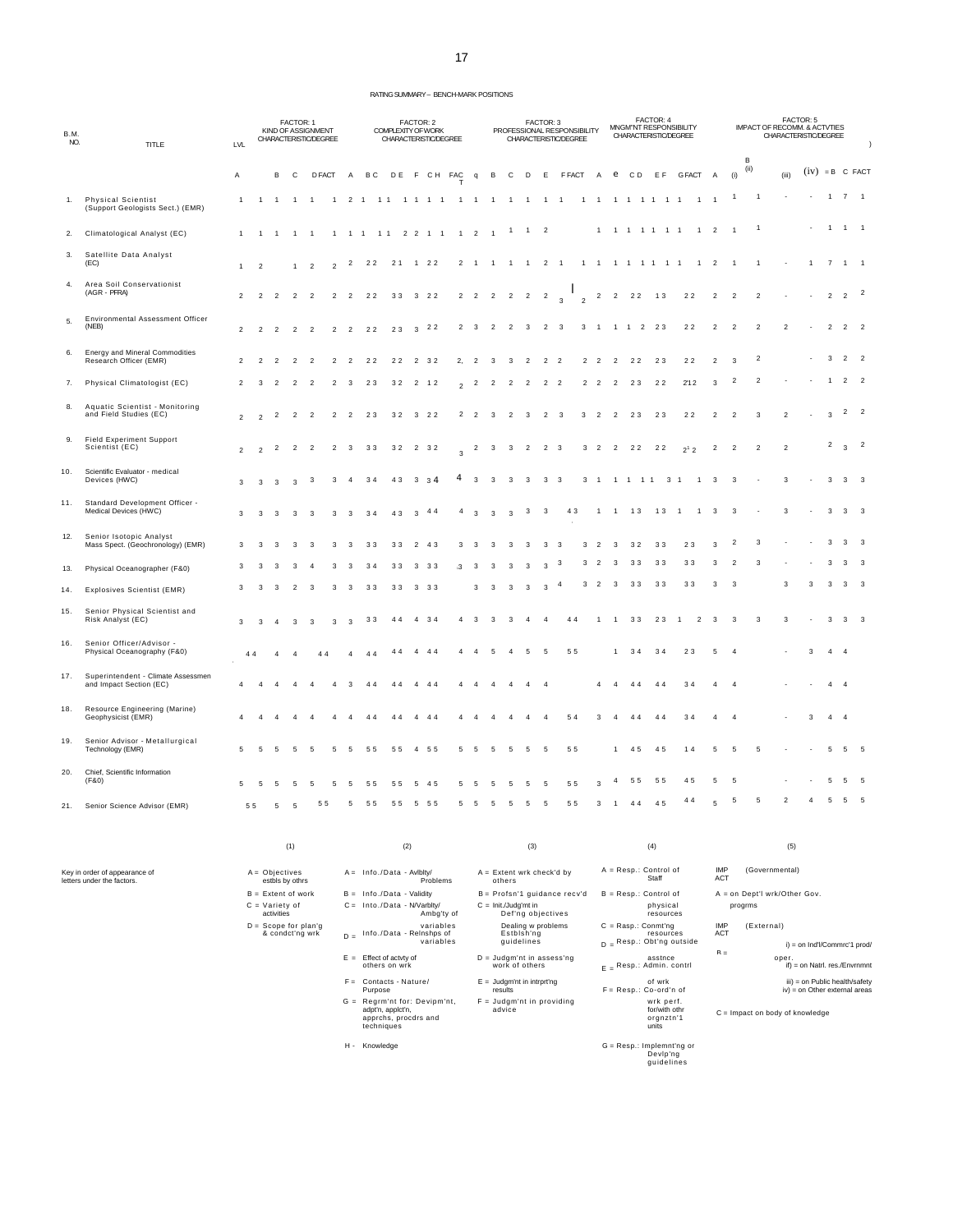### BENCH-MARK POSITION DESCRIPTION

Bench-mark Position Number: 1 and 1. Evel: 1 and 1. Evel: 1 and 1. Evel: 1 and 1. Evel: 1 and 1. Evel: 1 and 1. Evel: 1 and 1. Evel: 1 and 1. Evel: 1 and 1. Evel: 1 and 1. Evel: 1 and 1. Evel: 1 and 1. Evel: 1 and 1. Evel:

Descriptive-Title: Physical Scientist (Support Geologists Section) Precambrian Geology

Reporting to the Assistant to the Director of the Lithosphere and Canadian Shield Division:

Accumulates geological data by planning and performing field work involving the use of helicopters, airplanes, boats etc., and laboratory investigations. Compiles data from other sources to assist **in** the production of geological maps and the design of new geological exploration projects. Other sources of information include original field notes, existing stored data, air photos, and other reports and maps.

Using Scientific Laboratory equipment, such as petrographic microscopes, studies the physical, structural and minerological properties of rocks. Evaluates data and prepares it for computer processing; including writing simple data retrieval programs. Studies and evaluates air photos, aeromagnetic and other geophysical maps, remote sensing information and other computer programs to assist the research scientists.

### Specifications

### Kinds of Assignments 1

- A. Degree 1 Work objectives are provided and the work is performed with the instructions and priorities set by the supervising scientists for each project.
- B. Degree 1 The work normally consists of providing data for parts of projects or assisting a more senior person in a part of a project aimed at producing geological maps. Occasionally may be assigned to part of a sub-project for independent research.
- C. Degree 1 The work **is** limited to obtaining information on rock samples using standard methods; entry and manipulation of the data obtained in a computer, and modification of simple computer programs.
- D. Degree 1 Plans daily work according to established procedures using standard methods for implementation. Field and laboratory work **is** planned with the supervising scientist, and laboratory methods are selected from known acceptable methods.

### Complexity of Work 1

- A. Degree 2 Participates in field and laboratory work where data are obtained by direct observation. Other required data are available from recognized sources such as notes taken by field officers, from library research, and analytical results.
- B. Degree 1 Data are normally accepted as valid. Any questionable data are evaluated by a supervising scientist.
- C. Degree 1 The geological information, as received, **is** discrete and unambiguous.
- D. Degree 1 Data relationships are simple and for the most part known and understood.<br>E. Degree 1 Changing objectives, priorities, projects and personnel have a limited E. Degree 1 - Changing objectives, priorities, projects and personnel have a limited
- impact on the daily work.
- F. Degree 1 Contacts are with scientists of the immediate working group of field and laboratory geologist to obtain information used in preparing geological maps, project plans and for input to the computer.
- G. Degree 1 The work generally involves using standard techniques to determine the minerological properties of rocks; simple computer programs have to be written from time to time.

Degree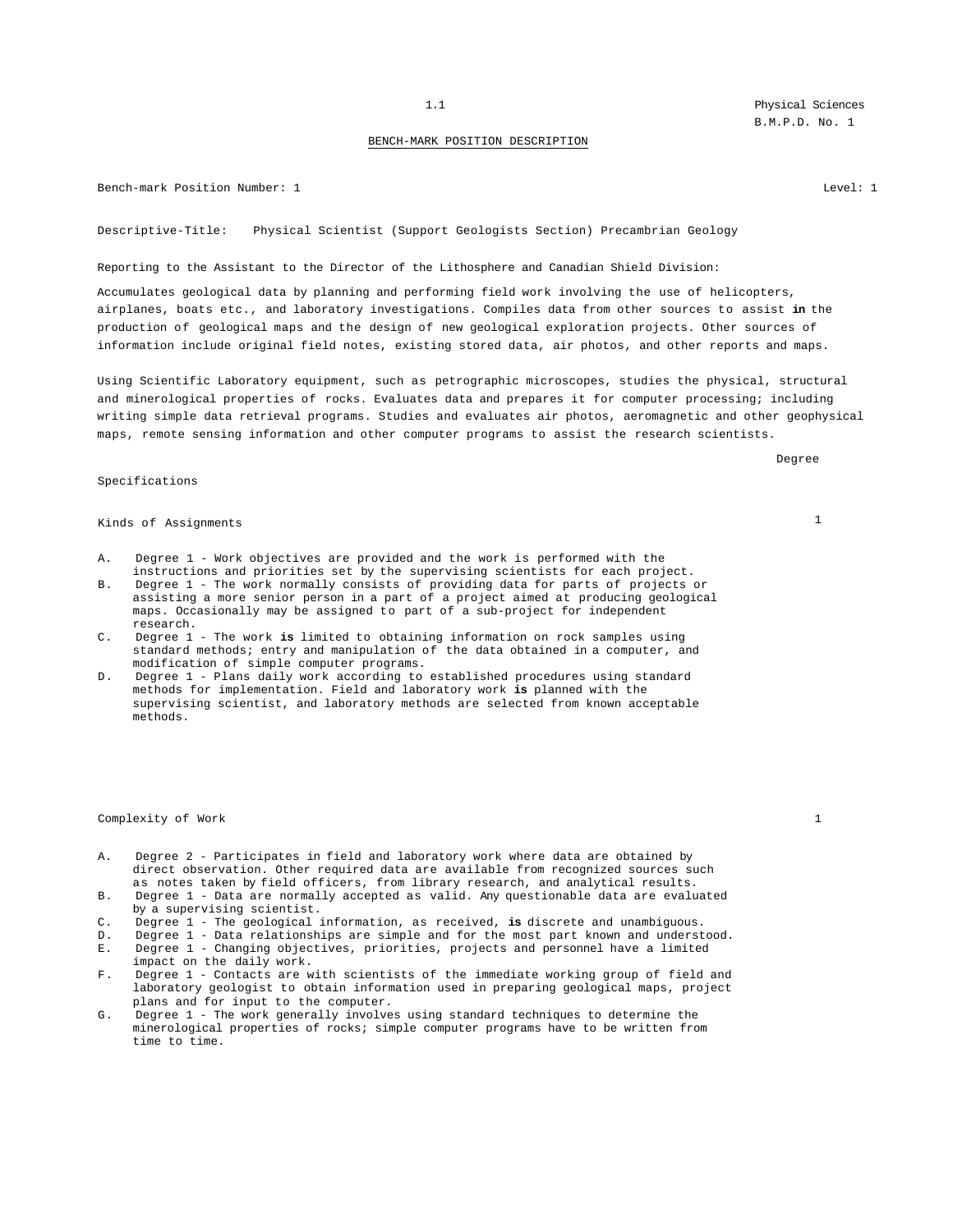### Physical sciences B.M.P.D. No1

H. Degree 1 - A sound knowledge of geology with supplementary knowledge and familiarity with laboratory and field techniques, and the use of computers in data manipulation and map production is required.

Professional Responsibility 1

- A. Degree 1 Work is generally reviewed by supervisor or other senior scientists, however, the data are expected to be verified and transcribed accurately and completely.
- B. Degree 1 Professional guidance from senior scientists is available for the interpretation and compilation of geological field notes.
- C. Degree 1 Suggestions for additional sources of data, new and improved techniques and indication of potential problems are expected.
- D. Degree 1 Procedures used by laboratory and field staff in developing the data, and
- data processing methods followed by the computer staff are checked for correctness. E. Degree 1 - Own observations and work are reviewed for reliability and consistency and reported to the senior scientists.
- F. Degree 1 Instructions may be given to non-subordinate support staff and information may be obtained for research scientists to assist them in attaining the objectives of their projects.

### Management Responsibility 1

- A. Degree 1 The work requires occasionally giving instructions about the preparation of maps, charts and figures to non-subordinate technicians.
- B. Degree 1 Responsible for the daily use planning and control of those resources used for own work.
- C. Degree 1 Limited to the spending of own time and the use of equipment and supplies for own work.
- D. Degree 1 Informs supervisor on the need for outside assistance for field and laboratory projects.
- E. Degree 1 Complies with administrative procedures, directives, guidelines and quality assurance standards established for the work.
- F. Degree 1 Limited to fitting own work into that of others in the same unit.<br>C. Degree 1 Follows established straightforward office. Jaboratory and field
- Degree 1 Follows established straightforward office, laboratory and field procedures.

Impact of Recommendations and Activities 1 and  $\frac{1}{2}$ 

- A. Degree 1 Information and results of the work contribute to the on-going project of the supervising research scientist and can have an effect on the project work. Work is carried out in close liaison with the supervising scientist. Impact on departmental activities attributable to the work of the position, would be indirect or limited.
- B. Degree 1
	- (i) Degree 1 The work of providing up-to-date maps of geological formations can have a limited effect on the exploration (mining) industry.
	- (ii) Degree 1 The work has limited indirect effects on the status of a natural resource, by contributing to the promotion of the exploration for, and hence the ultimate exploitation of mineral resources.
	- (iii) No significant impact.
	- (iv) No other significant impacts.
- C. Degree 1 The data generated and analyzed will add to the knowledge of Canadian geology by providing new, informative maps.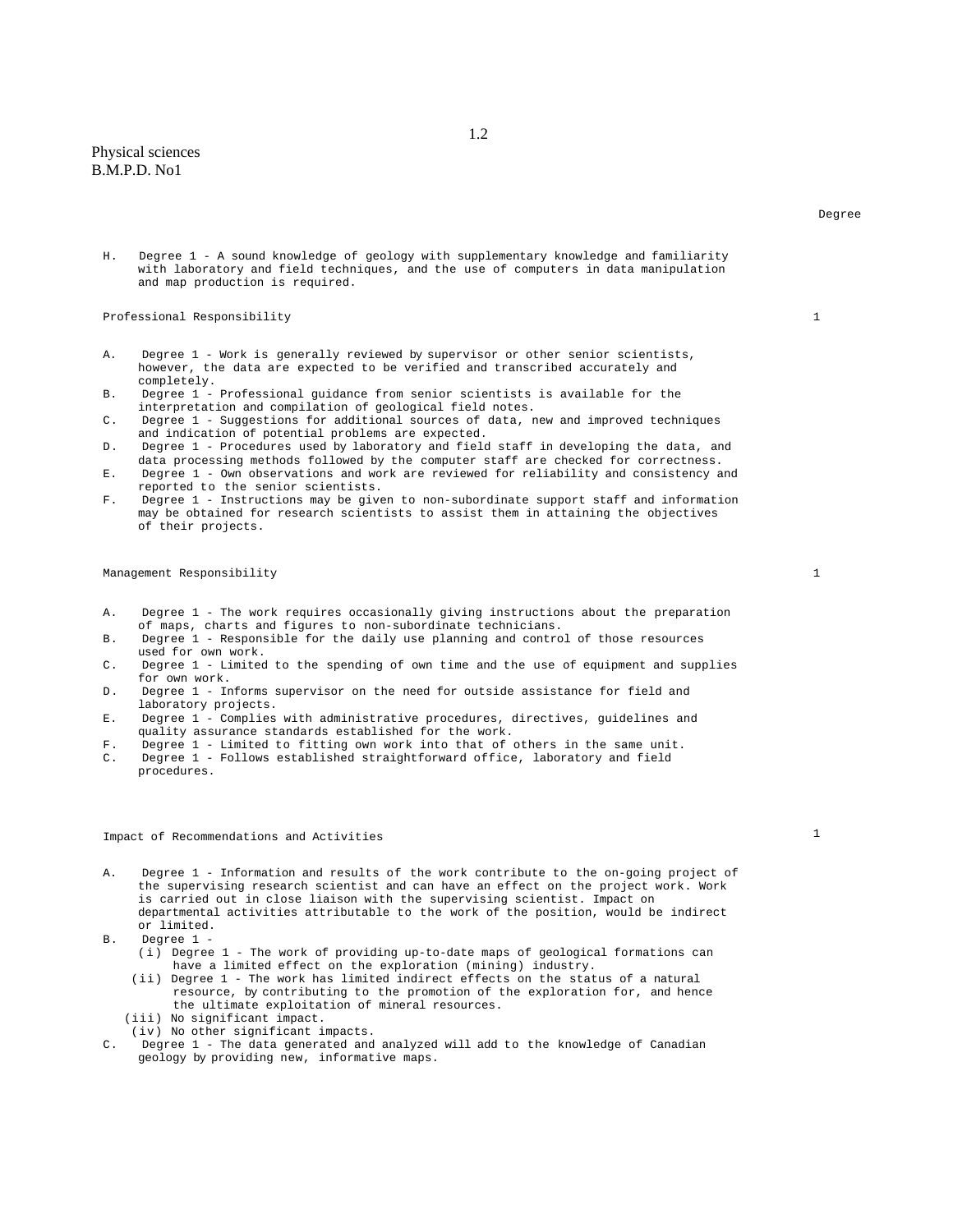### 1.3

### LINEAR ORGANIZATION CHART

Director, Lithosphere and Canadian Shield Division

Assistant to the Director

- Pretrology Section Geochronology Section
- 
- Technical Services (DD and CL) Support Geologists Section (PC-2)
- \* Physical Scientist (Support Geologist) Precambriam Geology (PC-1) Support Geologists (PC-1)
- \* Bench-mark position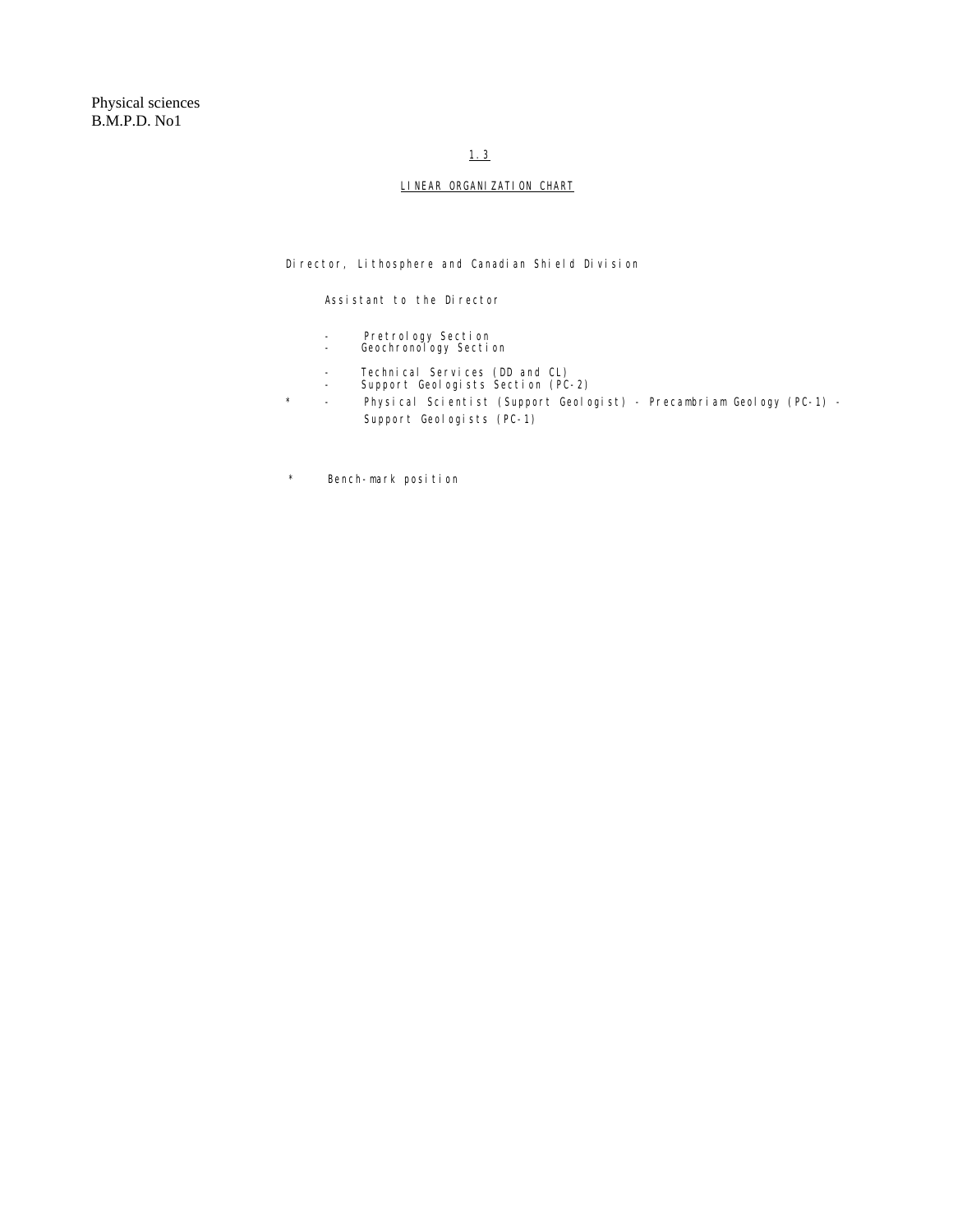### BENCH-MARK POSITION DESCRIPTION

Bench-mark Position Number: 2 Level: 1

Descriptive Title: Climatological Analyst

Reporting to the Head, Climate Technique Development and Transfer:

Participates in the preparation of climatic maps, atlases and other publications using data obtained from the National Climatological Archives. Collects, collates, evaluates and interprets climatological data from various other sources such as base maps, land use maps, topographical charts and bathymetric maps, to be used in the preparation of information concerning Canada's climate. Arranges task schedules with the cartographic units and printing shops and ensures that the final product meets the department's objectives for quality.

Provides a response service to enquiries about Canadian climatological data and maps to outside users and staff of other organizational units and ensures that quality and technical objectives are met.

Proposes areas for new climate studies where needs are indicated. Analyses, re-evaluates and reformats existing data to better serve the needs of the users. Reviews climatological publications for use in meeting the needs of the users and the objectives of the department, assesses need for and value of new serials, and recommends changes to enhance the effectiveness of the services.

Writes reports; follows safety and administrative practices; occasionally instructs non-subordinate support staff; arranges for translations; writes computer programs, and performs other related work as required.

#### **Specifications**

Kinds of Assignments 1

- A. Degree 1 Work objectives are stated and instructions are given by the supervisor with direction as required from the Heads of the Climate Information Service and Publication Units.
- B. Degree 1 Work consists of preparing maps as part of Atlas projects, responding to requests for climatological information, and manipulating and evaluating climatological data.
- C. Degree 1 Activities are closely related and involve the manipulation and assessment of climatological data for information used in preparing maps and responding to requests.
- D. Degree 1 Own work is planned according to established procedures and precedents for the preparation and printing of climatological data. Some negotiation with staff of cartography and printing units is required for task scheduling to meet deadlines.

Complexity of Work 1

- A. Degree 1 Data are obtained from existing archives in a straight-forward fashion.<br>B. Degree 1 Data are of known quality, as validity is established prior to archivi
- B. Degree 1 Data are of known quality, as validity is established prior to archiving.<br>C. Degree 1 Data are usually unambiguous and of known variability and implications.
- Degree 1 Data are usually unambiguous and of known variability and implications.
- D. Degree 1 Relationships between climatological variables are known and can be handled using routine techniques.

Degree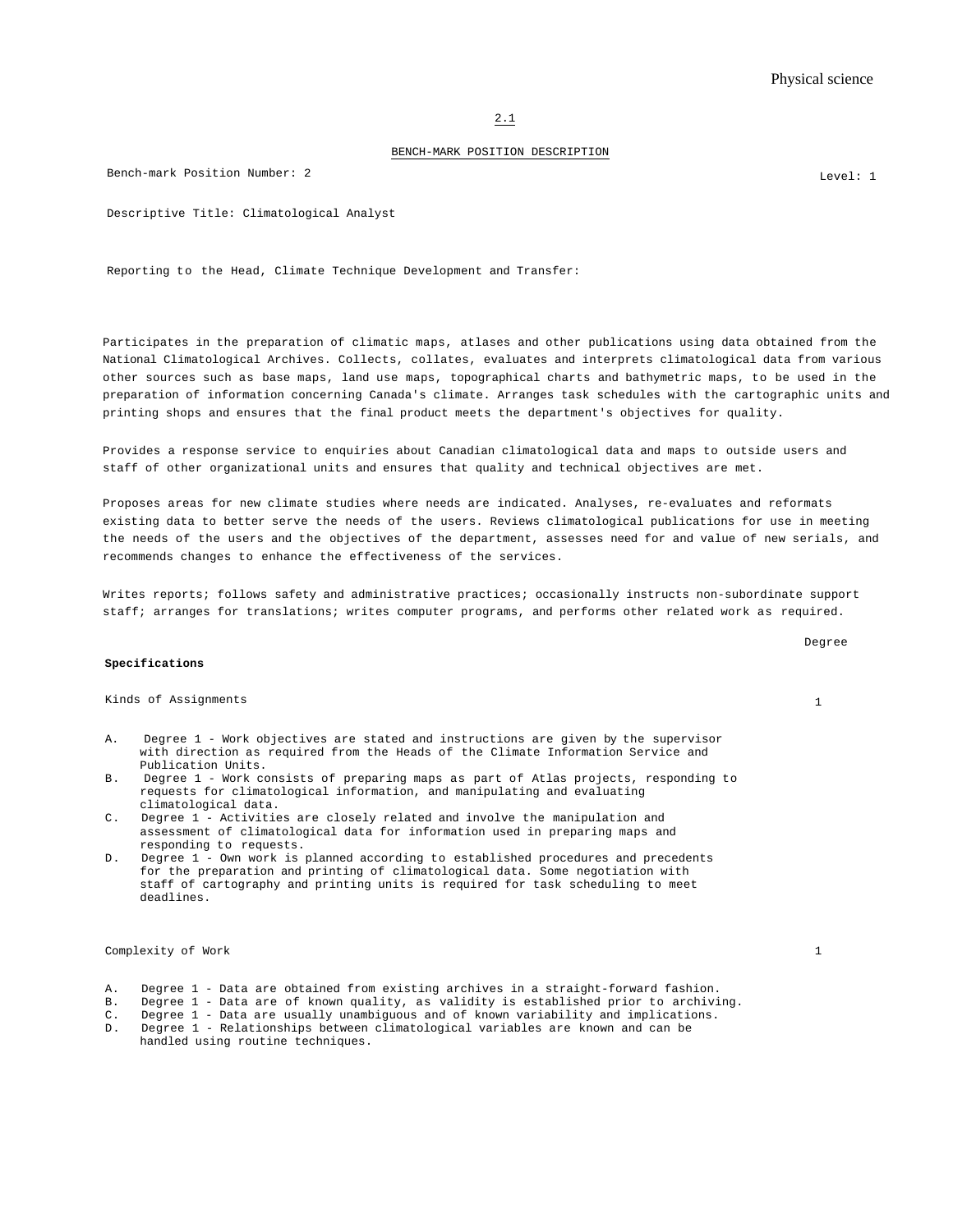E. Degree 2 - The flow of outside user requests and activities of other climatologists working within the group can effect own work scheduling.

2.2

- F. Degree 2 Provides climatological information to outside users. Contacts are also with staff of other organizational units to obtain information and discuss work problems. May brief media representatives on important climate happenings.
- G. Degree 1 The work involves applying standard statistical computing and analytical procedures used in climatology. There is an occasional need to adapt or propose improved methods.
- H. Degree 1 A sound knowledge of physical geography, involving climatology, and a knowledge of cartography practices and Canada's climatic conditions, and a familiarity with the particular computer application software used to access the digital archives are required.

Professional Responsibility 1

- A. Degree 2 Work assignments are reviewed by supervisor for completeness and quality on completion or at critical points. The data produced are expected to be technically correct.
- B. Degree 1 Professional guidance is available on use of methods, precedents and data interpretations. Direction is received from supervisor on problem solution.
- C. Degree 1 The work requires selecting the appropriate approaches for developing climatic maps and data according to established procedures; indicating problems and proposing modifications where required.
- D. Degree 1 Work performed by non-subordinate support staff and students is checked for the correct selection and application of methods. Checks finished maps for legibility and accuracy and for compatibility with standards.
- E. Degree 2 The work involves interpreting data output from digital archives so that the results are meaningful to users.
- F. Degree 1 Guidance and explanations concerning data are given to support staff, and climatological event data and their interpretation are explained to colleagues in other groups.

Management Responsibility 1

- A. Degree 1 The work requires assigning tasks to summer students and to other non-subordinate support staff as required.
- B. Degree 1 Must plan the use of equipment and supplies for own work.<br>C. Degree 1 Allocates own time and the use of material supplies neede
- C. Degree  $1$  Allocates own time and the use of material supplies needed for own work.<br>D. Degree  $1$  Informs the supervisor of the need for outside assistance
- D. Degree 1 Informs the supervisor of the need for outside assistance.
- E. Degree 1 Complies with procedures, guidelines and directives established for the work.
- F. Degree 1 Generally, there is a limited requirement for coordination w'th activities of others. Liaison with other groups is required for preparation and publication of climate data circulars and climate normals booklets.
- G. Degree 1 Follows straightforward established administrative and safety procedures.

Impact of Recommendations and Activities 1

A. Degree 2 - information and results of the work can have an impact on the credibility of the Climate Services, limited effects on the operation of the climatology section of Environment Canada and some effect on aspects of the Developmental Climatology and Customer Computing Services Sections.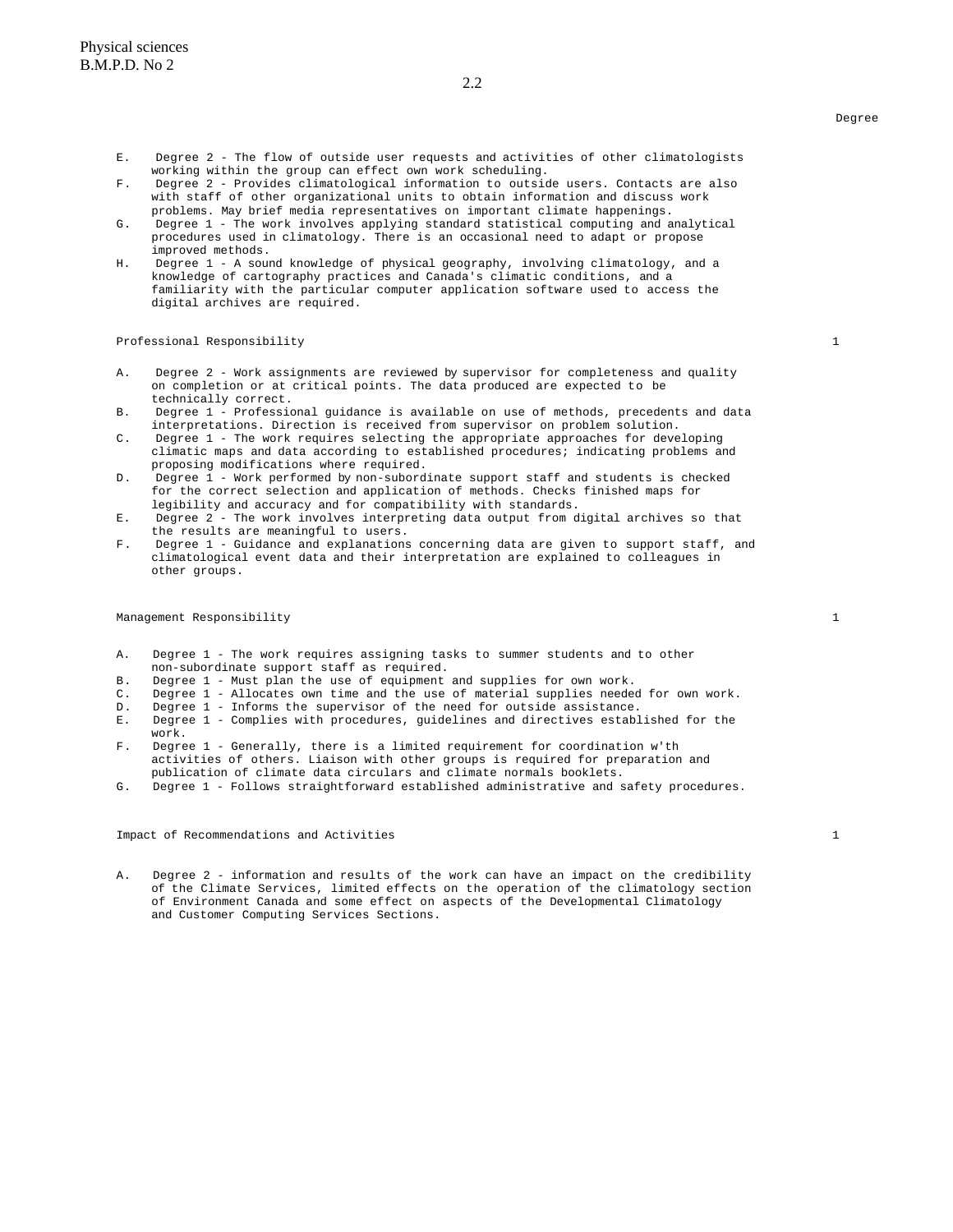B. Degree 1 -

(i) Degree 1 - Results of work can have limited effects on certain activities or operations of industrial or commercial users of climate data and information. (ii) Degree 1 - The work does not normally impact on the state of the environment but can indirectly contribute to protecting or improving the environment through a better understanding of climatic conditions. (iii) No significant impact.

- (iv) No other significant impacts.
- C. Degree 1 The results contribute to and enhance current understanding of the climatology of Canada.

### LINEAR ORGANIZATION CHART

- Chief Climate Services
	- Superintendent, Climate Information and Publication Section
		- Head, Publication and Micrographic Unit
		- Head, Information Service Unit
	- Superintendent, Marketing and Computer Information
	- Superintendent of Development Climatology Section
		- Head, Climate Techniques Development and Transfer
		- Climatological Analyst PC-1
			- Climatological Analyst PC-1
			- Data Analysis Clerk
			- Summer Student(s)
		- Bench-mark Position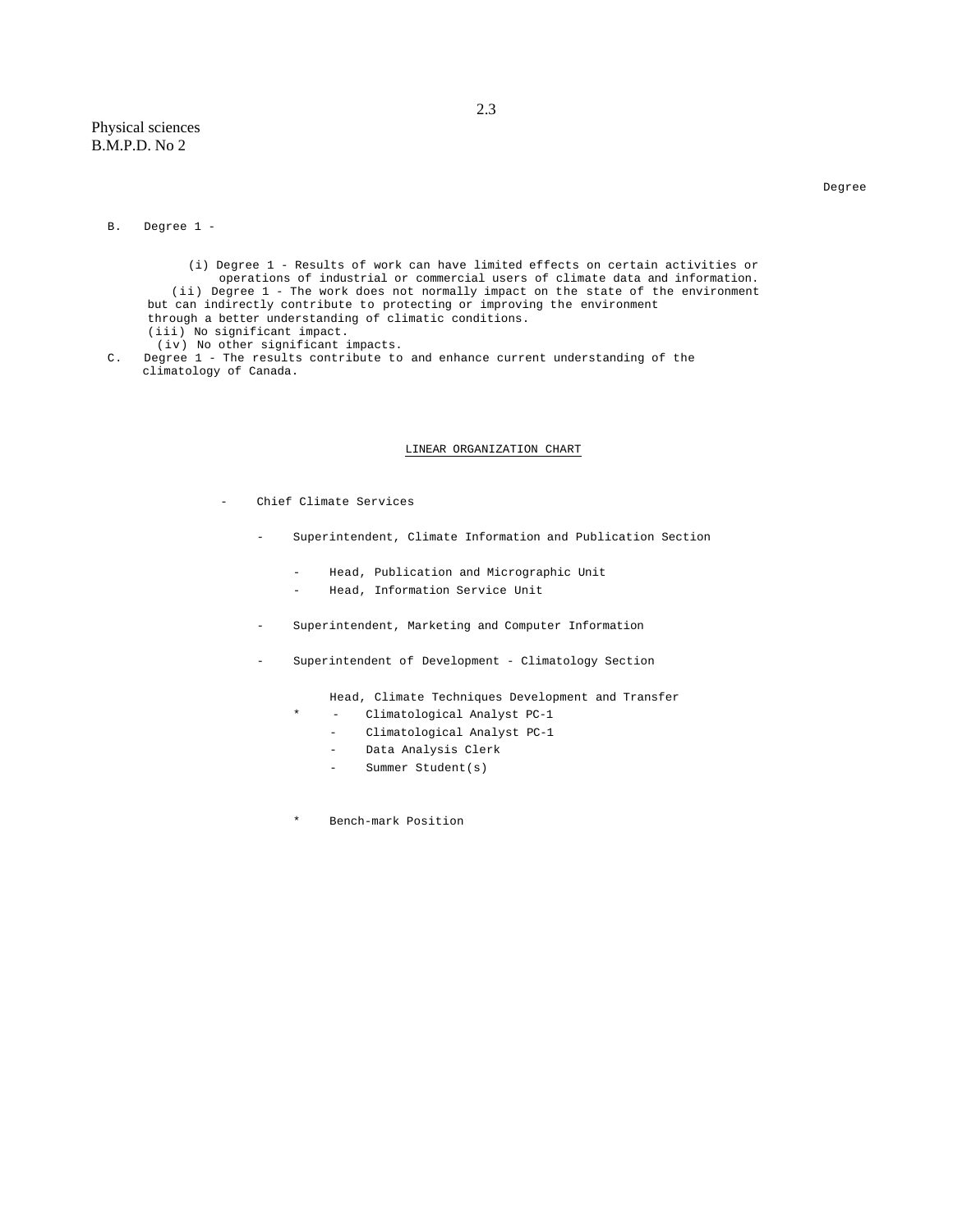### Physical sciences B.M.P.D. No 3

### BENCH-MARK POSITION DESCRIPTION

Bench-mark Position Number: 3 Level: 1

Descriptive Title: Satellite Data Analyst

Reporting to a Research Scientist, Remote Sensing Section Aerospace Meteorology Division:

Processes, reduces, analyses, assesses and integrates into regional wave amplitude and direction forecasting models, the atmospheric, surface land and marine scientific measurement data from remote satellite and balloon platform sensing instrumentation and remote sensing recording ground stations.

Performs evaluation studies on the use of satellite data, adapts or develops and tests new techniques and forecasting models pertaining to the distribution, temporal and spatial variability of ocean and atmosphere for the particular region.

Formulates and tests computer algorithms to investigate and process data in developing calibrations and forecasting models and making required modifications.

Utilizes computer graphics, micro-computer, micro-processor system and scientific application software. Evaluates the performance, and contributes to the development and enhancement of computer application software for the work and to the identification of new applications of satellite data, attending meetings, reading and researching scientific literature and publications. Writes reports and papers on study work and explains results and particular interpretations of the data. Prepares papers and seminars to disseminate the information obtained.

### Specifications

### Kinds of Assignments 2

- A. Degree 2 The objectives of the work are clearly defined by the Supervising Research Scientist in terms of the specific contribution of the work to achieving the aims of the scientific research unit.
- B. Degree 1 The work normally consists of part of a scientific project on stratospheric research or part of a continuing operation on the application of satellite remote sensing data to develop wave forecasting models.
- Degree 1 While remote sensing data represents a wide variety of data types, the manipulation of this data can be performed by relatively straight-forward successive operations and using a limited number of numerical analysis techniques to analyze and develop models and test techniques.
- Degree 2 Must plan tasks, determine and select methods in conducting work to meet set objectives. Planning and scheduling of algorithm/model development is done with the supervising scientist and techniques are developed.

Complexity of Work 2

- A. Degree 2 Data obtained are in a semi-processed form and must be selected, reduced, evaluated and compared to other observed data and the results of mathematical predictions.
- B. Degree 2 Information data is varied but can normally be validated by reference to the literature or by normal correlation procedures.
- C. Degree 2 Remote sensing data gathered in remote sensing measurement programs to yield information about the distribution, temporal and spatial variability of ocean and atmosphere involves variables and requires interpretation but the implications and variability are known.

Degree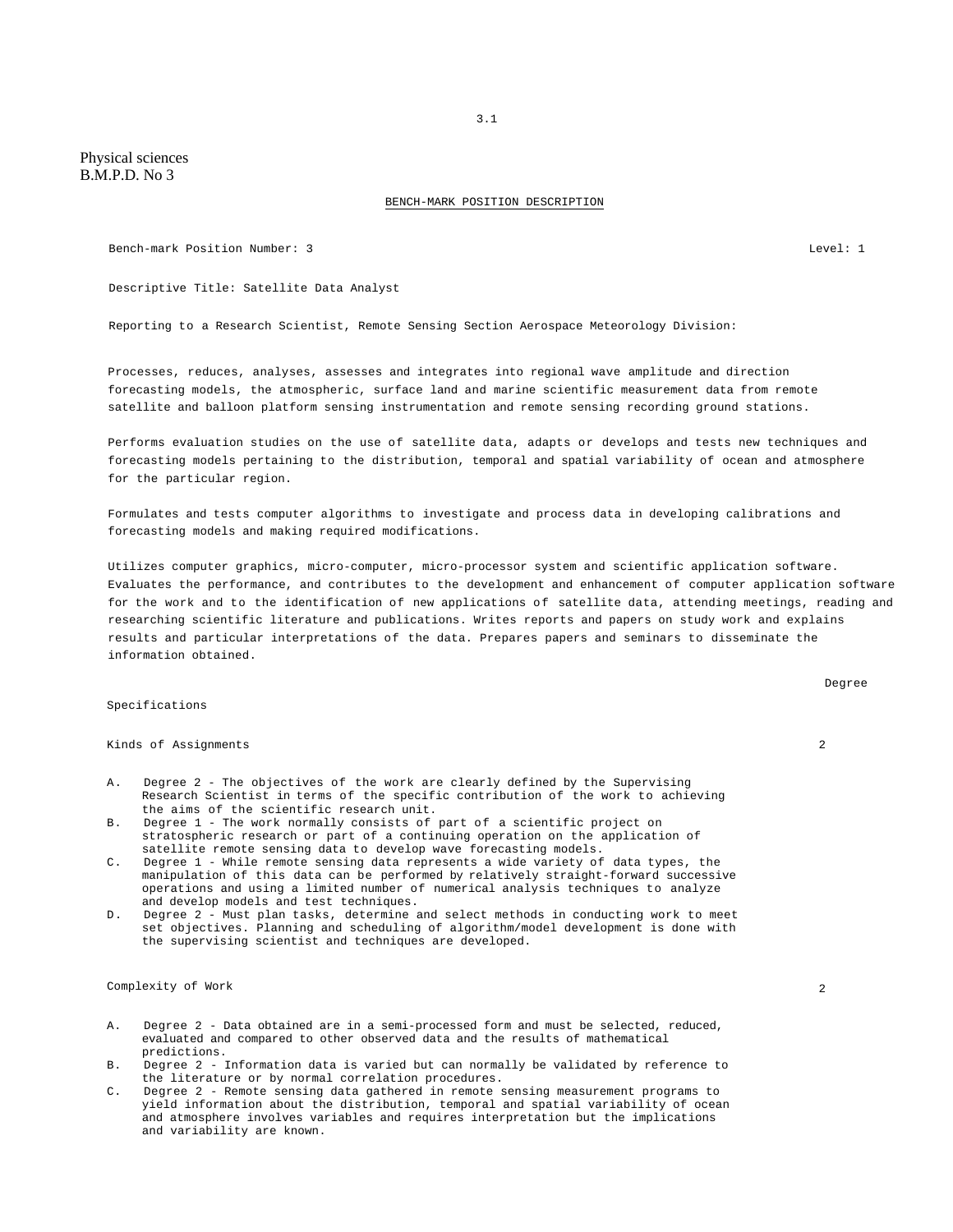- D. Degree 2 Relationships between variables can normally be established and inconsistencies resolved by straight-forward investigation using accepted modeling techniques.
- E. Degree 1 Some rescheduling of work tasks may be required due to changed data demand and computer work priorities.
- Degree 1 Contacts are normally with the unit's Supervising Scientist and the Computer Systems Specialist to discuss information and requirements. Contacts with other research personnel in other units to provide information on results may be required.
- C. Degree 2 The work usually requires adapting practices, techniques and procedures to develop new models and computer algorithms for remote-sensing data reduction and wave model formulation.
- H. Degree 2 The work requires the application of a sound knowledge of the principles and theories of physical oceanography complemented by familiarity with numerical analysis techniques and meteorology practices and some familiarity with computer scientific applications programming in the area of wave forecasting.

Professional Responsibility 1

- A. Degree 1 Algorithms/models and particular data evaluations and interpretations are reviewed by the Supervising Scientist while in progress and on completion for consistency and correctness.
- B. Degree 1 Professional guidance is available from the Supervising Scientist and the Computer Systems Specialist for appropriateness and correct use of methods and techniques.
- C. Degree 1 The work requires identifying and discussing problems with existing or new methods and prototype software to determine approaches. Selects work methods and techniques according to established procedures and precedents.
- D. Degree 1 Requested data processing support work is reviewed for correctness as applicable.
- E. Degree 2 Satellite data are analyzed, interpreted and evaluated to produce meaningful data using numerical analysis techniques, numerical filtering and polynomial regressions.
- F. Degree 1 As necessary, explanations and details concerning the work are provided to colleagues for use in their own projects. Instructions are provided to non-subordinate support staff as required.

### Management Responsibility 1

- A. Degree 1 The work occasionally requires assigning tasks such as data processing to non-subordinate support staff.
- B. Degree 1 Plans the use of own equipment and supplies to process data from remote sensing programs.
- C. Degree 1 Commits the use of own time, supplies and equipment to process data and produce wave forecasting models.
- D. Degree 1 Informs Supervising Scientist whenever there is a need for external assistance.
- E. Degree 1 Complies with procedures already established for the production of appropriate information on wave forecasting.
- F. Degree 1 Limited requirement for coordination of activities with those of others to schedule algorithm/model development and to adapt plans to account for change in satellite data demand.
- C. Degree 1 Follows straight-forward administrative procedures established for the work.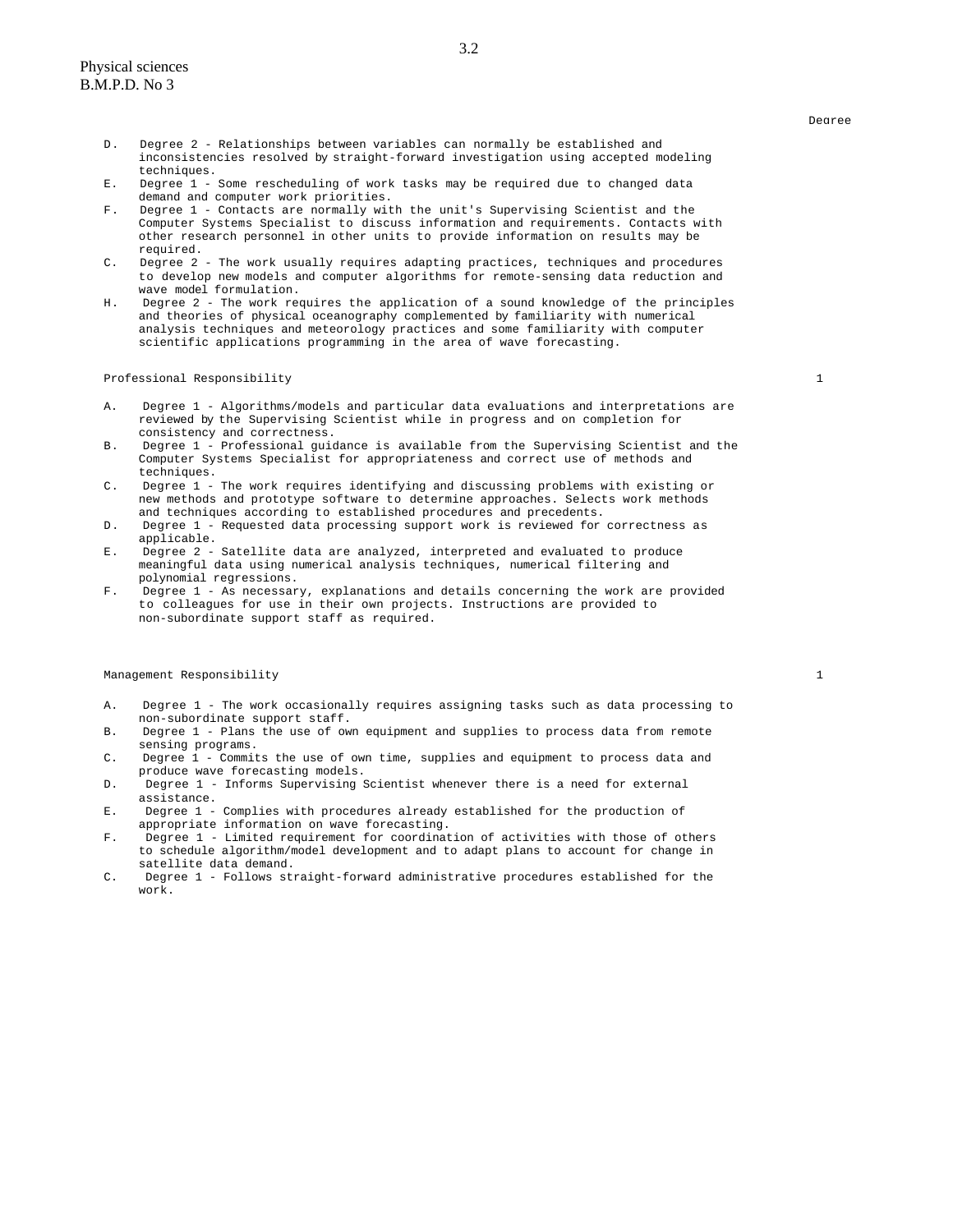Physical sciences B.M.P.D. No 3

Impact of Recommendations and Activities 1

- A. Degree 2 Information generated and forecasting models produced support ongoing research projects or a continuing study in the field of wave forecasting. B. Degree 1 -
	- (i) Degree 1 Regional forecasting models of wave amplitude and direction and results of evaluation studies on the use of satellite data contribute to research projects for improved forecasting, and as research support, can have indirect economic effects on the operations and commercial activities of ocean-going vessels.
		- (ii) Degree 1 Results of the work support research projects or study and can have some indirect or limited effects on the environment or state of natural resource.
	- (iii) No significant impact.
	- (iv) Degree 1 Results of the work contribute to research projects for improved forecasting and, as research support, can have indirect effects on the safety of marine users.
- C. Degree 1 Results of the work contribute additional knowledge in the area of meteorological forecasting and more particularly the forecasting of wave amplitude and direction using satellite data.

### LINEAR ORGANIZATION CHART

Chief, Aerospace Meteorology

- Head, Wind Engineering Section
- Head, Satellite Data Lab
- Supervisor, Satellite Data Systems
- Head, Meteorological Satellite Section

Research Scientist, Remote Sensing

- Satellite Data Analyst PC-1
- Bench-mark position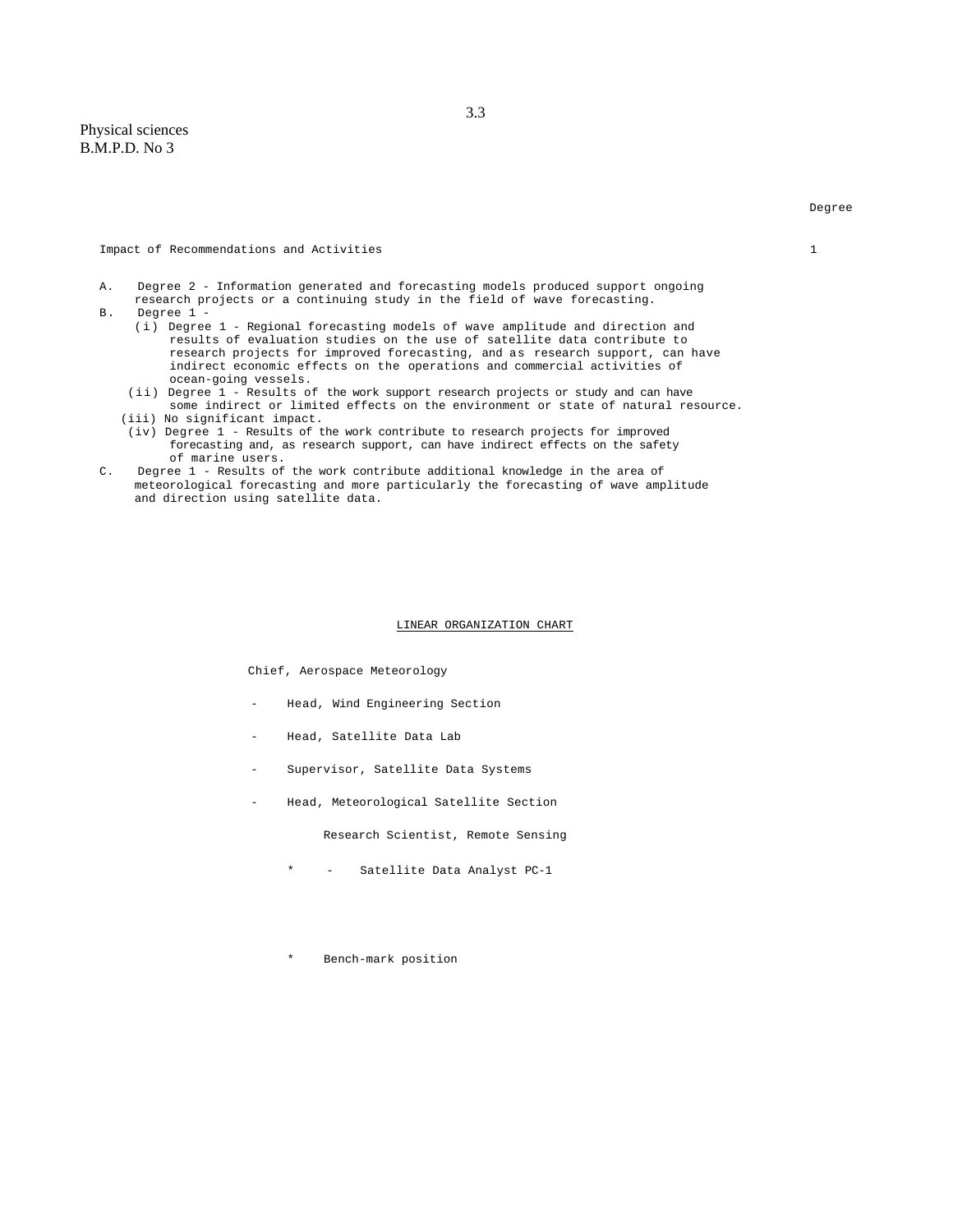Physical sciences B.M.P.D. No 4

### BENCH-MARK POSITION DESCRIPTION

Bench-mark Position Number: 4 Level: 2

Descriptive Title: Area Soil Conservationist (Manitoba) (Soil and Water Conservation Service - PFRA)

Reporting to the Area Manager, Field Operations Division

Plans investigations to determine the extent and severity of soil degradation and soil and water conservation problems, obtaining and analyzing current information, identifying and prioritizing problems through discussions with farmers, representatives of associations, contacts and visits at research establishments or agencies and conservation districts, and study of literature.

Determines soil parameters to be studied and arranges and conducts field surveys, selecting site, installing monitoring instruments, collecting, analyzing and evaluating data and identifying factors/effects and their relationships (e.g. snow melt, precipitation, slope, cropping practices and management, farming systems, groundwater movement, soil salinization, acidification, solotnetzic soil formation, erosion, loss of organic matter and decline in fertility) and generates field maps.

Determines soil and water conservation problems and develops management practices and plans on a watershed/conservation district and individual farm site basis.

Discusses results of studies and investigations with Soil Conservation Planning Unit, develops soil remedial practices in consultation with local agricultural extension representatives and the Planning Unit. Prepares reports and make recommendations on soil management proposals for approval and implementation.

Provides advice and assists in the implementation of conservation practices; assists watershed/conservation districts and the farmers in matters of financial assistance available with the Branch's policies; monitors conservation projects to assess effectiveness; and, report on findings.

Creates a public awareness and publicizes soil conservation issues, reclamation practices and implications of continued soil degradation. Arranges for demonstrations of soil and water conservation practices to farmers in the area, locating sites and cooperators, installing monitoring devices and collecting and recording the data, planning public field days at demonstration sites, and reports on observations and data collected to the Planning Unit for analysis.

Coordinates at field level, multi-agencies study projects in conservation conducted by the Soil Conservation Planning Unit.

Directs and supervises technical and support staff and reports on activities.

Degree

Specifications

Kinds of Assignments 2

A. Degree 2 - Objectives are set by the Area Manager within established programs for soil and water conservation and financial assistance. Priorities are established by local watershed/conservation districts, consultations and the Soil Conservation Planning Unit.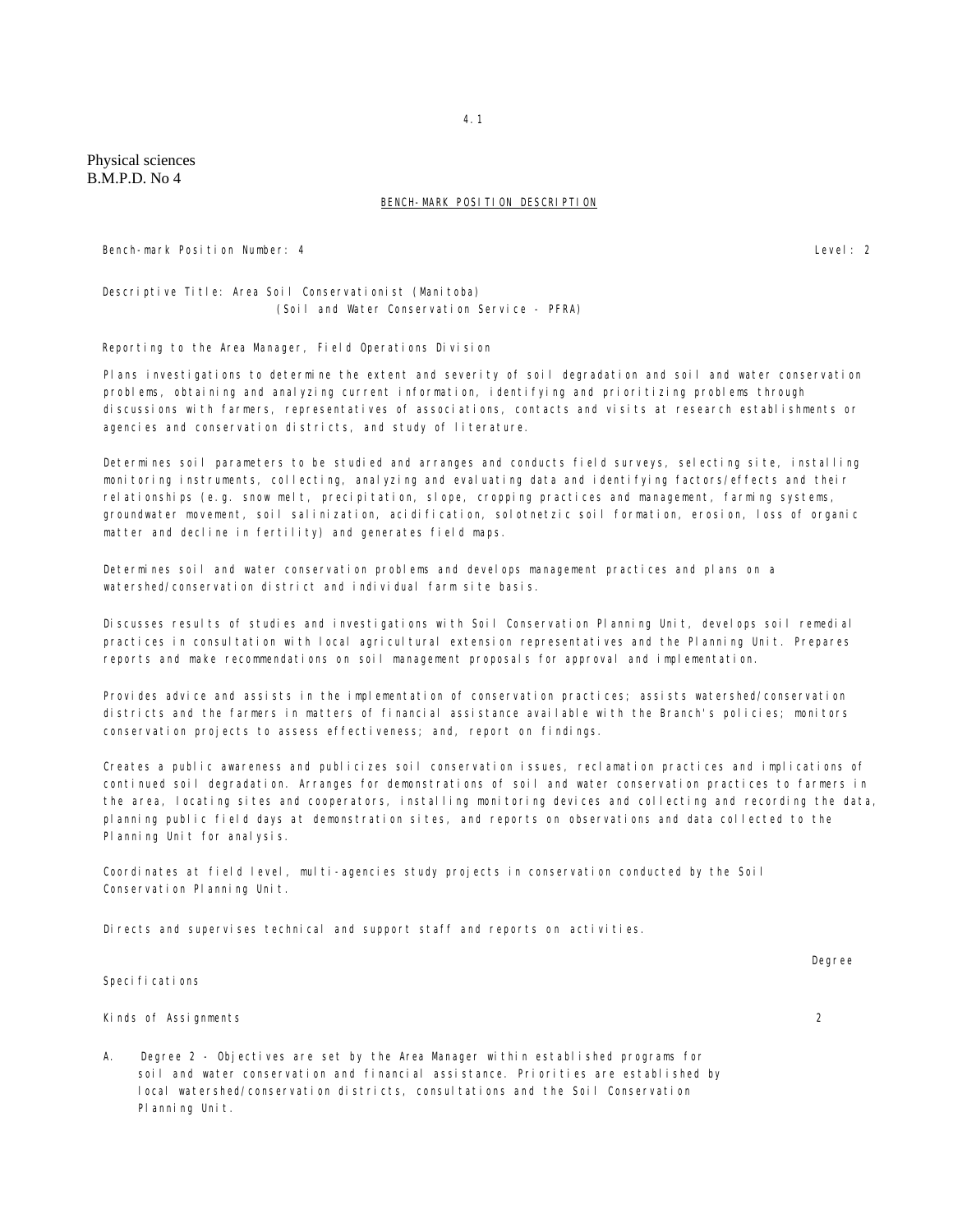- C. Degree 2 Activities include a variety of tasks allied to the surveying, investigating, evaluating, monitoring and reporting on soil degradation and conservation issues; allocating work and providing advice.
- D. Degree 2 Surveys and investigations are planned, approached determined, methods selected and reports prepared to meet established objectives.

Complexity of Work 2

- A. Degree 2 Information in terms of soil and water conservation methods and techniques is usually readily available. Information and data on soil degradation are obtained by investigations, field surveys or studies, direct observations and using monitoring devices, air photos, remote sensing techniques and agrometeorological networks.
- B. Degree 2 Information and data on soil degradation, farming practices, land use and soil and water conservation practices and issues can normally be validated by investigative methods, previous or repeated observations and referencing.
- C. Degree 2 Soil and water conservation and soil degradation data are characterized by several variables which require interpretation but of known implications and variability.
- D. Degree 3 Relationships between factors affecting conservation and degradation processes and other observed variables or those established for other geographical regions can be conflicting, requiring interpretation and investigation to resolve site-specific inconsistencies.
- E. Degree 3 Work is frequently affected by the activities of other scientists within the organization and the requirements of the Planning Unit, the watershed/conservation districts and the individual farmers' practices. Conservation planning, drainage, land use changes and other remedial practices are effected by the activities of agricultural and production extension personnel, the farmers and provincial and municipal representatives or officials.
- F. Degree 3 Contacts are with farmers, other scientists/professionals and representatives of the agriculture industry and agencies of governments and local agricultural extension personnel, to cooperatively resolve problems, explain issues, assess relevancy of their work to own studies and programs or provide technical information and advice.
- C. Degree 2 The work requires using existing conservation practices and techniques, making modifications or adaptations as required.
- H. Degree 2 The work requires the application of a sound knowledge of the principles and theories of pedology, involving soil capability classification, soil physical, chemical and degradation processes, land use and crop production. Knowledge of pertinent techniques and practices of hydrogeology, watershed management, agronomy and air photo interpretation and a familiarity with remote sensing techniques and public relation methods are also necessary.

Professional Responsibility 2

A. Degree 2 - Investigation plans, work progress, results and recommendations are reviewed by the manager and the Soil Conservation Planning Unit for effectiveness, consistency with guidelines and programs, and completeness. Data collected and interpretation of results are accepted as technically accurate.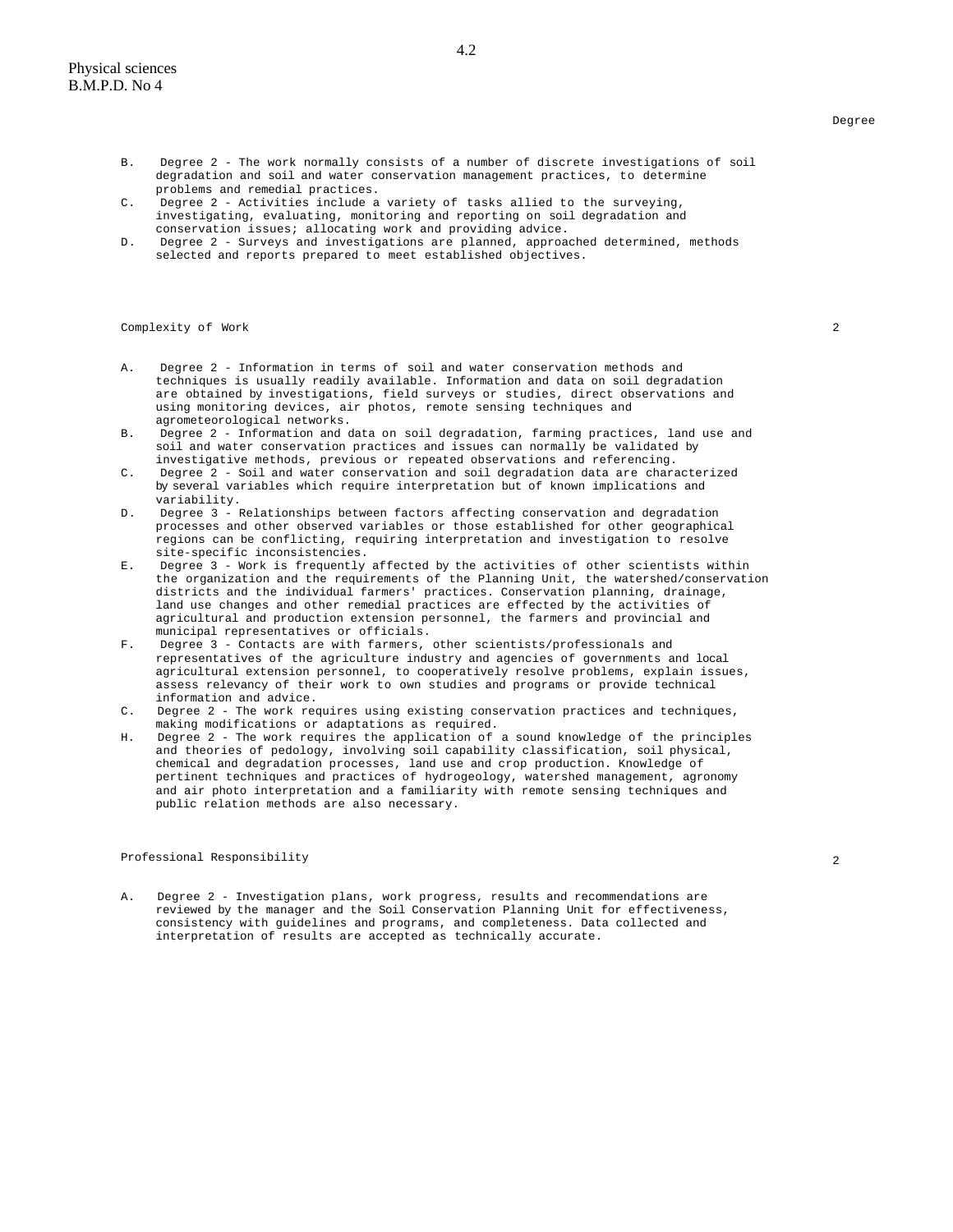### Physical sciences B.M.P.D. No 4

Degree

- B. Degree 2 Professional guidance is received from the Soil Conservation Planning Unit and the Service Soil Conservation specialist for new aspects of the work. Studies and directives are provided, scientific guidelines are established and administrative guidance is available.
- C. Degree 2 Work requires identifying soil conservation problems, finding suitable methods to overcome them, and assisting in the implementation of remedial projects.
- D. Degree 2 Work of subordinates is reviewed for accuracy, quality and effectiveness. Reviews literature in the field of soil and water conservation for applicability.
- E. Degree 2 Results are evaluated and interpreted to provide recommendations and advice on conservation problems, and meaningful information and reports on conservation practices.
- F. Degree 3 Specific technical advice is given to members or officials of the regional agricultural industry, as well as to immediate superior, colleagues and senior members of staff on the key soil conservation issues and on the need and type of remedial actions required.

### Management Responsibility 2

- A. Degree 2 Assigns work, trains and supervises technicians and casual employees.
- B. Degree 2 Ensures proper maintenance and use of the equipment, supplies and facilities allocated for the work.
- C. Degree 2 Identifies and estimates need for funds, equipment, facilities and services required for projected work, investigations and remedial action plans.
- D. Degree 2 Recommends on the need for additional technical assistance to the Area Manager, for approval.
- E. Degree 2 Ensures that quality, quantity, safety and other work standards for own responsibility are maintained.
- F. Degree 3 Work requires, coordinating related activities with those of other contributing agencies at federal and provincial levels, municipal officials or representatives and production extension personnel involved in soil conservation, drainage and land use changes. Coordinates at field level, multi-agency projects conducted by the Conservation planning Unit.
- G. Degree 2 Implements administrative procedures established for the work, attendance at exhibitions and in the processing of applications for financial assistance to watershed/conservation districts and individual farmers for implementation of conservation practices.

Impact of Recommendations and Activities 2

- A. Degree 2 Results of the work contribute to the on-going monitoring of Prairie soil degradation and affect the initiation or continuation of departmental soil conservation projects, land use policies of municipal government and the drainage and flood control practices within watershed/conservation districts.
- B. Degree 2
	- (i) Degree 2 Results of the work and recommendations affect the management and cropping practices and economic return from the farming operations of individual farmers with environmental and economic effects on the regional agricultural sector and on the attitude toward conservations practices.
	- (ii) Degree 2 Results of the work contribute to the conservation and long term productivity of prairie soil resources.
		- (iii) No significant impact.
	- (iv) No other significant impacts.
- C. Degree 2 Information and results contribute knowledge pertaining to the Prairie soil, soil degradation in the area, effectiveness of soil and water conservation practices within watershed/conservation districts and long-term productivity of the prairie soil.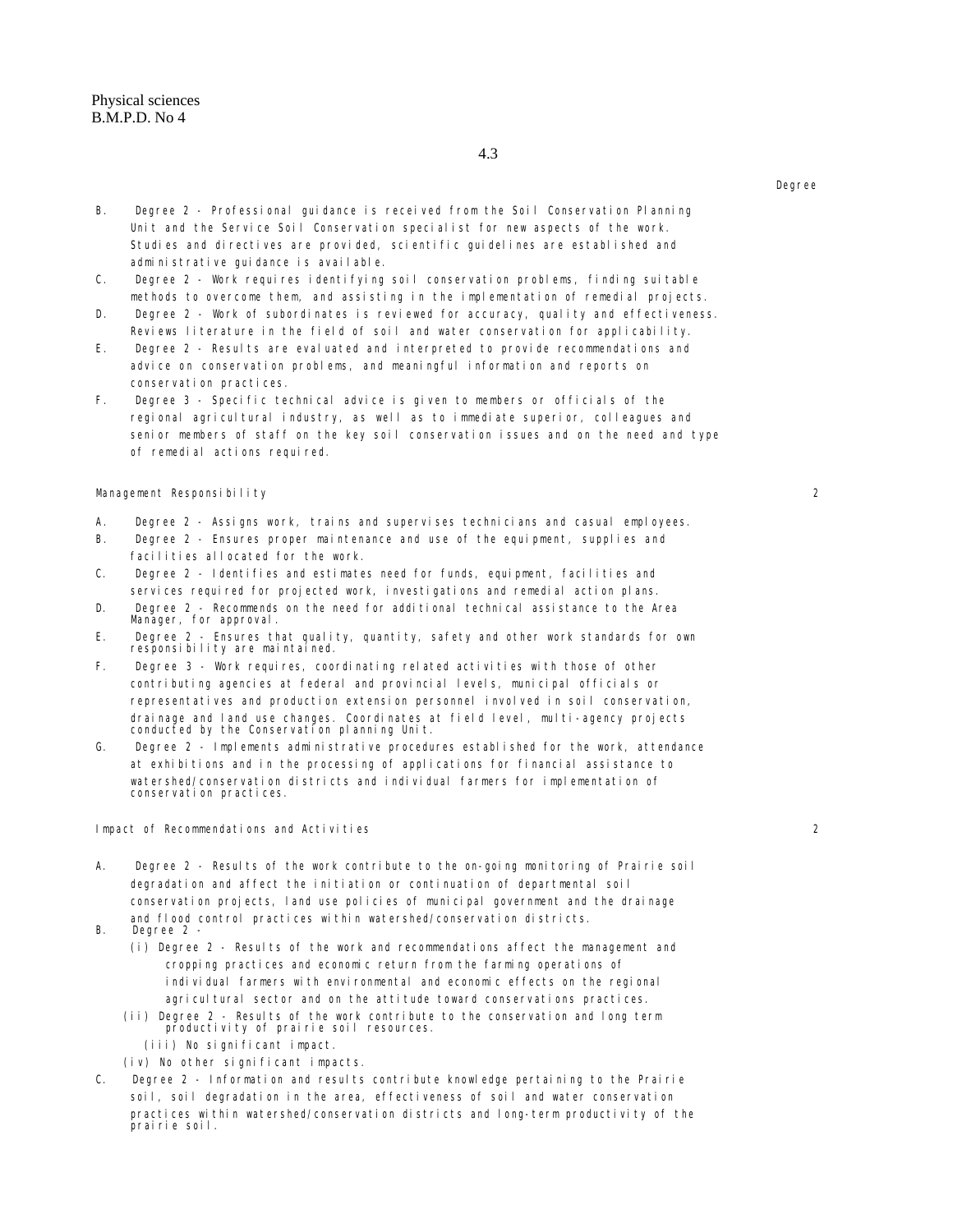### LINEAR ORGANIZATION CHART

- Manager, Field Operations Division (Prairie Region)

Area Manager, Field Operations (Manitoba)

- Assistant Area Manager, Land Use
- Assistant Area Manager, Water Development
- Coordinator, Construction and Services
- \* Area Soil Conservationists (3) PC-2 - Technicians (up to 2) (EG),
	- Casual employee (1)
- Bench-mark position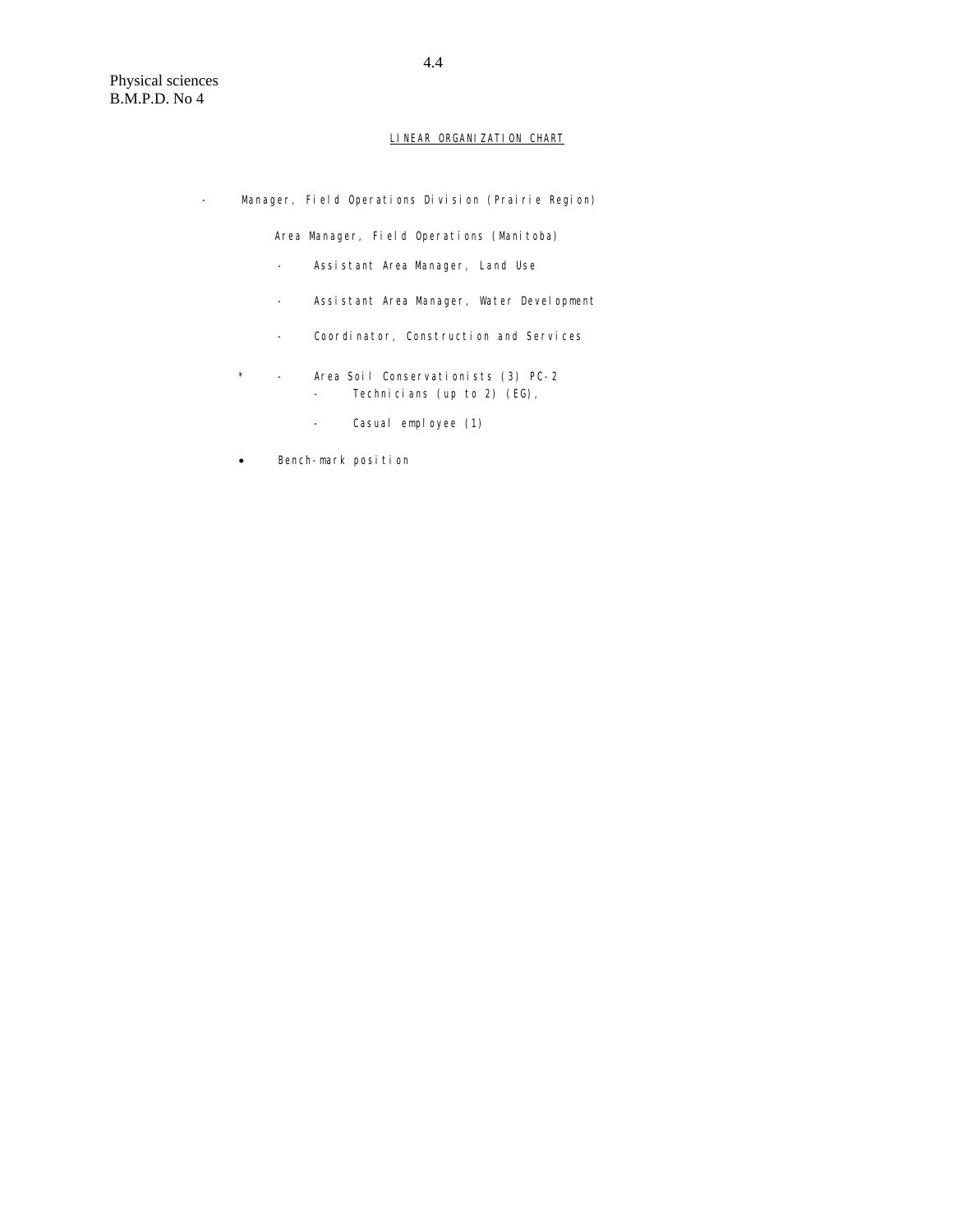### 5.1

#### BENCH-MARK POSITION DESCRIPTION

Bench-mark Position Number: 5 Level: 2

Descriptive Title: Environmental Assessment Officer

Reporting to the Chief, Environmental Assessment and Surveillance Division:

Assesses geotechnical aspects of applications for inter-provincial and international oil and gas pipelines and electric power lines construction: Reviews applicant's submission, analyses and recommendations for thoroughness and applicability of environmental information provided. Assess correctness of the environmental impact statements presented and identifies deficiencies. Identifies the environmental issues involved against the National Energy Board's environmental policies and requirements, assessing the potential impacts of a physical nature for soil erosion, terrain instability, physical soil assessment, soil losses as well as various impacts of a biological nature upon environmental components. Analyses the mitigative and rehabilitative measures and assesses adequacy of the physical environmental protection and mitigative measures against regulatory agency requirements, established practices,

guidelines and recommendations.

Monitors and audits construction and company operational activities on pipeline and power line projects and conducts field studies to ensure conformance with requirements and approved environmental practices. Brings violations or omissions to the attention of the company and the appropriate authorities. Conducts operational audits on pipeline and power line right-of-ways and incident and spill sites and writes reports on finding for the Operation Division.

Provides professional advice to staff members, supervisors and National Energy Board Panel members, on the geographic, geomorphologic, petrologic and related biological impacts of the pipeline or power line application. At public hearings established by the National Energy Board (NEB), evaluates evidence and arguments and prepares reports for board members. Prepares responses for the public on the environmental requirements of the NEB.

Identifies the need for, develops and recommends guidelines and practices for the mitigation of unavailable environmental impacts and rehabilitation of disturbed lands after construction, reviewing terms and conditions to NEB certificates, orders and licenses, and investigating on site the effectiveness of the mitigative techniques used, for efficacy of the terms and conditions in promoting desired activities for achieving acceptable level of restoration of the right-of-ways to satisfy the NEB's responsibilities.

Reports to the Chief and the Project Manager on construction and operational activities, and makes recommendations for required corrective actions.

#### Specifications

Degree

#### Kinds of Assignments 2

- A. Degree 2 Objectives of the work are clearly defined with the Chief and within regulations set by the National Energy Board.
- B. Degree 2 Work normally consists of evaluating and monitoring a number of discrete applications for pipelines and power lines to assess potential impact and conformance to environmental practices.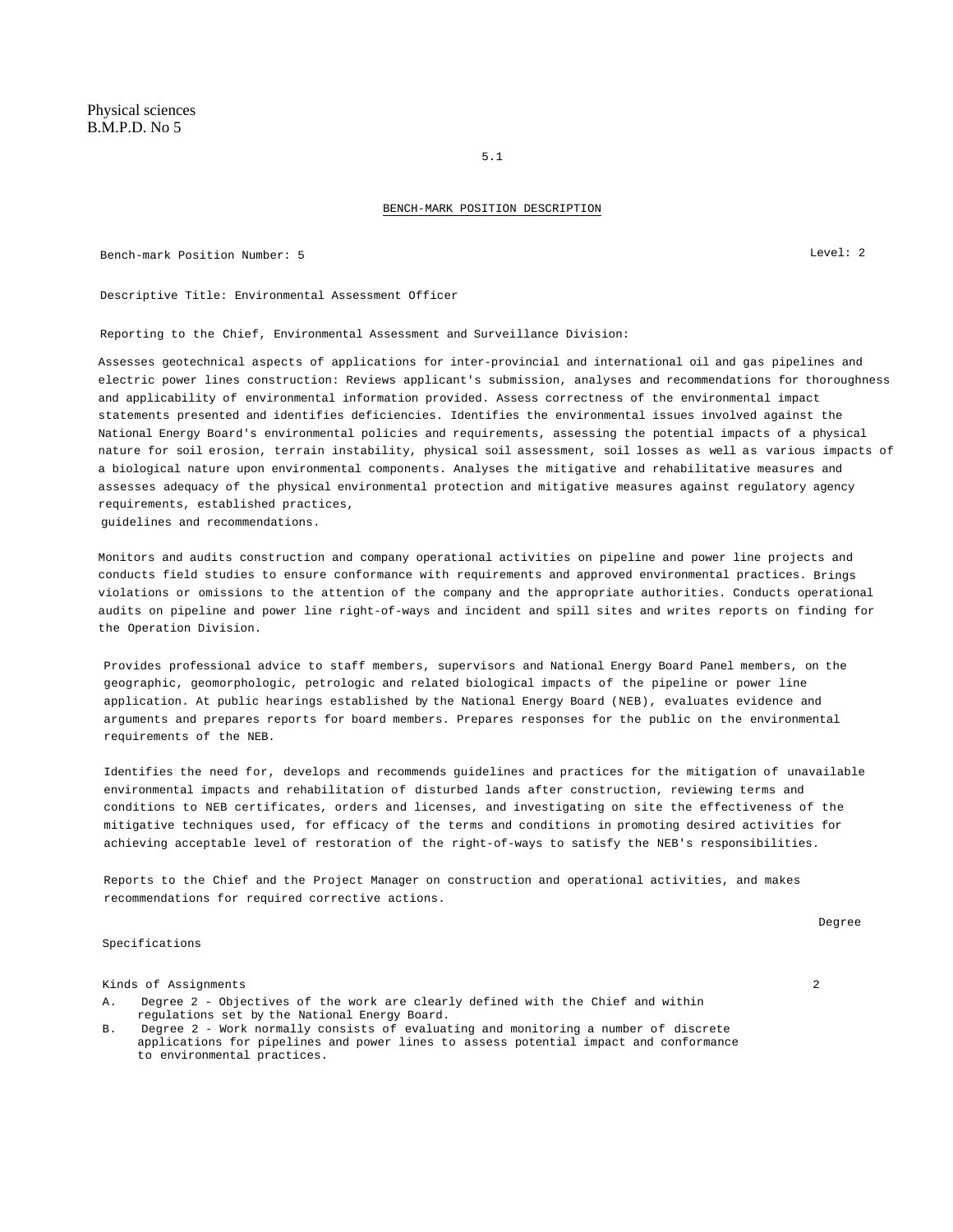Degree

- C. Degree 2 Activities consist of a number of tasks, such as evaluating, reviewing, inspecting and reporting on the potential physical impact of pipeline and power line construction projects, bringing up violations, making recommendation and providing advice.
- D. Degree 2 Work is planned and approaches determined so that conditions set at public hearings and need for appropriate timing and levels of surveillance to monitor construction activities are met.

Complexity of Work 2

- A. Degree 2 Information is gathered from industry, interveners and applicant's submission, available technical reports or by direct inspection of pipelines/power line construction conditions and activities.
- B. Degree 2 Data can normally be validated against previous experiences, engineering standards and similar references.
- C. Degree 2 Information is characterized by several variables such as soil stability, meteorological conditions and ecological zone characteristics, with generally known implications but some of these are poorly defined.
- D. Degree 2 Relationships between the physical nature of the terrain and the ecological zone are generally well established.
- E. Degree 3 The work is affected by the operational activities of contractors, requirements of interveners, officials from industry, the provinces and others outside the organization unit.
- F. Degree 3 Contacts are with others within the Environmental Assessment Division, experts in other government departments and agencies, industry and other outside organizations to exchange information, bring up violations, discuss mitigative and rehabilitative measures, problems and alternative methods concerning construction work.
- G. Degree 2 Work requires adapting existing practices, techniques and procedures of environmental assessment, monitoring and audits to meet the requirements for the specific pipeline/power line application construction and area rehabilitation.
- H. Degree 2 Work requires the application of a sound knowledge of the principles, theories and practices of pedology with emphasis on the physical characteristics of soils, and involving related biological characteristics, geography and geomorphology. Familiarity with civil engineering practices, area rehabilitation technologies and areas of legislation and regulation pertinent to pipeline/power line construction is also required.

Professional Responsibility 3

- A. Degree 3 Work and recommendations are accepted as accurate and are reviewed by the Chief Environment Assessment and Surveillance Division for soundness of judgment, attainment of objectives and satisfaction of priorities.
- B. Degree 2 Professional guidance is available from the supervisor and other specialists for new work or special technical problems.
- C. Degree 2 Work requires identifying problems and violations in pipeline and power line construction submissions, construction and area rehabilitation, and recommending methods for resolution.
- D. Degree 3 Submissions from industry are technically reviewed in detail for conformance with objectives and compliance with regulations.
- E. Degree 2 Results of analysis, operation and construction activities and conditions are observed and scientific observations and results are interpreted to produce meaningful assessments, conclusions or recommendations and remedial actions.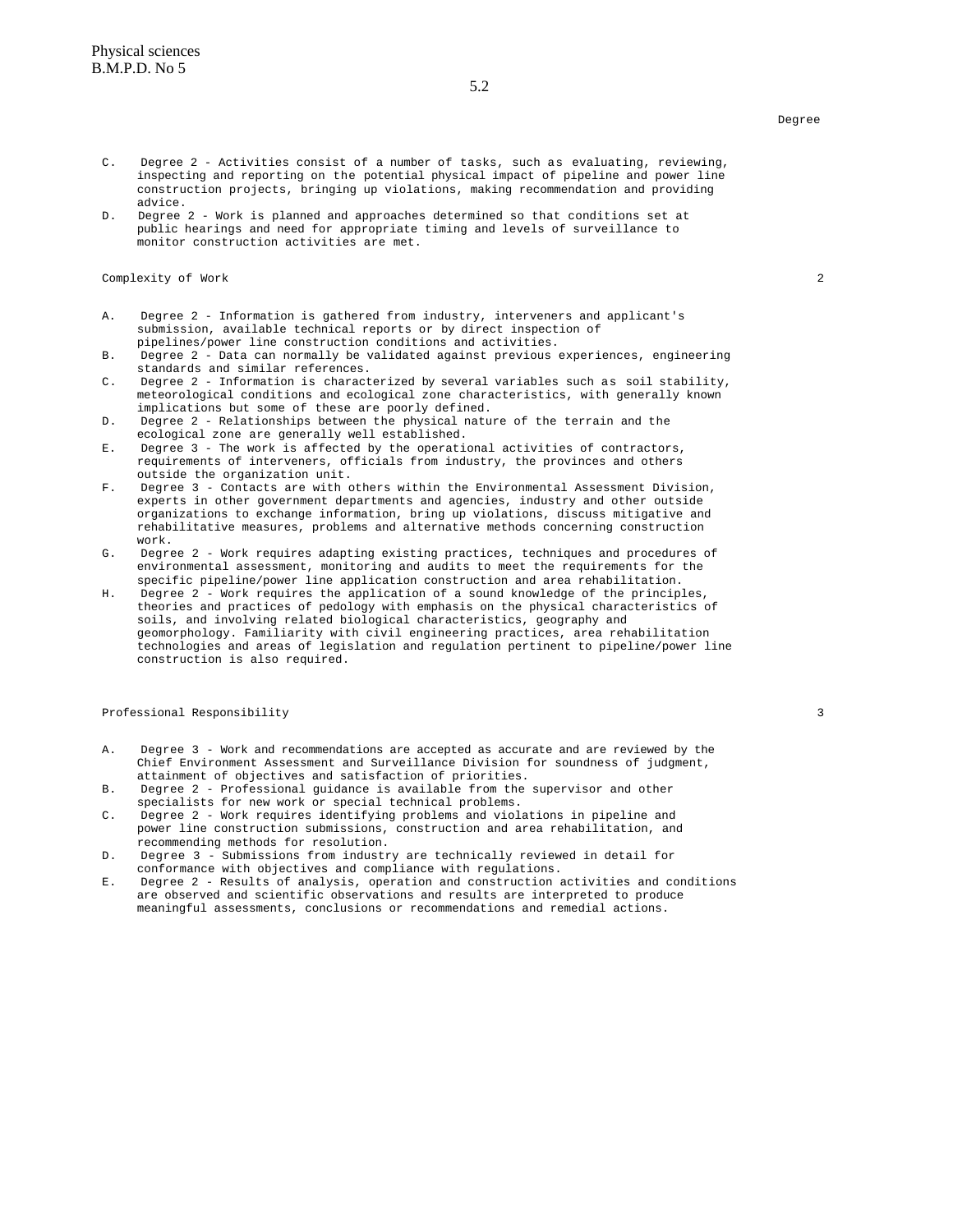# Physical sciences B.M.P.D. No 5

### Degree

F. Degree 3 - Specific technical advice is provided to immediate supervisor, Board Panel members, counsel and other senior staff on environmental matters related to geotechnical aspects of applications for pipelines and power lines construction.

Management Responsibility 2

- A. Degree 1 Work occasionally may require assigning tasks to non-subordinate staff as appl i cable.
- B. Degree 1 Prepares trip itinerary and logistics and plans the use of equipment and resources for own inspection and evaluation work.
- C. Degree 1 Usually limited to the spending of own time and use of equipment and supplies for own work.
- D. Degree 2 Recommends on the need and source for outside assistance to the Chief, for particular assessment, monitoring and other work related to environment and resources management.
- E. Degree 2 Ensures that relevant administrative procedure, standards and terms and conditions are maintained to ensure fulfillment and conformance to requirements and meet objectives.
- F. Degree 3 Coordinates field monitoring, audit and study work with relevant activities of pipeline and electrical power line companies, other agencies and construction companies. Must co-ordinates the reporting work with the demands and requirements of regulatory agencies.
- G. Degree 2 Implements office and field administrative procedures established for the work and as directed by the Board.

# Impact of Recommendations and Activities 2

- A. Degree 2 Results of the work affect the continuation of projects related to applications dealing with oil and gas pipelines and electrical power lines, and the level and frequency of inspection activities.
- B. Degree 2
	- (i) Degree 2 Results have economical and technological impact on the pipeline and power line construction industries, especially if violations of the NEB regulations are involved.
	- (ii) Degree 2 Results contribute to conserving the environment along power line and pipeline rights-of-way.
	- (iii) Degree 2 Results contribute to the control of potentially hazardous substances (oil, gas and electrical power).
	- (iv) No other significant impacts.
- C. Degree 2 Results contribute to knowledge of the environmental aspects and impacts of pipeline and power line constructions, area terrain stability and particularities, and to the knowledge and control of adverse environmental effects from the construction of pipelines and power lines.

#### LINEAR ORGANIZATION CHART

- Assistant Director, Environment Group
	- Chief, Environmental Assessment and Surveillance Division
		- Senior Environmental Advisor
		- Environmental Assessment Officers (4) PC-2
- Bench-mark position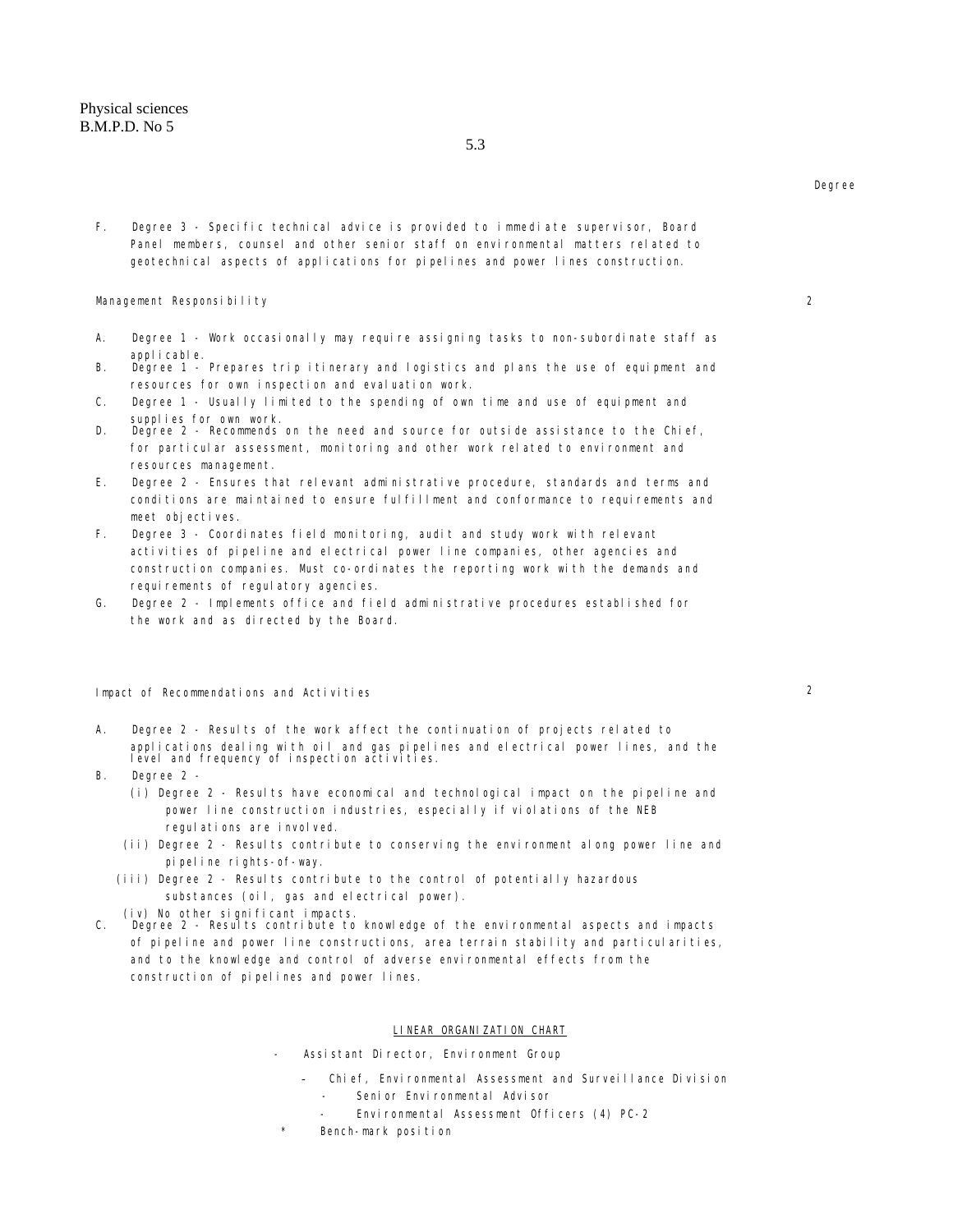#### BENCH-MARK POSITION DESCRIPTION

Bench-mark Position Number: 6 Level: 2

Descriptive Title: Energy and Mineral Commodities Research Officer

Reporting to the Head of the Metallic Mineral Subsection:

Plans, organizes, conducts and evaluates research projects on mineral ore and coal processing aimed at improving knowledge and understanding of unit operations in minerals and coal beneficiation (e.g., communication, classification, gravity separation, froth flotation) for their application. Studies technical literature to determine the best line of attack; contacts other scientists and designs experiments to provide the necessary data, identifies required equipment and material and supervises the progress of experiments; secures mineralogical and chemical analyses, performs X-ray fluorescence analyses, evaluates results and simulates the performance of unit operations using mathematical models.

Plans, organizes and conducts process development projects aimed at improving the recovery of minerals from Canadian ores, e.g., iron ores, sulphide ores, and coals, or evaluating the potential for utilization or exploitation of currently unused resources. Reviews technological developments and applications, visits processing plants to identify shortcomings of present recovery methods and discusses process used in other areas of minerals beneficiation for developing new processes and equipment.

Implements laboratory and pilot-plan trials, supervises the implementation of field trials and instructs industrial personnel in methods and procedures, compiles performance data and formulates a basis for assessing the viability of new processes and equipment. Organizes and supervises the work of support technicians, scheduling, assigning tasks, instructing in experimental procedures, checking and reporting on work performance and maintaining safety standards.

Prepares and discusses with Supervisor technical reports and scientific papers based on experiments and project findings for presentation, publication of technology transfer purposes.

Assists in program development and provides technical information to industry and government, conducting literature surveys and developing research projects for submission, maintaining awareness and analyzing and reporting on problems in the minerals industry considering goals and objectives. Responds to work-related inquiries from industry and government.

#### Specifications

#### Kinds of Assignments 2

- A. Degree 2 The objectives of the work are discussed with, and clearly defined by the Head of the Metallic Minerals Subsection and are influenced by related technological objectives of industry and other outside organizations.
- B. Degree 2 The work normally involves a number of discrete medium- to long-term research projects and process development studies and investigations, for minerals recovery enhancement, process and unit operations improvements and exploitation of potential mineral resources.
- C. Degree 2 The activities differ from one another and consist of a variety of tasks allied to the conduct of process development projects and development of processes and equipment by planned laboratory and pilot plant trials and experiments on the processing of mineral ores and beneficiation of coal; allocating work; producing technical reports; and, providing advice.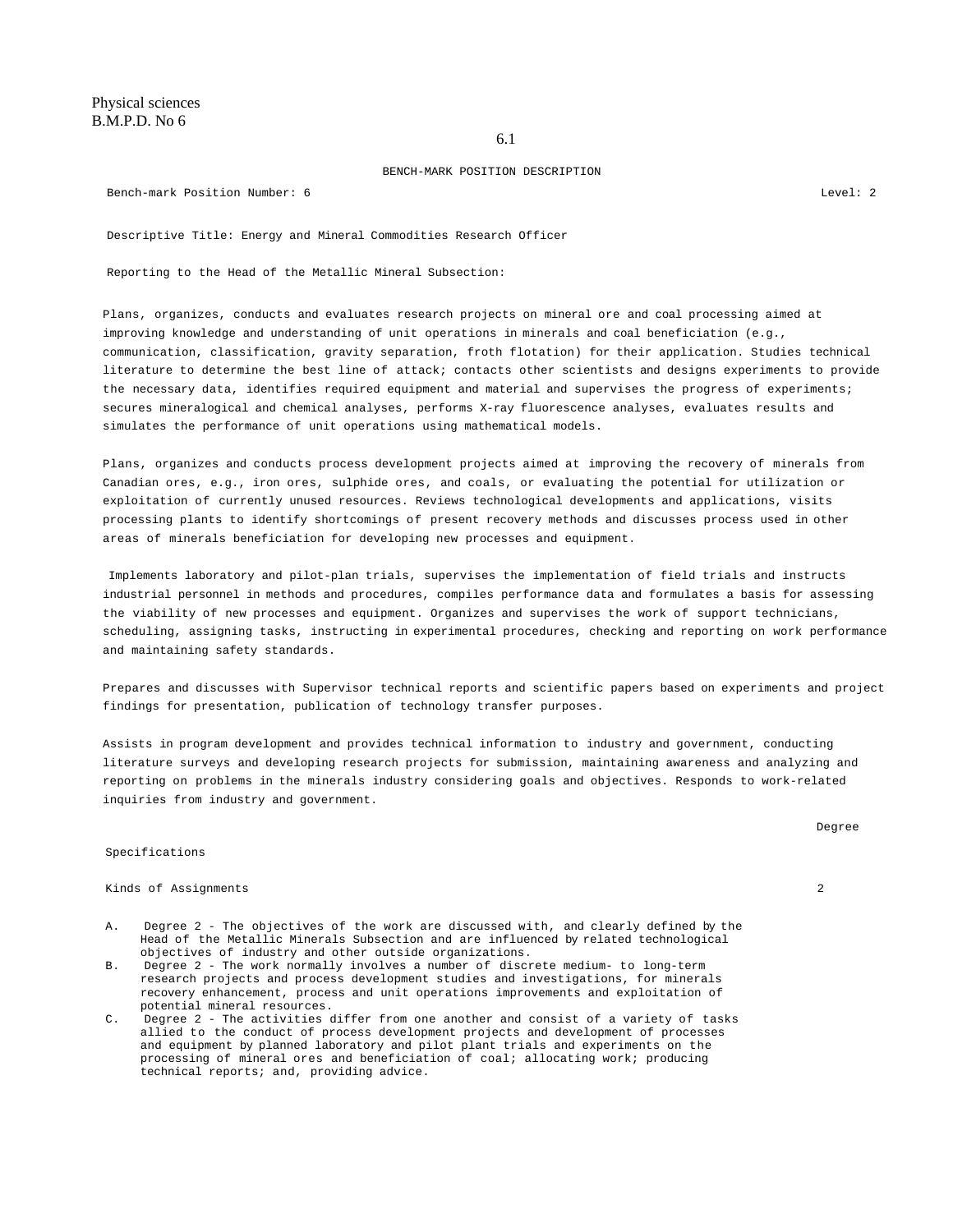D. Degree 2 - Projects are organized, experiments planned, approaches determined, methods selected and work assigned and carried out to ensure that defined objectives for new or improved recovery of minerals are met.

Complexity of Work 2

- A. Degree 2 The work requires obtaining information by direct observation of laboratory experiments or pilot plant operations and by amassing data from other recognized sources and using existing or modified experimental techniques.
- B. Degree 2 Information can normally be validated against standard reference materials, literature references and comparison with existing mineral recovery processes.
- C. Degree 2 Information is characterized by several mineral and processing variables requiring knowledgeable interpretation and an understanding of pilot plant and full-sized plan correlations, but the implications of the outputs are generally known.
- D. Degree 2 Relationships between the variables can normally be established by straight-forward laboratory investigations or literature surveys, and inconsistencies in the data can be resolved by repeat observations.
- E. Degree 2 The work is affected by activities of other scientists within the organizational unit and occasionally by industry or other outside sources (such as the provincial regulatory agencies).
- F. Degree 2 Contacts are normally with other scientists and engineers working in mineral processing, beneficiation of coal or closely related fields to exchange information, discuss problems and to transfer technology. Responds to inquiries from industry and government.
- G. Degree 3 The work requires designing experiments, developing new techniques and industrial and experimental procedures, implementing laboratory and pilot plan trials, and establishing standards for X-Ray Fluorescence analysis and interpretation of X.R.F. assays.
- H. Degree 2 Work requires a sound knowledge of minerology (mineral processing) and the investigational methods used to develop mineral recovery process and involving physics, mathematics and special knowledge of X-Ray Flurescence methodology and applications. Familiarity with statistical tools and computers and their use in producing simulation models is necessary.

Professional Responsibility 2

- 
- A. Degree 2 Work is accepted as technically accurate. Evaluations and conclusions are reviewed for consistency and completeness prior to producing a final report.
- B. Degree 3 Professional guidance is available from the Subsection Head to deal with difficult process developments problems or approaches.
- C. Degree 3 The work requires identifying present recovery method shortcomings and mineral processing problems, adapting or devising methods and processes for their resolution, planning required investigations and evaluating the results. While objectives of the work are discussed with the Head, there is a requirement to define experiment objectives and to formulate a basis for assessing viability of new processes and equipment.
- D. Degree 2 The work of subordinate staff is checked for the application of correct methods and procedures and ensure work meets objectives and is progressing towards the aims of the research experiment.
- E. Degree 2 Scientific observations, results and findings of experiments are interpreted to produce meaningful reports, information and recommendations.

Degree

6.2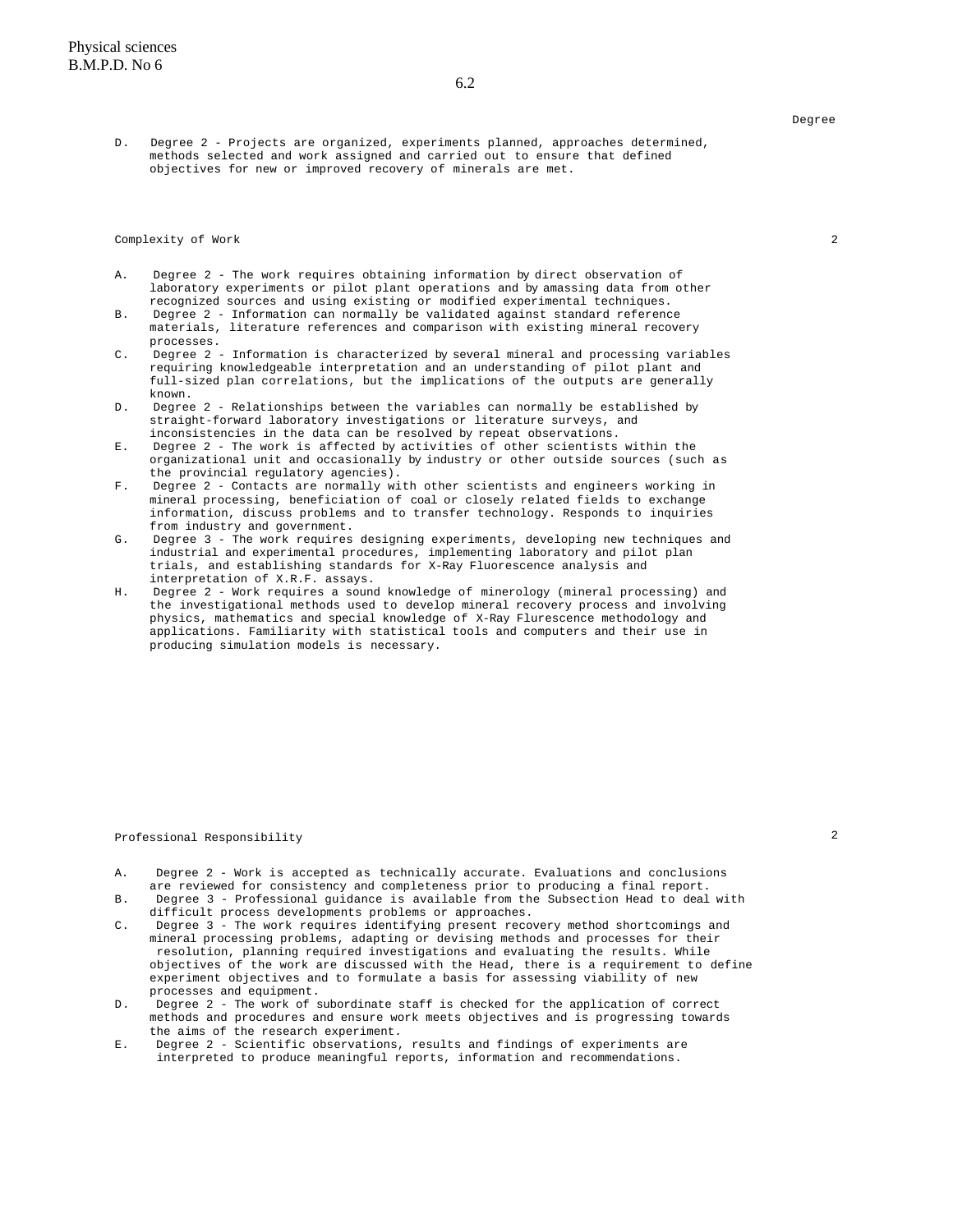Physical sciences B.M.P.D. No 6

F. Degree 2 - Advice is provided to support staff and colleagues within the group and the industry on mineral processing technology matters.

Management Responsibility 2

- A. Degree 2 Supervises two technicians and one term employee performing pilot plant and laboratory experiments.
- B. Degree 2 Ensures the proper use of equipment, facilities and supplies allocated to the support staff for medium- and long-term experiments.
- C. Degree 2 Appropriate equipment, material and services are identified for the various research projects and, when allocated, their schedule of use is organized.
- D. Degree 2 When required, recommends to the Head, on the need for outside contract or university assistance for supplementary or specialist services.
- E. Degree 2 Ensures that safety, quality and quantity standards are maintained as work involves heavy equipment and results can imply industrial process modifications with their inherent hazards.
- F. Degree 3 Coordinates project and experiment activities and scheduling with related work of other scientists and technologists within the organizational unit and with others collaborating from other laboratories, research organizations and the i ndustry.
- G. Degree 2 Implements office and laboratory administrative procedures established for the work.

Impact of Recommendations and Activities 2

- A. Degree 2 The direction and continuing operations of the Subsection are affected by the recommendations and decisions made on the nature of experimental design, the use of equipment and the limited pilot-plant facilities and by the interpretation of the results generated. B. Degree 3 -
	- - (i) Degree 3 Project findings and successful optimization of mineral recovery processes have technological and economic effects with commensurate savings to the mineral industry and, to the focus of the research.
		- (ii) Degree 2 Results of the work can contribute to more efficient utilization and to the development of mineral resources and the exploitation of new mineral deposits.
- (iii) No significant impact.
	- (iv) No other significant impact.
- C. Degree 2 Information and results of the work contribute to the knowledge of, and improvement in methods, techniques and procedures in mineral processing and coal beneficiation, and efficient extraction processes.

#### LINEAR ORGANIZATION CHART

Head, Ore Dressing Section

- Head, Non-Metal Subsection
- Technician, Supervisory Technical Subsection
- Head, Research Technical Subsection Head, Metallic Minerals Subsection
	- - Research Scientists (SE-RES-2, 3)
		- Engineer, Research and Development (EN-ENC)
- Research Officers PC-1 Energy and Mineral Commodities Research Officer PC-2
	- Technicians (up to 2) (EG)
	- Temporary employee (1)
	- Bench-mark position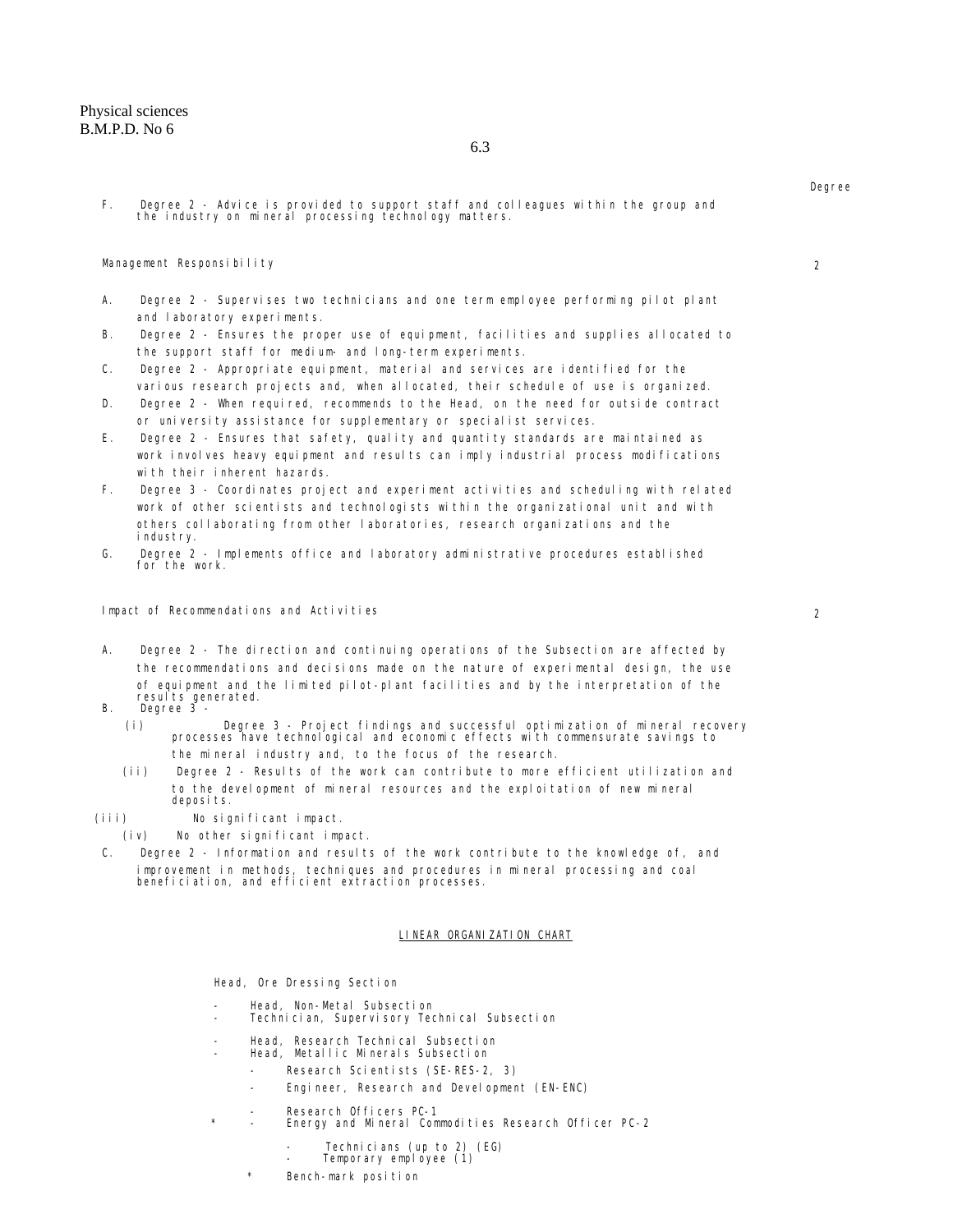Physical sciences B.M.P.D. No 7

7.1

#### BENCH-MARK POSITION DESCRIPTION

Bench-mark Position Number: 7 Level: 2

Descriptive Title: Physical Climatologist

Reporting to the Head, Lakes Climatology Unit:

Carries out research studies into the climatic interaction between water bodies, the atmosphere and surrounding land areas and studies hydro-meteorological and climatological problems associated with lakes and reservoirs, particularly evaporation, precipitation and surface water temperature.

Plans, organizes, supervises, and conducts projects to gather hydro-meteorological and surface water temperature data related to lakes and coastal zones, particularly the Great Lakes, provided by satellite remote-sensing for resource management and the development of lake regulation policies and research activities or to meet various users needs and involving the collection, reduction, analysis and interpretation of remotely-sensed data. Determines survey procedure. Modifies existing techniques or develops new ones for data analysis, acquisition, processing and evaluation. Determines and recommends type of archival data required. Directs and supervises the work of technical support staff.

Prepares and reviews environmental impact assessments of the effects of human activities and industrial facilities on reservoirs and other large water bodies. Collects, collates, archives, analyses and evaluates data associated with these studies.

Advises managers within own field of specialization and provides specialized scientific advice and guidance to other climatologists and professionals and acts as representative at project meetings and on committees involved in satellite remote-sensing of water temperature, and lake climatology. Coordinates cooperative study activities and collaborates in research programs. Assists users in determining nature of the requirements and appropriate procedures to arrive at results.

Assists in climatic impact assessment to identify the nature and implications of climatic change for Canadian lakes and reservoirs, relating scientific knowledge of climate to socio-economic concerns, adapting and using methodology such as statistical and multi-disciplinary models for measuring impact, and evaluates the potential socio-economic effects of climate change. Writes reports and provides scientific information and illustrative material such as maps on study and project results or findings. Reviews literature, participates in various working groups and maintains required contacts with other specialists to keep current in climatological methods and techniques, photogrammetry and remote sensing, hydrology and Great Lakes environmental research.

### **Specifications**

## Kinds of Assignments 2

A. Degree 3 - Study or project areas and objectives are identified in consultation with<br>user representatives and discussed and agreed with the Unit Head. Objectives are user representatives and discussed and agreed with the Unit Head. in terms of requirements for scientific support or co-operative studies to provide scientific data and assessments for water resource management, lake level regulation and research studies.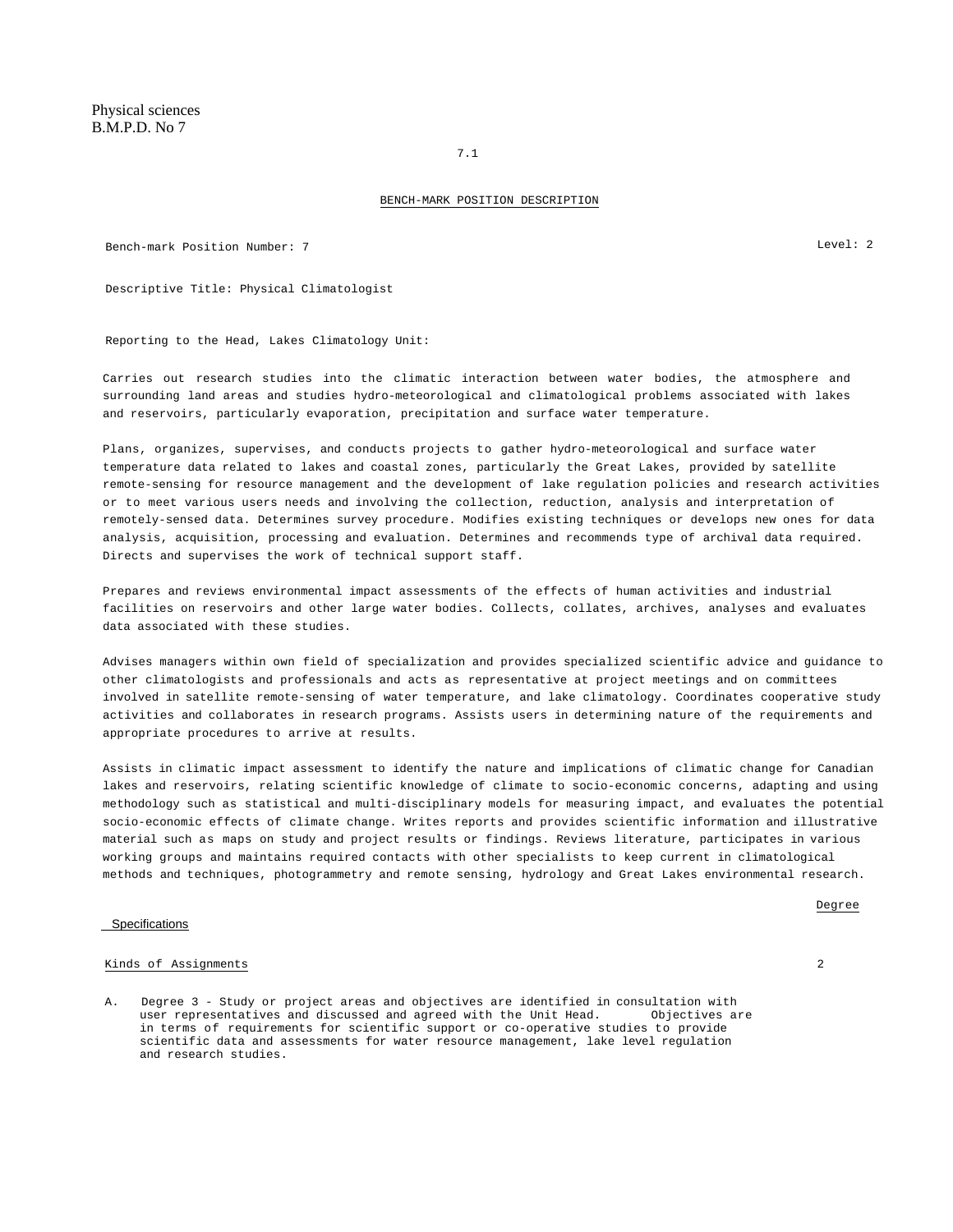- B. Degree 2 Work normally consists of carrying out a number of climatological search and data-gathering projets, studying hydrometeorological and climatological problems and assisting in the assessments of the impact of climatic change and the environ mental impact of the effects of facilities or industrial or commercial activities on lakes and reservoirs, interpreting and evaluating the data and producing reports.
- C. Degree 2 The work involves undertaking projects or investigations related to land-air-water interactions on climatological time scales, studying hydro meteorological and climatological problems associated with lakes and reservoirs, gathering hydrometeorological and environmental data relating to lakes and coastal zones, interpreting data of environmental parameters and the output signals of sensors from satellite and airborne scientific equipment, allocating work and providing advice.
- D. Degree 2 Projects, investigations or studies are planned and conducted; approaches, type of data and methods for the gathering, analyses and evaluation of the data are determined and tasks are assigned to ensure objectives are met.

# Complexity of Work 2

- A. Degree 3 The work requires obtaining, processing and interpreting data of environmental parameters as provided by various satellite and airborne scientific equipment in the form of sensor output signals and obtained from the Service, the Satellite Laboratory and a diversity of other sources. Ways must be devised to exploit available data to represent over-water conditions as there are few long-term institutional observations over the lakes and climatological land data. Data may be difficult to collect and select and must be blended and reduced using various adaptations of procedures.
- B. Degree 2 Archived information and data are validated before being entered. Other data can usually be acceptably validated by comparison with other related analysis results or literature references.
- C. Degree 3 Climatological information and data such as pertaining to interactions between water bodies and the atmosphere, the water bodies with surrounding land areas and the atmosphere with the land areas are characterized by several variables, variability, poorly defined variables and some ambiguity, and require interpretation.
- D. Degree 3 The relationship between four dimensional environment variables (earth-air-water-time) are inter-related in complex ways, can be conflicting and require interpretation, interpolation or extrapolation.
- E. Degree 2 Survey or study work conducted in cooperation with other scientists can be affected by their activities or by user demands.
- F. Degree 2 Contacts are with others involved in satellite remote sensing, climatology and related disciplines to provide or exchange information and participate in the resolution of problems.
- G. Degree 2 The work requires the adaptation or modification of analysis techniques and methods for non-standard situations. Changes in the methods, techniques, and algorithms used in satellite remote sensing due to innovations in the sensors, enhanced physical-spectral relationships or increased computer power must be assessed and incorporated into the present methodologies where appropriate.
- H. Degree 2 The work requires the application of a sound knowledge of climatology, meteorology and remote sensing, complemented by a knowledge of the related fields of physical limnology, air - water interaction, geography and familiarity with the techniques of socio-economic data analysis and computer programming.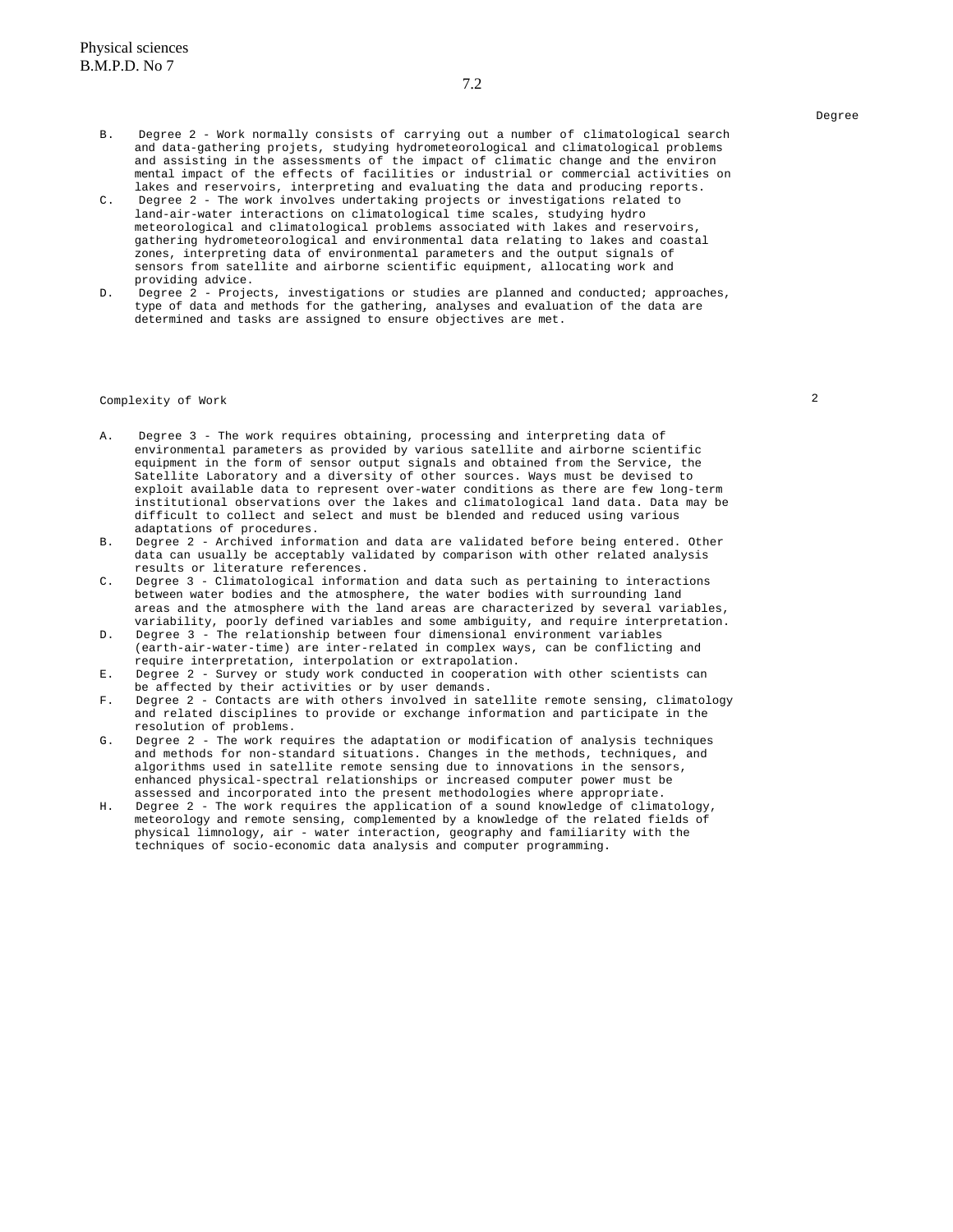# Professional Responsibility <sup>2</sup>

- A. Degree 2 The work requires the completion of assignments, the interpretation of results and the preparation of the report. Work is reviewed by the Head on conclusion of the assignment.
- B Degree 2 Professional guidance is available on studies and assessment involving new satellite remote sensing methods, techniques and algorithms such as due to innovations in sensors enhanced physical-spectral relationships and greater computer power.
- C. Degree 2 The work requires the use of judgment in recognizing problems, selecting approaches, interpreting analyses, adapting methodologies and resolving technical difficulties or to determine the corrections required to the radiation measurements for the effects of the atmosphere in the derivation of surface water temperature.
- D. Degree 2 The work of support staff is reviewed in progress and on completion to determine effectiveness of methods and validity of conclusions. The results of analyses of contractor's work are evaluated for acceptability of results and the requirements to modify existing projects.
- E. Degree 2 The scientific observations and the results of studies and analysis must be interpreted, blended or reduced for meaningful reporting and dissemination.
- F. Degree 2 Advice is provided to climatologists, professionals within the Service and other government departments, universities and private industry on matters pertaining to physical climatology and within area of specialization.

### Management Responsibilities 2

- A. Degree 2 The work requires the supervision of a support staff consisting of one technician, a clerk and seasonal or term employees.
- B. Degree 2 Ensures proper use of the equipment and supplies allocated to particular survey, study or project.
- C. Degree 2 Resources are identified for each assignment including the requirement for collaborative work from staff of another work unit when required for the work.
- D. Degree 3 Substantiates the need and expenditures of funds for outside expertise and develops the specifications for work to be done under contract, identifies suitable sources and arranges for available assistance.
- E. Degree 2 Monitors progress of contracted work and the work of support staff, and ensures that quality and quantity standards are met.
- F. Degree 2 Coordinates cooperative study activities with other scientists in the Service and agencies such as when required to obtain the interdiscipline information necessary for Great Lakes studies.
- G. Degree 2 Implements office and field administrative procedures established for the work.

Impact of Recommendations 2

A. Degree 3 - Information and results of the work are used in the elaboration of, and can affect lake level regulation policies and influence conclusions and recommendations on Great Lakes observing networks and studies related to this research. Data and analyses support relevant ongoing work of units of the Federal and Provincial governments in Canada, U.S. Federal and State agencies, universities and private industry. Information and advice are considered as authoritative within the field of the work of the position.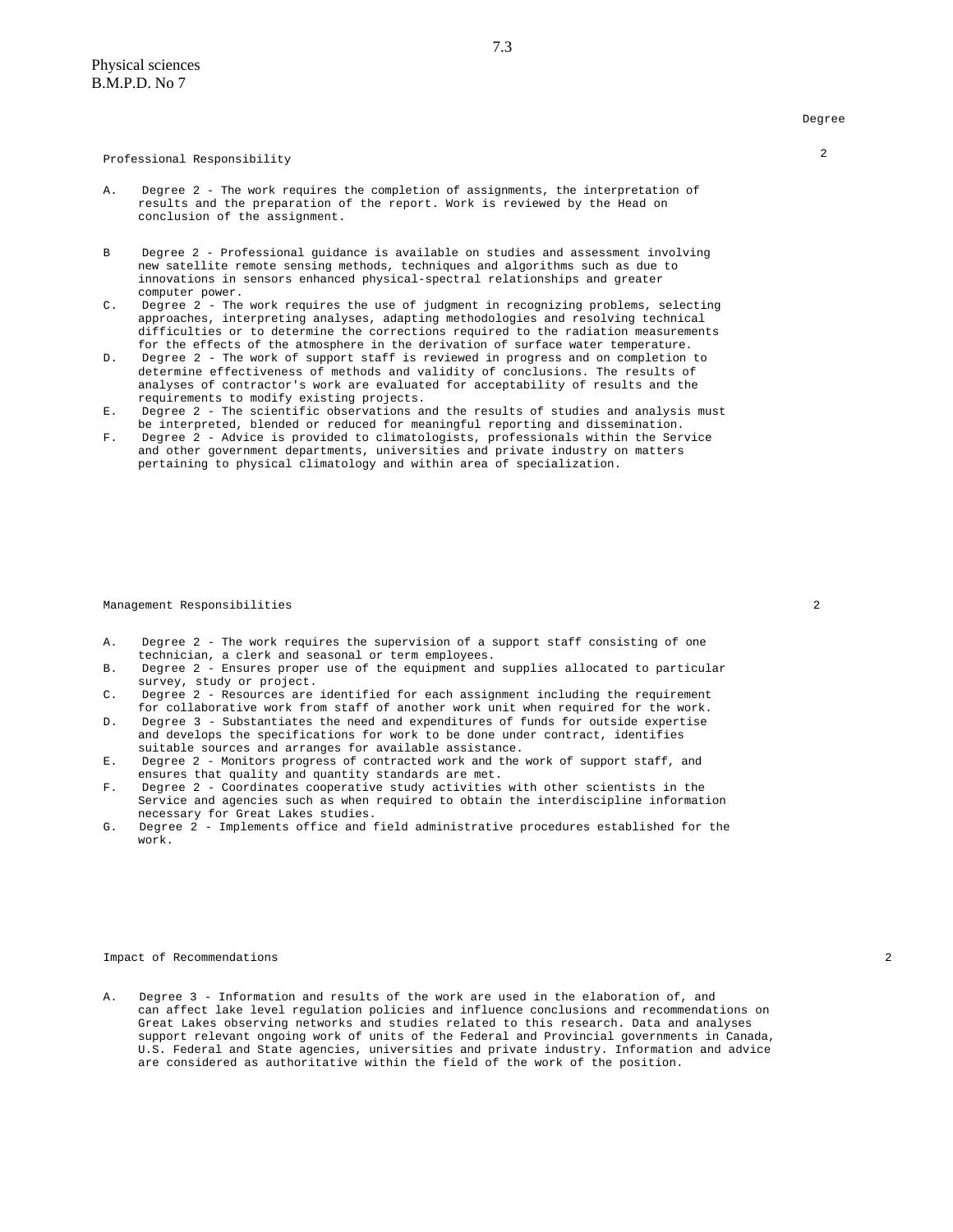- B. Degree 2
	- (i) Degree 2 Results of the work and their effect on regulation can impact on particular installation process using water as a resource.
	- (ii) Degree 2 Results of the work contribute to the management of the water resources for protecting and conserving Canada's surface water resources.
	- (iii) No significant impact.
	- (iv) No other significant impact.
- C. Degree 2 Effective exploitation of available data, meaningful interpretation of output signals of sensors, sound extrapolation and interpolation of data, and meaningful result presentation contribute to the knowledge in a field of work where few long term institutional observations exist, and to a greater understanding of climatology.

### LINEAR ORGANIZATION CHART

Superintendent, Lakes and Marine Applications

- Head, Lakes Climatology Unit<br>- Physical Climatologist (Networks and Surveys) PC-2
	- Technician
	- Clerk
	- Summer Student(s)
	- Term Employee(s)
	- \* Bench-mark position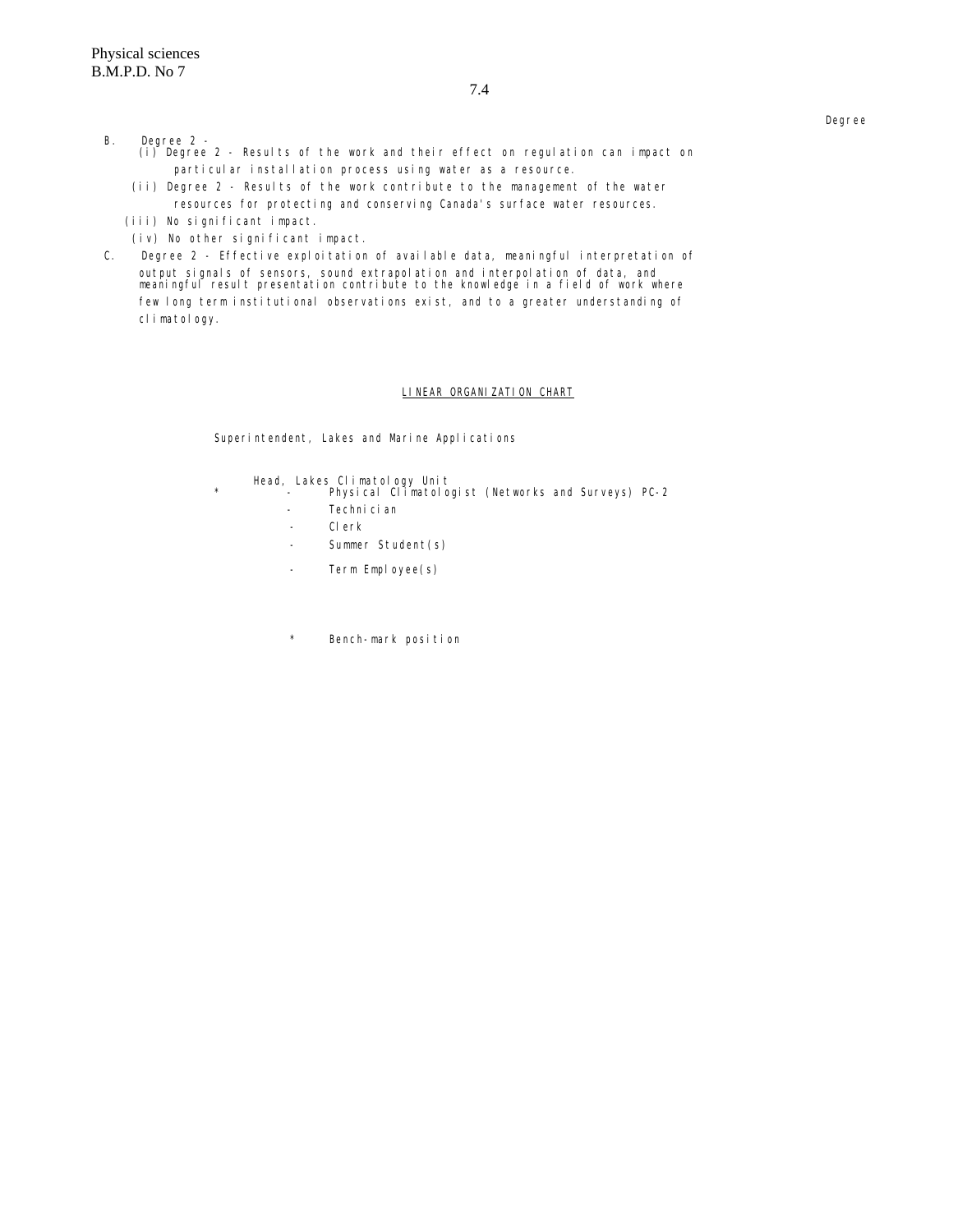Physical sciences B.M.P.D. NO 8

8.1

#### BENCH-MARK POSITION DESCRIPTION

Bench-mark Position Number: 8 Level: 2

Descriptive Title: Aquatic Scientist, Monitoring and Field Studies

Reporting to the Head Monitoring and Surveys Division:

Plans, organizes and conducts aquatic ecosystem and environmental quality surveys, monitoring studies and projects in the Atlantic Region, to obtain and analyze information and scientific data on the state of the aquatic ecosystem, for water resource management, quality control and required reporting. Reviews and assesses impact on aquatic ecosystem of industrial development plans, water utilization and land-use proposals and effects of hydrologic dynamics, atmospheric, demography, geography and watershed geology. Reviews and interprets available multi-disciplinary data information and identifies and recommends on data requirements, required survey and trend monitoring studies and necessary equipment and resources to meet work objectives.

Determines the environmental parameters (e.g., physical, hydrological, chemical, biological) and matrices (e.g., sediment, surface/groundwater, precipitation and biota) to be measured; determines monitoring and survey locations considering such factors as geology, geomorphology, land use activities, basin size, stream flow and gradients; the sampling and measuring techniques, discussing the analytical method with staff of the Analytical Service Division, the parameter capabilities, the samples preservation and handling techniques for sediment, water and biota; develops optimum sampling frequencies considering the various factors and site specific information; and, directs the collection and ensures the preservation and integrity of the samples. Modifies, evaluates and ensures proper installation and maintenance of instruments and equipment used and recommends monitoring applications and testing of new sensing instruments.

Analyses, evaluates and interprets the data gathered on water, sediment, aquatic biota and precipitation and their relationships, relating data to water quality objectives and guidelines for determining the fate and pathways, dissipation rates and sinks of toxics, defining problems, reporting on level and tendencies of pollutants and forecasting potential danger trends; to provide scientific and technical evidences of baseline conditions, emerging issues, state of aquatic quality, spatial and temporal trends, effectiveness of water resource management compliance with aquatic quality objectives and monitoring agreements or for recommendations on future actions.

Consults scientists of other agencies on methods used for assembling, analyzing and interpreting the data and dissemination of the results. Selects and adapts computerized and statistical analysis techniques, consolidates and processes environmental data from various sources and data bases for developing models, describing environmental processes, seasonal patterns, and long term trends of Long Range Transported Air Pollutants (LRTAP) parameters or for assembling, analyzing and interpreting hydrological cycle data.

Determines field survey logistic support and establishes requirement time-schedule, coordinates activities with other agencies' scientists involved in joint or cooperative studies. Assigns work to support staff, supervises and provides instructions and guidance, and recommends on training needs.

Writes study reports and papers for presentation and prepares proposals for enhanced monitoring, specific studies, and cooperative projects. Participates on study groups, committees and joint projects with engineers and scientists of other disciplines for the planning of sediment, limnological, hydrological and precipitation studies.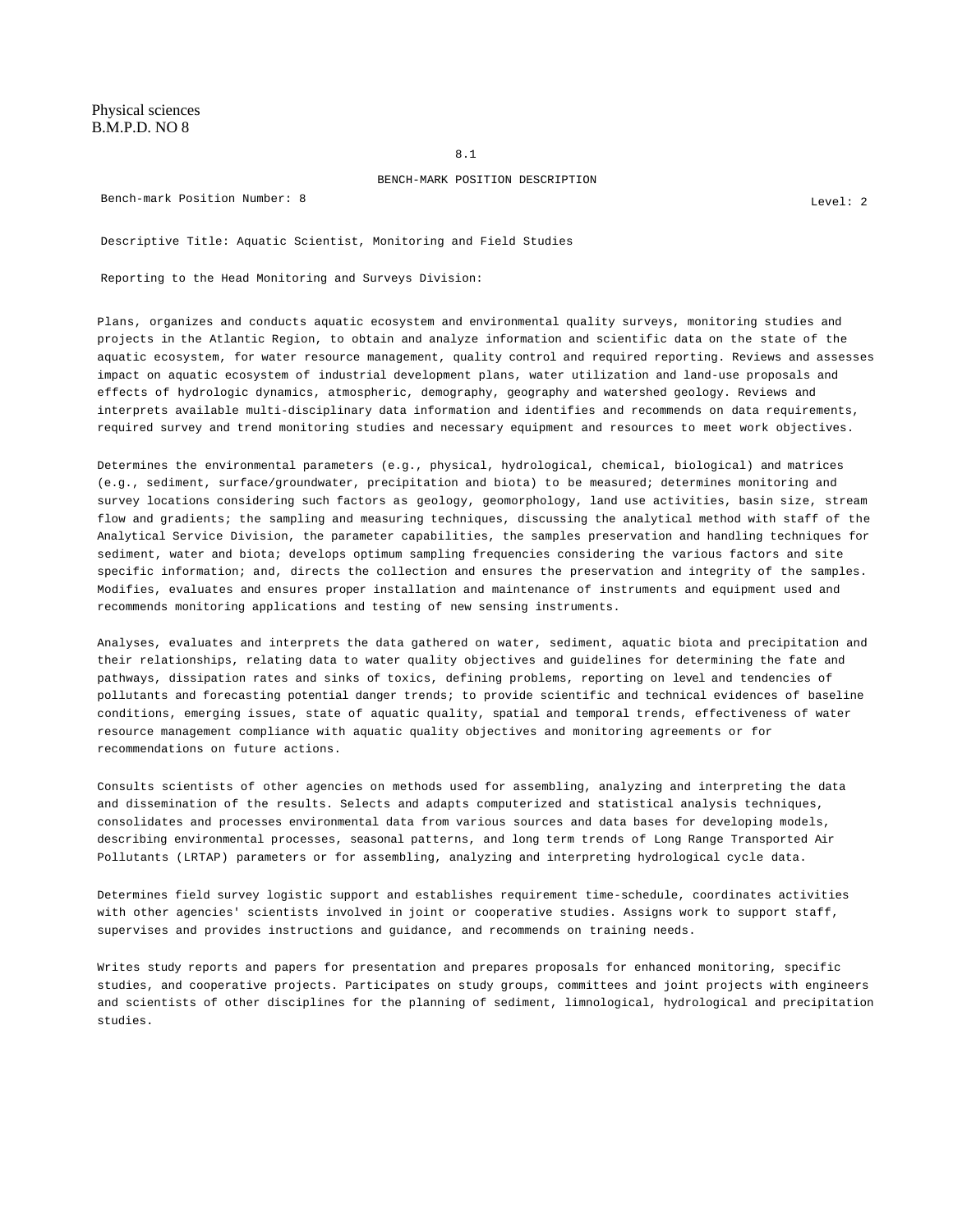Specifications

Kind of Assignments 2

A. Degree 2 - The objective of the environmental survey, monitoring and assessment work performed are clearly defined by the Head.

8.2

- B. Degree 2 The work involves organizing and carrying out a number of detailed field studies, surveys or project on the state of the aquatic resource and the effects of various factors or conditions on its quality and sustainability and participating on joint projects and cooperative studies of a multi-disciplinary nature.
- C. Degree 2 The activities involve organizing, carrying out and supervising monitoring and survey activities and related sampling and measurement work in the field; gathering and assessing environmental data; preparing study reports and scientific papers on findings, problems and trends; allocating work and instructing support staff.
- D. Degree 2 The work requires planning the monitoring and field survey activities, determining the environmental parameters and matrices to be measured, the locations, approaches and techniques for the measuring and the sampling, and the data analysis work to meet established objectives.

Complexity of Work 2

- A. Degree 2 Information and data are usually obtained from field survey observations, monitoring devices and recording instruments, river, lake and groundwater water, sediment and biological samples, analytical results and, measurements of environ mental parameters and matrices, as well as from other studies, scientific reports by other agencies or publications from recognized sources.
- B. Degree 2 Information and data can normally be validated using known procedures for repeat measurements and confirmation sampling or by reference to related literature.
- C. Degree 3 The information and data pertaining to the diversity of factors affecting aquatic quality and the sustainability of the water resource, the parameters and matrices to be measured, the measurement and sampling location and frequencies, and the toxic substances and their transformation are characterized by several variables involving interpretation, poorly defined variability and ambiguities.
- D. Degree 3 The relationships between the diverse gathered data to be interpreted, the variables affecting the measurements, location, sampling, and the assessments required, the environmental parameters and matrices to be measured and the issues under investigation, can be conflicting and require investigation, synthesizing and interpretation.
- E. Degree 2 Work is normally affected by the activities and requirements of others within the organizational unit and of other scientists outside the unit when participating on joint field surveys, projects or cooperative studies.
- F. Degree 3 Contacts are with scientists and engineers on joint or related studies or projects for resolving problems, exchanging information and for participation on cooperative studies with scientists of other branches or departments, and agencies of other governments involved in the control of aquatic environmental quality.
- G. Degree 2 The work requires adapting or modifying sampling and measuring techniques for the parameters to me measured, making modifications to monitoring devices, measuring and recording instruments and adapting data processing and statistical analysis methods for the work.
- H. Degree 2 The work requires the application of a sound knowledge of physical geography involving hydrology, geology and limnology complemented by sufficient familiarity with theories and practices of work related disciplines such as climatology, biology and chemistry that are pertinent to the work. Familiarity with statistical analysis methods and computer application is also required.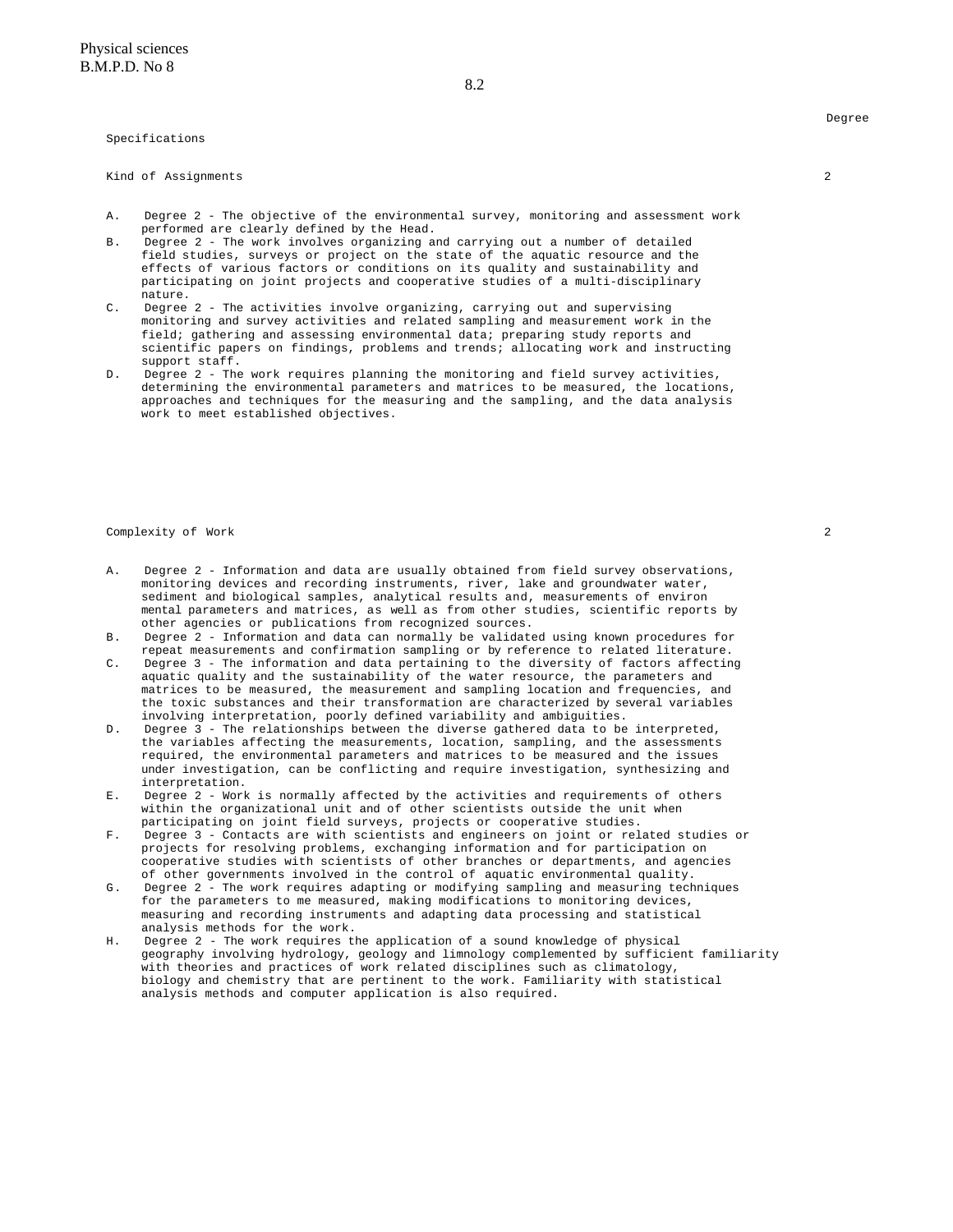# Professional Responsibility 3

- A. Degree 2 Measurement, results of analysis and assessment work are accepted as technically correct. Recommendations and conclusions are discussed with other scientists and reviewed by the Head for consistency and completeness.
- B. Degree 3 Professional guidance on the resolution of new and difficult studies or monitoring problems can be obtained from the Head, higher level scientists or from scientists in other disciplines related to the work.
- C. Degree 2 The work requires identifying monitoring and survey problems, defining information and data needed, determining the environmental parameters and matrices to be measured, the monitoring and survey location and the sampling frequencies. Approaches and suitable techniques are identified to deal with measurement, data acquisition and anal ysis difficulties.
- D. Degree 3 The work requires reviewing related scientific proposals, results and methods used in the field of water quality monitoring, surveillance and pollution control, from scientists of other organizations, to assess their applicability to current or planned studies. Reviews and assesses development plans and proposals of specific industries as to validity of data and completeness for assessment of impact on aquatic quality.
- E. Degree 2 Own and subordinates scientific observations, monitoring and survey findings, sampling results and calculations must be synthesized and interpreted to provide meaningful conclusions, recommendations or reports.
- F. Degree 3 Advice on data and findings interpretation and applied techniques is provided to other scientists and the superior. Provides technical advice to colleagues and guidance to support staff on monitoring and aquatic quality survey work, the measuring, testing and sampling equipment and the quality assurance techniques to be used.

### Management Responsibility 2

- 
- A. Degree 2 Work requires supervision of support staff consisting of one scientist and one technician.
- B. Degree 2 Ensures the proper installation and maintenance of monitoring devices, instruments and other equipment and supplies allocated for the work.
- C. Degree 2 Determines the requirements for resources and recommends on the need for instrumentation and other equipment. D. Degree 3 - Substantiates the needs, defines specific requirements for consultant
- studies and the technical scope of contracted monitoring or survey work and services, and arrange for available assistance.
- E. Degree 2 Ensures that work quality, quantity and safety standards and guidelines are mai ntai ned.
- F. Degree 3 The work often requires coordinating related activities with those of other scientists or groups within the Branch, other departments or agencies of other governments participating in joint surveys and studies or using work results.
- G. Degree 2 Implements field and other administrative and safety procedures and guidelines established for the work.

### Impact of Recommendations and Activities 2

A. Degree 2 - Information and results of the work and recommendations affect the intensity and direction of the monitoring, survey and required reporting activities and the water resource management practices in the region.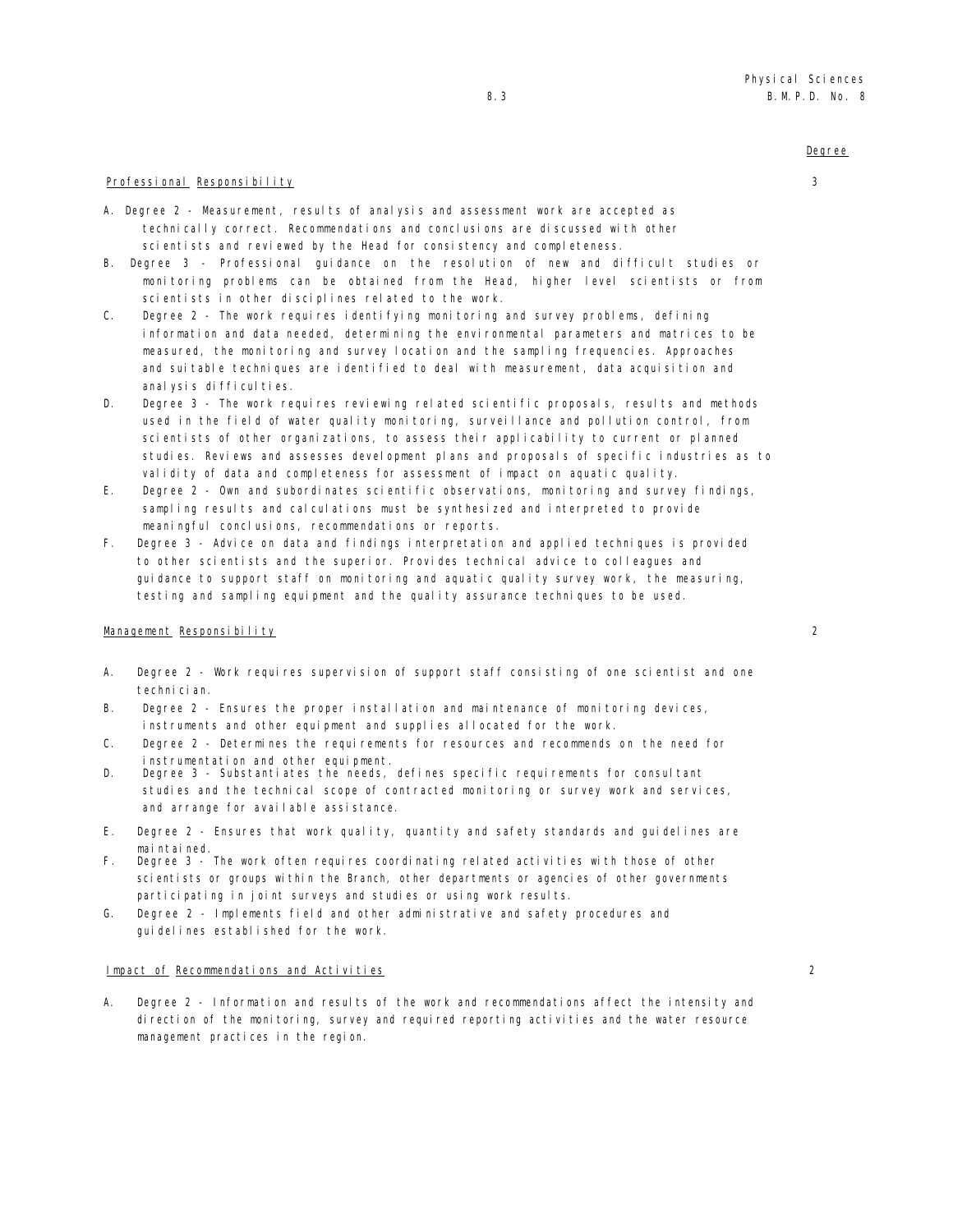- B. Degree 3
	- $(i)$  Degree 2 Results of the work and recommendation on industrial and urban development proposals can have technological or economic effects on the sector of industry that use water as a resource and influence decisions on expenditures to enhance or protect the aquatic environment.
	- (ii) Degree 3 Results of the work and recommendations affect the environmental quality, the state of the aquatic ecosystem and sustainability of the water resource.
	- (iii) Degree 2 Results of the work and recommendation contribute to the preservation of the availability and the enhancement of the quality of water used by urban community.
	-
- (iv) No other significant impact. C. Degree 2 Result of surveys, studies and monitoring work and assessments contribute knowledge on the state of the aquatic resource of the region, the factors affecting its quality and sustainability, and on effective water resource management practices.

# LINEAR ORGANIZATION CHART

Chief, Water Quality Branch, Atlantic Region -

Head, Monitoring and Surveys

- \* Aquatic Scientist, Monitoring and Field Studies PC-2
	- Aquatic Scientists PC-1 (Term)
	- Technician (EG)
	- Aquatic Scientists, Assessment PC-2 Specialist, Toxic Assess. (CH-1)
	- Instrument and Data System (EL-7)
		- Computer Programmer (CS-1)
		- Data Processor (DA-PRO-4)
	- Bench-mark position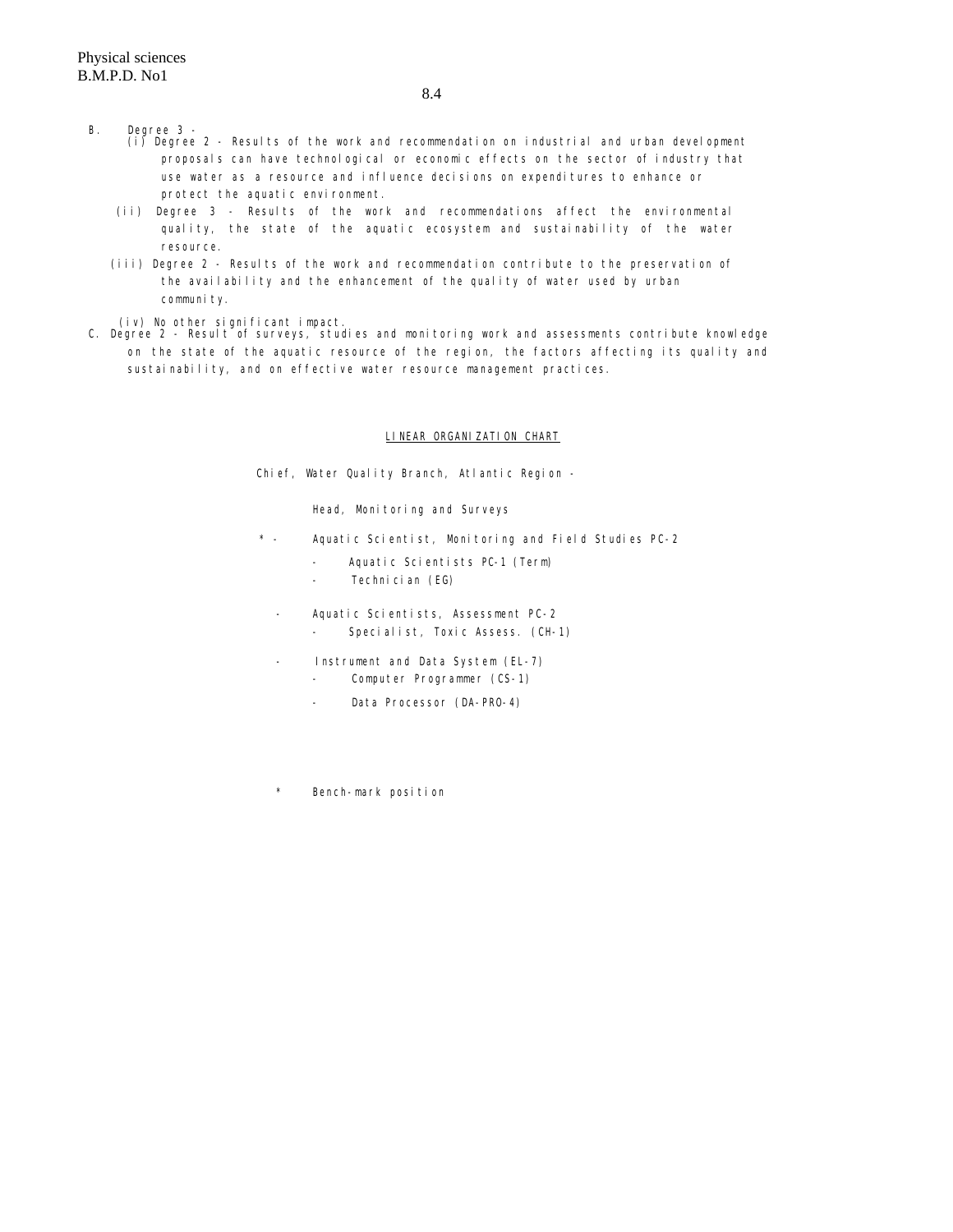Physical sciences B.M.P.D. No 9

9.1

# BENCH-MARK POSITION DESCRIPTION

Bench-mark Position Number: 9 Level: 2

Descriptive Title: Field Experiment Support Scientist

Reporting to the Chief of the Experimental Studies Division, Atmospheric Research Directorate:

Plans, organizes and conducts activities pertaining to field experiments for the measurement of atmospheric trace gases and as part of the joint effort of the division's scientists, using stratospheric balloons launched from disparate and remote locations and a variety of instrumental techniques (e.g. spectrophotometry, interferometry, radiometry).

Develops new or improved techniques, space instrumentation and electronic and computer control systems. Designs and implements laboratory calibration procedures for flight instrumentation. Schedules the preparation of the instrumentation for field projects. Assesses the readiness and success probability of payload instrumentation for required logistical decision and launch planning. Directs the work of technical support staff and oversees the integration into, and the testing of the instrumentation in the balloon payload before flights, and monitors and reports on the operational status and effectiveness of the instruments during the mission.

Analyzes, interprets and evaluates the data gathered in the measurement programs for information on the distribution and temporal and spatial variability of stratospheric gases, developing analysis procedure, reducing data using computer and writing programs when required to integrate physical parameters measured, and process resulting data set, making critical assessments of the data and results of the analysis obtained, and developing models to show the source, movement and fate of atmospheric trace gases.

Designs and develops remote sensing instrumentation involving the application of optical design technique and microprocessor technology and the development of control software for experimental micro-computer operated instrumentation.

Advises and provides technical guidance in own field of specialization and on specialized software development for micro-computers to members of related projects and others within the Division. Recommends external support including the use and the acquisition of new equipment and software when appropriate.

#### Specifications

### Kinds of Assignments 2

- A. Degree 2 Objectives are defined by the chief and in consultation with the project scientists and are in terms of the instrumentation required and the particular experiments to be conducted for specific scientific measurements of stratospheric gases.
- B. Degree 2 The work consists of a number of discrete projects or research studies involving the development and monitoring of instrumentation and the analysis, assessment and interpretation of measurement data concerning stratospheric gases as part of joint scientific efforts.
- C. Degree 2 The work involves planning and conducting relevant phases of field experiments requiring the development of electro-optical instrumentation, the integration into, and the testing of the instrumentation in the balloon payload, the monitoring during the mission, the analysis of the measurement data gathered, the provision of advice and the allocation of work to technical support staff.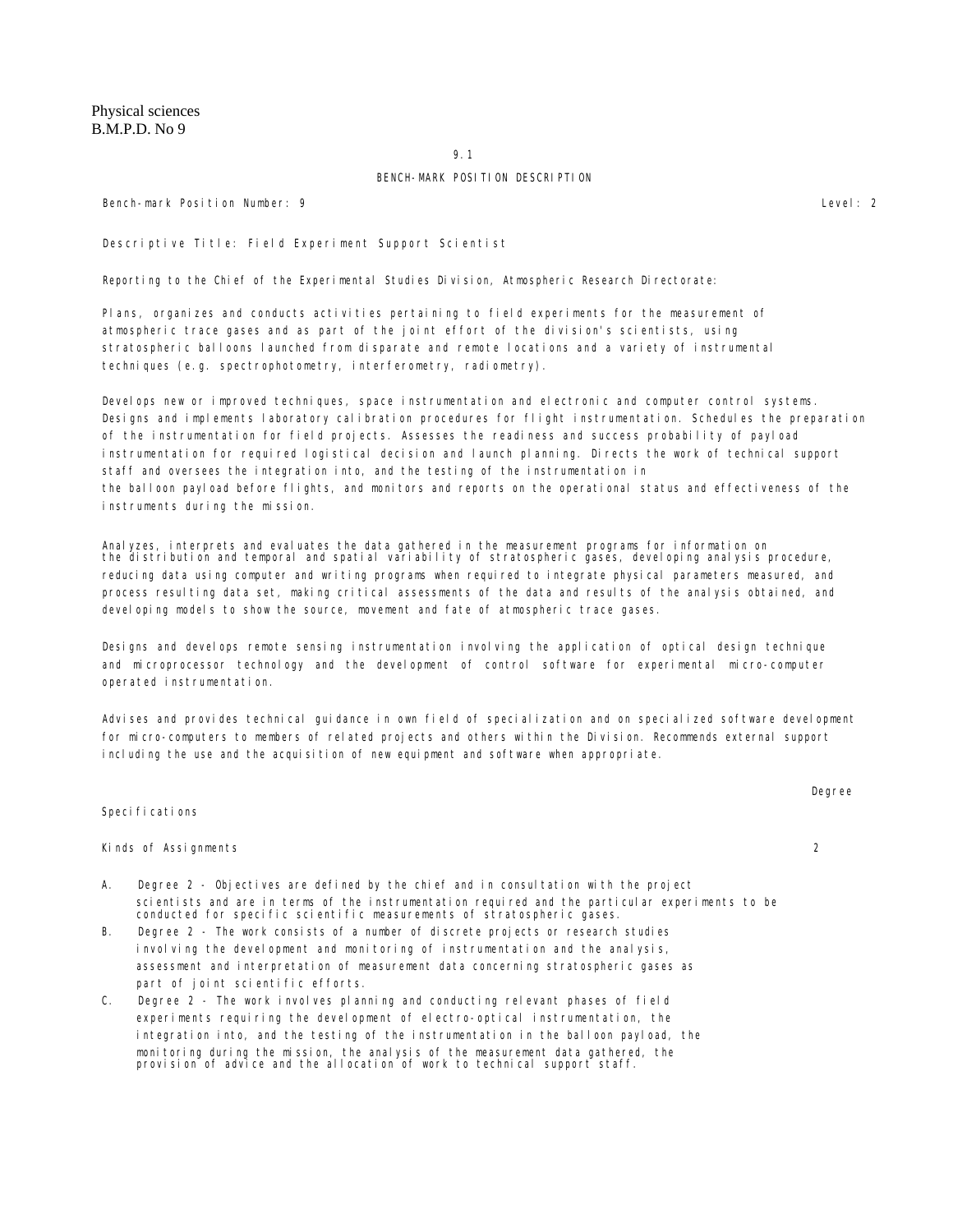Degree

D. Degree 2 - Plans, organizes and conducts the development, preparation, integration and testing of the instrumentation, determines the approaches, selects the measurement data gathering techniques and analysis method, and determine the type and content of study report to meet the particular experiment objective.

# Complexity of Work 3

- A. Degree 3 Data obtained from infrequent and difficult field ventures, and raw data need extensive refinement and require difficult evaluation to yield results.
- B. Degree 3 Data can only be verified and this only over a period of time by inter comparing a large number of results, work published by other researchers and by comparison to internal measurements obtained by different techniques.
- C. Degree 3 Information and data pertaining to the instrumental measurement and capture of, and the information data concerning the source, movement and distribution of stratospheric gases, their temporal and spatial variability and their fate are characterized by several variables, poorly defined variability and some ambiguities.
- D. Degree 3 Relationships between variables affecting the success probability of payload instrumentation or the instrumental measurement of the distribution and temporal and spatial variability of stratospheric gases, their source, movement and fate can be conflicting and require careful analysis, interpretation and assessment.
- E. Degree 2 Logistical decisions must be made and procedures arranged in concert w ch other scientists using the balloon gondola. Work is normally affected by others n the same group and to a lesser extent by external scientists involved in the balloon launch programs or collaborating in the research.
- F. Degree 2 Contacts are with other scientists involved in the area of atmospheric gas research and with contractors, to exchange information on the work and discuss problems.
- G. Degree 3 The work requires the development of analytical remote sensing techniques and instrumental techniques for the capture and the measurement of the scientific data required and of effective procedures for their analysis.
- H. Degree 2 The work requires the appreciation of a sound knowledge of physics with particular emphasis on dynamics of gases, optics, solid state physics, electronic and meteorology, complemented by familiarity with pertinent practices of other disciplines, e.g. photometry, spectroscopy, chemistry and mechanics, engineering, computer science.

## Professional Responsibility 3

- A. Degree 2 Studies and reports summarizing results of research project are discussed with other scientists concerned with the results and publishing. Project work is reviewed by the Chief for consistency and completeness.
- B. Degree 3 Little technical direction is provided. Professional advice on the resolution of the difficult problems can be obtained from the Division Chef or from other scientists in related fields or cooperating in the research.
- C. Degree 3 The work requires identifying problems and new avenues for the capture of measurements data by remote sensing, devising effective instrumentation and control systems, and determining approaches to resolve problems.
- D. Degree 2 The work of technical support staff is reviewed for quality and validity of testing results and conclusions. Project proposals pertaining to area of specialization are evaluated for feasibility and recommendations.
- E. Degree 2 Scientific observations, measurements, data and results of research are interpreted to produce meaningful conclusions, reports and recommendations.
- Degree 3 Specific advice pertaining to technological approaches and required instrumentation and control systems design and development within own field of specialization is provided to scientists working in the same or related field. Guidance on technical matters is provided to other scientists contributing to the work and to technical support staff.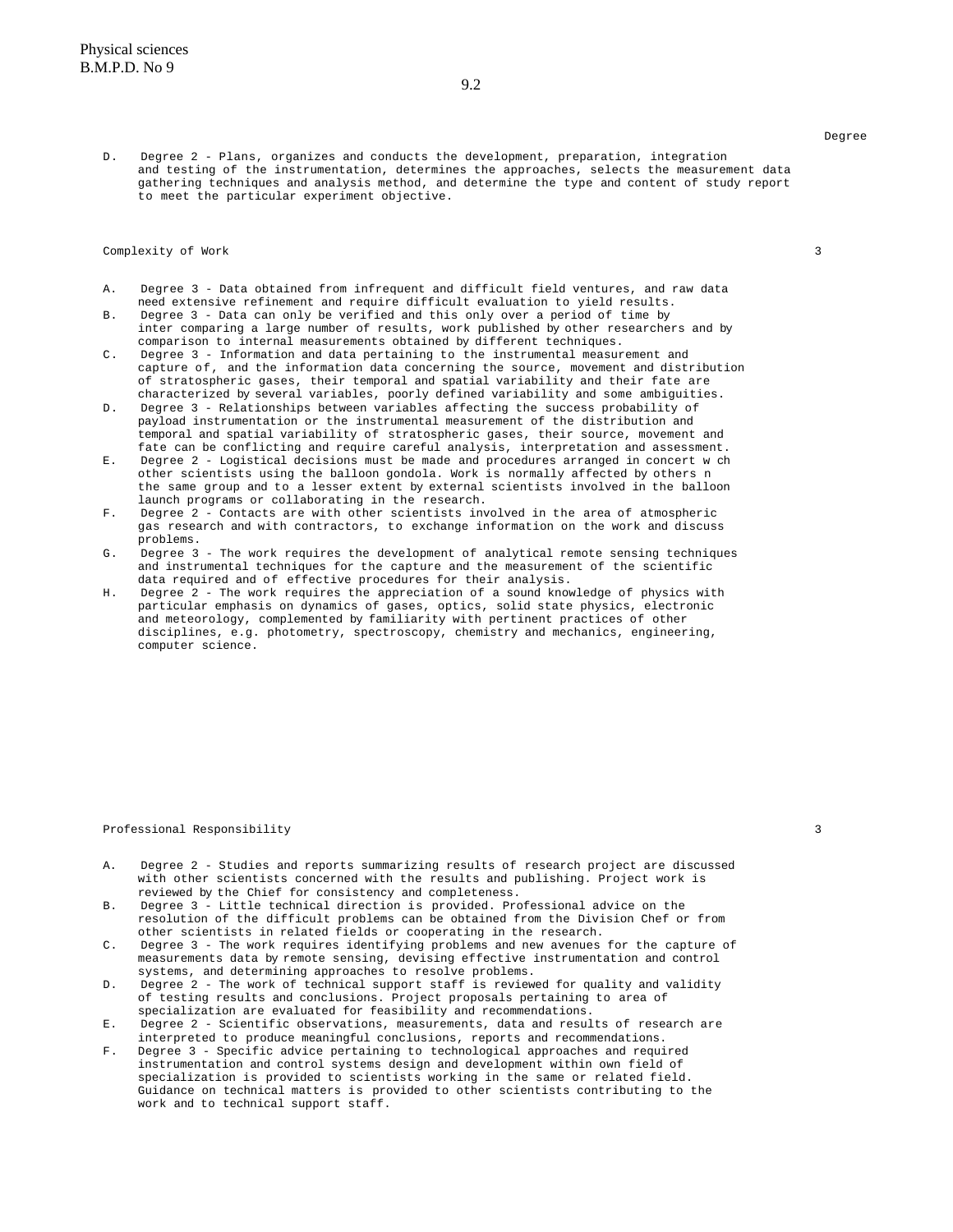# Physical sciences B.M.P.D. No 9

Management Responsibility 2

- A. Degree 2 Directs the work and trains a varying number of support staff in the specialized tasks required by the research, and oversees and monitors progress of work to ensure timely completion and meet the objectives.
- B. Degree 2 Controls the use and maintenance of allocated scientific equipment.
- C. Degree 2 Identifies requirements for equipment, the services required and the acquisition of scientific instrumentation and material for the design and construction of space remote sensing instrumentation, and recommends on technical resources allocation for the project.
- D. Degree 2 Recommends the need for external support when required.
- E. Degree 2 Monitors and insures that quality and quantity of the work meet standards and recommends changes to the daily routine in the lab and in the field to improve work efficiency and for successful and timely completion of project.
- F. Degree 2 Coordinates activities with other scientists supporting the project within the division and with outside groups such as university and other government groups in completing project and the publication of joint study results.
- G. Degree 2 Implements administrative and field procedures established for the work.

### Impact of Recommendations and Activities 2

- A. Degree 2 Results of the work and recommendations on technical matters related to the No<sub>t</sub> Balloon Measurement Program, impact on the design and purchase of the<br>equipment for the stratospheric measurement data gathering and affect the schedule and number of balloon projects or the continuation of balloon launch experiments.
- B. Degree 2
	- (i) Degree 2 Results of the work may lead to the regulatory control of stratopheric polluting products or industrial process technology.
	- (ii) Degree 2 Results of the work contribute to the improvement of the protection and conservation of the environment.
		- (iii) Degree 2 Results of the work contribute stratospheric pollution information
		- needed for regulation aimed at safeguarding public health.
	- (iv) No other significant impact.
- C. Degree 3 Development of new instrumental methods to measure stratospheric constituents and results of experiments affects the development and testing of hypo thesis about the stratosphere by other scientists and contribute to the enhancement of basic scientific knowledge about the stratosphere and to a better understanding of stratospheric photochemistry, the source, movements and fate of atmospheric trace gases and the effects of anthropoqenic alterations to the upper atmosphere.

# LINEAR ORGANIZATION CHART

Director, Atmospheric Processes Research Branch

- Chief, Experimental Studies Division
	- Field Experiment Support Scientist PC-2 Techni ci ans
	- Field Experiment Support Scientist PC-1
	- Satellite Data Scientist PC-2
	- Space Shuttle Scientist PC-2
	- Research Scientists (RES-3) Project Physical Scientist PC-2
		- Radiatiometer Systems Technology (EG) \* Bench-mark position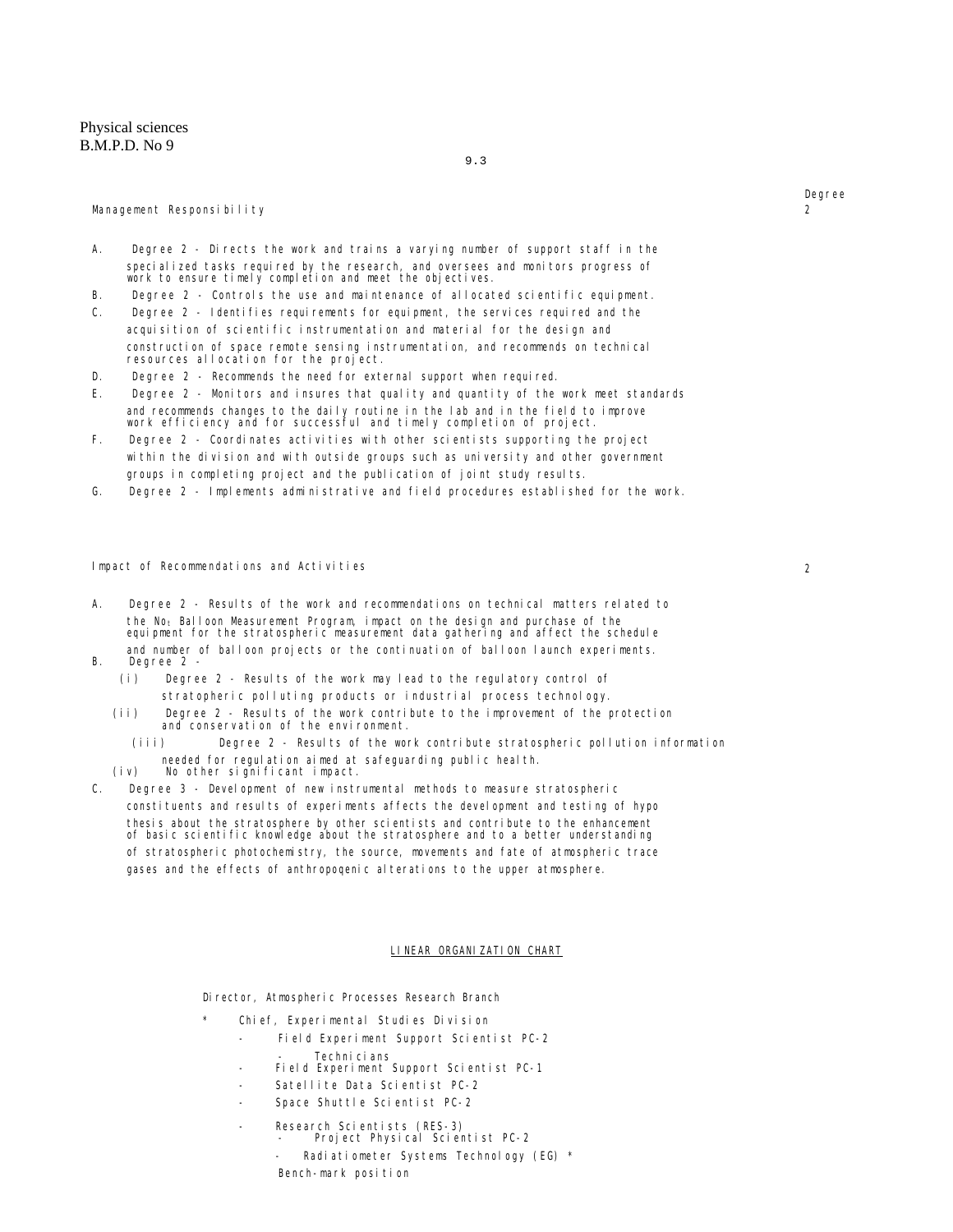Physical sciences B.M.P.D. No 10

10.1

#### BENCH-MARK POSITION DESCRIPTION

Bench-mark Position Number: 10 Level: 3

Descriptive Title: Scientific Evaluator, Medical Devices

Reporting to the Head, Pre-market Review Section:

Evaluates the physics data contained in medical device submissions subject to pre-market review, such as devices implanted for intimate contact with living tissue for long periods of time, to determine the acceptability of the device in meeting standards of safety and efficacy. Adapts the scientific approach and methodology in the evaluation process and conducts a scientific appraisal of the physics data to validate the claims of the manufacturer.

Evaluates the design theory, principles and modes of operation, physical performance parameters, safety factors, potential for failure and fragility and sensitivity to interferences by external effects and forces to arrive at sound scientific conclusions concerning the performance, safety and efficacy of the device.

Reviews all labeling requirements and manufacturer's claims to ensure compliance with the Medical Devices Regulations. Determines whether the proposed manufacturing and quality control standards for the medical device are acceptable to ensure the safety of operation and stability in the clinical performance of the device.

Plans, collaborates in, and conducts test systems to assess critical characteristics, analyses physical data, and carries out theoretical calculations to determine compliance with performance standards.

Prepares a detailed report summarizing the findings and judgments reached, identifies problem areas and deficiencies, informs the manufacturer of requirements and areas for further device or data development, formulates a comprehensive recommendation concerning acceptance or rejection of the submission and provides a scientific rationale for the conclusion.

Conducts a continual study and review of medical device design theory, manufacturing processes and modes of use affecting device safety, and provides advice on the identification of potential hazards and deficiencies associated with new or existing medical devices.

Develops and recommends guidelines and criteria of acceptance for new medical devices subject to pre-market review.

Assists in the development of research proposals in problem areas relating to test procedures, medical device standards and other physics problems identified during the evaluation of medical device submissions to ensure that timely and relevant research is carried out within the Branch, and that Canadian standards for medical devices are developed when required.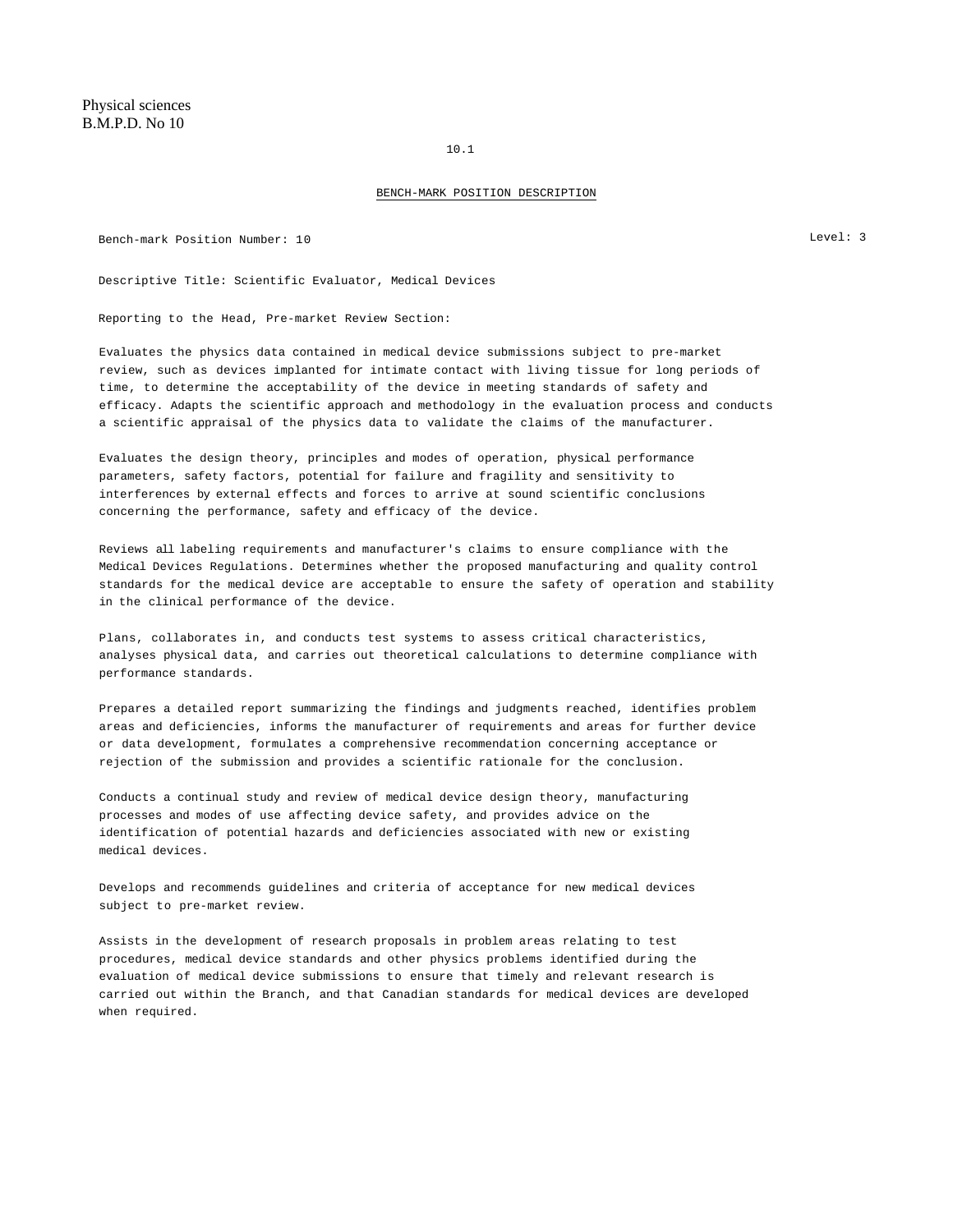Physical Sciences 10.2 B.M.P.D. No. 10

#### Specifications Degree

Kind of Assignments 3

- A. Degree 3 Objectives are defined by the Section Head in terms of assignments involving the scientific appraisal of the physics data of several evaluation submissions for medical devices subject to pre-market review.
- B. Degree 3 The work involves the comprehensive evaluation and assessment of the physics data in medical device submissions to determine the acceptability of the device in meeting standards of safety and efficacy.
- C. Degree 3 The work involves the evaluation and assessment of physical, biomechanical, engineering and electronic data, the review of manufacturing processes, clinical performance, potential for failure and sensitivity to interferences, a critical review of proposed standards and test procedures, and the provision of advice.
- D. Degree 3 Adapts scientific approaches and methodologies, and plans, organizes and conducts a broad diversity of studies and evaluations of the physics data and submissions pertaining to the medical devices subject to pre-market review, their design theory, principles and mode of operation, performance safety, manufacturing process, and the identification of potential hazards and deficiencies of new or existing medical devices.

Complexity of Work 4

- A. Degree 4 The work requires obtaining information from a critical review of submitted data, and requesting the development and submission of specific additional data for new medical devices for which there is often no information available in the scientific literature and no published standards. The only information available is that supplied by the device manufacturer in the submission and requires interpretation and selection to use.
- B. Degree 3 The information and data supplied by medical device manufacturers can normally be validated by a critical review of the physics data, laboratory based investigations and detailed literature referencing.
- C. Degree 4 The information and data contained in submissions relating to new medical devices and novel theories and modes of operation may include complicated and conflicting technical data and ambiguous information on physical characteristics, biocompability of materials and clinical performance. Judgments as to the acceptability of the data must be made.
- D. Degree 4 Relationships between the physics data submitted, clinical performance, potential for failure and sensitivity to interference are complicated and require critical evaluation and review to resolve conflicts and interpretation problems.
- E. Degree 3 The work is frequently affected by the activities of other scientists and evaluators providing or requesting additional information on the physics aspects of the submissions.
- F. Degree 3 Contacts are with scientists and officials of the medical device industry and other agencies to exchange information, resolve differences or problems and provide advice.
- G. Degree 3 The work requires adapting the scientific approach and methodologies in the evaluation process to suit the unique requirements, and each submission.
- H. Degee 4 The work requires the application of a thorough knowledge of the principles, theories and practices of physics involving physical chemistry, engineering physics, bioengineering and electronics and a good knowledge of medical device manufacturing technologies.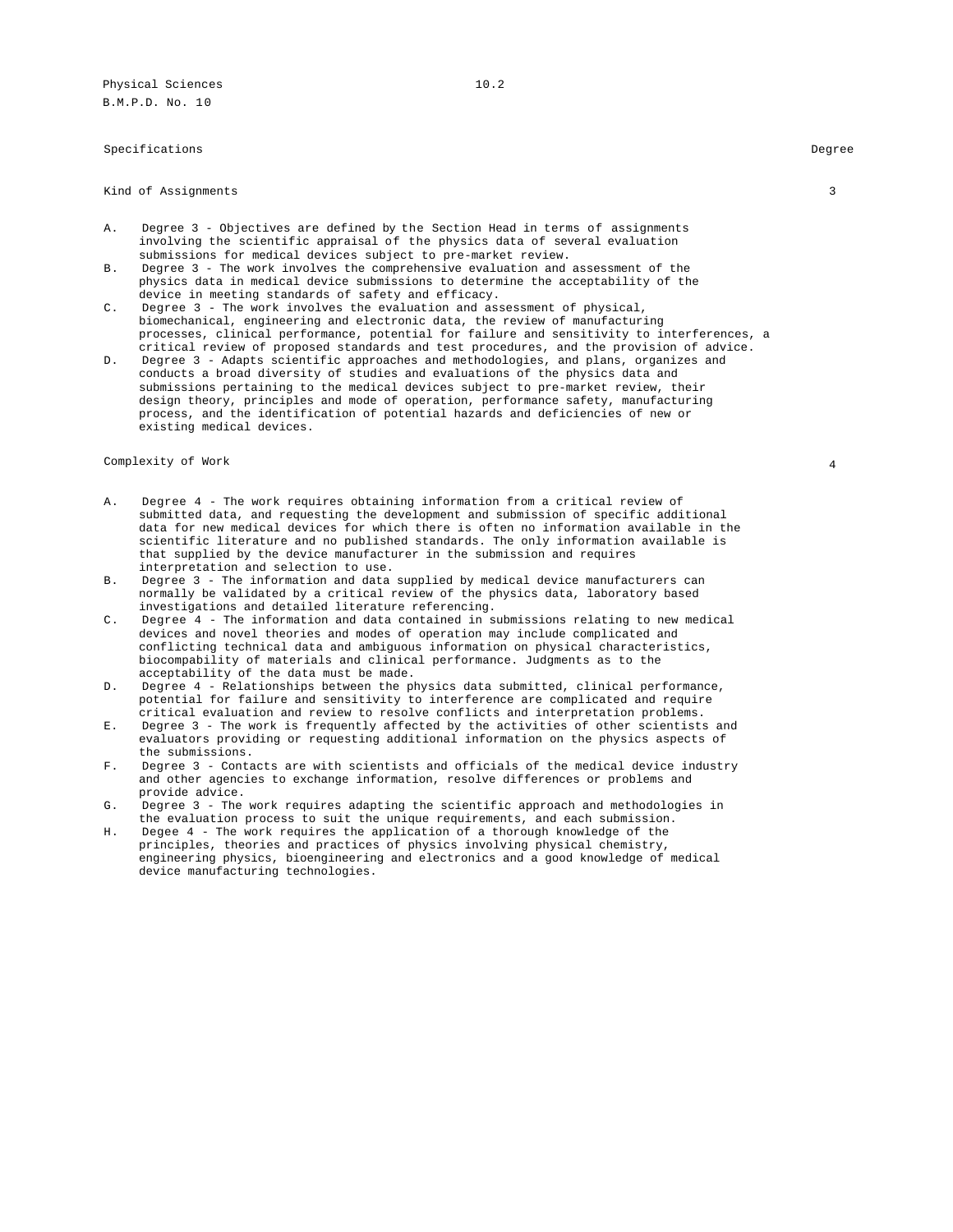### Professional Responsibility 3

- A. Degree 3 Approaches to conducting scientific evaluations and final recommendations and conclusions are reviewed for soundness of judgment.
- B. Degree 3 Professional guidance is received from the Section Head on the interpretation of ambiguous physics data or on the resolution of difficult problems.
- Degree 3 The work requires identifying problems with medical device design, performance or manufacture, incomplete, missing or biased data, and conclusions, and
- adapting scientific approaches and methodologies for the evaluation of medical device submissions and the resolution of difficult problems.
- D. Degree 3 The results and findings of other scientists in the area of medical device physics are reviewed for appropriateness in assessing medical device submissions. E. Degree 3 - Physics data, results and conclusions are interpreted to determine the
- validity and acceptability of data contained in medical device submissions.
- F. Degree 3 Advice is given to other scientists on the interpretation of physical data and to officials in the medical device industry on the acceptability of proposed device standards.

#### Management Responsibility 1

- A. Degree 1 As applicable, work is assigned to non-subordinate support staff.<br>B. Degree 1 Plans the use of equipment and supplies for own work.
- Degree 1 Plans the use of equipment and supplies for own work.
- C. Degree 1 Limited to the spending of own time and to the use of equipment and supplies for own work.
- D. Degree 1 Outside assistance, when required, is requested from the Section Head.<br>E. Degree 1 Complies with administrative procedures, directives and guidelines
- Degree 1 Complies with administrative procedures, directives and guidelines established for the work.
- F. Degree 3 Coordinates the collection of additional physics information from medical device manufacturers, and investigations and scientific appraisals with other scientists.
- G. Degree 1 Follows administrative and safety procedures established for the work.

#### Impact of Recommendations and Activities 3

- A. Degree 3 Results and decisions of scientific appraisals are used in the administration of the Food and Drugs Act and Regulations in general, and in the clearance of individual medical device submissions, as well as in the development of Canadian standards for medical devices.
- B. Degree 3
	- (i) Degree 3 Recommendations, advice and results of the work affect the regulatory approval and control of medical devices and may lead to economic or technological effects on the medical device industry.
	- (ii) No significant impact.
	- (iii) Degree 3 Recommendations, advice, and results of the work affect the approval of medical devices in Canada and contribute to the establishment of standards which ensure the continued safety and efficacy of each device sold in Canada. (iv) No other significant impacts.
- C. Degree 3 The evaluation of the submitted physics data and the development of research proposals provide knowledge and improved understanding of the physics of medical devices.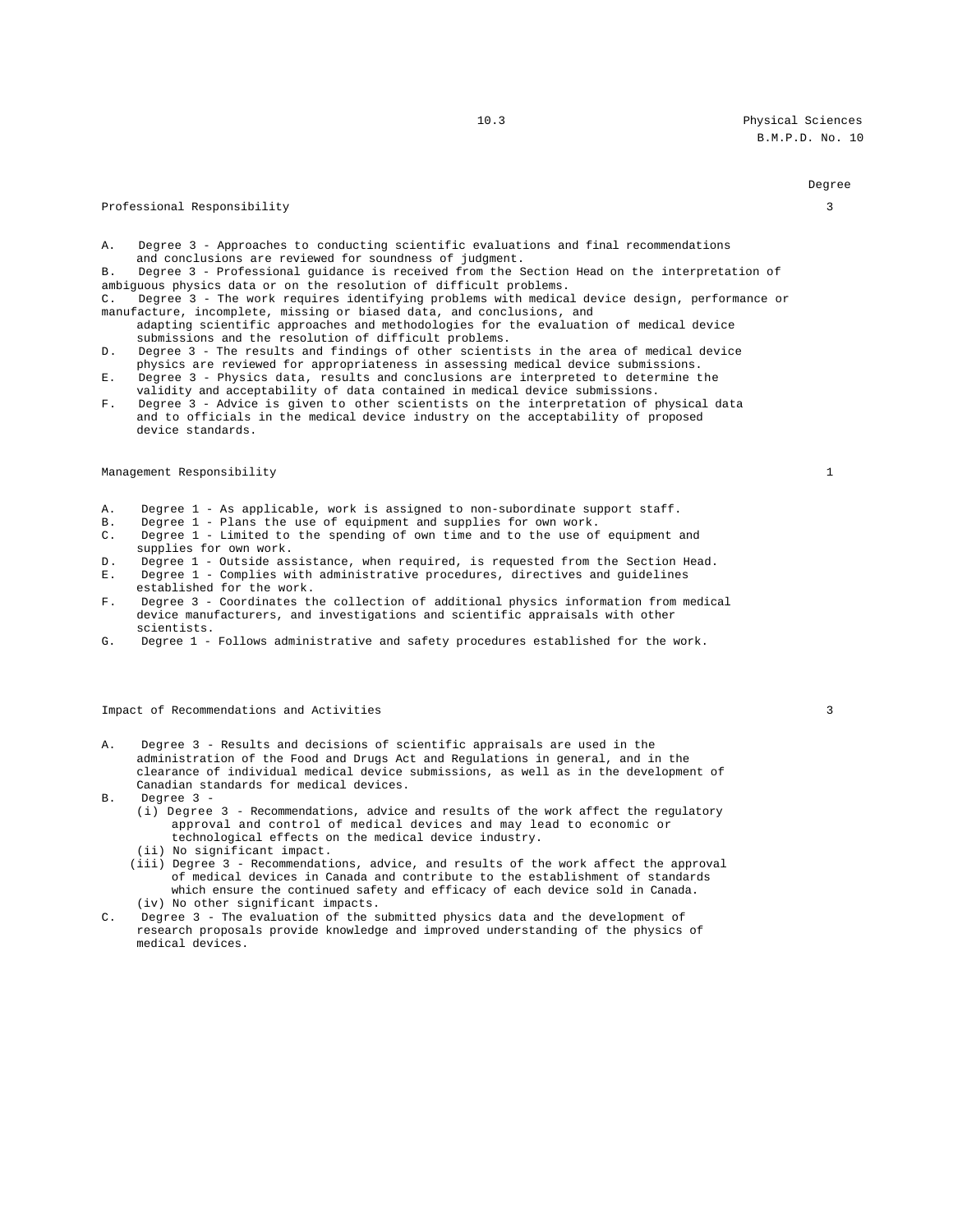Linear Organization Chart

Chief, Pre-market Division

Head, Pre-market Review Section

\* - Scientific Evaluators, Medical Devices (3) PC-3 -

Scientific Evaluators, Medical Devices (4) (BI)

- Scientific Reviewers (2) (BI)

\* Bench-mark position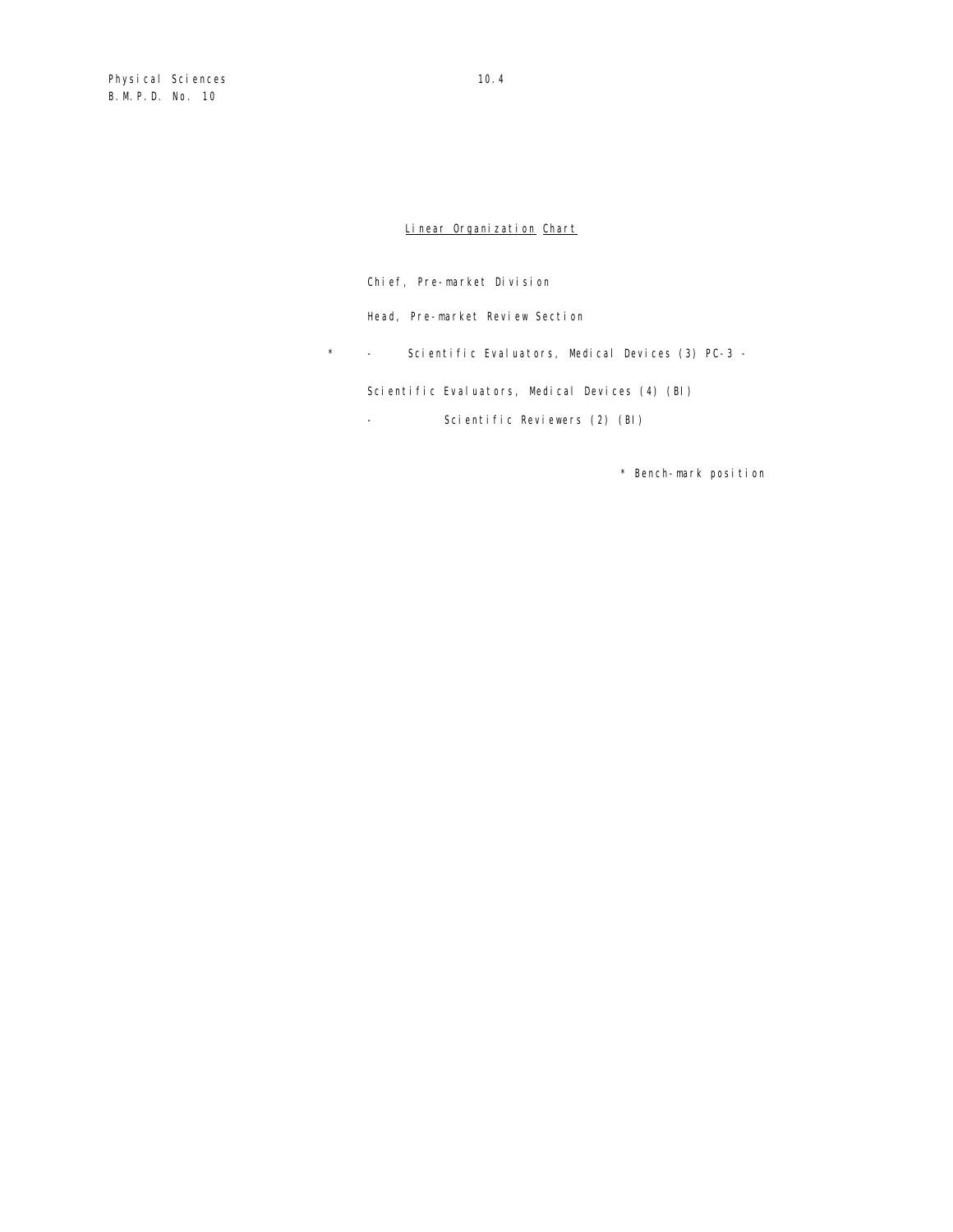### BENCH-MARK POSITION DESCRIPTION

Bench-mark Position Number: 11 Level: 3

Descriptive Title: Standards Development Officer, Medical Devices

Reporting to the Head, Standards and Testing Section:

Organizes and carries out projects to develop and establish new national and international safety, performance and labeling standards, either as mandatory requirements under the Food and Drugs Act, or as voluntary standards in cooperation with extra-governmental standards-writing organizations.

Assesses and interprets scientific information and data and resolves conflicting information concerning the safety and effectiveness of medical devices, such as anesthesia equipment, cardiac life support systems, infusion pumps, computer assisted monitoring equipment and prosthetic devices to assemble an accurate data base for standards development.

Establishes acceptable safety, physical performance and disclosure criteria for classes of medical devices, in consultation with other scientists, health profession user groups, manufacturers, professional associations, domestic, foreign and international standards-writing organizations in government and industry.

Organizes and coordinates work with outside advisory committees to provide advice to the Branch on the content of medical device standards, and represents the Branch as a scientific expert on independent standards development committees of organizations such as the Canadian Standards Association and International Organization for Standardization developing voluntary standards for use by the industry and for adoption by the Branch.

Drafts detailed and comprehensive standards for medical devices, and ensures the scientific and technical adequacy of the draft regulations through all stages of review, revision and approval. Develops test procedures and specifications and provides advice on their use for the monitoring and regulatory compliance programs in the Branch.

Designs and conducts theoretical studies and laboratory based physics experiments to evaluate risks and benefits of medical device classes, such as electro-surgery units, anesthetic gashandling machines, infant incubators and micro-controlled infusion pumps to provide information for setting priorities, and to recommend appropriate solutions to identified problems. Develops theoretical models of the physical processes involved in device operation, malfunction and failure and tests the models through calculations, laboratory experiments or computer simulations to predict the behavior of devices under clinical conditions, misuse, or failure. Conducts studies and surveys to assess the scientific and economic feasibility of establishing standards for high-priority medical devices.

Conducts a continual study and review of medical device design theory, manufacturing processes and modes of use affecting device safety, and provides advice, based on a recognized expertise on the physics aspects of safety performance, effectiveness and reliability of complex medical devices to medical practitioners, standards-writing organizations, and scientists and officials in the medical device manufacturing industry, health care system and government agencies.

B.M.P.D. No. 11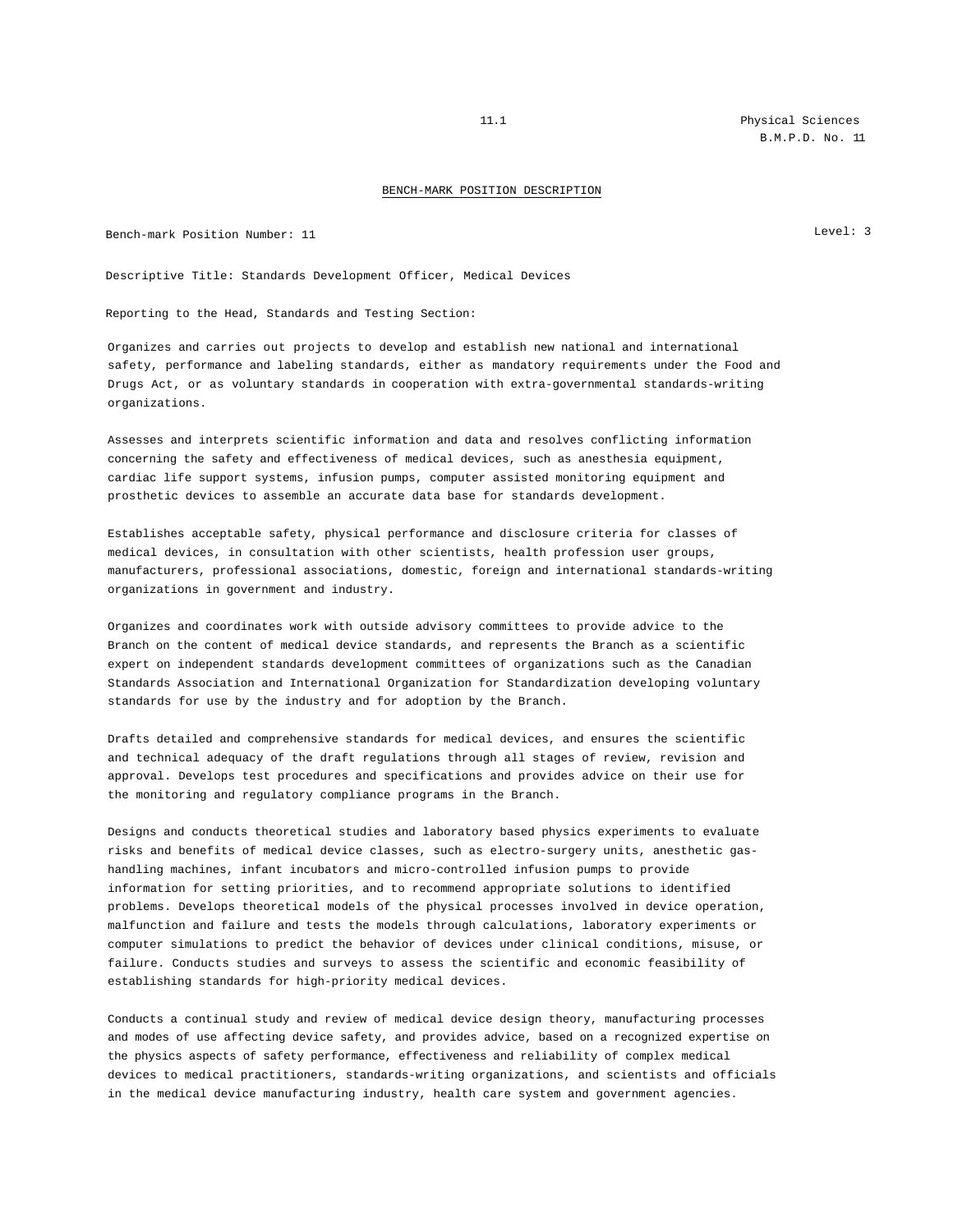### Speci fi cati ons

Kind of Assignments 3

- A. Degree 3- Objectives are defined by the Section Head in terms of assignments involving the development of technical standards, the scientific appraisal of the physics data, and the conduct of laboratory based physics experiments to evaluate risks for several classes of medical devices.
- B. Degree 3- The work involves comprehensive studies to evaluate medical device risks and assess the requirement for standards, and the conduct of cooperative projects to devel op technical standards.
- C. Degree 3- The work involves the evaluation and assessment of physical, biomechanical, engineering and electronic data, the conduct of theoretical and laboratory based studies, the identification of requirements and the development of technical standards, and the provision of advice.
- D. Degree 3- Plans, organizes, coordinates and performs a broad diversity of scientific evaluations and laboratory based studies to identify and evaluate medical device performance, health risks, establish safety and physical performance and disclosure

criteria for classes of medical devices, and plans and conducts comprehensive projects to develop technical standards for classes of medical devices.

### Complexity of Work 4

- A. Degree 3- The work requires obtaining information and data from a critical review of scientific data obtained from the manufacturer or in the scientific literature, or from the conduct of theoretical studies and laboratory based physics experiments.
- B. Degree 3 The information and data supplied by medical device manufacturers can normally be validated by a critical review of the physics data, laboratory based investigations and detailed literature referencing.
- C. Degree 4 The information and data used in the development of technical standards for medical devices may include complicated and conflicting technical data and ambiguous information on physical characteristics, biocompability of materials and clinical performance. Judgments as to the acceptability of the data must be made.
- D. Degree 4 Relationships between the physics data submitted, clinical performance, potential for failure and sensitivity to interference are complicated and require critical evaluation and review to resolve conflicts and interpretation problems.
- E. Degree 3- The work is frequently affected by the activities of other scientists, health professionals, and international standards organizations providing information on the performance characteristics and health and safety risks of medical devices.
- F. Degree 3 Contacts are with scientists and officials of the medical device industry, other government departments and agencies, such as Atomic Energy Control Board, Transport, Labor, Justice, Communications and National Research Council, national and international standards organizations, and with health professionals to exchange information, resolve differences or problems and provide advice.
- G. Degree 4- The work requires the design of theoretical studies and laboratory based physics experiments, and the development of theoretical models and test procedures for the identification and measurement of medical device hazards.
- H. Degree 4 The work requires the application of a thorough knowledge of the principles, theories and practices of physics involving physical chemistry, bio-physics, engineering physics, bioengineering and electronics and a good

knowledge of medical device manufacturing technologies.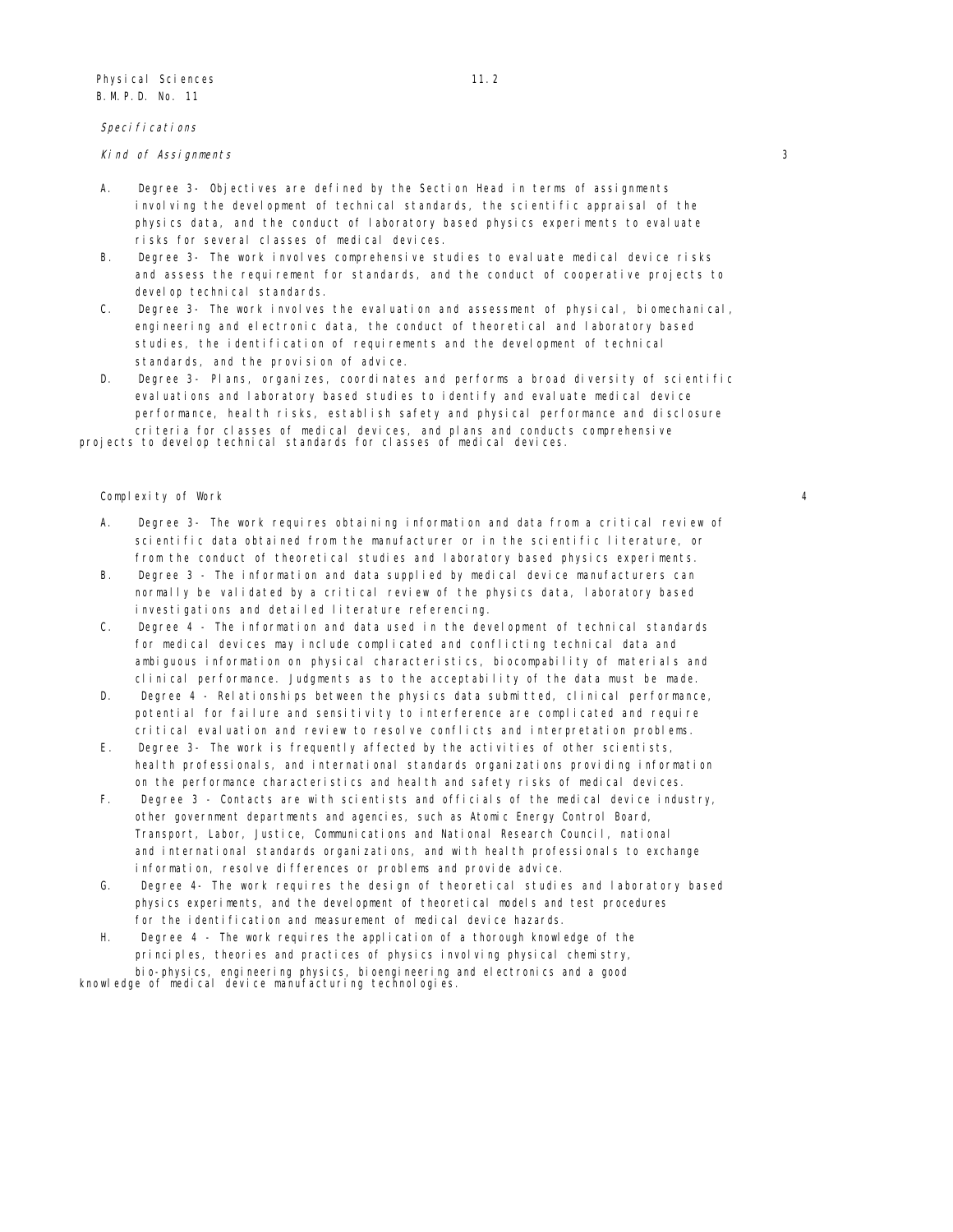#### Degree

#### Professional Responsibility 3

- A. Degree 3 Approaches to identifying specific risks and requirements for standards development, and final recommendation and conclusions concerning medical device standards are reviewed for soundness of judgment.
- B. Degree 3 Professional guidance is received from the Section Head on the interpretation of ambiguous physics data or on the resolution of difficult problems such as involving conflicting scientific information and relating to safety and effectiveness of sophisticated and complex devices, scientific and economic feasibility of establishing standards for particular high priority medical devices or to solve special problems concerning medical devices, compliance, violation, protocols and regulations.
- C. Degree 3 The work requires identifying problems with medical device design, performance or manufacture, determining approaches for resolution including the development of standards, and organizing projects for the development of specific medical device technical standards.
- D. Degree 3 The results and findings of other scientists, health professionals, and standards-writing organizations in the area of medical device physics are reviewed for appropriateness in assessing medical device hazards and technical standards.
- E. Degree 3 Physics data, results and conclusions are interpreted to determine the validity and acceptability of data for use in the development of technical standards for medical devices.
- F. Degree 4- Advice based on a recognized expertise on the physics aspects of safety performance, effectiveness and reliability of complex medical devices is given to medical practitioners, standards-writing organizations, and scientists and officials in the medical device manufacturing industry, health care system and government agencies.

### Management Responsibility 1

- A. Degree 1 As applicable, work is assigned to non-subordinate support staff.
- B. Degree 1 Plans the use of equipment and supplies for own work.
- C. Degree 1 Limited to the spending of own time and to the use of equipment and supplies for own work.
- D. Degree 3 Organizes expert advisory committees to provide advice to the Branch on the content of medical device standards.
- E. Degree 1 Complies with administrative procedures, directives and guidelines established for the work.
- F. Degree 3 Coordinates the collection of additional physics information from medical device manufacturers, health profession users, international standards-writing organizations and outside advisory groups.
- G. Degree 1 Follows administrative and safety procedures established for the work.

### Impact of Recommendations and Activities 3

A. Degree 3 - Results and decisions of scientific assessments and projects are used in the identification of medical device hazards, the development of regulatory standards, and in the ongoing monitoring and regulatory compliance control of medical devices under the Food and Drugs Act.

B. Degree 3 -

(i) Degree 3 - Recommendations, advice and results of the work affect the development of technical standards and the regulatory control of medical devices and may lead to economic or technological effects on the medical device industry.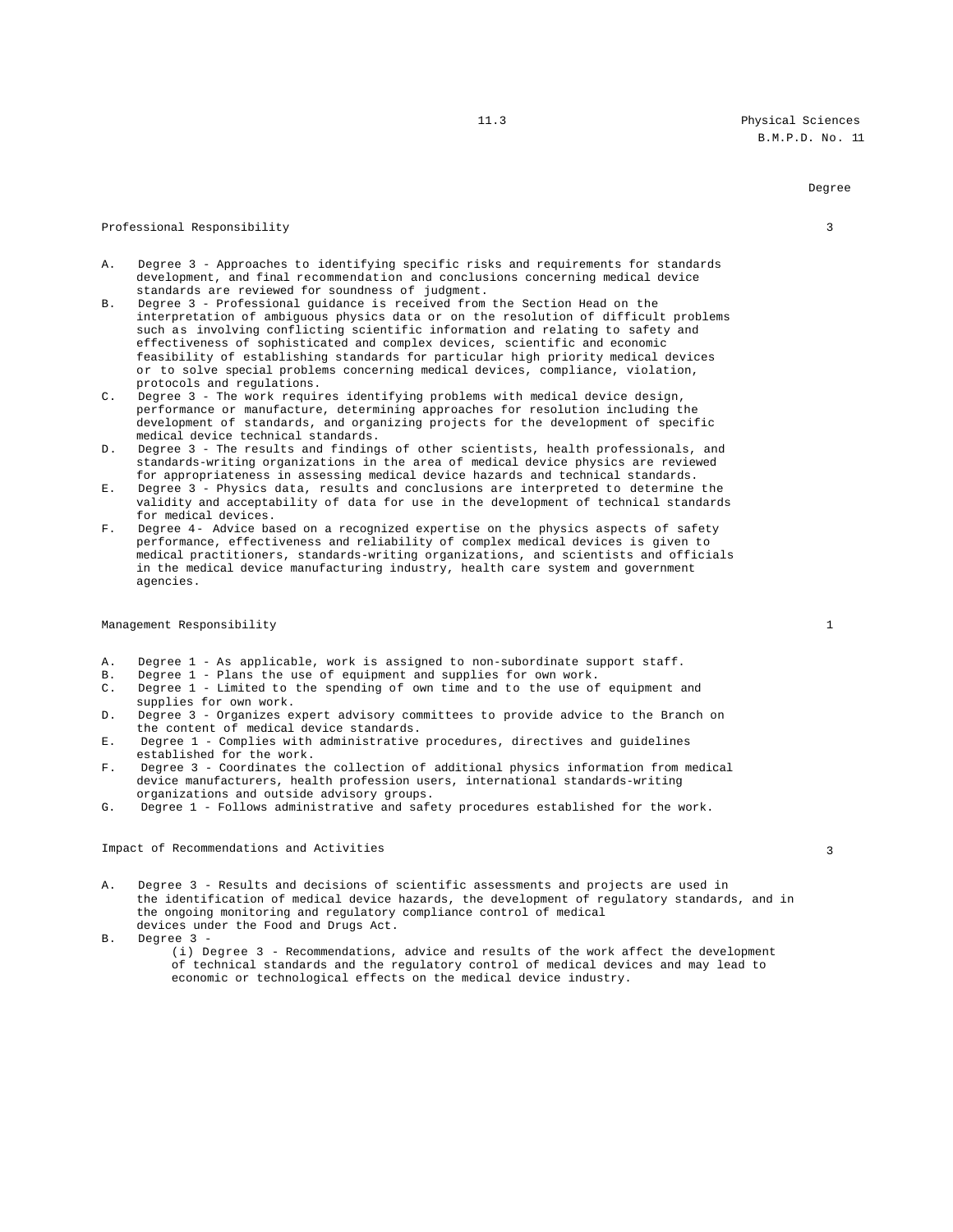- 
- (ii) No significant impact. (iii) Degree 3 Recommendations, advice, and results of the work result in the establishment of standards which ensure the continued safety and efficacy of medical devices sold in Canada.
- 
- (iv) No other significant impacts. C. Degree 3 The evaluation and assessment of the physics data associated with safety risks, and the development of performance and safety standards provide knowledge and improved understanding of the physics of medical devices.

### Linear Organization Chart

- Chief, Research and Standards Division Head, Standards and Testing Section
- \* Standards Development Officer, Med. Devices PC-3 (2) Test Methods Development Engineer (EN)
	- Standards Development Officer, Med. Devices (BI) Standards Development Officer, Med. Devices (EN)
- \* Bench-mark position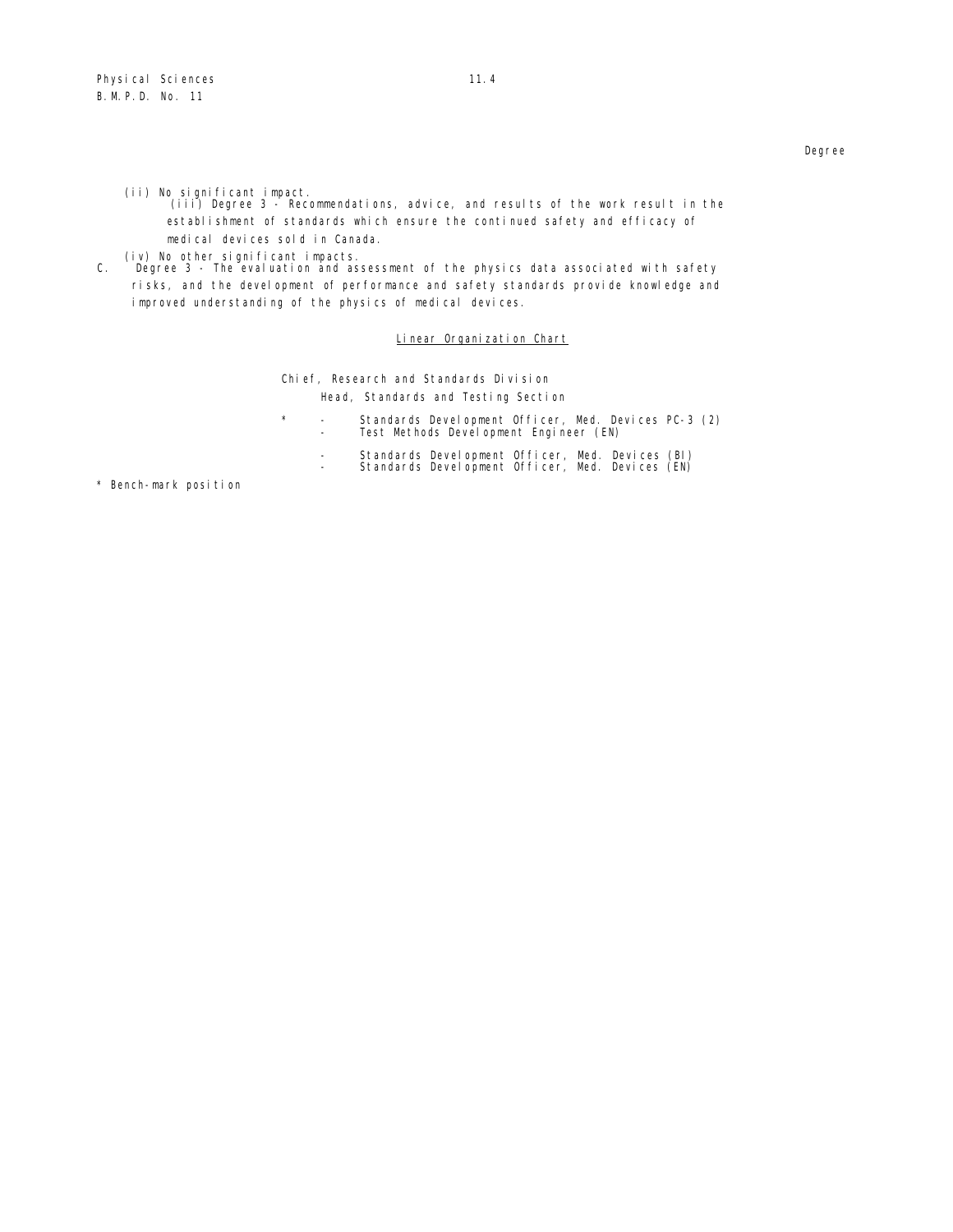Physical sciences

12.1 B.M.P.D. No. 12

#### BENCH-MARK POSITION DESCRIPTION

Bench-mark Position Number: 12 Level: 3

Descriptive Title: Senior Isotopic Analyst, Mass Spectrometry

### Reporting to the Head, Geochronology Section:

Plans, organizes, conducts and controls the isotopic measurement of elemental abundances of uranium, lead, rubidium, strontium, samarium, neodymium, etc. in geological samples for determining U-Pb, Rb-Sr, Sm-Nd, etc., and the geological ages and other related information for the Geochronology Section, a National Center providing age determinations to the various Divisions of the Geological Survey of Canada, provincial geological surveys, academics and other organizations.

Supervises the work of subordinate staff and the operation of state-of-the-art solid source mass spectrometers for the measurement of isotopic and elemental abundances in geological samples and the reduction of the mass spectrometric data to provide isotopic and elemental abundance of U-Pb, etc. Maintains quality control over the analytical results, defines and measures instrumental biases and provides compensatory corrections to results. Derives algorithms describing the properties of ion collectors and electrometers and adapts for precise correction of isotope ratios.

Determines geological ages of rocks and minerals, discussing age determination projects with field geologists, and using appropriate methods. Measures the isotopic composition of common lead, interprets results, develops and use mathematical models of common lead evolution and prepares reports, programming and using computer for calculations and graphics.

Interprets and discusses the results with other scientists and provides advises on problems and reliability concerning the isotopic data and their interpretation or to assist in the feasibility assessment and design of new exploration projects, and discusses matters of scientific concerns with other scientists from Canadian and foreign institutions.

Develops new methods of analysis, such as methods to reduce duration of analysis, develops, designs and implements new sample handling and measuring equipment to enhance the sensitivity of mass spectrographs to meet the requirements of level isotopic analysis, generating new developments and techniques contributing to advances in the physics of mass spectrometry and spectrometric analysis to optimize results, enhance accuracy or solve problems.

Works in conjunction with the analytical chemist to optimize the methods of chemical purification of material for mass spectrometric analysis, to specify and calibrate the concentration of separated isotopic and standard materials or to deal with problems concerning analytical preparation of unusual samples or other chemistry related problems affecting mass spectrometer operation and data.

Schedules and coordinates sample analyses and use of the equipment; diagnoses equipment malfunctions and ensure and arranges for required maintenance; assesses obsolescence in instrumentation; advises superior regarding modifications to equipment and devises and/or implements the modifications; supervises, when applicable, the installation of new spectrometric instrumentation and tests specifications; arranges for disposal of obsolescent equipment; and, orders uranium and other isotopic "spikes<sup>-</sup> and organizes with AECL disposal of obsolete radioactive material.

Ensures up-keep of required records and files of analytical results, indexes and statistics of sample analyzed. Compiles and scientifically edits an annual publication of the Geological Survey of Canada showing results of geochronology projects; prepares papers on developments and issues in mass spectrometry, and writes other related material for communication and record purposes.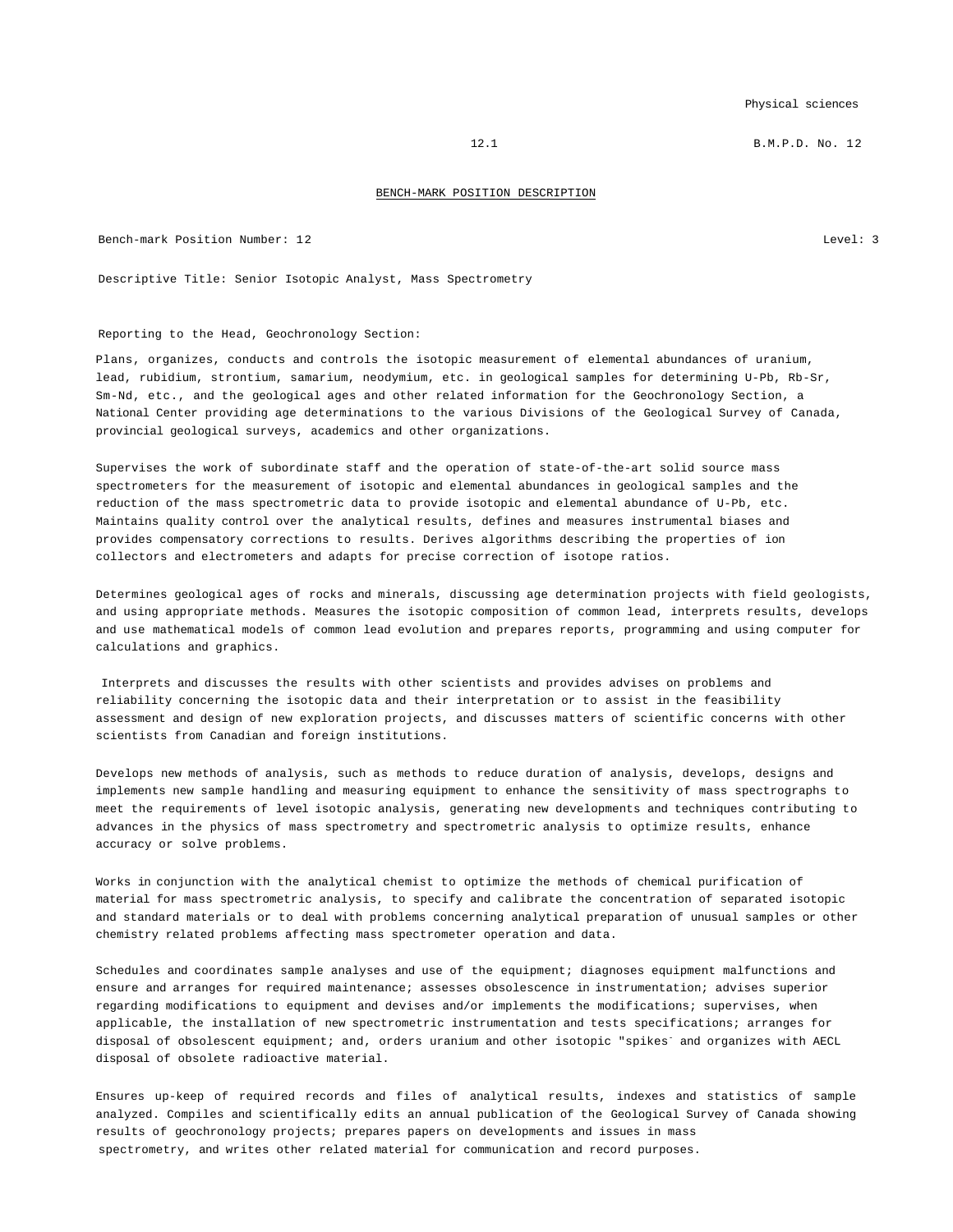# Specifications

Kinds of Assignments 3

A. Degree 3 - Objectives are defined by the Section Head in terms of the requirements for mass spectrometrics analysis and geological age determinations required by geological survey crews for the Geological Survey and Mapping Programs of Canada, the Federal-Provincial Mineral Development Program, provincial geological surveys and universities concerned.

- B. Degree 3 Work involves comprehensive analytical and assessment studies for the isotopic measurement of elemental abundances of various metals in geological samples and complex estimations of geological ages and other information. Accurate age dating underpins Canada's geological mapping program.
- C. Degree 3 The work requires investigation into a series of isotopic ratios done by mass spectrometry on a range of complex geological matrices using: diverse methods for determining U-Pb, Rb-Sr, Sm-Nd, etc. and the geological ages of rocks and minerals; state-of-the-art solid mass spectrometric equipment, instruments and techniques for the isotopic measurement of the elemental abundances; mathematical modeling methods to develop models of common lead evolution; and, various scientific techniques for designing modifications to equipment and solving technical problems. Work also requires the supervision of staff and the provision of advice.
- D. Degree 3 Plans and organizes the activities of the unit to provide required and timely laboratory services, plans and assigns tasks and schedules equipment use for the ongoing work and other use demands. Conducts analytical work and assessment studies, deals with technical problems, and modifies equipment and develops new techniques to meet objectives and quality or enhance precision of results.

### Complexity of Work 3

- A. Degree 3 Information and data in terms of the generation of new developments, modifications to equipment, new modes of analysis or the resolution of technical problems, are obtained through experimentations, tests, investigations, scientific literature references and inquiries or consultations with other scientists and specialists in various departments and outside institutions. Geological data and information for the isotopic measurement of elemental abundances are obtained from mass spectrometric analysis of samples, data reduction, interpretation and previous analysis, and may require developing new methods.
- B. Degree 3 Information and data can normally be validated by a combination of analysis, tests and experimentations using alternative procedures, internal standards and cross-referencing with other known rock ages or work of other mass spectrometry specialists or scientists in related fields.
- C. Degree 3 Information and data such as on the levels of various isotopic abundances vary and are very low, difficult to detect and measure and require interpretation which is complicated by the poor understanding of the geological matrix. Reduction of data requires defining and measuring instrumental biases, compensatory corrections to results and estimation of accuracy and precision degrees.
- D. Degree 3 Relating data to age of rocks can be difficult as the physical, chemical and geological data can be conflicting and require careful interpretation. Experimental data derived from changes and development of modifications involve variables and relationships which can be conflicting and necessitate further investigation.
- E. Degree 3 The work is frequently affected by the activities and requirements of geological survey and mapping program geologists, provincial geological survey groups, academics and others from organizations engaged in mining exploration and development work.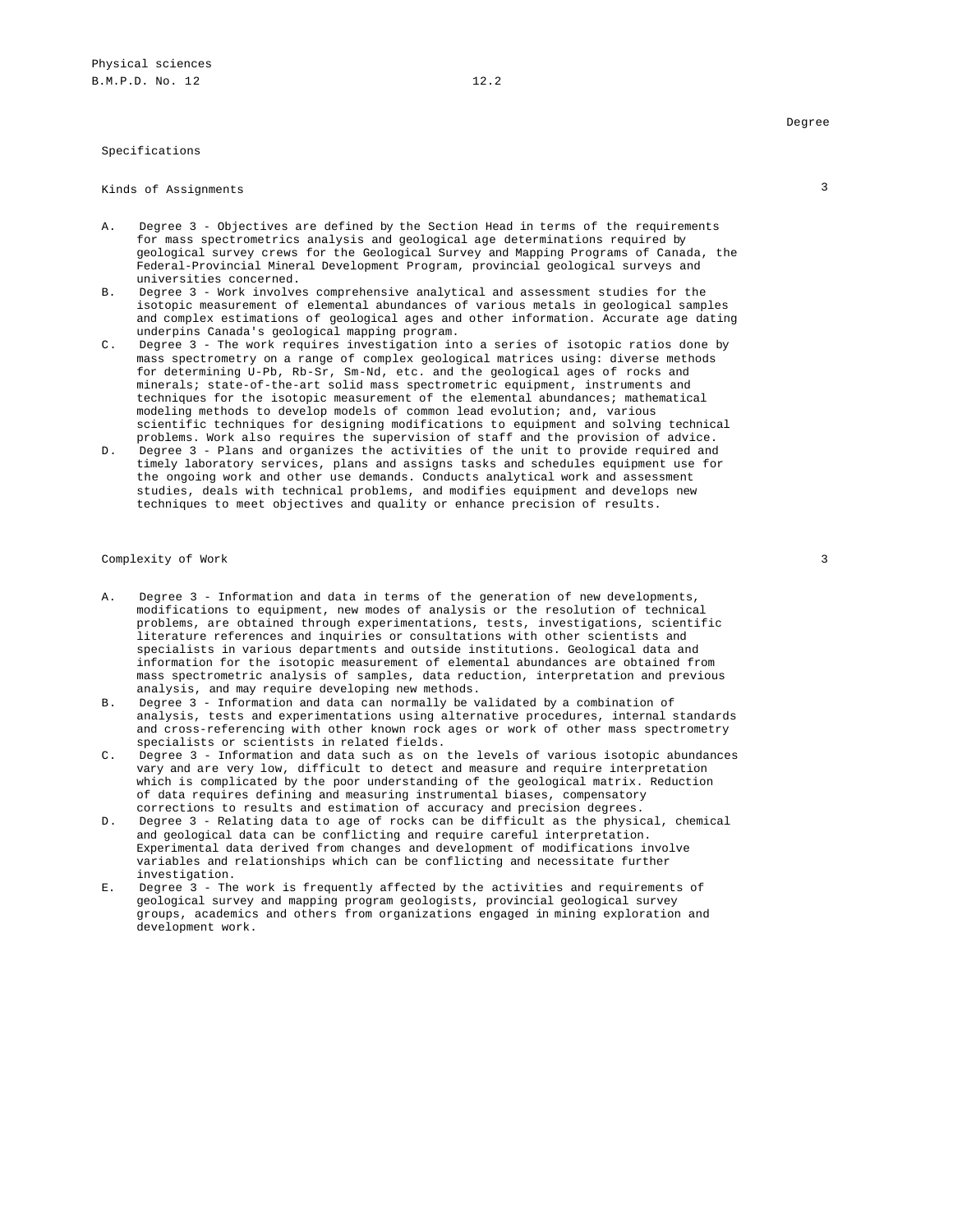#### Degree

- F. Degree 2 Contacts are with field geologists, other specialists or scientists for obtaining information, discussing problems or to provide and interpret analytical results and provide advice.
- G. Degree 4 Work requires generating new developments in mass spectrometric analysis and techniques for optimizing results and enhancing accuracy or devising modifications to equipment to enhance precision and capability or to solve instrumental or technical problems. There is a requirement to use novel approaches and precedents often do not exist as work and equipment are at a state-of-the-art level.
- H. Degree 3 The work requires the application of a thorough knowledge of the principles and theories of the physics of mass spectrometry and the practices of solid source mass spectrometry for the isotopic measurement of elemental abundances in geological samples and the determination of geological ages of rocks and minerals, and familiarity with the practices of geo-chemistry and geological surveys and with the use of computer application software.

#### Professional Responsibility 3

- A. Degree 3 Work results and conclusions are reviewed by the Head for soundness of judgment and by other geologists to ensure work results contribute to project objectives and that conclusions about the age of rocks are compatible with other evidence.
- B. Degree 3 While no direct guidance is received for method selection, development, mass spec. problem solving and contribution to advances in the physics of mass spectrometry, guidance is obtained for difficult interferences and other problems from other specialists in the field and from geologists and chemists as applicable.
- C. Degree 3 Work requires defining objectives for equipment adaptations or modifications and generation of new developments in mass spectrometric analysis, defining rock dating required, resolving instrumental problems, determining the approach for dealing with difficult technical problems associated with particular rock matrices and the development of methods and techniques to optimize results.
- D. Degree 3 The work of subordinate staff is reviewed for correctness of methods applied, accuracy and precision of results and compliance with quality control and safety standards. Work of other scientists is reviewed for applicability.
- E. Degree 3 Complex mass spectrometry work data, measurements, compensatory corrections and accuracy estimate results of subordinate staff are interpreted to provide essential age dating. Scientific literature and information data concerning new developments in mass spectrometry, and results from exploration geologists and scientists in other organizations are evaluated for their impact on the work.
- F. Degree 3 Specific technical advice is given to Section Head concerning equipment modifications and obsolescence and to colleagues, research scientists and senior staff on problems and reliability of isotopic data and interpretation, the age data obtained, its precision and relevance to the project. Advice is also given to chemists, geologists and mass spectrometrists on sampling, sample handling and preparation.

#### Management Responsibilities 3

- A. Degree 2 Supervises the work of a technologist engaged in mass spectrometry work.
- B. Degree 3 Controls the use and maintenance of the mass spectrometers and attendant
- equipment allocated for the work, and sets operational guidelines for their use. C. Degree 3 - Recommends the acquisition of new mass spectrometry equipment and
- instrumentation and writes required specifications for the equipment and its up-keen.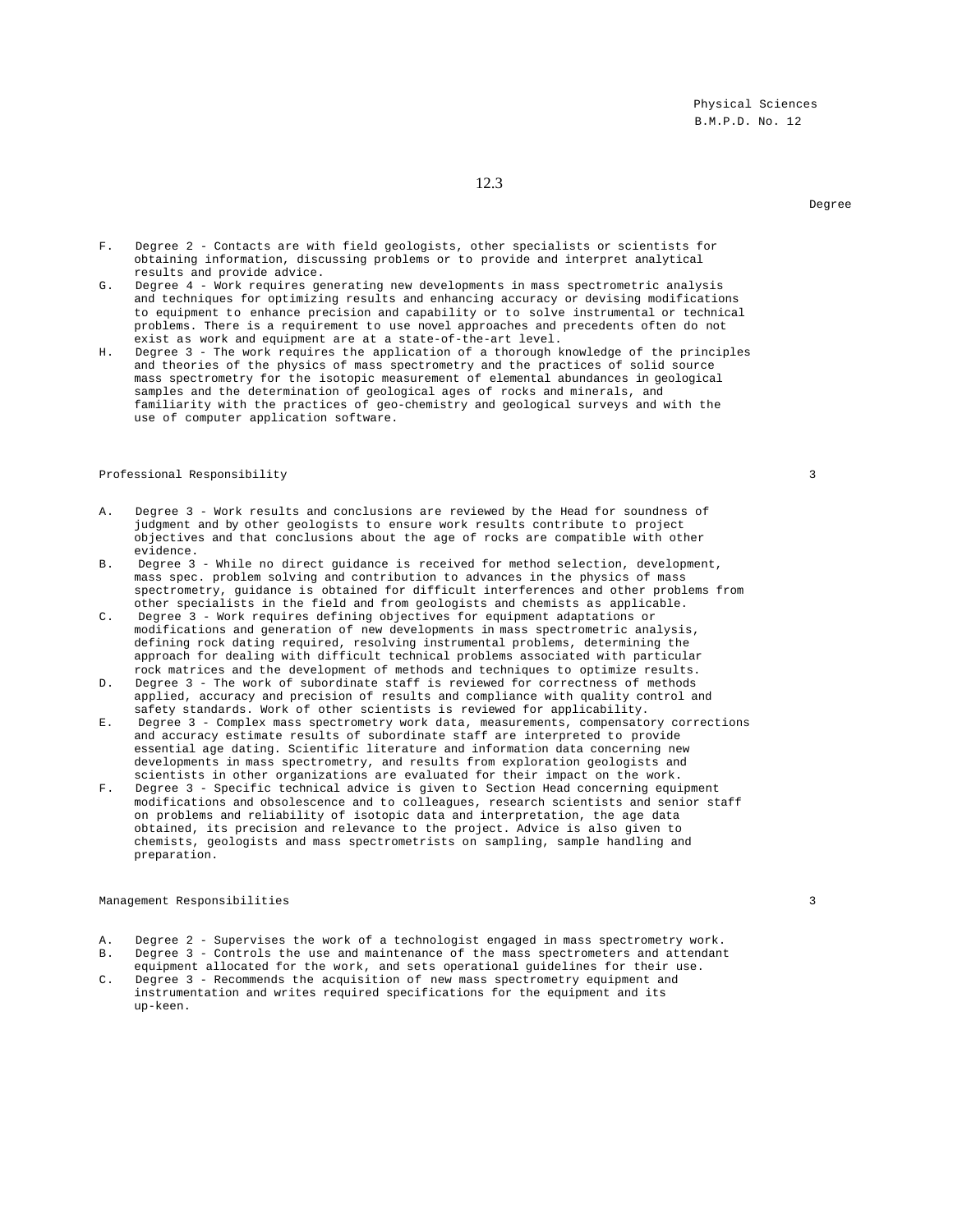- D. Degree 2 Recommends on the need and arranges for required equipment servicing and repairs. Other assistance, when required, is requested from the Section Head.
- E. Degree 3 Implements precision and safety standards for required quality of results, safe operation of the equipment and disposal of radioactive material.
- F. Degree 3 Coordinates mass spectrometry survey work schedule with others in the Section and the requirements of various geological survey groups, other geologists with Mineral Development Program and others from outside to ensure results are timed for required efficiency and that work by others using the equipment does not interfere with internal schedule.
- G. Degree 2 Implements laboratory, safety and administrative procedures established for the work.

### **Impact of Recommendations** 3

- A. Degree 3 Results of the work i.e., accurate geological age dating underpins the entire geological mapping program and affects the government field exploration program, geological survey and mineral development work. B. Degree 3 -
- - (i) Degree 2 Results of the work can have an economic or technological effect on mining explorations and industrial mineral development process.
	- (ii) Degree 3 Results of the work have an effect on the knowledge and status of the geology of Canada and hence impact the potential uses and status of the mineral resources. Advice influences the course of exploration and affects the feasibility assessment of mineral developments and the future of Canadian mining resources.
		- (iii) No significant impact.
	- $(iv)$  No other significant impact.
- C. Degree 3 Development of new techniques for mass-spectrometric analysis and advances in the physics of mass spectrometry contribute to the knowledge of that discipline, while interpretation of complex data provide new knowledge and improved understanding of the age of rocks and thus the geology of Canada.

#### LINEAR ORGANIZATION CHART

Director, Precambrian Geology Division

Head, Geochronology Section

- Research Scientists
	- El ectronic Technologist (EL)
	- Argon Extraction Technician (EG)
- Research Scientist
- Senior Isotopic Analyst Mass Spectrometry PC-3
	- I sotope Technologist (EG)
	- Isotope Analyst PC-1
	- I sotope Chemist (CH-3)
		- Assistant Geochronologist PC-1
		- Chemical Technologists (EG)
		- Chemical Technologists (EG)
		- Chemical Technician (EG)
- \* Bench-mark Position.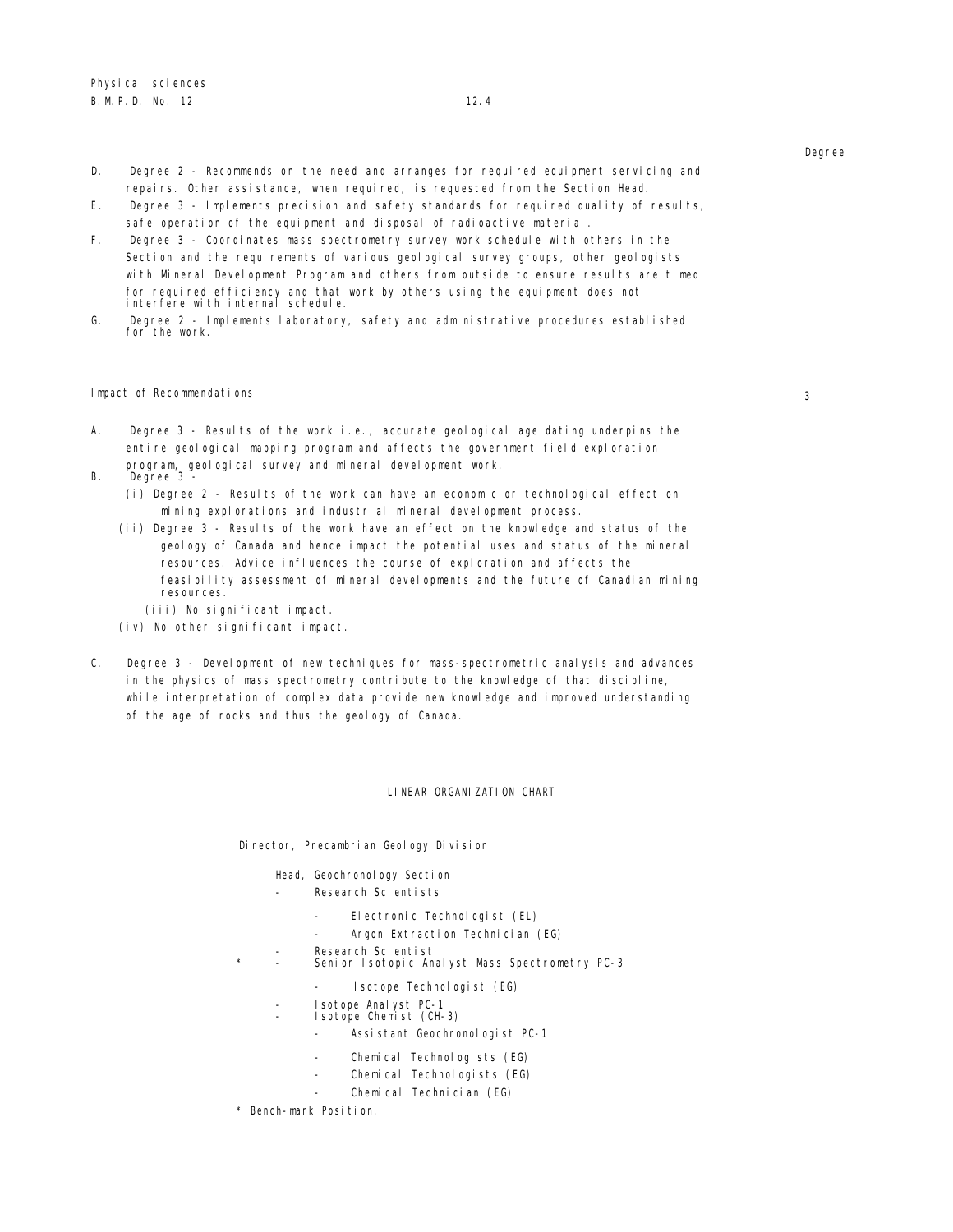#### BENCH-MARK POSITION DESCRIPTION

Bench-mark Position Number: 13 Level: 3

Descriptive Title: Physical Oceanographer

Reporting to the Head, Ocean Circulation Division:

Organizes and carries out physical oceanographic studies to determine the motion and mixing processes of the sea. Plans and determines likely approaches to be used for collecting data such as temperature, density, currents and salinity, and directs support staff in the use of this data to produce current fields, charts and atlases. Develops hypothesis of physical oceanographic processes, using the data collected and evaluated and integrating this with work from other disciplines.

Acts as chief scientist and program organizer during voyages to gather oceanographic data. Coordinates the work of scientific staff in cooperation with the ship's captain. Allocates resources like cruise time and equipment to the individual scientists. Modifies plans to meet weather, navigational and time limitations. Advises other scientists so that the crew's time is used to the best advantage.

Evaluates new techniques and equipment such as satellite-tracked drifting buoys used in physical oceanography. Advises on the design of new equipment. Identifies, evaluates and recommends the acquisition and deployment of new equipment, and analyses the data collected for reporting to the scientific community.

Provides advice to senior laboratory staff, the scientific community and others on the data, equipment, results and theories used in physical oceanography.

Specifications

Kinds of Assignments 3

- A. Degree 3 Objectives are set by the Head, Ocean Circulation Division in terms of departmental project goals for physical oceanography studies or in terms of objectives for a specific cruise, incorporating the projects of other scientists.
- B. Degree 3 Work involves comprehensive studies to determine the motions and mixing processes of the seas, and acting as chief scientist on oceanographic voyages, planning, conducting and coordinating surveys.
- C. Degree 3 Activities include using a variety of scientific techniques to measure the physical parameters of the ocean, including the development and evaluation of new techniques and equipment, and coordinating the work of multi disciplined scientific staff.
- D. Degree 4 Work involves planning, organizing and coordinating the work of many scientists on a variety of interdisciplinary problems within the constraints imposed by an oceanographic cruise, and simultaneously organizing and conducting physical oceanographic studies to achieve departmental goals.

Complexity of Work 3

A. Degree 3 - Data are normally difficult to obtain and frequently involve field trips under rigorous conditions. Methods are modeled on past practice but often have to be adapted to meet current conditions. New, innovative techniques are used to measure the physical characteristics of the ocean. Data must be interpreted and evaluated carefully to ensure the validity of the work.

13.1 Physical Sciences B.M.P.D. No. 13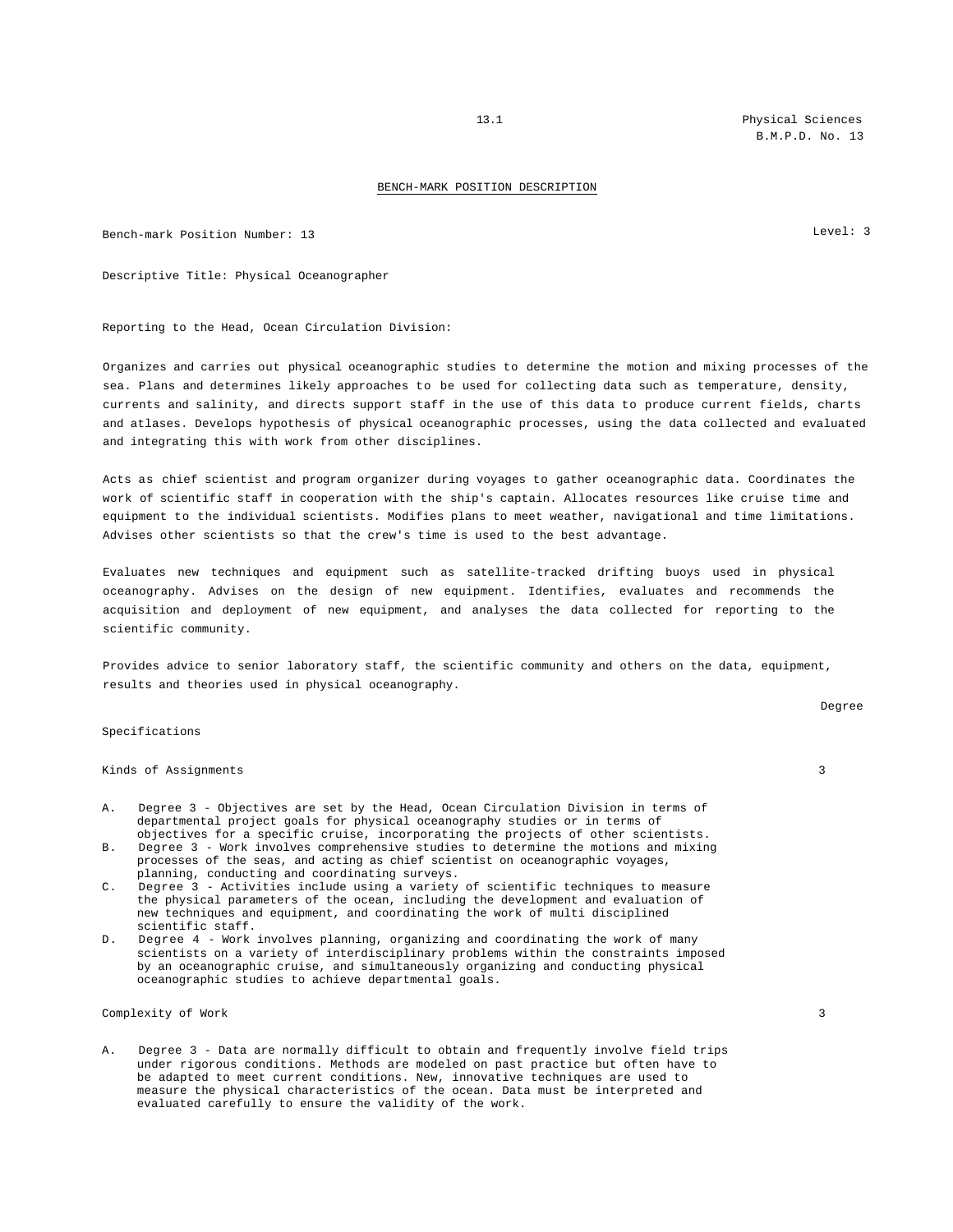- B. Degree 3 Data is normally validated by comparing the easier-to-obtain monitoring results or by difficult and expensive ground proofing.
- C. Degree 4 The size and changeability of the ocean make it difficult to interpret the multi-faceted, highly variable and oft-time ambiguous data required for the development of hypothesis for oceanic water movements.
- D. Degree 3 Relationships amongst oceanic parameters are complex and difficult to define and require field work for proper interpretation.
- E. Degree 3 Project activity coordination, priorities and scheduling of the work are frequently affected by the activities of others. Major projects normally have to be coordinated with international and national groups. Ocean cruises involve individuals outside the Canadian government, and some from outside Canada.
- F. Degree 3 Contacts are with scientists from Canadian and foreign universities and research institutes and other government agencies to participate in cooperative projects, resolve scientific and scheduling difficulties, and exchange information that will lead to the resolution of oceanographic questions.
- G. Degree 3 The work requires developing new procedures and equipment for oceanographic study and modifying the existing techniques to obtain higher quality data.
- H. Degree 3 The work requires the application of a thorough knowledge of the principals of theories and practices of oceanography and a familiarity with fisheries, environmental and biological research and some knowledge of electronic data gathering equipment and computer data processing systems.

#### Professional Responsibility 3

- A. Degree 3 Work is reviewed by the Head for soundness of judgment and to ensure that the objectives of in house projects have been met, and that the oceanographic research has been managed in a judicious and efficient manner.
- B. Degree 3 Professional guidance is only received for the resolution of difficult technical problems or complex resource allocations.
- C. Degree 3 The work requires identifying problems, designing approaches and organizing physical oceanographic studies to define the mass movement of water and deal with the coordination of multidisciplinary scientific research during ocean voyages.
- D. Degree 3 The work of subordinate staff and project team members is reviewed to ensure it meets with the guidelines set for the project. The work of national and international scientists is reviewed to ensure proper coordination with own work.
- E. Degree 3 Scientific data from oceanographic studies, both inside and outside the organizational unit, are interpreted to develop and modify new hypotheses about the movement of water masses in the ocean and to provide guidance for the development of new projects.
- F. Degree 3 Represents Canada as a scientific adviser on international committees, provides advice to senior staff and colleagues on physical oceanography.

#### Management Responsibilities 3

- A. Degree 2 Work requires the supervision of a support staff comprised of a varying number of technicians.
- B. Degree 3 Controls the use and maintenance of allocated equipment both within the organizational unit and on board ship during ocean voyages.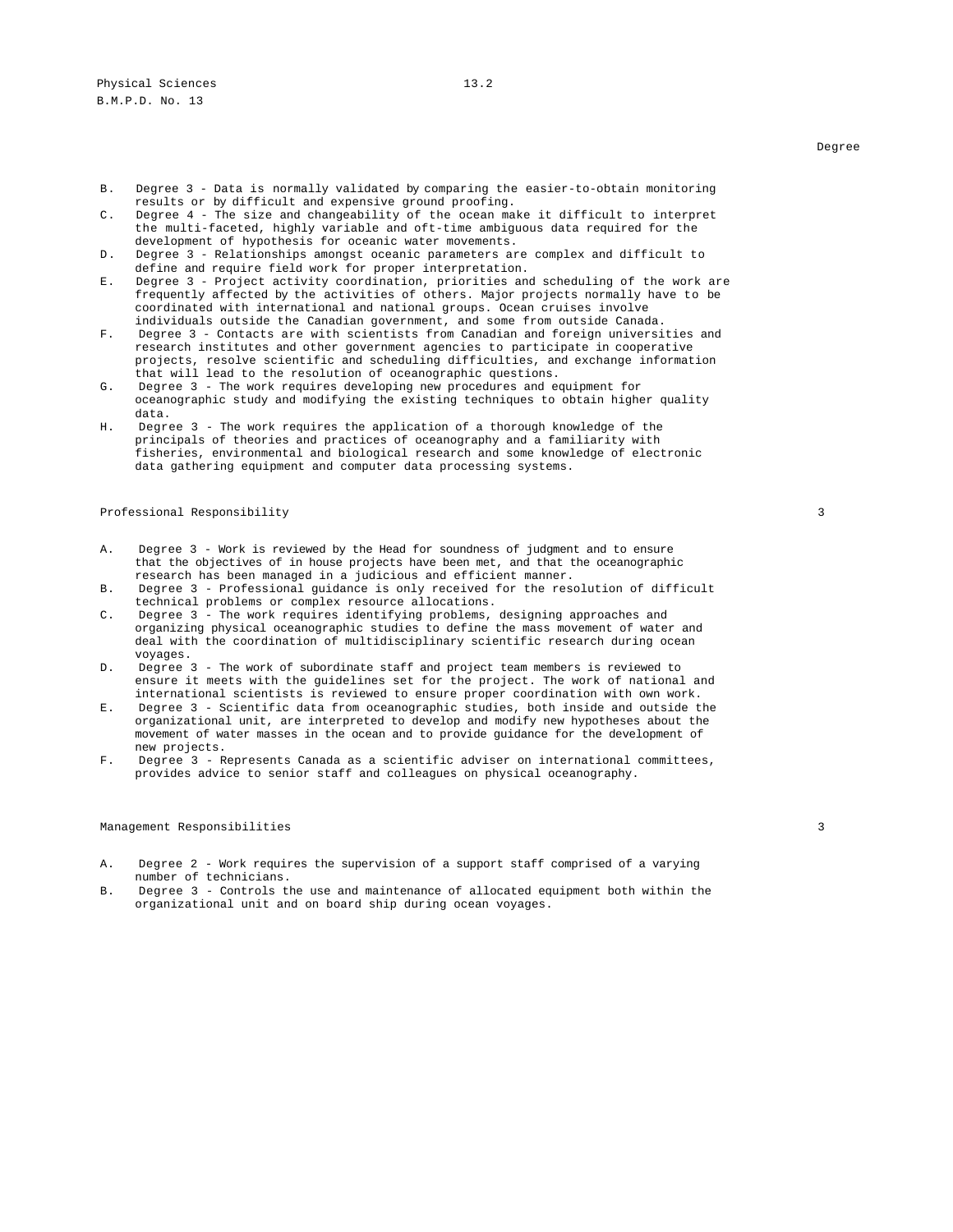- C. Degree 3 Evaluates and recommends the acquisition of satellite-tracked drifting buoys and similar new designs of equipment to enhance the division's research data collection capability.
- D. Degree 3 Determines the precise requirements for contracted research and arranges for the selection of suitable research institutions.
- E. Degree 3 Ensures the quality of the work by comparing collected data with the results of other work. Ensures that safety procedures are followed, particularly during ocean voyages.
- F. Degree 3 Coordinates research activities with scientists from other institutions to ensure scientific approaches are current, and coordinates cruise activities.
- G. Degree 3 Interprets and implements guidelines and directives issued by the Head.

### **Impact of Recommendations** 3

- A. Degree 3 Recommendations, advice and results of the work effect the continuing monitoring operation to collect oceanographic data, and influence the development and conduct of physical oceanographic projects as well as those of other scientists involved in related research.
- B. Degree 3
	- (i) Degree 2 Information and results of the work have an economic impact on commercial fishing, and other ocean users.
	- (ii) Degree 3 Recommendations, advice and results of the work affect the state of knowledge of the oceanographic environment and the resultant management practices, and affect the use of the ocean by shipping, fishing industrial and conservation interests.
	- (iii) No significant impact.
	- $(iv)$  No other significant impact.
- C. Degree 3 The development of new methods, procedures, and hypotheses which are interpreted and published provide new knowledge and improved understanding of physical oceanography.

# LINEAR ORGANIZATION CHART

Director, Physical and Chemical Sciences (Bedford Institute of Oceanography)

Head, Ocean Circulation Division - Clerical staff

- Physical Oceanographers (3) PC-3
	- Technicians (up to 6)
	- Head, Software Systems
	-
	- Oceanographic Applications Programmer Senior Oceanographic Development Technicians
	- Senior Oceanographic Field Technicians
	- Senior Oceanographic Data Technicians
	- Assistant Oceanographic Data Technicians
- Bench-mark position.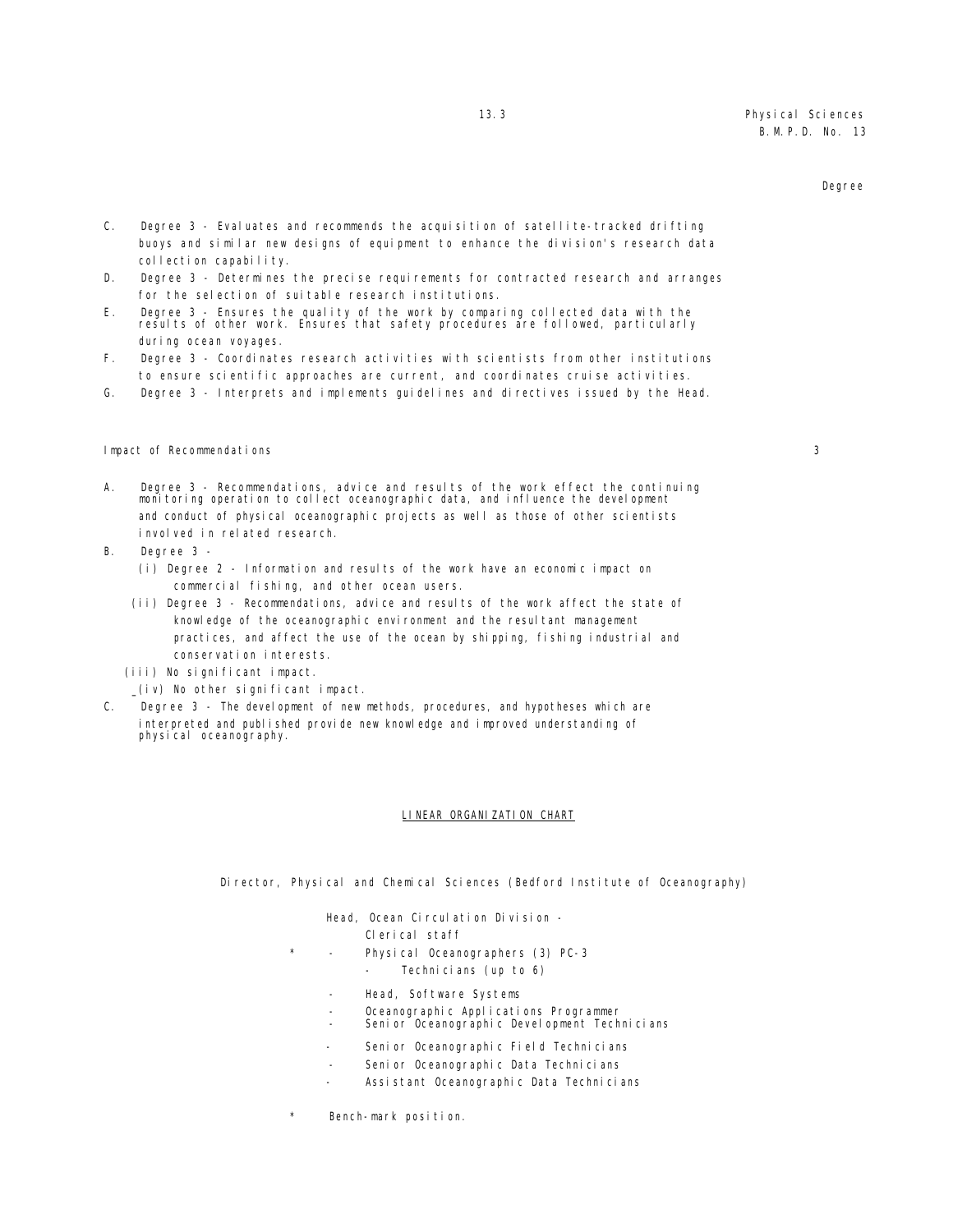### BENCH MARK POSITION DESCRIPTION

Bench-mark Position Number: 14 Level: 3

Descriptive Title: Explosives Scientist, Explosive Authorization and Hazards Analysis Section

#### Reporting to the Manager, Canadian Explosives Research Laboratory:

Tests and evaluates the hazards and suitability of explosives for properties such as explosive force, projective impact and mechanical sensitivity, to be authorized under the Canada Explosives Act. Provides technical advice to the Chief Inspector of Explosives, various government departments and industry on the suitability and nature of explosives and the construction standards for transportation of explosives.

Supervises the activities of the Section, determining methods and extent of testing of explosives submitted for authorization, discussing and establishing priorities, scheduling and assigning work, ensuring observance of safety precautions and providing instructions and guidance to staff, checking correctness of techniques and procedures applied and accuracy of results. Reports on work progress for the Section and on staff performance, and makes recommendations.

Carries out laboratory analytical investigations in cases such as where unusual behavior patterns in explosives has been revealed by the testing and reports unusual reactions uncovered during investigations for inclusion in the recommendation for authorization.

Prepares reports on test and evaluation results and formulates recommendations to the manager on the suitability of explosives to be authorized by the Laboratory.

Provides scientific support or authoritative advice to investigators from the Explosives Branch, Transport Canada, Police Forces, and from industry and to prosecuting attorneys or Counsels in the determination of the causes of accidental explosions, studying and discussing investigator's report, determining extent of Section involvement in consultation with the manager and the testing techniques to be used, conducting required study and testing work, verifying laboratory results through field testing, underground trials, explosion simulation and performance tests on explosives using various machines, instruments and material for determining likely causes of explosion, gathering evidence for testimony before a court of law and for presenting professional opinion, advice and recommendations to prevent re-occurrence.

Discusses new developments in explosives technology with officials and scientists from industry and governments and other scientists within the department and identifies, investigates and recommends suitable projects to manager for developing new or enhancing existing techniques and procedures to evaluate or elucidate hazards associated with explosives such as posed by propellants, fire works, etc.

Conducts studies and develops standards for explosives such as fireworks standards for the Explosives Branch and other organizations; conducts and assigns to staff required technique and procedures development work, devising and discussing modifications to existing laboratory equipment or specifies new equipment requirements to assist in testing and for reviewing results; and, prepares reports and recommendations for adoption or for information to concerned groups in own department, laboratories of other governments and the explosives industry.

Determine, in consultation with the manager, if request for technical advice concerning particular explosives, industrial materials or construction standards for transportation of explosives falls within the mandate of the Explosives Authorization and Hazards Analysis Section, the regulation or provisions of the Canada Explosive Act.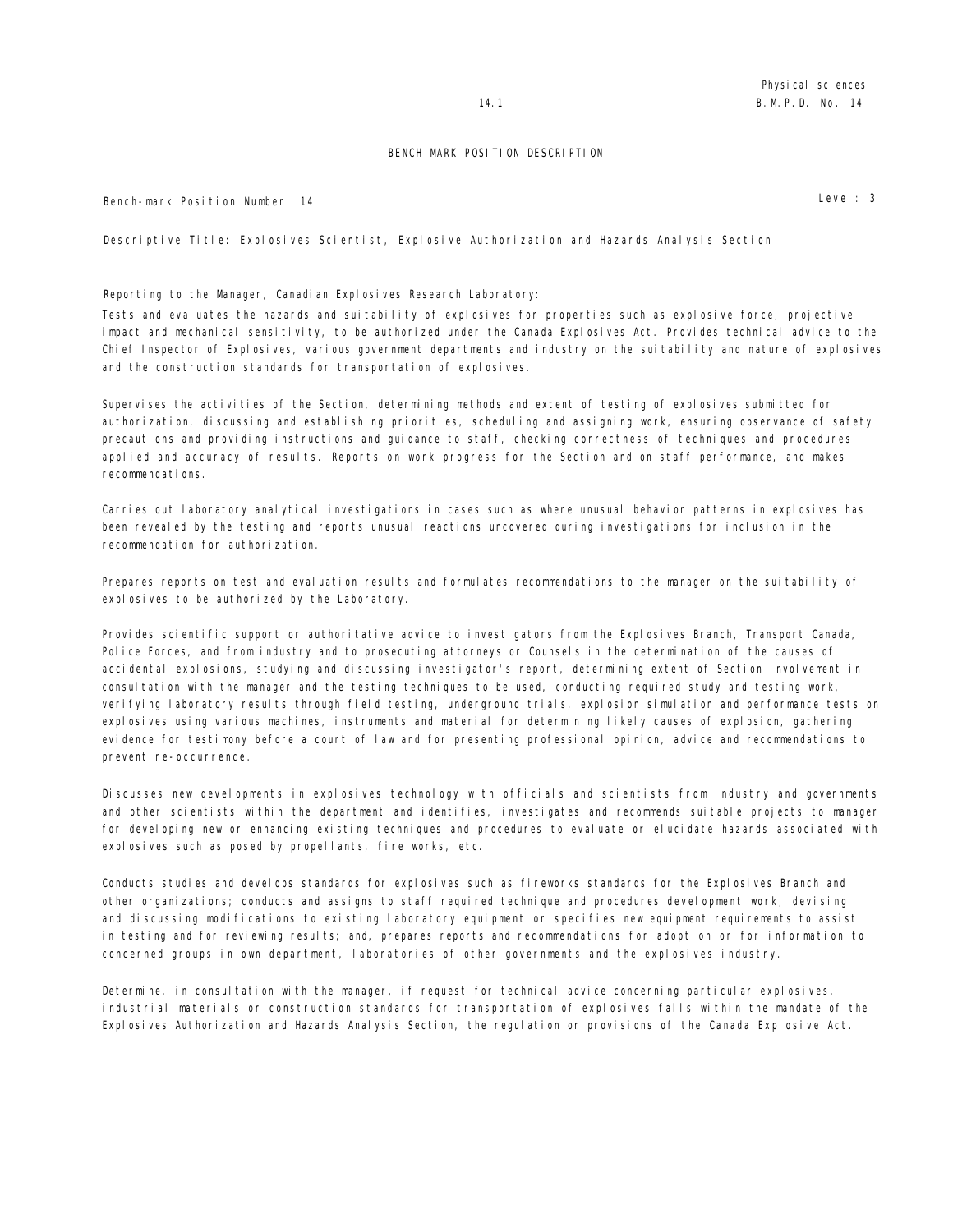Physical Sciences B. M. P. D. No. 14 14.2

Provides consulting services to other government departments, outside agencies, industry and universities on the nature of explosives material through investigations or analysis, and supplies information on the anal ytical techniques used or developed by the Section.

Writes special reports on tests, findings and quality of results, problems, techniques and procedures used or developed for the technical investigations and evaluations carried out in the Section for management information or for information to other departments or outside agencies or groups such as the UN Group of Expert on Explosives, industry and universities for standardization or advice.

### Specifications

### Kinds of Assignments 3

- A. Degree 3 Objectives are defined by the manager, in terms of the scientific testing and evaluation of the hazards and properties of explosives to determine their suitability for authorization under the Canada Explosives Act, and in terms of study and standards development goal or extent and type of scientific investigation support or advice to be provided.
- B. Degree 3 The work involves comprehensive testing and evaluation to determine the suitability of explosives for authorization and to provide scientific support in the gathering of evidence for determining causes of explosives accidents, and presenting professional opinion, advice and recommendation to prevent re-occurrence.
- C. Degree 2 The activities consist of a variety of tasks such as analyzing and investigating explosives and explosives accidents, developing new techniques, providing advice and expert testimony, and supervising the support staff.
- D. Degree 3 The work requires planning, conducting and assigning work to test and evaluate the characteristics of explosives and similar hazardous materials to determine their suitability as explosives under the Canada Explosives Act, and ensuring that set objectives are met.

### Complexity of Work 3

- A. Degree 3 The work requires obtaining the characteristics of explosives by a variety of testing techniques or explosion simulation, often involving method adaptation which may require extensive and difficult interpretation, especially in legal dispute cases. Sources may be identified from past practice or involve difficulties when supplied data are incomplete to support evaluated performance of explosives.
- B. Degree 3 Information and data can normally be validated by investigation and literature referencing or through the eventual unique simulation of an accidental explosion. Supplied data are frequently incomplete and there are conflicts with the performance of explosives submitted and supporting data provided.
- C. Degree 3 Information and data pertaining to properties and hazards of explosives are characterized by several parameters or variables that require careful interpretation of any ambiguities, especially when legal action and different sets of data are involved.
- D. Degree 3 Investigating the relationships and the divergent characteristics associated with explosives and an explosion, especially an accidental explosion, requires investigation and careful interpretation of the data before presenting a professional opinion.
- E. Degree 3 The work is frequently affected by the activities of inspectors, scientists and officials from own and other government departments and private industry involved in explosives, and investigators from Transport Canada and police departments.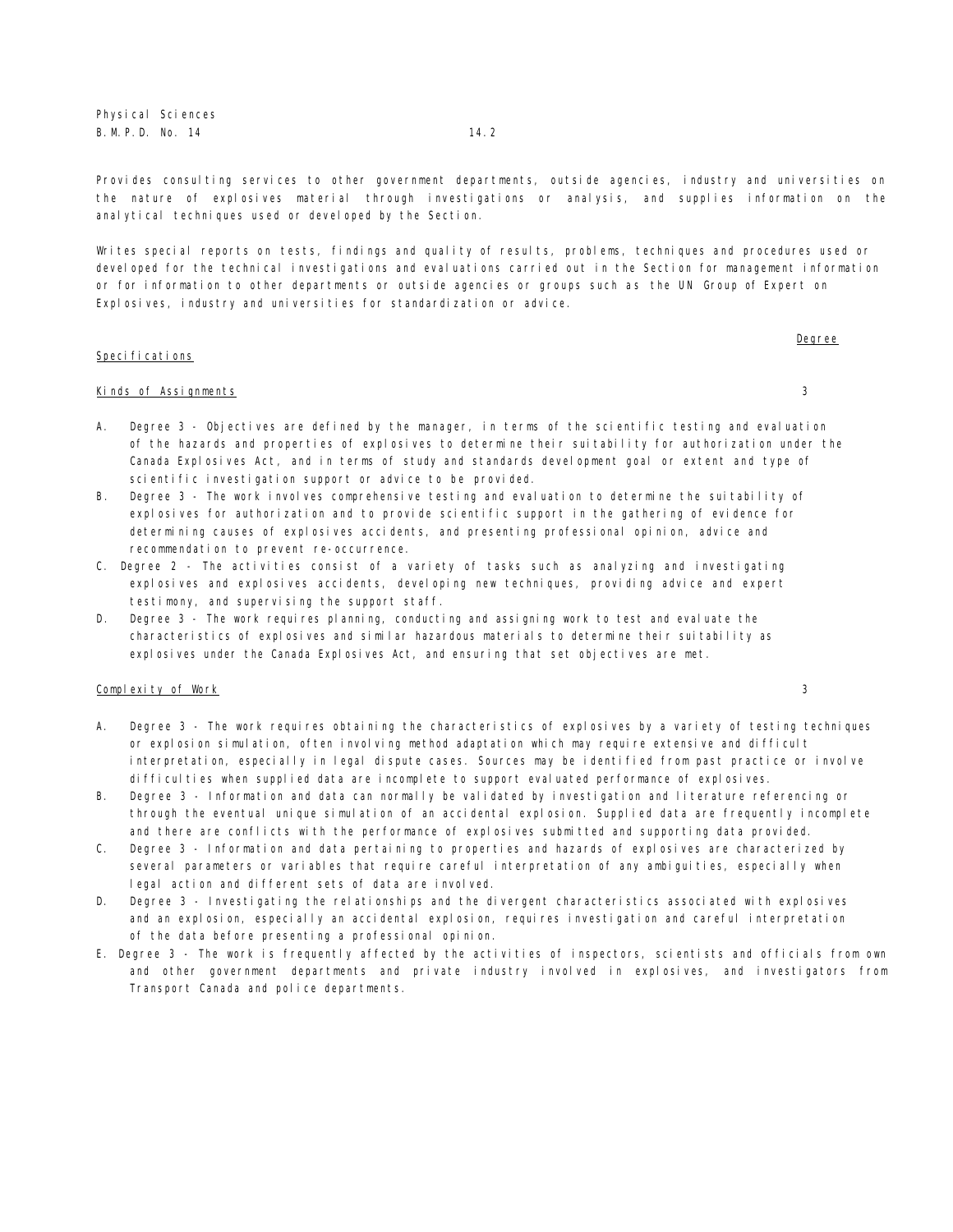Degree

- F. Degree 3 Contacts are with scientists and officials from other government departments, industry, and police departments to exchange information, provide advice and resolve problems associated with evaluation results, the applicable standards and the routine use or incidents involving explosives.
- G. Degree 3 Work requires developing new techniques for evaluating hazards associated with explosives, adapting procedures for the investigation of planned events from existing methods.
- H. Degree 3 The work requires the application of a thorough knowledge of the physical and chemical properties, manufacture and use of explosives, and of the principles, theories and practices of physics as it relates to testing and use of explosives, and familiarity with the standards and the law as it applies to explosives use.

### Professional Responsibility 3

- A. Degree 3 Work approaches, test and evaluation results, recommendations and conclusions and progress reports on the work of the section are reviewed by the Manager for soundness of judgment and in terms of the attainment of the section's objectives and the provisions of Canada Explosives Act.
- B. Degree 3 The work requires the resolution of technical problems associated with the testing and hazard evaluation of explosives, with minimal guidance. Scientific or professional guidance is available from Manager and other scientists in the resolution of difficult testing method development, explosion simulation, or to determine extent of laboratory involvement in investigation of accidental explosions.
- C. Degree 3 The work requires determining methods and extent of testing for the evaluation of explosives and for the investigation of accidental explosions, identifying problems and determining approaches for their resolution.
- D. Degree 3 The work of support staff is reviewed and checked for accuracy. Results and findings of other explosives scientists from industry and government are reviewed for applicability and suitable projects to be recommended to the Manager, such as to elucidate the hazards posed by explosives, propellants and fireworks.
- E. Degree 3 Complex scientific data, results and conclusions of other explosives scientists and subordinate staff are interpreted for implication on the work or the determination of the cause of accidental explosions or assessment of new techniques for evaluating hazards.
- F. Degree 4 Advice based on a recognized expertise within the specialized subject area of the testing and use of explosives is provided to other scientists, senior staff, attorneys and other officials both inside and outside the government.

Management Responsibilities 3

- A. Degree 2 The work requires the supervision of a technical support staff of four technicians.
- B. Degree 3 The work requires the control, the use and maintenance of physical and chemical testing equipment and the proper use of the facilities of the Canadian Explosives Research Laboratory allocated for the work.
- C. Degree 3 Evaluates requirements, prepares specifications and evaluation criteria for, and recommends acquisition of laboratory equipment and facilities to the manager.
- D. Degree 3 Substantiates the need for, writes statements of work, and identifies suitable sources of scientific assistance for particular research work. Acts as scientific authority.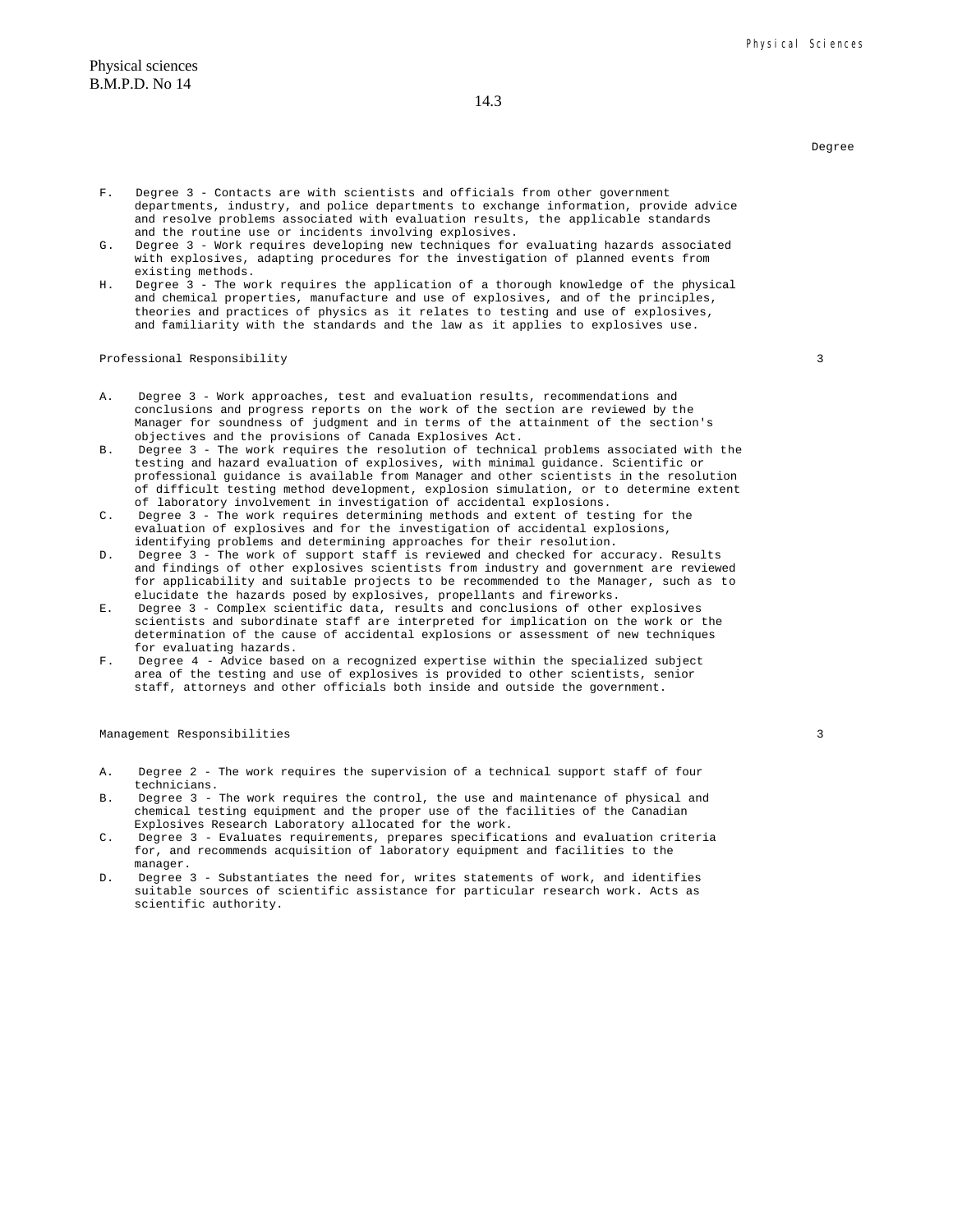Physical sciences B.M.P.D No 14

- E. Degree 3 Implements quality assurance procedures and develops and implements safety procedures to meet the laboratory's objectives.
- F. Degree 3 Coordinates the testing and hazard evaluation of explosives and the investigation scientific support work required with others in federal, provincial agencies (including the police) and industry.
- G. Degree 3 Interprets and implements special safety directives and procedures devel oped for the work. Implements straight forward administrative procedures.

### **Impact of Recommendations** 3

A. Degree 3 - Recommendations, advice and results of the work affect the continuing operation of the Explosives Authorization and Hazards Analysis section and impact on the development and conduct of projects, both inside the government and in industry, and influence the outcome of investigations into accidental explosions.

- B. Degree 3
	- (i) Degree 3 Recommendations, advice and results of the work have economic or technological effects on the producers and users of explosive products. (ii) No significant impact.

(iii) Degree 3 - Recommendations, advice and results of the work affect the approval and use of explosives, propellants and fireworks with regard to safety and regulatory control.

(iv) Degree 3 - While results contribute to the process of law as it relates to the accidental and deliberate misuse of explosives, the work of the position impacts on occupational safety. Recommendations, advice and results affect the use of explosive in the workplace.

C. Degree 3 - Development of new methods and procedures and the investigation, analysis and interpretation of information involved in the examination of explosives materials provide new knowledge and improved understanding.

#### LINEAR ORGANIZATION CHART

Director, Mining Research Laboratory

- Manager, Canadian Explosives Atmospheres Laboratory
- Manager, Canadian Explosives Research Laboratory
	- Explosives Research Section (SE-RES; CH)
	- Explosives Application and Methodology Section (PC; EG; EL)
	- Explosives Scientist, Explosives Authorization and Hazards Analysis
		- Section PC-3 Technical Support Staff (4) (EC's)
	- Clerical Staff
- Bench Mark Position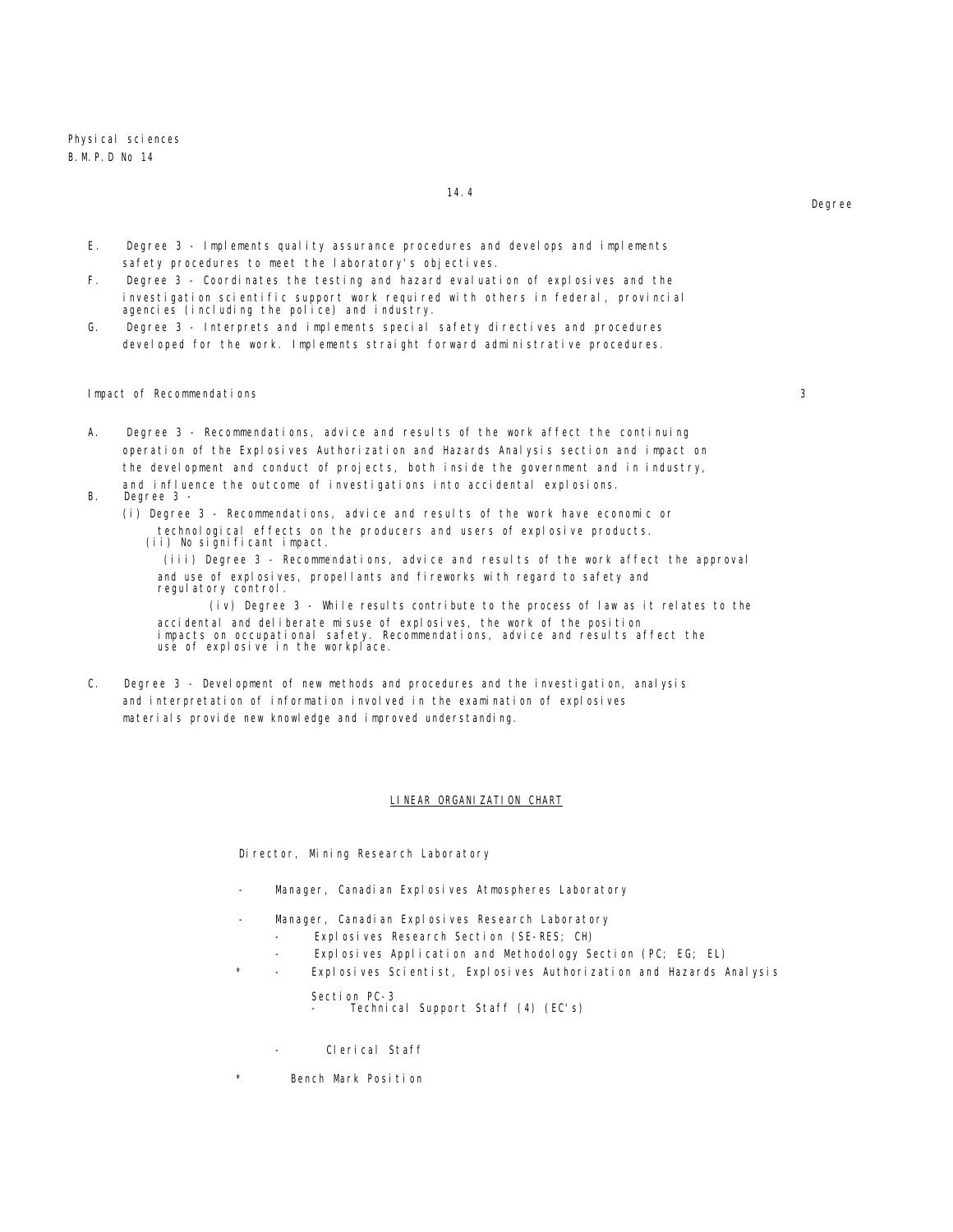Physical sciences B.M.P.D No 15

15.1

#### BENCH-MARK POSITION DESCRIPTION

Bench-mark Position Number: 15 Level: 3

Descriptive Title: Senior Physical Scientist and Risk Analyst

Reporting to the Manager, Environmental/Impact Assessment Program

Identifies, investigates and assesses problems related to environmental issues pertaining to the protection of air, land and water and to effects of developments on the conservation and utilization of these resources in the Pacific and Yukon region inherent to geographic sitting of industrial installations, routing or sitting of linear transportation or tans-shipment facilities, impact of mishaps involving contaminant substances or dangerous goods and to issues leading to conflicts in resource utilization between/among users.

Plans scientific assessments of proposals for industrial and resources development projects and the geographic sitting for major installations or facilities, trans-shipment activities or linear transportation routing with potential environmental quality implications for air, land or water resources and the rational utilization of these resources in the region. Solicits task force participation for assessments or studies involving various departments and government levels, other agencies, universities and public interest groups to assess impact of major projects proposals (e.g. Western Liquefied Natural Gas; West Coast Transmission Amonia Proposal.)

Determines approaches, develops proposals and organizes and conducts or leads and coordinates multidisciplinary scientific investigation and evaluation studies and inter-agencies assessment and survey activities to prevent, mitigate or resolve multi-disciplinary problems related to the protection/prevention/utilization of land, air and water resources.. Develops proposals concerning Department's position in terms of program and policy objectives for the quality, protection, conservation or utilization of those resources in the region, the resolution of related conflicts and the implementation of measures or enhancement of guidelines, policies, strategies or priorities to meet objectives.

Defines sitting problems, develops, recommends and applies terms of reference and geographic sitting analysis systems, and proposal evaluation protocols or procedures and techniques through involvement of specialists engaged in comprehensive sitting and routing studies and transport of dangerous goods. Initiates and conducts studies to identify and propose new areas of endeavors, guidelines and environmental protection and damage mitigation, or to develop, recommend and implement scientific procedures or guidelines for geographic site selection, zoning and planning, enhanced environmental and public safety standards or practices, and air, land and water preservation measures for facilities to be located on Crown's and agencies' lands and waters.

Identifies and researches topics and major study requirements and proposes tasks for assignments to other scientists. Researches, reviews and studies new developments and maintains liaisons with other specialists involved in development and application of risk analysis, mathematical modeling techniques and related computer applications for applicability in such task as the assessment of offshore exploration oil spill probabilities, or to ascertain opportunities for an interdisciplinary modeling approach such as for oil and chemicals spill dispersion modeling or to address conflicts in land, air and water uses.

Develops models or leads and coordinates risk analysis assessment and modeling project activities and application of computer modeling techniques, such as to evaluate alternative transport corridors, assess risk, portray air dispersion process, resolve resources related conflicts, analyze management strategy issues or determine inter-relationships of variables. Researches historical results of pollution control measures in the region, indicators and trends, formulate concepts for trend analysis, and prepare summary publication.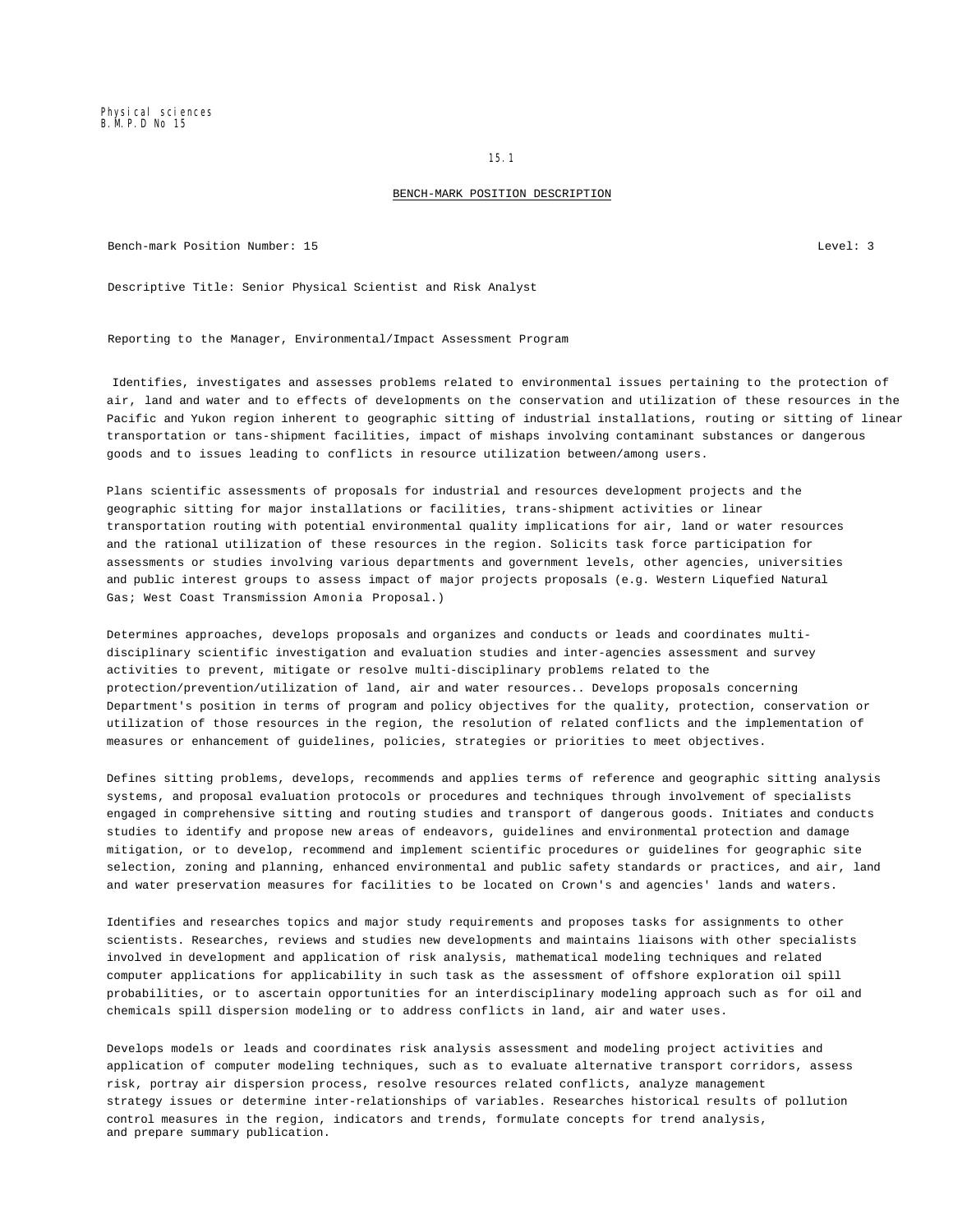Analyzes and consolidates multi-disciplinary inputs and study results into final report, (e.g. the Ocelot Methanol plant; the Kitimat Oil Terminal) presents findings to senior management and conducts briefing sessions. Prepares and presents briefs to committees and hearing panels, and represents the Department at public hearings, interveners and public interest group meetings. Contributes proposals to task forces or scientific committees concerning regional programs and priorities or for intervention in, and participates at Project Certification Hearings and explains study findings and conclusions. Acts as program representative on regional committees for environmental protection, resource conservation and utilization, marine traffic, trans-shipment activities, linear transportation, contaminants and hazardous substances, and provides authoritative advice on matters relevant to the field of expertise.

Specifications

Kinds of Assignments 3

Degree/ Points

4

Degree

- A. Degree 3 Objectives are specified by the Manager in terms of particular project goals and program requirements. Particular objectives or projects terms of references stem from discussions of study, proposal evaluation and assessment work.
- B. Degree 4 The work involves comprehensive studies and investigations to identify and define multi-disciplinary problems pertaining to the protection and use of air water and land resources in the region; the prevention or mitigation of environmental damage; detailed evaluations of proposals on geographic sitting of installations and environmental risks analysis and assessment for acceptability and certification; investigations into potential conflicts between users; research studies into risks analysis and modeling methods and applications; the presentation of proposals and briefs, and the provision of authoritative advice.
- C. Degree 3 The work includes the conduct of multi-disciplinary studies, investigation and evaluation projects into the identification and definition of environmental problems pertaining to the quality, preservation and use of air, land and water resources and the mitigation of contaminant damages; the scientific evaluation of geographic sitting proposals for major installations; pollution trends and environmental risk analysis and impact assessment, simulation modeling and adaptation of techniques; the allocation and coordination of project activities; the preparation of total study reports; and, the provision of scientific advice.
- D. Degree 3 Initiates, plans, organizes and performs or assigns tasks and leads multi disciplinary projects or scientific investigational studies into problems definition, proposals evaluation and resources utilization conflicts, and the preservation of air, land and water as a resource or a medium, and into environmental risks analysis, impact assessments and method applications development, to ensure program objectives are met within guidelines and participation constraints of other organizations' staff.

#### Complexity of Work

A. Degree 3 - Multi-disciplinary information and data must be obtained on the physical characteristics and the temporal and spatial specifics of geographic sites, installations, substances, process technology or operations, state and particularities of air, land and water resources, their preservation, development and utilization requirements. Information in sitting proposals is often incomplete and that from other studies or sources can be remotely relevant or difficult to obtain. Interpretation, comparison, selection and further investigations are required.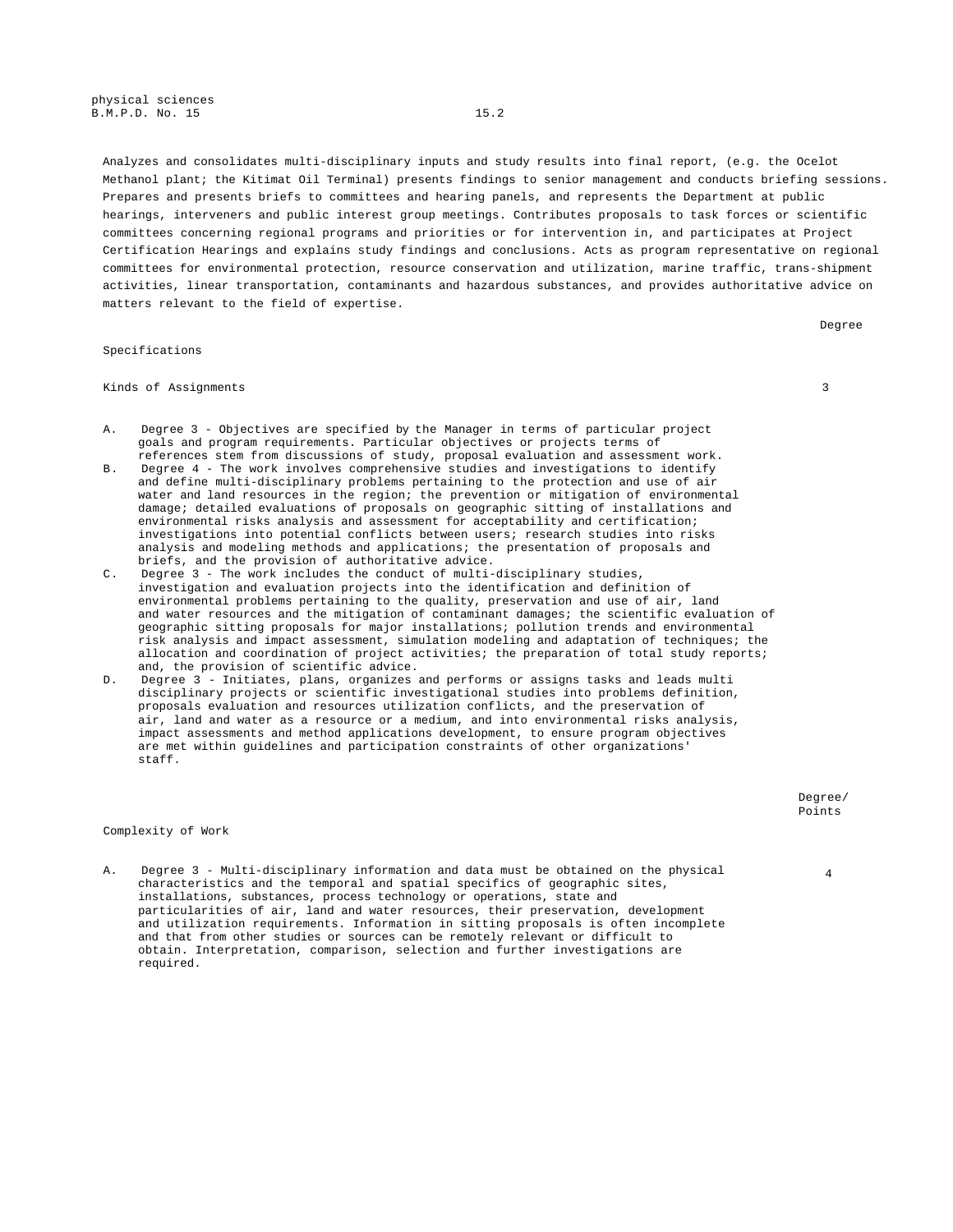physical sciences 15.3 B.M.P.D. No. 15

# Degree/ Poi nts

- B. Degree 3 Information and data available from various sources are often incomplete and those supplied by the proponent and other interest groups often are incomplete, biased or subjective. Generally the information can be validated or confirmed by a combination of further investigations, comparisons and detailed studies or scientific literature referencing and interpretation.
- C. Degree 3 Information and data used to evaluate sitting/routing proposals for acceptability or used in risk analysis and assessment and in modeling impact of mishaps and mitigative measures or to develop trends in state of resources pollution and effectiveness of measures, are characterized by several variables, temporal and spatial factors, poorly defined variability, ambiguity and require interpretation and consultations.
- D. Degree 4 Relationships between the multi-disciplinary variables affecting the acceptability of routing/sitting proposals or involved in resources utilization conflicts, risk analysis, mishap impact assessment and mitigation of environmental damage, or in identification of indicators and deterioration trends are complicated and require multi-disciplinary investigation to deal with conflicts and interpretation problems.
- E. Degree 4 The work, inter-agency projects or multi-disciplinary evaluation studies and the preparation of total study report are affected by the nature, extent and objectives of the contribution of other scientists or representatives of own and other organizations, agencies of other levels of government involved, proponent industries and public interest groups and implication on work must be considered.
- F. Degree 4 Contacts are with scientists of own departments and outside agencies to solicit participation, investigate problems, discuss results and formulate recommendations; with<br>officials and scientists of proponent industries to discuss findings; with the public and interest groups to exchange information; and, with officials of public hearing boards or panels to explain findings and conclusions and provide authori tative advice.
- G. Degree 3 The work requires developing new application systems and techniques for scientific evaluation of geographic sitting proposals, risk analysis and assessment, modeling of environmental impacts, trends projection or modeling of effects of mishaps on the resources and effectiveness of mitigative measures.
- H. Degree 4 The work requires the application of a thorough knowledge of physical geography including the principles, theories and practices of those fields of physics pertinent to the required application of physics principles to biological, chemical and geological environmental systems, complemented by a knowledge of other work related earth sciences disciplines (e.g. geology, hydrology, physical oceanography, climatology, ecology) and some familiarity with practices of chemistry and biology pertinent to the work, and practices of engineering of large projects (e.g. pipelines, port facilities and chemical plants) is also necessary. A thorough knowledge of the use of risk assessment, computer modeling and statistical analysis applied in the disciplines must also be applied.

Professional Responsibility 4

A. Degree 3 - Approach to conducting sitting or routing proposal evaluation or investigation of user conflicts, and study conclusions, briefs and recommendations are discussed with other scientists and reviewed by the Manager and Branch Director for thoroughness, soundness of judgment and consistency with program objectives.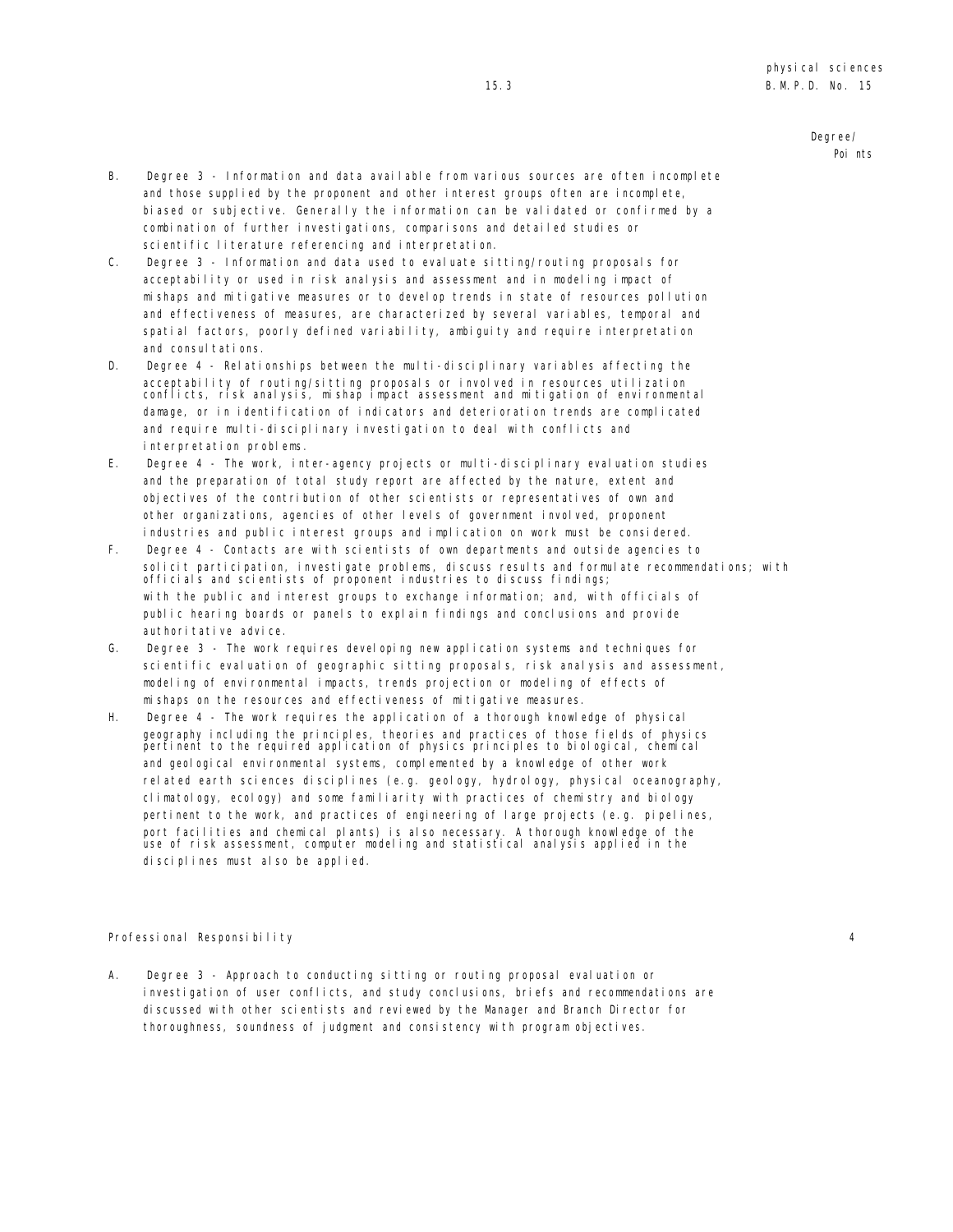physical sciences B. M. P. D. No. 15 15.4

Degree/ Points

- B. Degree 3 Professional guidance is received on the resolution of particularly difficult problems involving highly sensitive issues, program goals and multi jurisdictions or difficult resources utilization conflicts among major users. Advice can be obtained from specialists in developing indicators and trend analysis concepts, difficult risk analysis, modeling and specialized computer applications.
- C. Degree 3 The work involves a requirement to define multi-disciplinary project terms of references and to identify and determine approaches to resolve evaluation/ assessment and investigation problems, conflicts among resources users, difficulties due to absence or incomplete data and conflicting, subjective or biased information and conclusions to determine acceptability of proposals and to identify potential topics and objectives for new studies and methodologies, develop proposals and evaluation protocols and guidelines for preventing or mitigating environmental impact of mishaps on resources quality and the population.
- D. Degree 4 Within multi-disciplinary subject area, the results, findings and conclusions of other scientists and task force or team members are reviewed for validity and appropriateness in assessing acceptability of proposals, conformance to program objectives or effectiveness in resolution of resources related conflicts. New developments by other scientists/specialists in the study of geographic site, evaluation of installations sitting proposals, risk analysis and environmental impact determination, prevision, modeling and prevention/mitigation of mishap effects are reviewed and assessed for applicability.
- E. Degree 4 Results of studies or conclusions and recommendations by scientists of diverse organizations, task force or team members and own study/investigation and analysis results are interpreted to determine their significance, completeness, and their meaning and implications on the acceptability of sitting/routing proposals or alternatives, and on the applicability and effectiveness of proposed measures, guidelines and protocols.
- F. Degree 4 Advice based on recognized expertise in geographic sitting/routing and assessment of environmental impact and acceptability of proposals, the state, and preservation requirements of, and risks to, air/land/water quality and mitigation of environmental impact of mishaps associated with resources development or utilization, is provided to senior management, officials and scientists of the department, other agencies, industry and members of boards or panels.

Management Responsibility 2

- A. Degree 1 As applicable, assigns tasks and provides advice and instructions to project team or task force members and to non-subordinate support staff.
- B. Degree 1 Usually limited to planning the use of equipment and supplies for own work.
- C. Degree 3 Specifies terms of reference and recommends and provides expertise on consultant contracts. Recommends the acquisition of computer equipment and specialized application software to meet work objectives and requirements.
- D. Degree 3 Substantiates the need and arranges for consultant services and contractor work in the field. Defines requirements, solicits and arranges for the participation by other organizations within and outside own department, including of other levels of government and private sector organizations.
- E. Degree 2 Ensures that contract work meets specified requirements as to quality, quantity and timeliness and other standards pertaining to own responsibilities.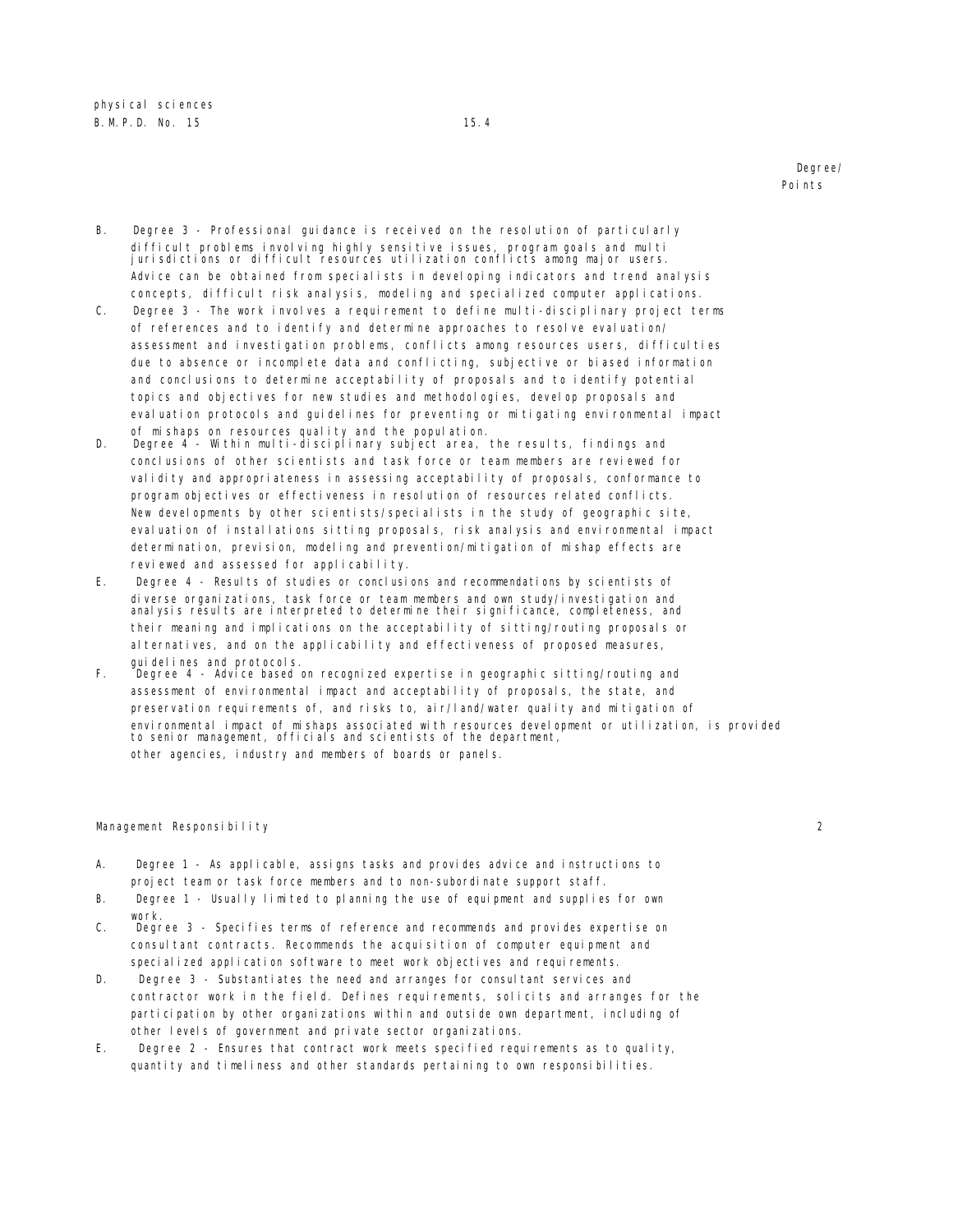Degree/ Poi nts

- F. Degree 3 Coordinates work of project team members and other activities related to multi-disciplinary or multi-jurisdictional assessments and scientific evaluations or studies involving other scientists, professionals or staff members of various organizations. Coordinates own activities with those of others in data gathering, compilation of results and preparation and presentation of total study report.
- G. Degree 1 Follows office and field administrative and safety procedures established for the work.

## Impact of Recommendations and Activities 3

- A. Degree 3 Recommendations, advice and results of the work affect resource management practices and the formulations of air, land and water resources protection measures, guidelines and regulation, the orientation and conduct of the program studies in the Region and the formulation of proposals for policy and program objectives and priority.
- B. Degree 3
	- (i) Degree 3 Recommendations and advice on geographic sitting or routing have economic and technological effects on industrial installations or linear transport system facilities and operations.
	- (ii) Degree 3 Recommendations and advice affect the state of air, land and water resources.
		- (iii) Degree 3 Recommendations and advice affect the safety regulatory controls of contaminating processes and practices, the routing of potentially hazardous
		- products or substances and the mitigation effects of mishaps to the public.
	- $(iv)$  No significant impact.

C. Degree 3 - Information and results of the work contribute greater knowledge of geographic sites, industrial sitting and effects on particular environment of industrial processes and tans-shipment routings. Work also contributes new or enhanced knowledge of pollution trends and methodologies and techniques in risk analysis and<br>modeling of impact.

## LINEAR ORGANIZATION CHART

Regional Director, Environmental Protection, Pacific and Yukon Director, Contaminants and Assessment Branch

- Environment Emergency Coordinator, CEPA Sr. Investigator
	-
- Manager, Environmental Impact Assessment Program
	- Senior Physical Scientist and Risk Analyst PC-3 Environmental Assessment Officer PC-2 Coordinator, Federal Referrals &
		- FREMP Project Review Process (EN-ENG-04)
			- Environmental Assessment Registrar (CR-04)
		- Referral Clerk (CR-03)
	- Bench-mark position.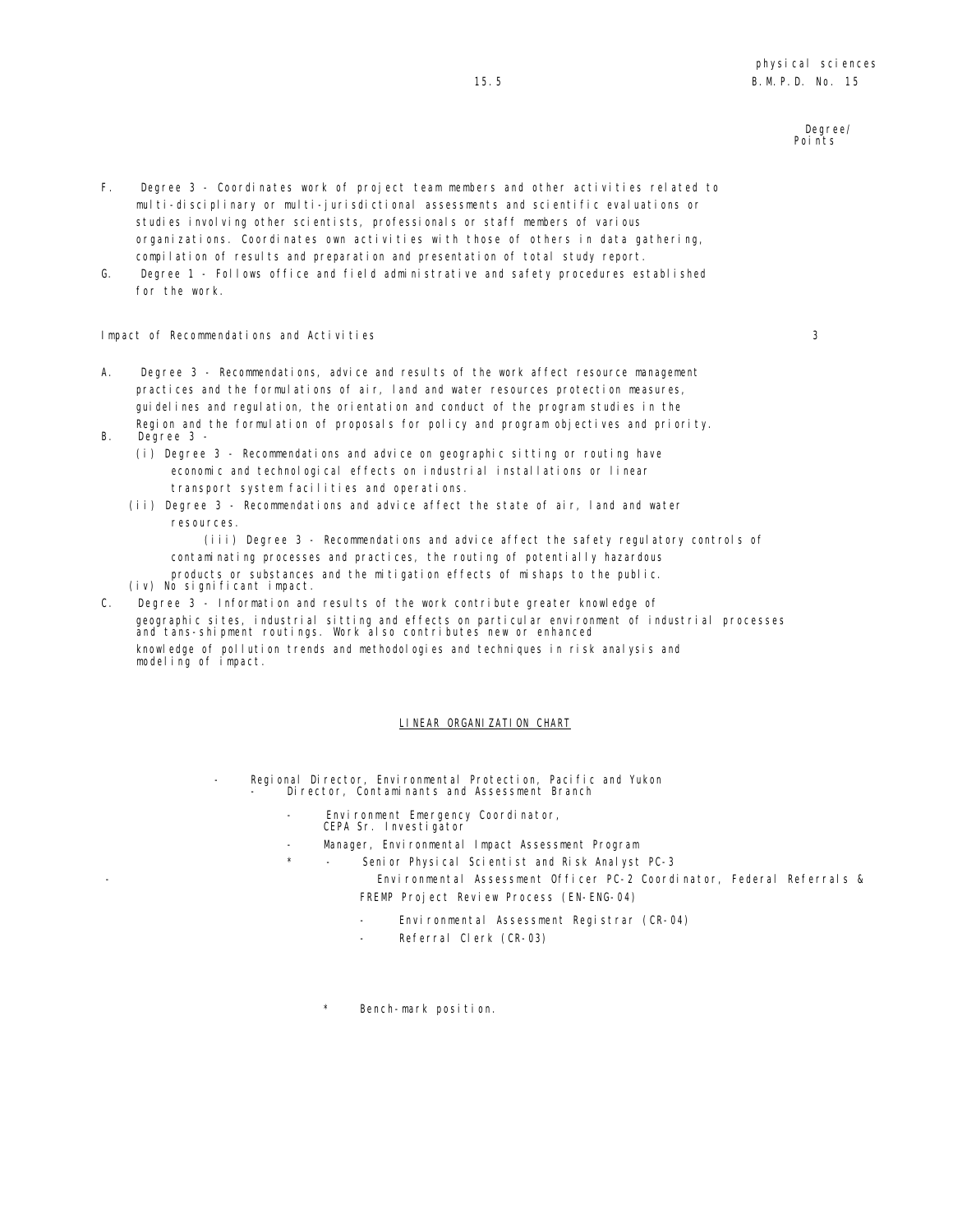## 16.1

# BENCH-MARK POSITION DESCRIPTION

Bench-mark Position Number: 16 Level: 4

Descriptive Title: Senior Officer/Advisor, Physical Oceanography

## Reporting to the Assistant Director and Chief, National Programs Division:

Analyses, interprets and assesses the impact of national and international developments and proposals for coastal development and offshore activities (e.g. resources exploration, transportation, power generation and harbor facilities) with respect to physical aspects of the marine environment i.e. waves, currents, subsurface temperature, sea ice movement, etc., and the relationship of these variables to the use of the ocean for a wide range of clients and purposes (e.g. marine transportation, offshore oil and gas exploration and development, fisheries, defense, tourism and recreation) and to develop, recommend or advise on departmental position or policies, strategies and programs pertaining to the management and protection of the marine environment.

Establishes priorities and long-term plans for oceanographic research to provide an understanding of the physical characteristics of the ocean, in terms of circulation, density, heat content and gaseous absorption, etc. such that predictive models can be developed to show the effect of the ocean on heat distribution within the global and regional climate, the movement of CO and other green-house gases by absorption, chemical and biological reactions and their mass transfer by ocean currents; the movement and effects of ice on marine operations; the forecasting of marine environmental conditions and the potential trajectories and dispersion of spills such as oil, through the ocean and to land. Ensures such research will also meet the needs of other engineering and science disciplines such as chemistry and biology, and that the programs are properly integrated. Identifies areas of conflicts concerning policies between departments and service within the Department, and recommends methods for resolution. Evaluates research programs and their effects on national and international initiatives for their impact on the management of the marine environment and recommends changes.

Maintains close liaison with marine operators and senior research scientists, acting as departmental representative on committees concerning energy in the marine environment, ocean services and real-time oceanography, ecology, weather and climate, and hydro-acoustics.

Assesses and reviews other policies and programs that have socioeconomic, transportation, industrial, environmental, safety, foreign affairs and other impacts on the marine environment. Drafts proposals to establish the departmental position on these issues. Ensures that policies of other bodies are compatible with departmental policies. Ensures effective transfer of scientific and technical information between the affected groups. Coordinates and maintains cooperation and liaison between the Service and environmental agencies and industrial groups concerned with the effects of resource exploration, transportation, power generation and the use of port facilities in the marine environment.

Advises senior management on the scientific aspects of marine policies. Proposes programs to provide scientific input and negotiates agreements for interdepartmental issues. Develops work plans and directs working groups to study and deal with specific issues such as pertaining to new demands for scientific information, special policy program strategy studies or follow-up action to national and international commitments. Provides advice and policy papers to the senior department officials.

Assists in drafting legislation and government policy responses and arranges bilateral scientific exchanges. Assesses national and international developments in marine affairs. Formulates amendments proposals to statutes and regulations covering the marine environment in consultation with legal advisors and others in departments or agencies concerned and involving briefing and discussions with political and diplomatic representatives, scientists and other foreign government officials, concerning international implications and national positions.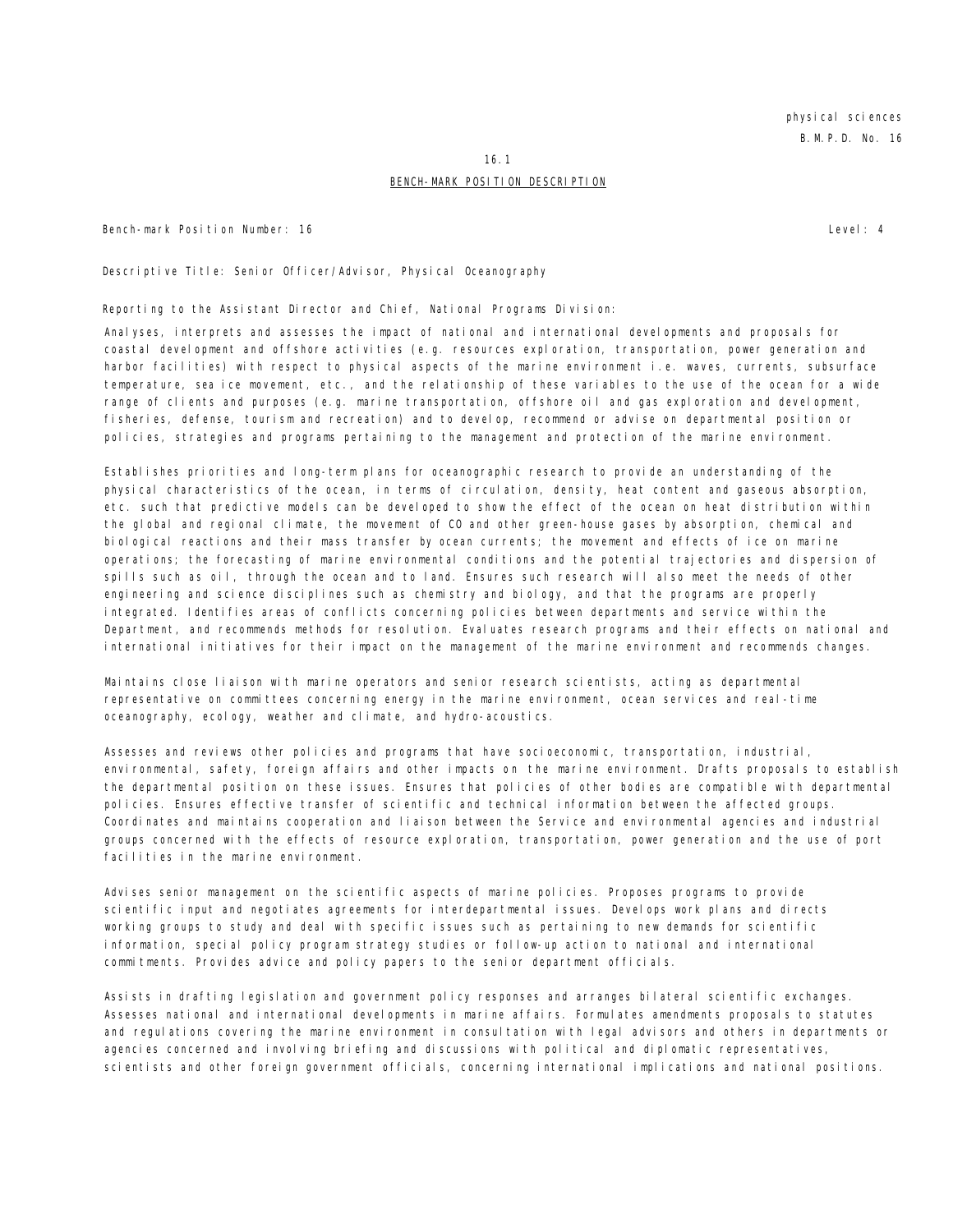# Specifications

Kinds of Assignments 4

- A. Degree 4 Objectives are set by the Asst. Director/Chief in terms of the research studies, development impact assessments and scientific advice required in support to the achievement of departmental objectives for efficient policies, strategies and
- programs pertaining to the management and protection of the marine environment. B\_. Degree 4 The work is specifically related to the development of policy for the marine environment and involves establishing a number of complex research projects which, while principally dealing with the physical attributes of the ocean, also encompass several other scientific and engineering disciplines.
- C. Degree 4 The work involves establishing priorities and plans and organizing marine research projects, coordinating the work of others in research in the marine and commercial sectors and users of the information generated, obtaining cooperation between groups involved in resources exploration, transportation, power generation and use of port facilities, providing advice and developing policy, evaluating national and international programs and ensuring that the needs of other scientific groups are met.
- D. Degree 4 High degree of freedom and latitude for planning, organizing and coordinating complex research studies including negotiating with other federal agencies to ensure compatibility with Service and Departmental policies and for coordinating, maintaining liaison and cooperation between groups involved in resource exploration and use of facilities or in arranging required bilateral scientific exchanges.

## Complexity of Work 4

- A. Degree 4 Data pertaining to marine environment and activities are widely different and are drawn from hard to access sources such as foreign governments, or are generated by intricate investigations in a harsh environment and their use, such as for developing predictive models and policies involves difficult interpretation and selection.
- B. Degree 4 Information and data are often difficult to validate as they comes from divergent sources that are difficult to access or for which the original data bank is not available or would require expensive and laborious repetitions of research study and investigation work.
- C. Degree 4 Data represent a complex set of variables, often of unknown precision and sometimes only as estimates, that must be reviewed from a broad global perspective; difficult interpretations are involved and data have to be integrated with data from other disciplines. Careful judgment must be exercised in the use of the data.
- D. Degree 4 Relationships amongst the variables themselves are complex and must also be related to other sciences, socioeconomic, transportation, environmental and foreign affairs perspectives and require long-term, detailed investigations to identify and resolve conflicts and interpretation problems, and to develop a clear understanding of the role and influence of each parameter on changes in the marine environment.
- E. Degree 4 Work is affected by the activities of industry, other departments, other Canadian and foreign governments or national and international scientific bodies, and requires consideration and often negotiations, to assess or modify their impact on the work.
- F. Degree 4 Contacts are interdepartmental to negotiate terms of agreements and develop programs; with scientists to plan and conduct joint investigations; and, with other governmental agencies, scientists and officials of industry to provide advice based on a recognized expertise in the area.

Degree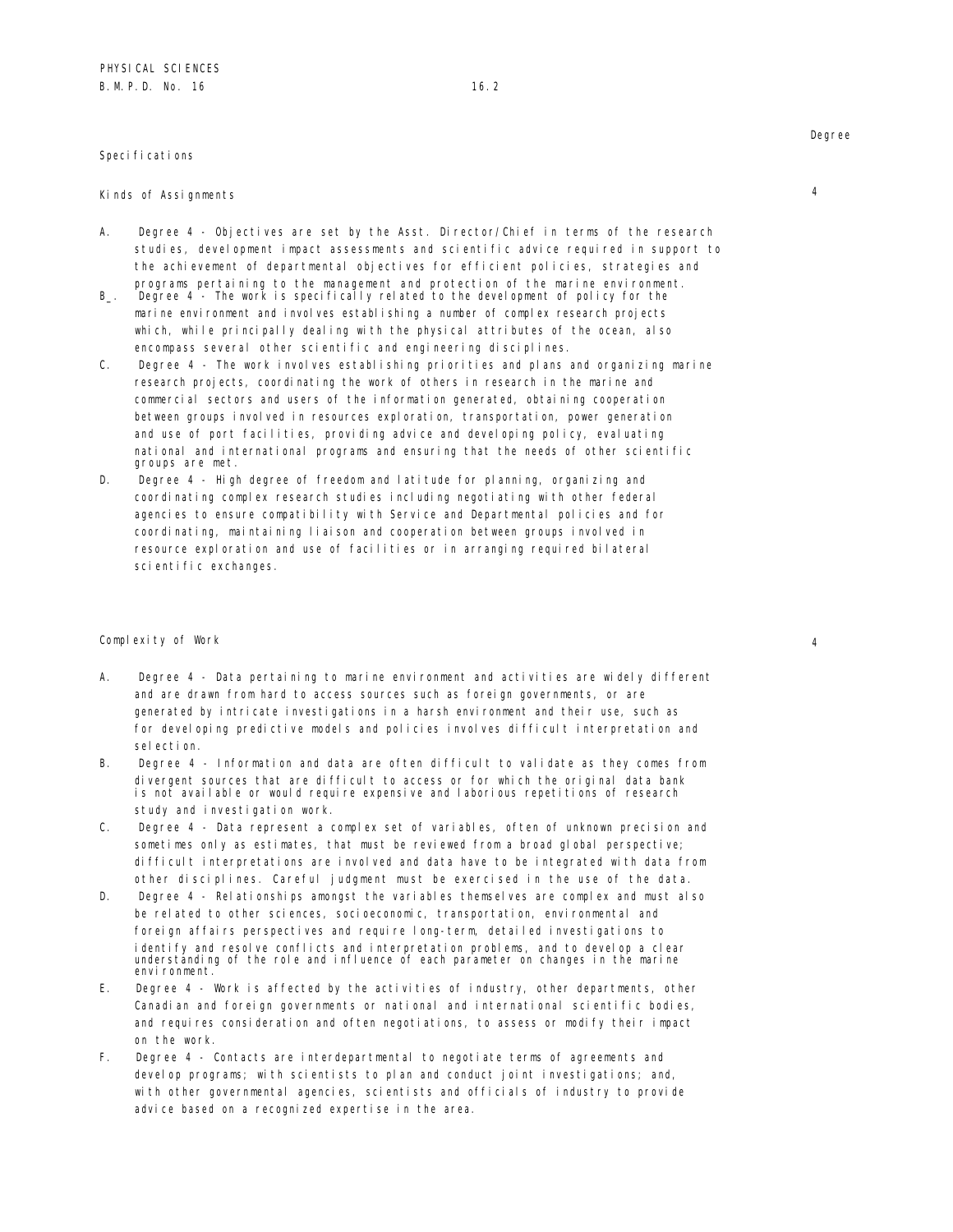### Degree

- G. Degree 4 The work requires developing new approaches to research designed to provide an understanding of the complex functions and relations of the ocean, an area which is poorly understood. Work also requires using innovative methods to integrate all the various inputs in developing new policy or ensuring the existence of policy and research activities which can contribute to meet the objectives of the Department.
- H. Degree 4 The work requires the application of a thorough knowledge of physical oceanography and related marine sciences complemented by an understanding of related theories, methods and practices of chemistry, ecology, biology, geology, coastal engineering and of marine and atmospheric pollution, and environment protection. A knowledge of legal and political implications of marine policy is also applied.

# Professional Responsibility 5

- A. Degree 4 Key recommendations and conclusions are reviewed as they affect policy and the overall attainment of objectives but advice is normally taken as authoritative.
- B. Degree 5 Guidance is received from the supervisor and other senior management on policy intent and issues which are difficult or involve conflicts. Professional guidance may be obtained from other scientific authorities.
- C. Degree 4 The work requires developing objectives for the research and ensuring integration with other disciplines; establishing priorities and long-term plans for oceanographic research studies within the department; coordinating work with various other groups; and, indicating likely solutions to resolve unusual and complex problems pertaining to the areas of the work.
- Degree 5 Proposals or results and recommendations from other scientists and statements from national and foreign governments are reviewed to assess their contribution to Canada's federal marine policies, and their acceptability in terms of the strategies to be followed for related scientific projects.
- E. Degree 5 The results of Canadian and foreign studies and documents are interpreted to determine their broad implications on, and their relationship to Canada's own initiatives, marine policies and long-term oceanographic research plans.
- F. Degree 5 Authoritative advice and recommendations based on a recognized expertise in physical oceanography, in particular the movement and modeling of waves, tides, ice and various physical parameters, along with a broad understanding of the role of chemistry and biology, are provided to scientists, senior department and other government officials on marine science policy and research and on marine environment management and protection.

#### Management Responsibilities 3

- A. Degree 1 As a senior advisor the work does not usually require supervising staff. May assign or allocate work to project or task force members when applicable.
	- B. Degree 1 Usually limited to planning the use of equipment and supplies for own work.
	- C. Degree 3 Recommends the acquisition of expertise and equipment and the need for specific projects to meet research priorities and objectives and satisfy national and international commitments.
	- D. Degree 4 Selects, approves, negotiates and arranges for suitable external research groups to be funded, or provides advice based on recognized expertise on the requirements and selection through membership on several committees.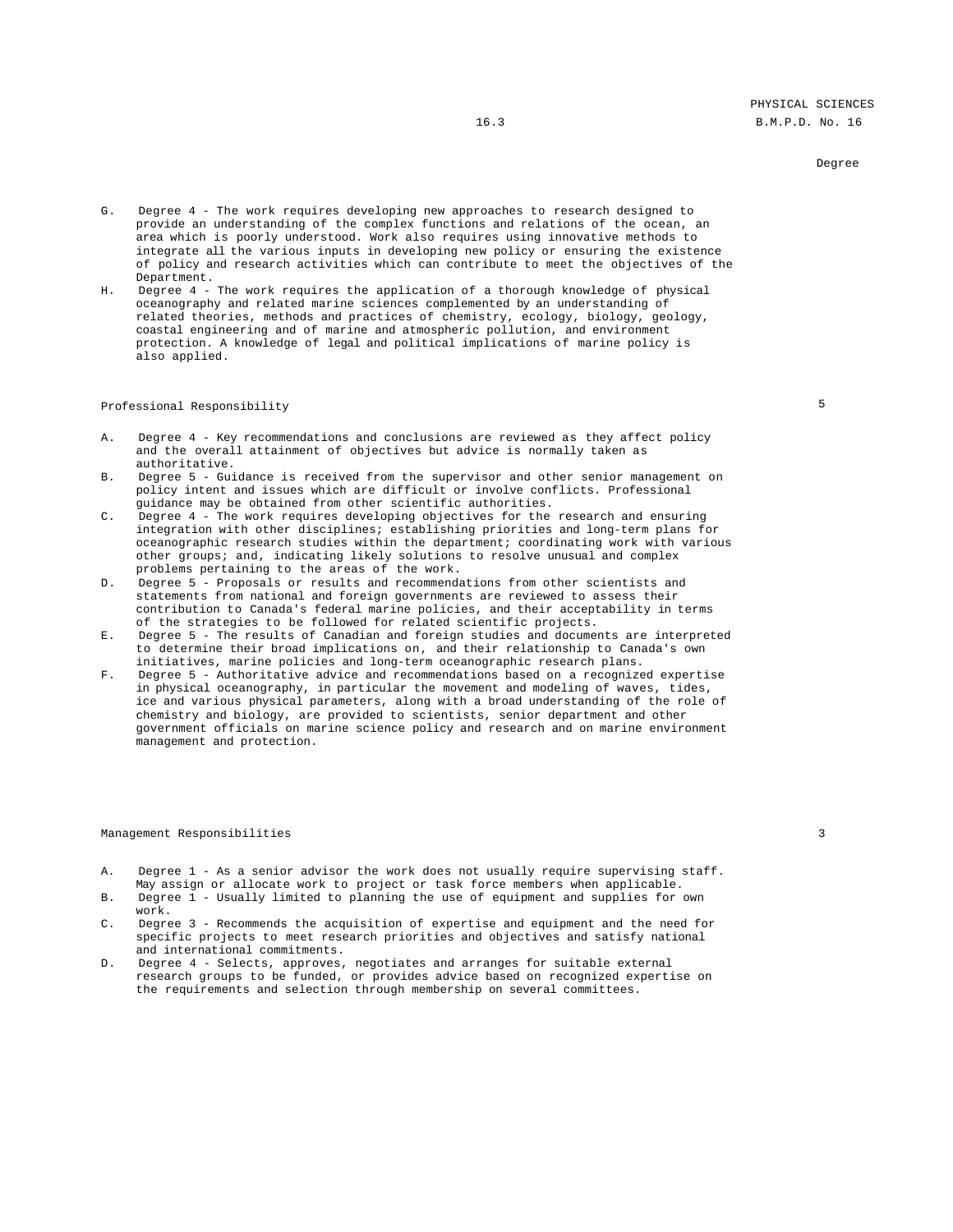Physical Sciences B. M. P. D. No. 16 16.4

- E. Degree 3 Develops and recommends effective science program evaluation methods and performance measurement criteria.
- F. Degree 4 Coordinates differing related research projects done by various organizations and coordinates the transfer of the outputs to other groups. Coordinates the input of divergent sources, including industrial, university, provincial and federal agencies, and international information into the policy planning process.
- G. Degree 2 Implements effective procedures for the transfer of scientific and technical information, and other administrative procedures established for the work.

## Impact of Recommendations 4

A. Degree 5 - Results of work, recommendations, advice or consultations influence the conduct of departmental policies and programs, contribute to the marine science policies and the establishment of objectives and affect the implementation and conduct of research studies, projects that have national and international connotations.

B. Degree 4

 (i) Recommendations, advice and consultations contributes to policies or controls such as concerning site of industrial concerns or developments and have economic and technological impacts on industries associated with the marine environment. Results of the work, advice and recommendation on ice, wave and current movement can have economic effects on those concerns that rely on accurate forecasts for their operations.

- (ii) Degree 4 Recommendations and advice contribute to the development of the marine environmental resources while maintaining the quality of that environment.
- (iii) No significant impact.
- (iv) Degree 3 Recommendations, advice and results of the work have a direct effect on the safety of marine users like fisherman, drilling rig operators and coastal communities.
- C. Degree 4 Development of new understandings of the marine environment through organized and coordinated research projects, results in an improved knowledge of the role played by the ocean on the environment, the safety, the energy and the source implications.

## LINEAR ORGANIZATION CHART

Director, Oceanography and Contaminant Branch Scientific Advisor Chief, Ocean Tech. Division Coord., Satellite and Remote Sensing Project Chief, Intergovernmental Ocean Science and Survey Division Asst. Director/Chief, National Programs Division Seni or Officer/Advisor, Physical Oceanography PC-4 Senior Aquatic Science Affairs Officer (B1-4) Ocean Science Affairs Officer (PC-3)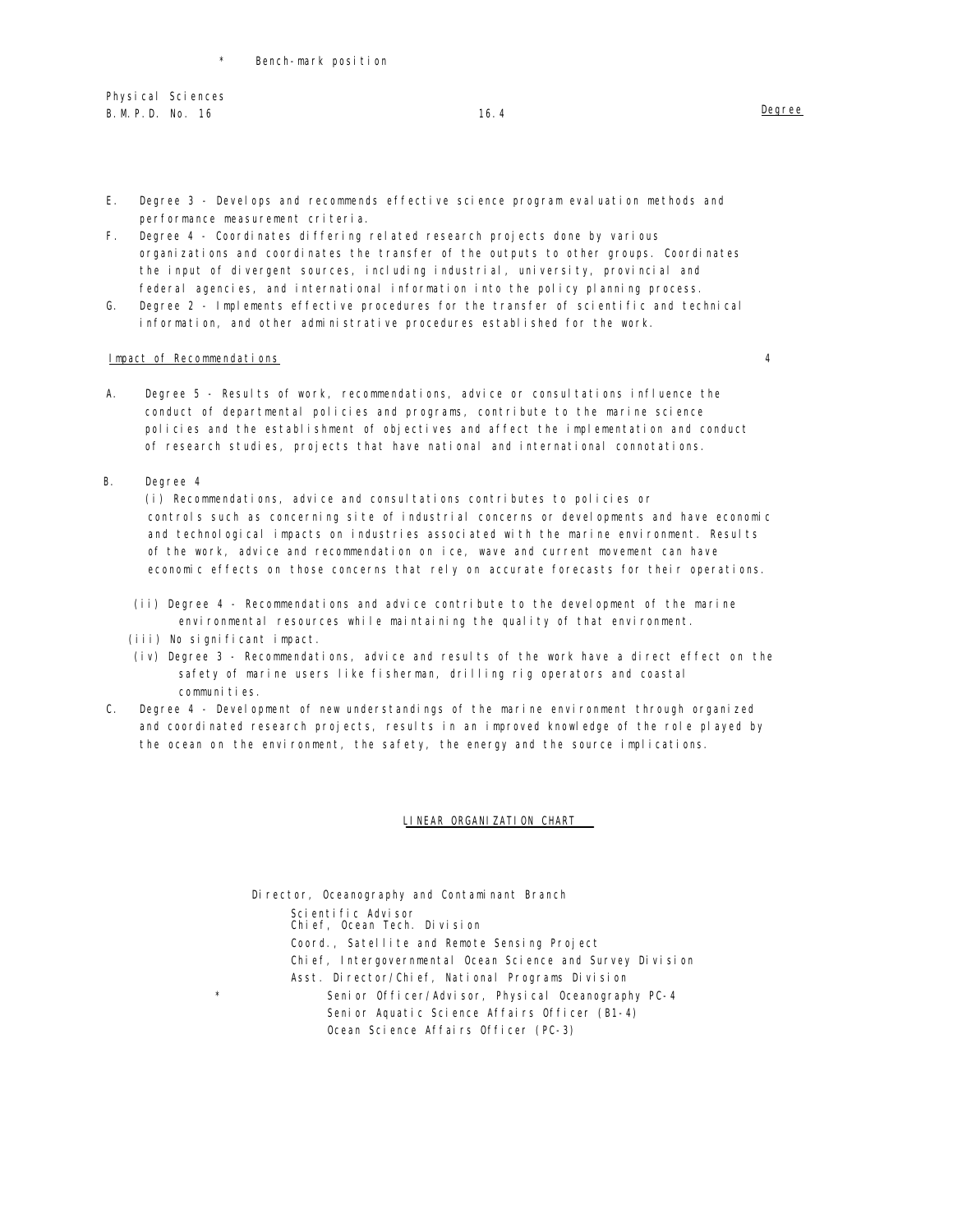17.1

## BENCH-MARK POSITION DESCRIPTION

Bench-mark Position Number: 17 Server 2020 and the server and the server and the server and the server and the server and the server and the server and the server and the server and the server and the server and the server

Descriptive Title: Superintendent, Climate Assessment and Impact Section (Applied Climatology Research and Development)

Reporting to the Chief, Applications Analysis and Impact Division:

Acts as authority in climate analysis, assessment and impacts, and as scientific advisor on the developmental applications of the principles and methods of climatology, palae-, topo- and synoptic climatology, and developmental applied and meso-scale meteorology in fields relevant to user programs or activities and within the scope of the Canadian Climate Program and the mandate of the Division.

Defines objectives, determines analytic and investigative studies or projects, approaches, procedures and resources, recommends approval of undertaking or develops, plans and makes arrangements for implementation. Allocates resources, assigns work, adjusts plans and work priorities and ensures that effective scientific support is provided and objectives are met. Plans, directs and controls the activities of the Section engaged in applied climatology development, analysis, investigations and assessment of impact of climate, trends and fluctuations, conducting studies and field observations, investigative and analytical projects for users and providing consultation services, technical leadership and support or direction for applied studies in the regions, satisfying climate data and

assessment requirements of scientists, other users in own and other departments/agencies, industrial or other organizations and environmental interests engaged in programs or activities related or sensitive to the climate, and to meet Canada Climate program and Division's objectives and commitment requirements within the Atmospheric Environment Services (AES).

Supervises, administers and ensures effective use of the Section's resources; provides professional guidance; reviews work progress and achievement of objectives; controls the expenditures of funds and utilization of resources made available by client organizations for studies by the section or through contractual undertakings for other departments/agencies such as National Parks; administers and controls work of contractual scientists for acceptability; reviews and reports on performance, identifies staff development needs and participates to the personnel management process.

Discusses developmental applications research with groups concerned, identifies support required, problems and areas requiring studies and the use of in-house and/or outside resources. Determines feasibility of projects, Section's resource capability, resources and support required for studies undertaken outside the Services or within the Regions considering mandate, policy, directives and guidelines. Determines appropriate approach, suitability of referral, collaborative action and in-house or contractural undertaking arrangements to satisfy new or emerging demands for climatological data and climate assessment. Negotiates terms and condition of studies undertaken for client organizations or contracts for outside scientific assistance work, ensuring contractural arrangements, conduct and control of studies and results conform to requirements.

Initiates, recommends to users, assigns resources and directs or provides technical leadership and coordinates and controls consultative investigations and analytical projects in applied climatology and meteorology. Reviews the preparation of studies and assessments in support to activities or programs of the AES, other departments, governments' agencies and user organizations or **in** support of, and in cooperation with university and other research and industrial teams for resolving climatic problems. Directs the preparation of papers, reports, handbooks,maps and atlases for national and international or restricted distribution.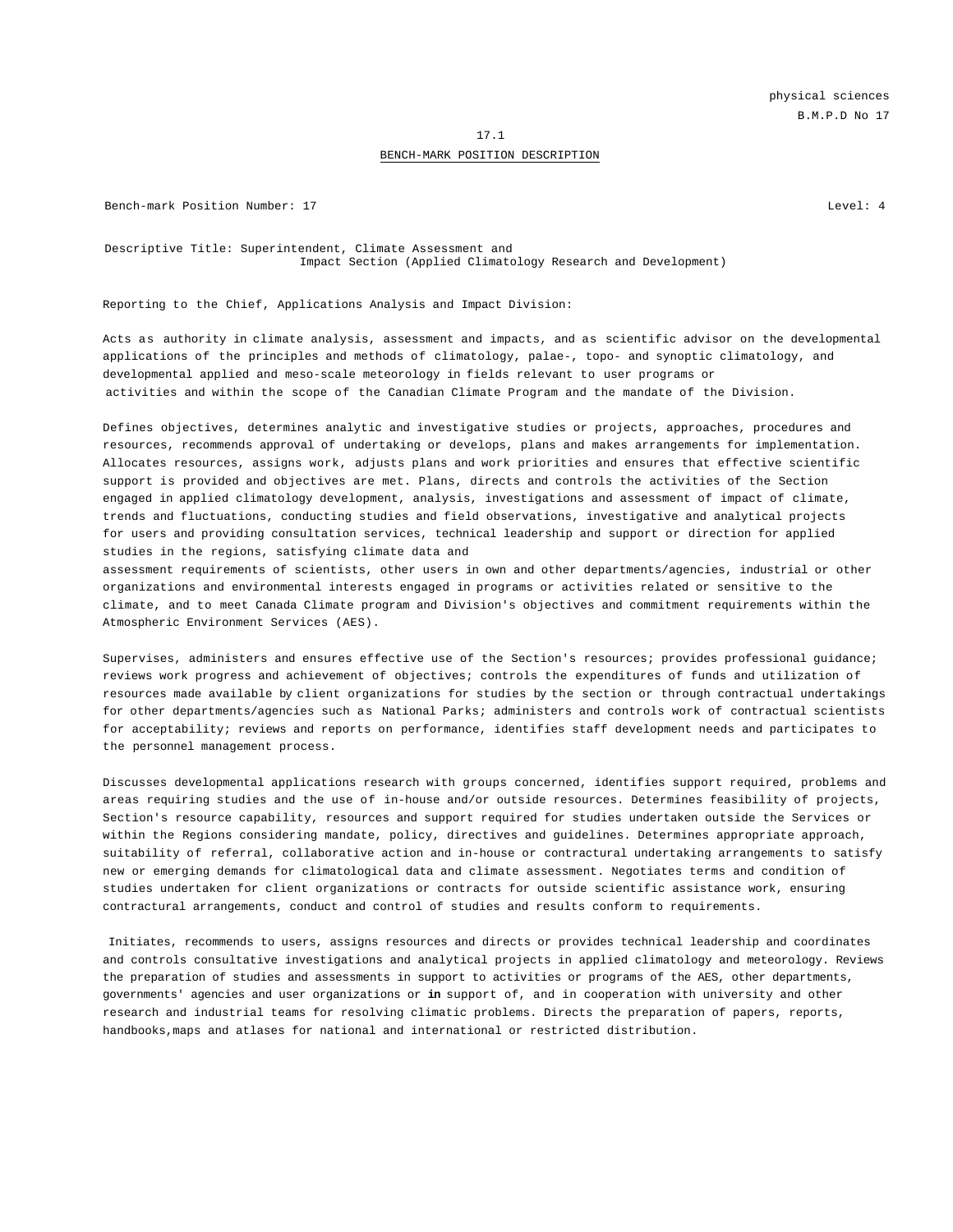Participate to Climate Centre planning and policy work and to the review of Division's programs, strategy and objectives. Recommends on modifications and Section contribution. Participates in the work of national and international committees, task forces and panels to resolve climate-related problems, to assess users requirements or for recommending changes in policy, new initiatives and studies. Contributes to the review and formulation of proposals and recommendations 'pertaining to program activity policies, plans, objectives and related matters as representative on departmental and inter-departmental committees. Participates to inter-service and inter-agency planning conferences, and assists in coordinating, supervising or conducting related work, providing advice on applications, strategy and approaches, making recommendations on support and resources requirement and reporting on divisional assignments. Conducts special studies such as to evaluate the representativeness of existing observation networks for establishing requirements and advisability for additional stations. Contributes or prepare position papers related to proposals or submissions for senior management consideration.

Establishes liaisons and develops cooperation between Canada and other countries' scientists engaged in related climate programs, and organizes and implements workshops and conferences to address a variety of climatological themes under the Canadian Climate Program and other mandates.

Develops capability of the Section to deal with emerging requirements, maintains contacts with the users to identify requirements and responses, and with universities, research and industrial teams and specialists to identify and assess applicability of new developments. Reviews scientific and technological advances and papers in areas of interest and discusses merit with other scientists or professionals. Prepares reports for own and other departments/agencies and presents findings at professional meetings.

Reports on Section's activities and on applications, priorities, and support requirements.

Specifications

Kinds of Assignments 4

- A. Degree 4 Objectives and Section's operational goals are established with the Division Chief and in consultations with users and are in terms of the scientific support to be provided to the Services and the users, and the required supportive related investigations and consultations within the scope of the Services' program objectives, strategy and Directorate's directives and policy statements.
- B. Degree 4 The work involves the provision of consultation services and authoritative advice, the direction and supervision of the activities and resources of the Section in the applications of physical climatology, palae-, synoptic and topo-climatology and applied and meso-scale meteorology within such application areas as climate assessment and impacts on the environment, regional planning, land use, ecology, pollution, urbanization, and resources management planning and policy, and other areas of climatological influences on, or of impact of human activities on the atmospheric environment.
- C. Degree 4 Activities include serving as authority on climate analysis, assessment and impacts; providing expert advice, technical leadership and consultations to various organizations; organizing, controlling, coordinating and supervising the activities and resources of the Section and cooperative studies; negotiating terms and conditions with client organization and administering and controlling allocated resources and contractual scientists; acting as representatives on committees and making recommendations; reviewing work results; developing cooperative programs and approaches; writing scientific papers and organizing conferences and workshops.

Degree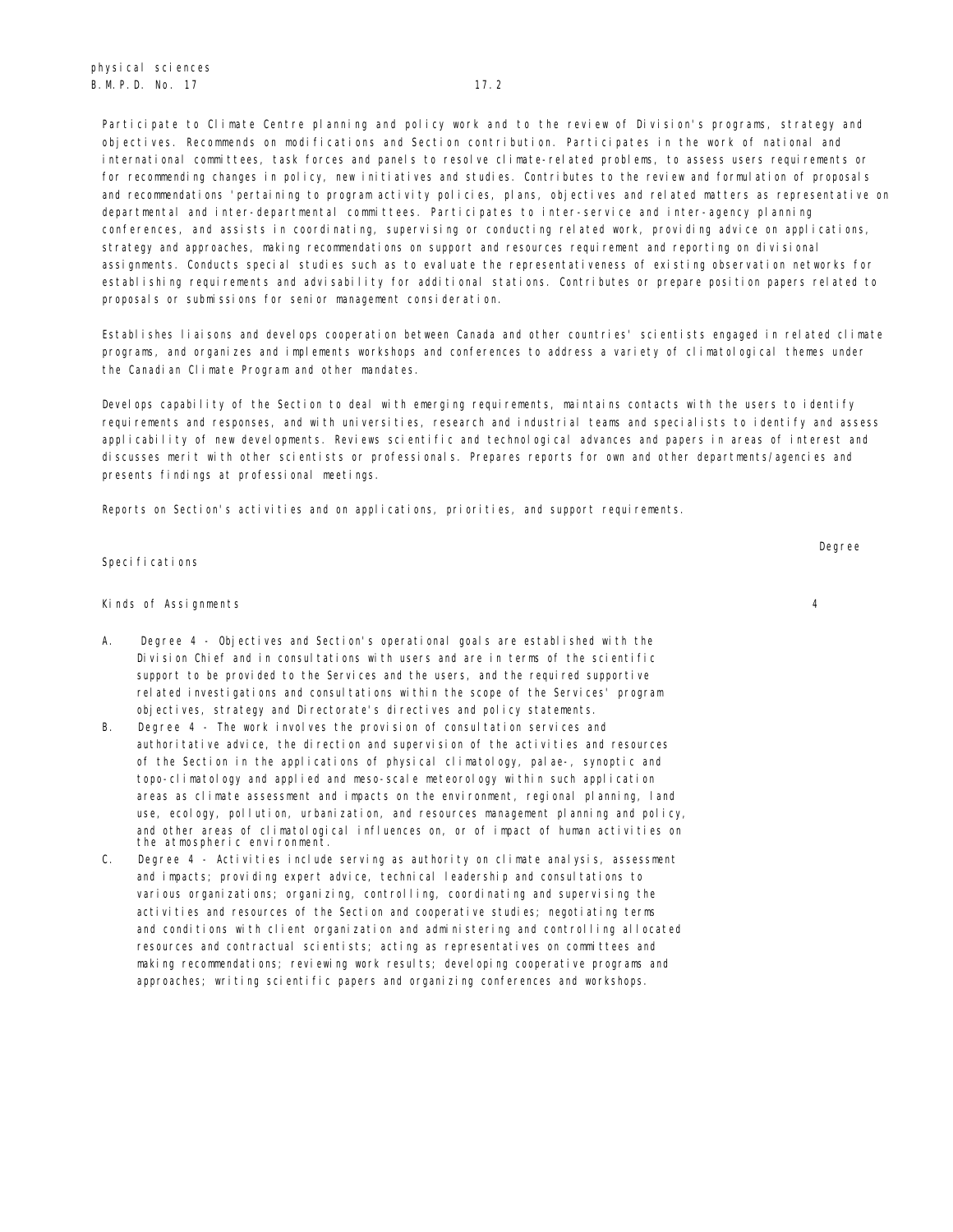## Degree

D. Degree 4 - The work requires planning, organizing and coordinating the Section's activities, climatological projects, original applications, assessments and cooperative program and studies; planning, negotiating and organizing resources and support to be provided and planning the development of the Section's capability, with commensurate freedom and latitude to meet its goals within allocated resources limitations, achievable cooperation from other organizations, and the conditions, funds and resources negotiated for studies/projects.

### Complexity of Work 4

- A. Degree 3 The work requires obtaining, by investigation and archival data search, information and data pertaining to a new field comprised of merged disciplines relevant to applied climatology and meteorology. In areas of sparse data, field observations or extrapolations are required. Normally, sources may be identified from past practices or studies.
- B. Degree 4 Information and data in areas of sparse data are frequently impeded by gaps in knowledge or must be founded on extrapolation and merged discipline data interpretation. Validation calls for extensive and difficult or complex field investigation.
- C. Degree 4 Information and data and the climatological parameters associated with the merged disciplines and the circumstances of their application are characterized by variability, many variables and present difficulty of interpretation. Sound professional judgment is required in the use of the data due to the particular constants and their variable values used as referrant for determining variables as implied in climate assessment and impact analysis or to use extrapolated data in areas of sparse data.
- D. Degree 4 Relationships amongst the climatic variables and the environmental, eco-systems, human activities, pollution, land use and resources development and management variables are complicate and the relationship complex to establish and not fully understood. In-depth investigative studies and analysis are required to deal with inherent conflicting relationships and interpretation problems.
- E. Degree 4 Consultative and investigative work and methods are normally affected by other scientist and user activities and demands. Results and proposal papers are affected by user's activities and requirements; negotiations and conduct of multi-jurisdictional program projects are affected by activities of representatives and officials of other organizations. Implications on the work must be considered.
- F. Degree 4 Contacts are with scientists and professionals of own and other departments and other levels of government, officials of private enterprises and universities to discuss problems, service's programs and cooperative projects and to negotiate funds, resources and terms of agreement for studies undertaken.
- G. Degree 4 The work pertains to a new field comprised of merged disciplines. Climatological investigation methods and original approaches to observing techniques and equipment are required to resolve climate related problems; custom topoclimatic survey techniques and procedures are developed and original approaches to data reduction/application theory are devised to interpret climate in terms such as pollution, ecology, land use, resources management, and for novel applications and enhanced scientific support. Precedents often do not exist.
- H. Degree 4 Work requires a thorough knowledge of physical climatology involving palae-, topo- and synoptic climatology, climatography, applied and meso-scale meteorology. A good knowledge of statistics, climatological archiving, instrumentation and hydrology. A knowledge of fields of impact such as pollution, eco-systems, land use, regional planning, resources management is also necessary.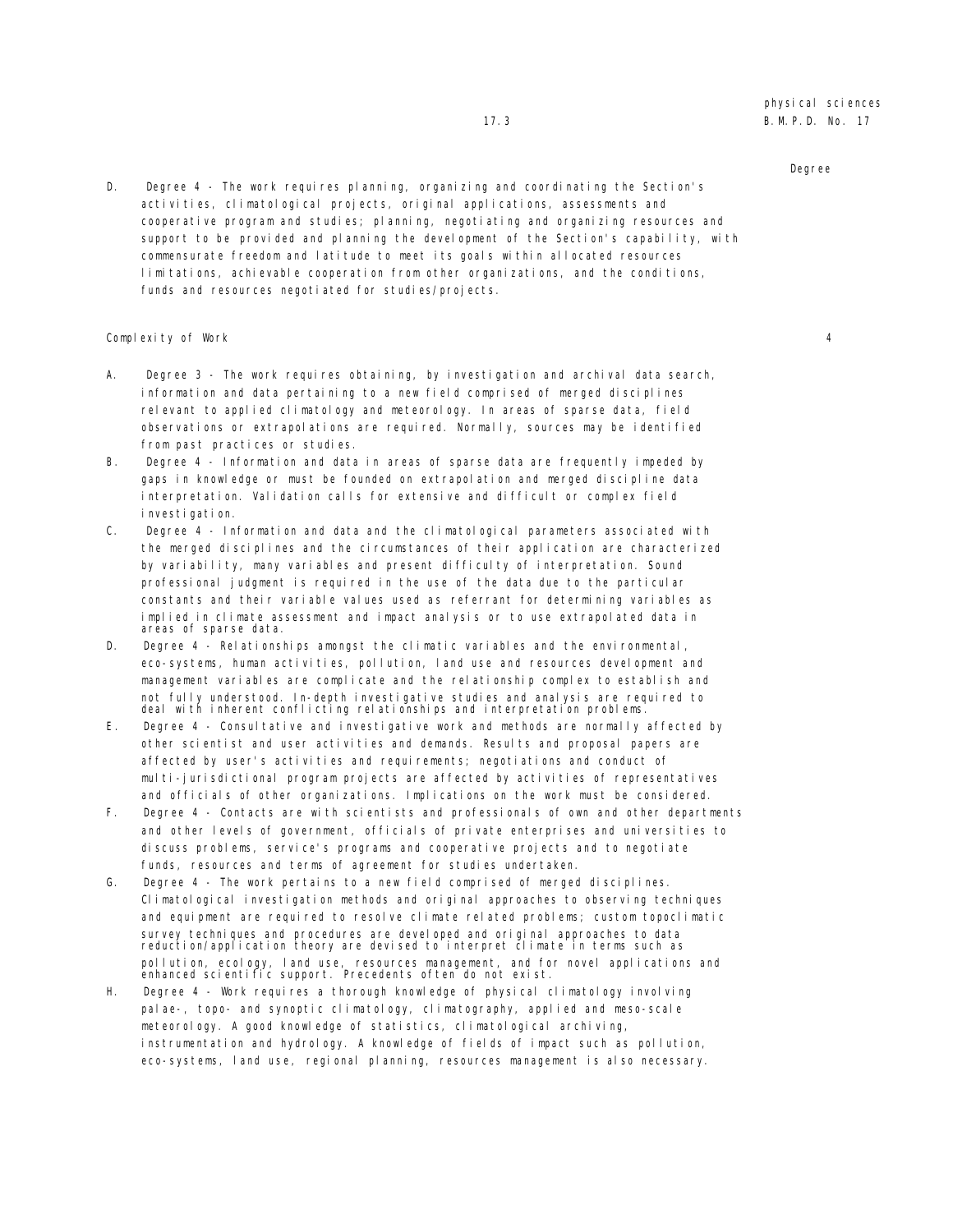# Professional Responsibility 4

- A. Degree 4 Overall accomplishment, key recommendations and conclusions are reviewed by the Division Chief against goals and established general objectives. Scientific papers and reports are reviewed by other senior scientists for constructive criticism.
- B. Degree 4 As an authority in the area, little professional guidance can usually be obtained within the organization. On the resolution of unusual and complex impact assessment problems, guidance can be obtained from scientific establishments and other authorities elsewhere. Guidance is provided by the Division Chief in matter involving difficult negotiations, Division's objectives and new programs.
- C. Degree 4 The work requires defining specific objectives for the Section's units, determining approaches, requirements and limitations pertaining to scientific support services, terms and objectives of cooperative projects, dealing with problems encountered by the Section's units and establishing scientific guidelines and procedures for the work and the use of the scientific resources.
- D. Degree 4 Work and recommendations of subordinate staff are reviewed for soundness of judgment. Reports, conclusions and recommendations of consultants are reviewed for acceptability and technical merit against requirements. Results of studies and proposals of other scientists related to specialized area are reviewed for applicability.
- E. Degree 4 Result of climatological studies, investigations, climate and impact assessment and of cooperative and contracted undertakings are interpreted to determine the significance and the implications of conclusions and recommendations on the effectiveness of the support provided and the achievement of program goals and Section's objectives.
- F. Degree 4 Advice based on a recognized expertise in climatological applications, climate assessment and impact is provided to other scientists, management and officials in own organization and other departments, scientists or officials of other levels of government, and agencies and to industry on climate, trends, changes and impact, new areas of application of findings and on effects of human activities on the atmospheric environment.

## Management Responsibilities 4

- A. Degree 4 The work requires the operational management and supervision of a group of professional climatologists, senior technicians, computer application system specialist and a subordinate supervisor plus additional staff as applicable on seasonal and project work.
- B. Degree 4 Allocates the use of equipment, supplies and facilities for the on-going work of the Section, field observations, investigative projects and analytical studies.
- C. Degree 4 Forecasts and assesses requirements, plans and develops projects, including estimations of the financial, equipment and human resources required to meet the Section's objective and work priorities and for the budget cycle and multi-year operational plans. Conducts special studies such as to establish needs for, and advises on additional observation network stations.
- D. Degree 4 Seeks support or collaboration of other government services and private corporations and negotiates for required outside assistance, services and resources with principals of outside organizations, universities and other governmental sources and negotiates funds and person-years from other related government depart ments, to provide climatological research and assessment data and information.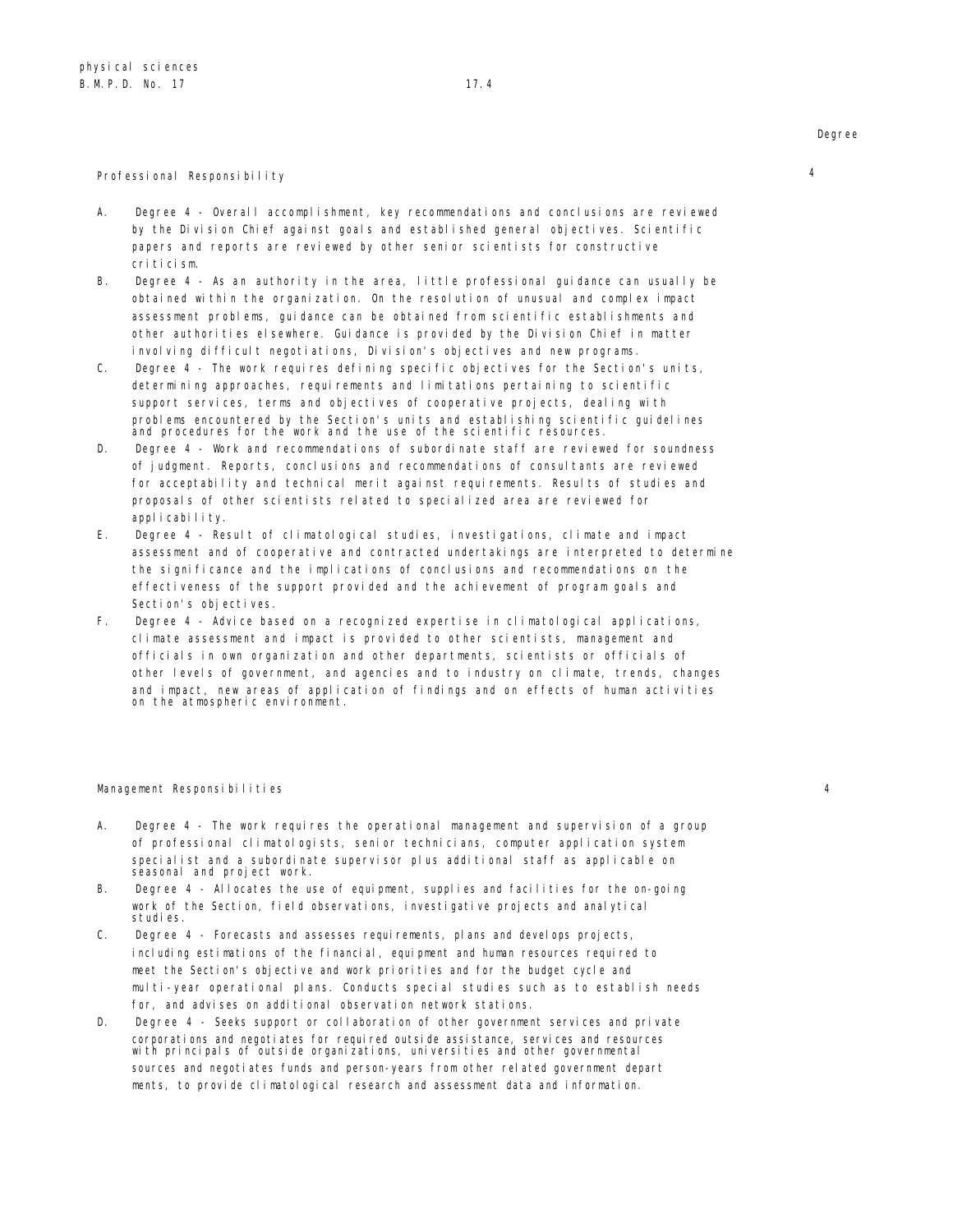# Degree

- E. Degree 4 Controls and coordinates project schedules and operational work plans and performance, follows-up and takes necessary actions to ensure negotiated contract work requirements and standards as to quality, cost and effectiveness are met.
- F . Degree 4 Coordinates the various analytical and data services provided by the Section and the different simultaneous special projects, field observations, investigations and consultation/advisory work with those of users and collaborating organi zati ons.
- G . Degree 3 Interprets and implements administrative procedures and management directives and guidelines for the utilization of the resources, the negotiation, control and monitoring of contracted projects, and the negotiation or agreement and control procedures concerning outside service contracts or cooperative support.

# Impact of Recommendations 4

- A. Degree 4 Results of the work, recommendations, advice and consultations contribute to the development of policies, instigation of major projects and the conduct of other scientific work using the services. Decisions also affect the participation in collaborative applied developmental research and the use of external sources for contract studies.
- B. Degree 4
	- (i) Degree 4 Recommendations, advice and consultations have both economic and technological effects on a wide variety of industries, ranging from urban development, recreation and tourism, to industrial expansion, hydro projects, agriculture, mining and forestry.
	- (ii) Degree 4 Recommendations, advice or consultations affect the conservation and long term planning of uses of natural resources that are impacted by changes in climate.
	- (iii) No significant impact.
	- (iv) No significant impact.
- C. Degree 4 The development of new concepts and approaches and work results or findings contribute to the overall. understanding of the impact of climatic changes in the long-term and their effect on climate-sensitive sectors and eco-systems.

## LINEAR ORGANIZATION CHART

Director, Climatological Applications Branch Chief, Applications and Impact Division - Superintendent, Arctic Meteorology

- Head, Energy and Industrial Applications
- Superintendent, Bioclimate
- Head, Biometeorology Research
- \* Superintendent, Climate Assessment and Impact Section PC-4 Land Use Climatologist (2) PC-3
	-
	- Topoclimatologist (1) PC-1 Impact Monitoring and Analysis (MT-6)
		- Computing Specialist (CS-2)
		- Biometeorology Technician (EG)
		- Field Surveys Technician (EG)
	- Bench-Mark Position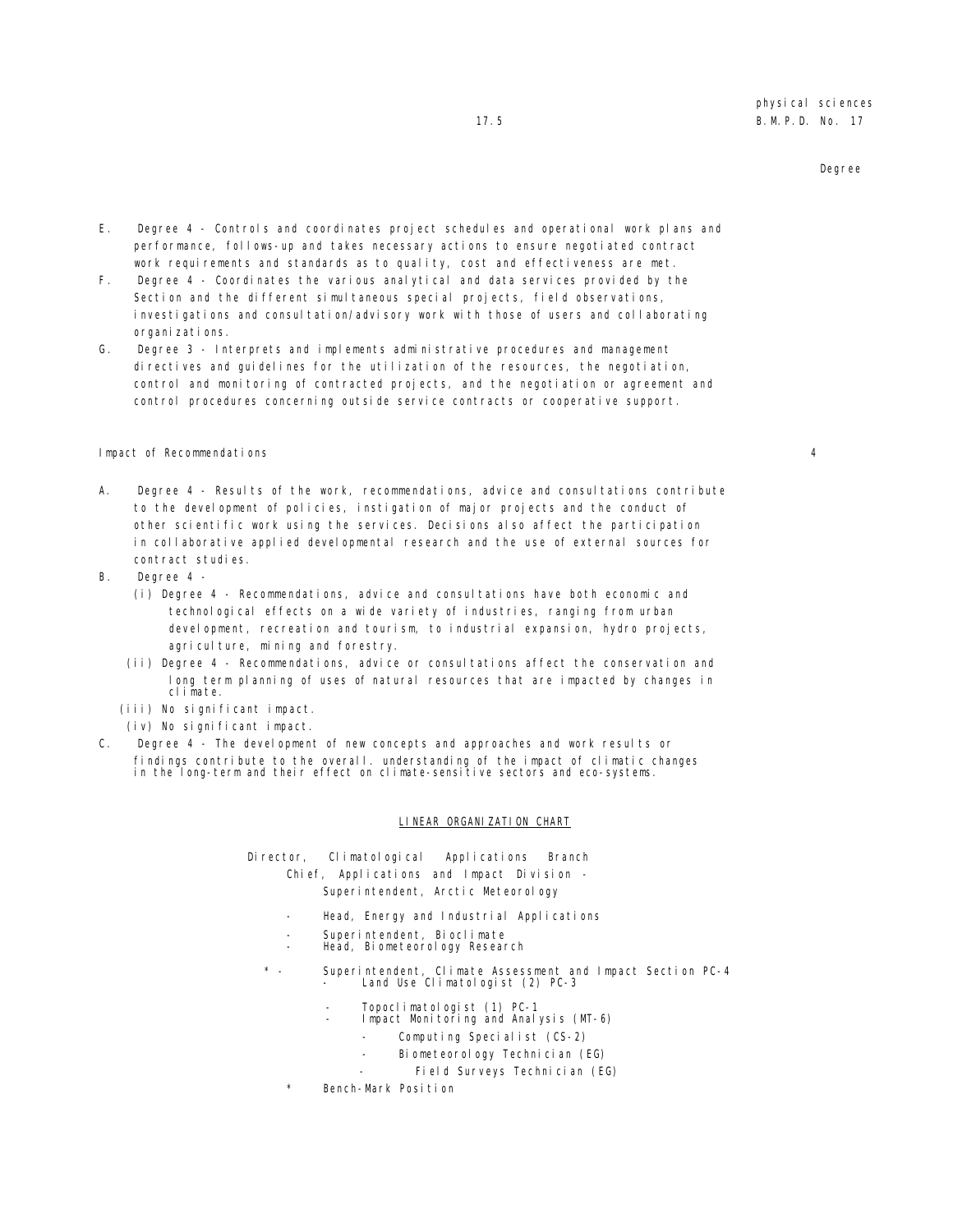18.1

#### BENCH-MARK POSITION DESCRIPTION

Bench-mark Position Number: 18 Level: 4

Descriptive Title: Resource Engineering (Marine) Geophysicist (Western Arctic)

Reporting to the Head, Environmental Marine Geology Subdivision:

Plans, coordinates and conducts near surface marine geological, geophysical, geotechnical and engineering research in the Arctic regions of Canada, particularly the Beaufort Sea and which includes investigations of the erosion and sediment accumulation on the sea floor, from both a modern and an historical perspective, and the stability of seabed sediments.

Establishes, in cooperation with oil companies and other departments and agencies, the long-term objectives and priorities for Arctic seabed research. Prepares and solicits research proposals and reviews, evaluates and selects proposals for scientific content and applicability for funding; allocates funds and evaluates the performance of funded research.

Manages external research contracts with universities and industry, relating to short-term geotechnical research. Plans, coordinates and executes joint industry and government research projects, and directs and supervises group's staff.

Proposes the methodologies and technology required to conduct studies in the laboratory or in the field, evaluates new methodologies and technologies, and initiates the development or modification of instrumentation to collect data.

Plans, organizes and conducts scientific field operations which includes negotiating ship time; arranging for logistical support, supplies and services; scientific coordination; and controlling expenditures and the use of equipment, facilities and supplies.

Integrates and synthesizes multi-disciplinary research information and formulates models to explain the evolution and history of Arctic continental shelves and ocean basin and to evaluate the nature and severity of seabed instability in these regions. Publishes findings in scientific journals and in internal reports and presents to national and international conferences.

Provides advice on near-surface marine geology and seabed stability to federal regulatory, engineering and environmental agencies and industry for the establishment of safe structures, procedures and practices for the exploration and production of offshore oil and gas.

Acts as departmental advisor to other federal departments on the assessment of environmental impact statements, and represents the department before panels and at public hearings.

Degree

specifications

Kinds of Assignments 4

A. Degree 4 - Objectives of the work are discussed with, and are stated by the Head in terms of Branch policies and research project goals, and long-term objectives and priorities established in cooperation with industry and other government agencies concerned.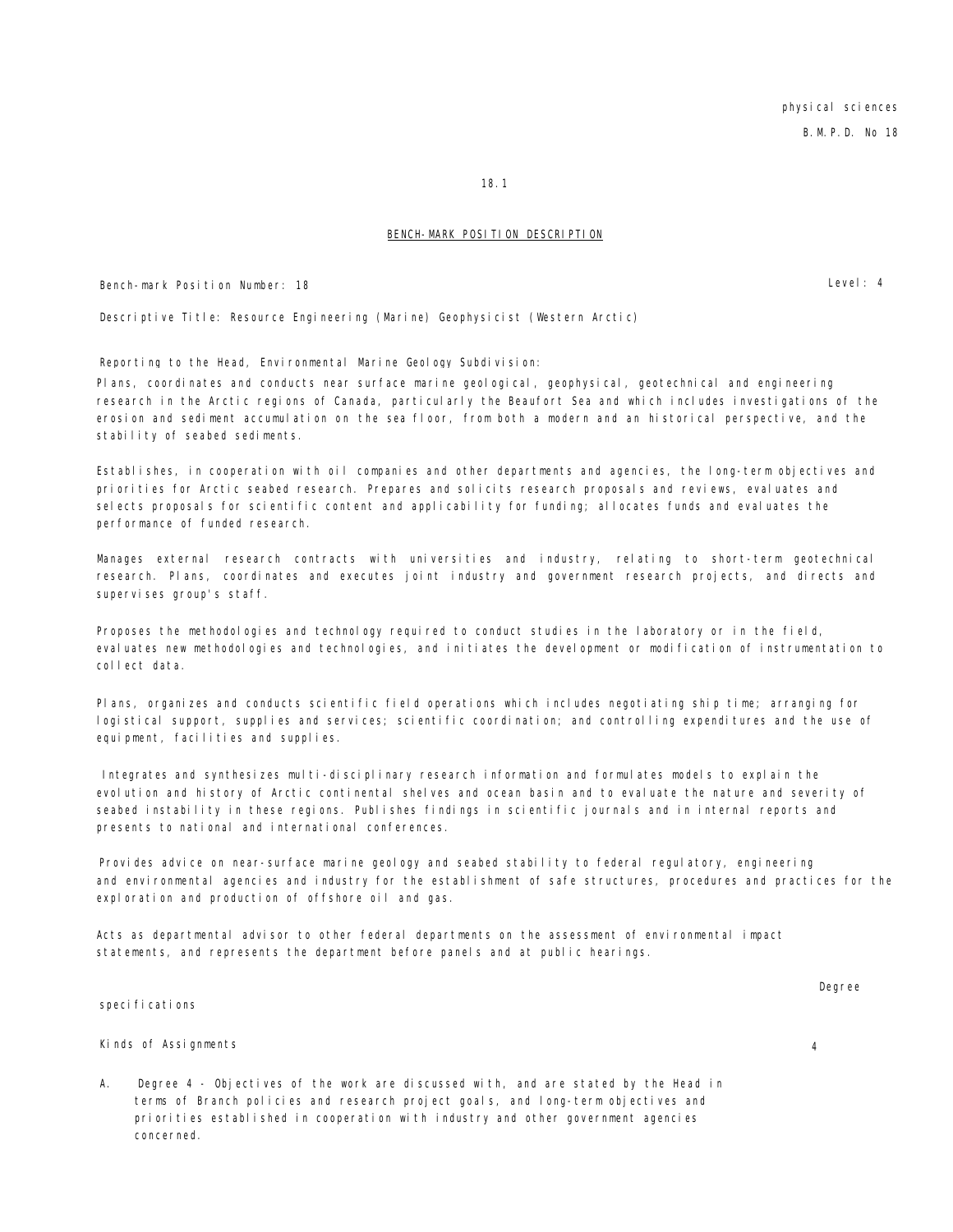physical sciences B. M. P. D. No. 18 18.2

- B . Degree 4 Work involves geological, geophysical and geotechnical research for the Arctic seabed, and including sediment process studies, the definition of lithology, strathigraphy and structure and the evaluation of sediment stability.
- C. Degree 4 Activities differ from one another and include conducting near-surface marine research; coordinating cooperative industry/government research projects; controlling scientific field operations' expenditures, the use of equipment, facilities and supplies, and organizing scientific and technical support; supervising research staff; and providing scientific and technical advice.
- D. Degree 4 Plans, organizes and delegates work for complex research projects within the marine environment which must be carried out under difficult Arctic environmental and logistical conditions. Ensures that the programs of diverse groups are coordinated including work on a research vessel, to achieve the maximum efficiency while making scientific progress.

## Complexity of Work 4

- A. Degree 4 The work requires obtaining multi-disciplinary information and data by independent or joint detailed research projects in difficult to access marine offshore and Arctic locations. The information is also supplied by other public and government organizations and from research contracts and this material must be integrated and synthesized into evolutionary Arctic geological models in a particularly complex region. Collected data must be also suitable for use by scientists in different disciplines.
- B. Degree 4 Information and data often pertain to new areas of information. Validating the information and the data calls for innovative and intensive investigations under tough Arctic and offshore conditions. Data can only be verified with great difficulty and at great expense.
- C. Degree 4 Information and data concern those parameters which define such subjects as permafrost, hydrates, slumping, faulting, ice scour, soil properties, pingos and mud volcanoes that establish nature of the seabed. These data can be highly variable, difficult to interpret and require sound professional judgement to use.
- D. Degree 4 The data collected from near surface marine geological research represent a complex array of variables connected by relationships that require considerable ingenuity to interpret, resolve conflicts, and formulate into evolutionary models.
- E. Degree 4 The work is normally being affected by the activities of officials and scientist from oil companies and other federal and provincial government agencies, as well as universities. Consideration of such activities and their implications are required when preparing project plans and long-term proposals and performing work.
- F. Degree 4 Contacts are with scientists and officials in the oil, industry, other federal departments, boards of enquiry and universities for providing expert witness and technical advice, exchanging information, negotiating joint research programs, conducting work, allocating resources and dealing with problems.
- G. Degree 4 Work requires proposing and evaluating new technologies and methodologies and initiating the development of new instrumentation to meet requirements for the collection of new types of information often in a difficult-to-define environment and where precedents often do not exist.
- H. Degree 4 The work requires the application of a thorough knowledge of the principles, theory and practices of geology involving marine geophysical and geotechnology and a knowledge of petroleum and safety engineering, environmental science and advanced instrumentation.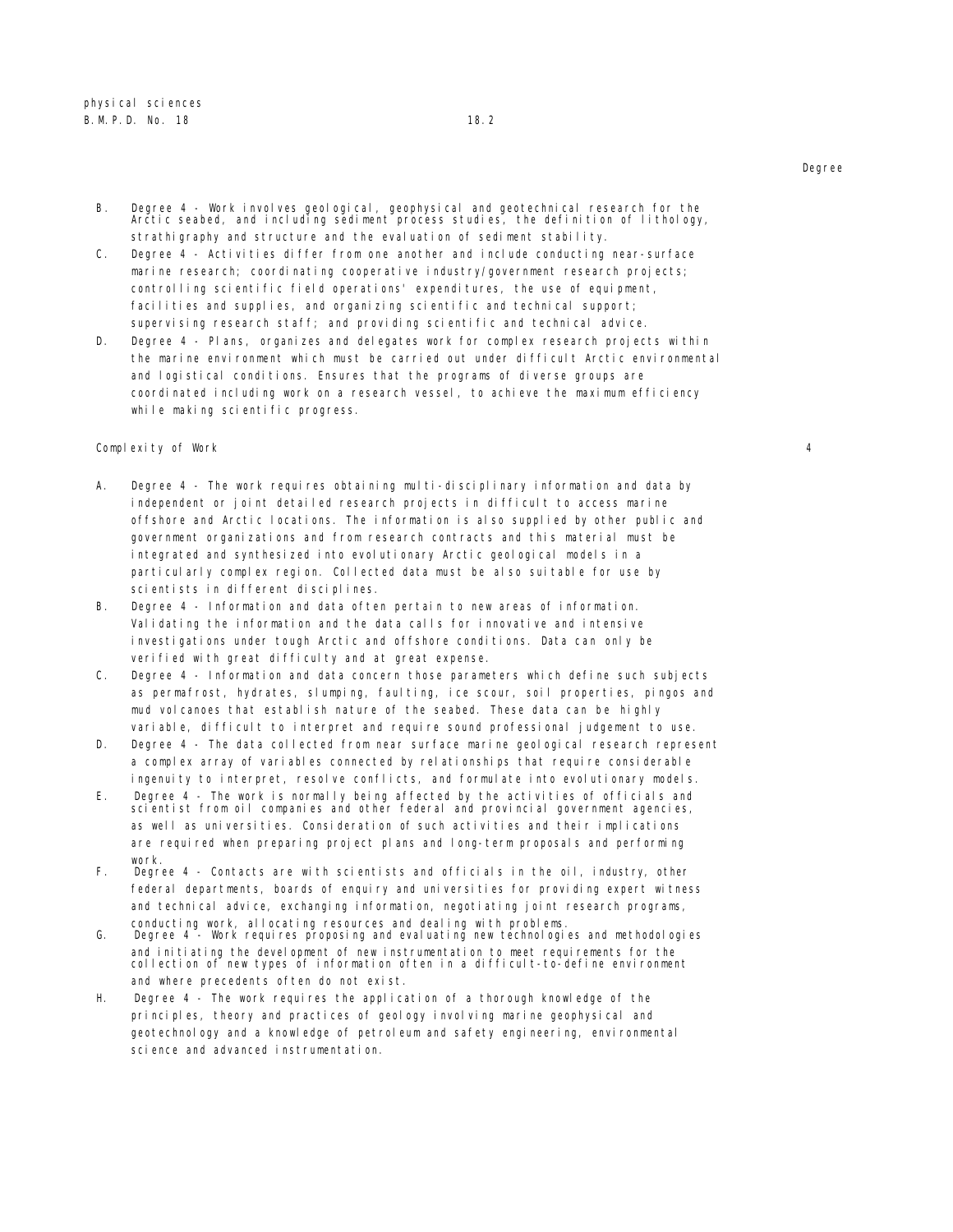Professional Responsibility 4

- A. Degree 4 The evaluation and the selection of research proposals for scientific content and applicability to program objectives is accepted, with the resultant outputs being reviewed against the directives of the division and the attainment of established objectives.
- B. Degree 4 Professional guidance is received from Senior staff for problems of a difficult administrative or complex scientific nature. Approaches to unusually difficult and hazardous problems are often resolved in cooperation with other scientists.
- C. Degree 4 The work requires reviewing, evaluating and selecting research proposals for scientific content and applicability to program objectives and acceptability for funding and to recommend options for complex scientific and difficult problems posed by operating under difficult Arctic environmental and physical conditions.
- D. Degree 4 Other scientist's proposals for research projects in the Canadian Arctic related to oil and gas exploration are reviewed for acceptability and selected for funding. The results of the work of other Scientists is reviewed for applicability to departmental seabed studies.
- E. Degree 4 Results of own and other peoples studies are interpreted to determine the implications for Canada's research work in the Arctic environment and are evaluated for their impact on the ongoing oil and gas exploration in the Arctic region.
- F. Degree 5 Authoritative advice and recommendations for scientific research, seabed evolution stability, geologic hazards and constraints to offshore development and safety of offshore engineering facilities, oil and gas exploration in the Arctic environment, and on the appropriate equipment and technology to be used, are given to senior scientists and officials in industry and government.

Management Responsibilities 4

- A. Degree 3 The work normally includes the supervision of one technician and one professional but may include others when appropriate.
- B. Degree 4 Allocates funds, person years, equipment, and ship time to projects according to priority.
- C. Degree 4 Evaluates, priorizes and selects the research programs and proposals relating to seabed geology and engineering and environmental requirements in the Arctic. Develops, recommends and implements plans for in-house research projects and for the acquisition and use of required resources and expenditure of funds.
- D. Degree 4 Selects, negotiates, advises on, and administers research contracts performed by non-government groups for arctic seabed research.
- E. Degree 4 Controls and coordinates project schedules with industry and universities, and evaluates industry development proposals in terms of stability and safety of offshore engineering facilities to ensure they meet the priorities and objectives of the offshore geotechnical and Beaufort Sea programs.
- F. Degree 4 Coordinates environmental, safety and exploration activities between departments, industry and universities for research programs relating to Arctic seabed studies.
- G. Degree 3 Interprets and implements administrative, safety and management directives and guidelines established for the work.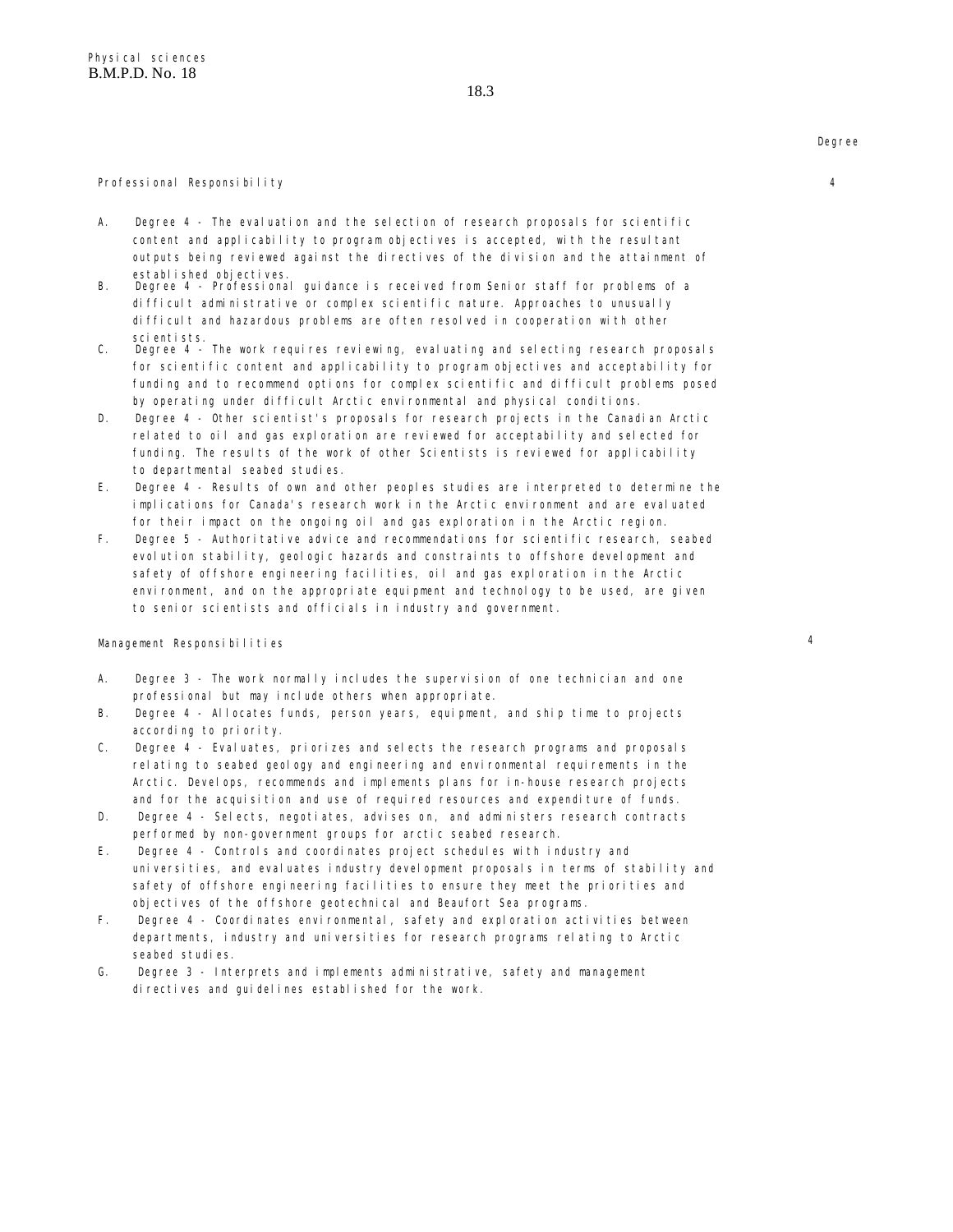physical sciences B.M.P.D. No. 18 18.4

#### **Impact of Recommendations** 4

- A. Degree 4 Recommendations and advice control the direction of near-surface marine geological research in the Canadian Arctic and contribute to the development of governmental policy and affect the implementation of projects done by governmental organizations, and joint industry-government, universities and research contractors. Study results and information provided, contribute to the formulation of policies regarding regulation, allocation and revenue to be derived from exploitation.
- B. Degree 4
	- (i) Degree 4 Recommendations, advice and consultations, and decisions have both economic and technological effects on Arctic oil and gas exploration and affect the direction of Arctic research and the safe engineering structure design procedures and practices of offshore oil and gas exploration and production facilities.
	- (ii) Degree 4 Recommendations, advice and consultations contribute to the devel opment of oil and gas reserves and affect Canada's position as a producer of these raw materials and contribute to minimize environmental risk.
	- (iii) No significant impact.
	- (iv) Degree 3 Recommendations and advice affect the use and procedures of offshore oil and gas facilities to minimize the safety risk to the workers associated with their development.
- C. Degree 4 Developments of new concepts and approaches improve the understanding of the sedimentary and geomorphic processes active on the shelf and slope of the Beaufort Sea and other areas of the Arctic and contribute to the knowledge of geologic hazards and constraints on offshore oil and gas exploration and production. Results of scientific investigation lead to the development of new technology and methodology.

## LINEAR ORGANIZATION CHART

Director, Atlantic Geoscience Centre Head, Environmental Marine Geology

- 
- Seismo Stratigrapher (South East Canadian margin)
- Seismo Stratigrapher (Eastern Arctic to Labrador)
- Research Geochemist (Geochemistry)
- Pal eoecologist Sedimentologist (Inlets and Deltas)
- Coastal Geologist/Sedimentologist (Coastal Zones)
- Resource Engineering (Marine) Geophysicist (Western Arctic) PC-4
	- Beaufort Sea Engineer EN-ENG-3 (Term)
		- Geological Technician (EG)

\* Bench-mark Position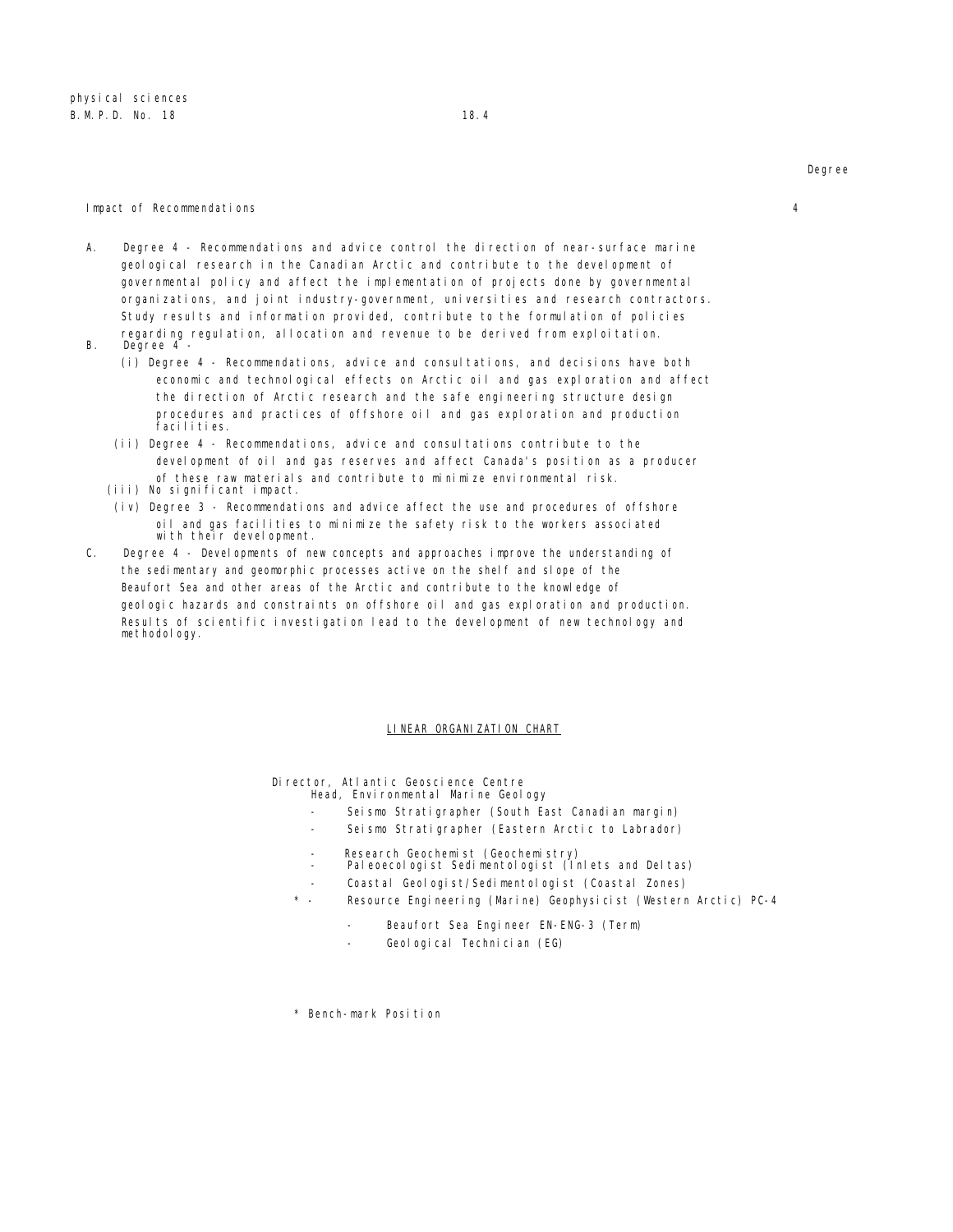physical sciences

B.M.P.D. No 19

# 19.1

# BENCH-MARK POSITION DESCRIPTION

Bench-mark Position Number: 19 Level: 5

Descriptive Title: Senior Advisor, Metallurgical Technology

Reporting to the Director, Mineral Sciences Laboratories:

Carries out technical and economic assessments of the smelter modernization,  $S0<sup>2</sup>$  control and metallurgical technology development and capital assistance proposals submitted by the metallurgical industry for government financial support. Develops criteria and evaluates technological proposals, assesses alternatives to determine technically and economically sound options, ensuring project feasibility within prescribed timeframe, resources capability and improvements to proposals, defining and organizing for required assistance to develop capital and operating cost of unit operation and whole process, working in consultation with senior industry, government and contractor personnel. Ensures acceptability and project priority ranking considering relative cost and long term benefit in liaison with industry and federal and provincial government personnel. Evaluates and recommends on proposals for Canada Centre for Mineral and Energy Technology (CANMET) contract research. Carries out techno-economic assessments of off-shore technologies to ensure competitiveness, by world standards, of technologies promoted in Canada. Ensures complementary approach to research and coordination of technology development initiatives through liaison and communication w th personnel of CANMET, own and other federal and provincial government departments/agencies.

Advises senior management of own and other Department on the technical matters related to the evaluation and implementation of the proposals and makes authoritative recommendations to federal and provincial government departments on action choices, negotiation of proposals and on warranted government support of the projects.

Serves in an advisory capacity to industry and government in the development of strategies for commercial implementation and/or technology transfer related to metallurgical technology development and as technical consultant to other departments involved, federal/provincial management and other committees on the pilot scale testing and commercialization of particular processes. Serves 'n a consulting capacity to CANMET and to own and other departments/agencies concerned on the development of new metallurgical technologies (foreign and domestic), and as the technological/ scientific authority on federal/provincial, interdepartmental and industry Technical Advisory and Coordinating Committees concerned with projects related to non-ferrous smelter modernization and  $50<sup>2</sup>$  control to recommend related strategies to Ministers. Serves in a consulting capacity to members of own and other departments/agencies and to departmental executives, industry and federal and provincial government departments in those matters related to non-ferrous smelter modernization and  $50<sup>2</sup>$  control in Canada. Chairs/co-chairs federal/provincial technical advisory committee meetings concerning government/industry shared cost smelter modernization projects in various provinces.

Prepares, in cooperation with scientific and other personnel of own and other departments concerned and industrial contractors, technical and economic evaluation of metallurgical technology development projects initiated or carried out by industry with government financial support and of technologies developed by CANMET, makes recommendations for further studies and/or commercial implementation or reviews, provides authoritative recommendations and advice on the final evaluation of projects and participates in the development of technology transfer strategy. Assists, as scientific authority, in the initiation of, and monitors, projects related to non-ferrous smelter modernization and  $S0<sup>2</sup>$  control, preparing work statements for project initiation and providing assistance to departments involved for approval and implementation.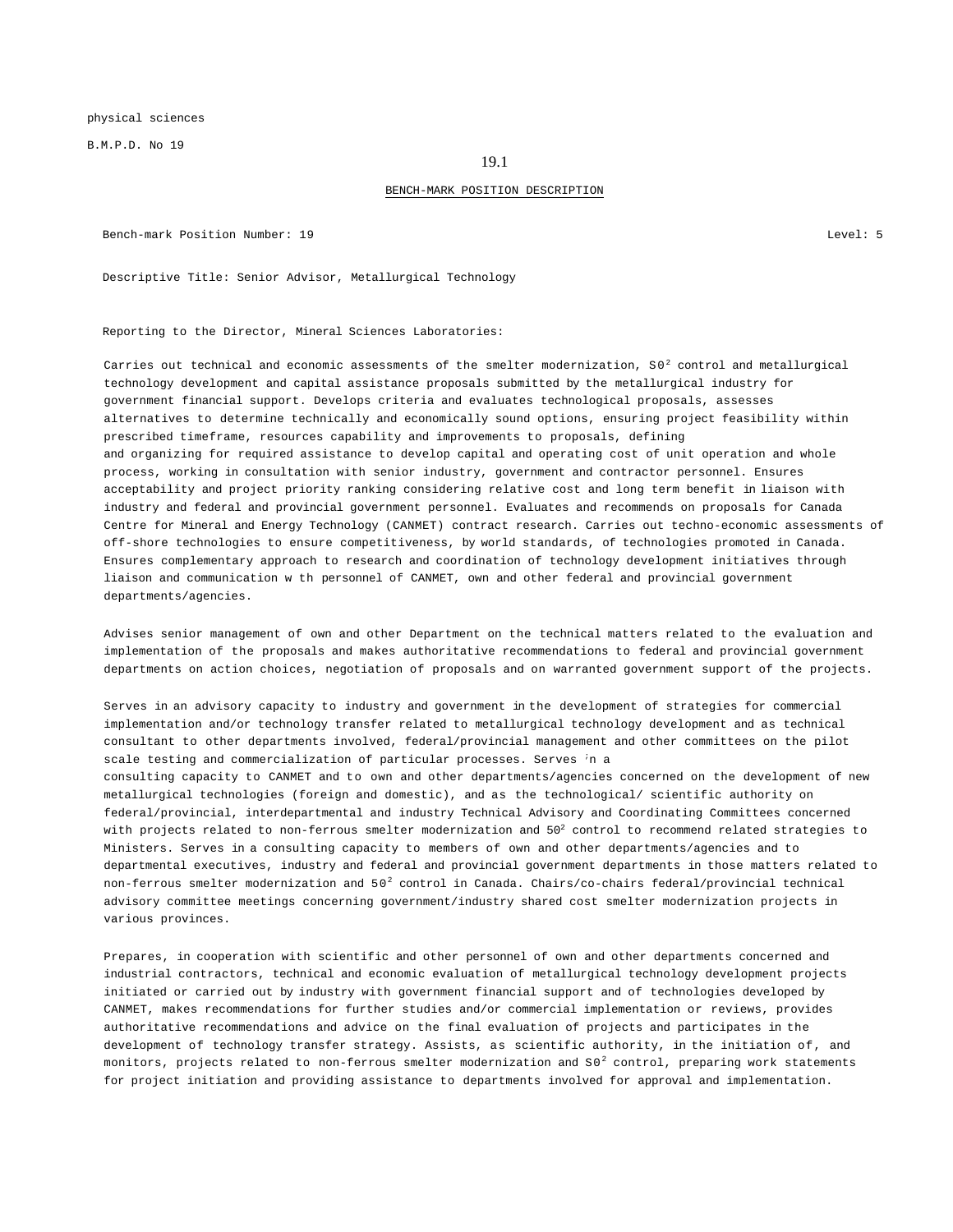physical sciences B.M.P.D. No 19

19.2

Provides reports and documentation to management committees and to management of departments concerned on the progress and evaluation of smelter modernization projects and makes recommendations on priority areas for CANMET participation in complementary R&D and on continuation of the projects, based on technological progress, economic assessments and financial management. Acts as main contact in the non-ferrous metal smelters study and as recognized CANMET expert in metallurgical processing technologies.

Makes recommendations to own and other departments and provincial government on various relevant programs, projects and proposals, and provides detailed rationale for their support, rejection or modification. Prepares papers for presentation and publication on the evaluation and potential of new metallurgical technologies for application in Canada and elsewhere and contributes to the initiation and evaluation of cooperative projects with Economic European Community bodies and participates in technology transfer missions to promote Canadian developed technologies and/or evaluate competitive options.

### Specifications

Kinds of Assignments 5

- A. Degree 5 The objectives of the work are set by senior management in terms of the current policy for the deployment of government funds from various program sources to promote the growth of Canada's metal industry and to reduce  $SO_2$  emissions through smelter modernization, smelting technological development and more efficient and economical processes and new extraction techniques.
- B. Degree 5 Work involves the provision of authoritative advice and recommendations on a diversity of major projects for improving smelter technologies, developing new processes for SO2 capture and reducing or eliminating sulphur in smelter feed, new pyro - and hydro-metallurgical processes and new extraction techniques.
- C. Degree 5 Activities include technical and economic assessments of technology developments, capital assistance proposals by industry and of the impact on Canada's overall ability to be competitive by world standards; recommending and advising on changes in policy to maintain Canada's market position; evaluating and recommending acceptance or continuation of projects or studies, providing authoritative advice on smelter modernization technology; identifying and recommending methods to deal with complex related problems; evaluating technological development options, economic feasibility and impact; and, acting as a liaison with industry and other governments.
- D. Degree 5 The work requires planning, coordinating and implementing a diversity of major technical studies and coordinating the federal and provincial governments role and funding in non-ferrous smelter modernization.

### Complexity of Work 5

- A. Degree 5 The work requires coordinating and collecting data from a broad range of major metallurgical processes and comprising up to 30 unit operations. The data supplied, the information in the proposals and the technological alternatives to be evaluated must often be complemented requiring involved investigations or studies and careful scrutiny. Sources often must be developed or can be reluctant to prov`de technological sensitive information or data. Extensive correlation with existing information for accurate assessment is required.
- B. Degree 5 Information and data may not be completely validatable due to absence of comparable data or where feasibility or opportunity for required lengthy and costly investigation, must be v ewed within resources limitation and other constraints. Selection, acceptance and use of data require sound professional judgement.

Degree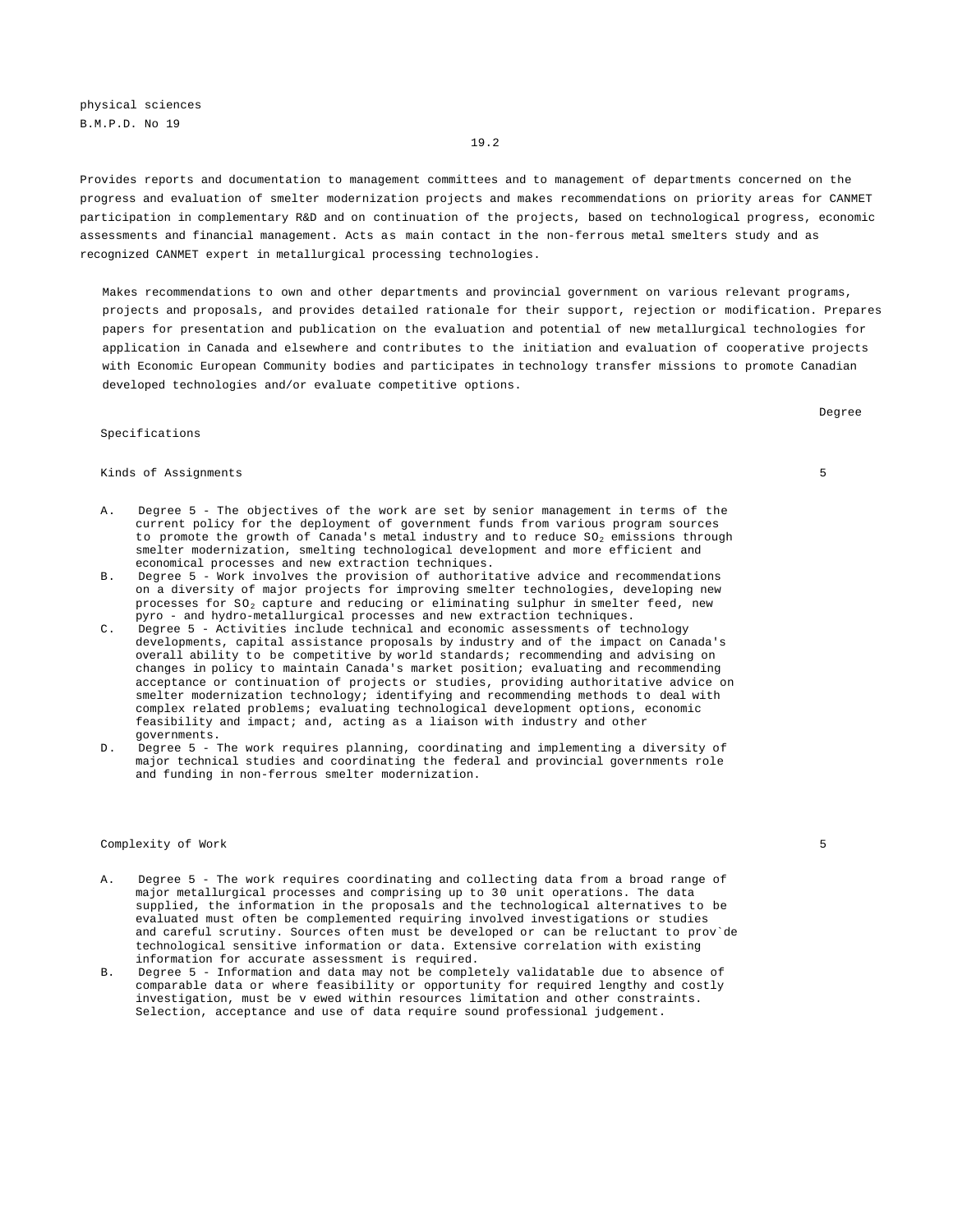Degree

- C. Degree 5 Information data on smelter modernization, development of complex new metallurgical technologies, process plans and extraction techniques involve a w de range of highly variable data, present sizeable ambiguities and often are poorly understood due to complexity. Ingenuity, highly selective and knowledgeable professional judgment must be exercised for their evaluation and use.
- D. Degree 5 Relationships between the many variables involved in a major metallurgical process are complex and there are often conflicting opinions on their interpretation and use. Evaluation, in addition to the technological dimension, must include consideration of the market conditions for mineral commodities, their relationships between economics related variables and metallurgical industry accounting practices conflicts. Data from these sources are often difficult or impossible to reconcile with the primary technical evaluation.
- E. Degree 5 The work undertaken for this government program activity and initiatives is significantly affected by the activities of mining and metallurgy companies, other federal and provincial governments as well as by the work of research scientists or officials, both in Canada and elsewhere.
- F. Degree 4 Contacts are with industry senior scientists, engineers and mining company executives, senior government personnel and officials to negotiate federal government involvement in major or new technological improvements to Canada's smelter and metallurgical operations. Work also involves contacts with engineering consulting firms officials or senior personnel in Canada and in other countries as well as with national an international research organizations.
- G. Degree 5 Work requires approving or recommending new methods for mineral extraction and metallurgical processes that will maintain Canada's position in the world market. Advises on the feasibility and use of untried technologies.
- H. Degree 5 The work requires the application of an advanced knowledge of the principles, theories and practices pertaining to the production of ferrous, non-ferrous, metallic and non-metallic mineral commodities and involving the physics and chemistry, thermodynamics, chemical engineering, engineering design and economics of hydro-metallurgical and pyro-metallurgical extraction processes and mineral benefication systems. A good knowledge of related fields such as the mining, utilization and marketing of mineral commodities and conditions affecting competitiveness of Canada's mineral industry, and of government funding mechanisms is also necessary.

Professional Responsibility 5 and 5 and 5 and 5 and 5 and 5 and 5 and 5 and 5 and 5 and 5 and 5 and 5 and 5 and 5 and 5 and 5 and 5 and 5 and 5 and 5 and 5 and 5 and 5 and 5 and 5 and 5 and 5 and 5 and 5 and 5 and 5 and 5

- A. Degree 5 Results are evaluated in terms of Canada's attainment of its policy and *objectives of reducing SO2 emissions and maintaining a competitive minerals industry*
- through the use of government supported technology development projects. B. Degree 5 - Guidance is received from Senior staff on program implications and progress made towards achieving federal government objectives. Professional guidance may be obtained by discussions with other senior scientists. The field of work is highly complex with relatively few top ranking private consultants.
- C. Degree 5 The work requires assessing major technological proposals and alternatives, defining scientific objectives, establishing funding and resources requirements and approaches to major project proposal problems and appropriate scheduling for those that meet the criteria for inclusion in the government program.
- D. Degree 5 Major studies and projects submitted by other scientists and engineers from industry and proposed technological alternatives are evaluated for acceptance or rejection, modification and continuation as part of the program and in terms of their validity and effectiveness with respect to policy and resources limitations. Studies by other scientist are evaluated for their impact on smelter design, metallurgical process improvement and objectives.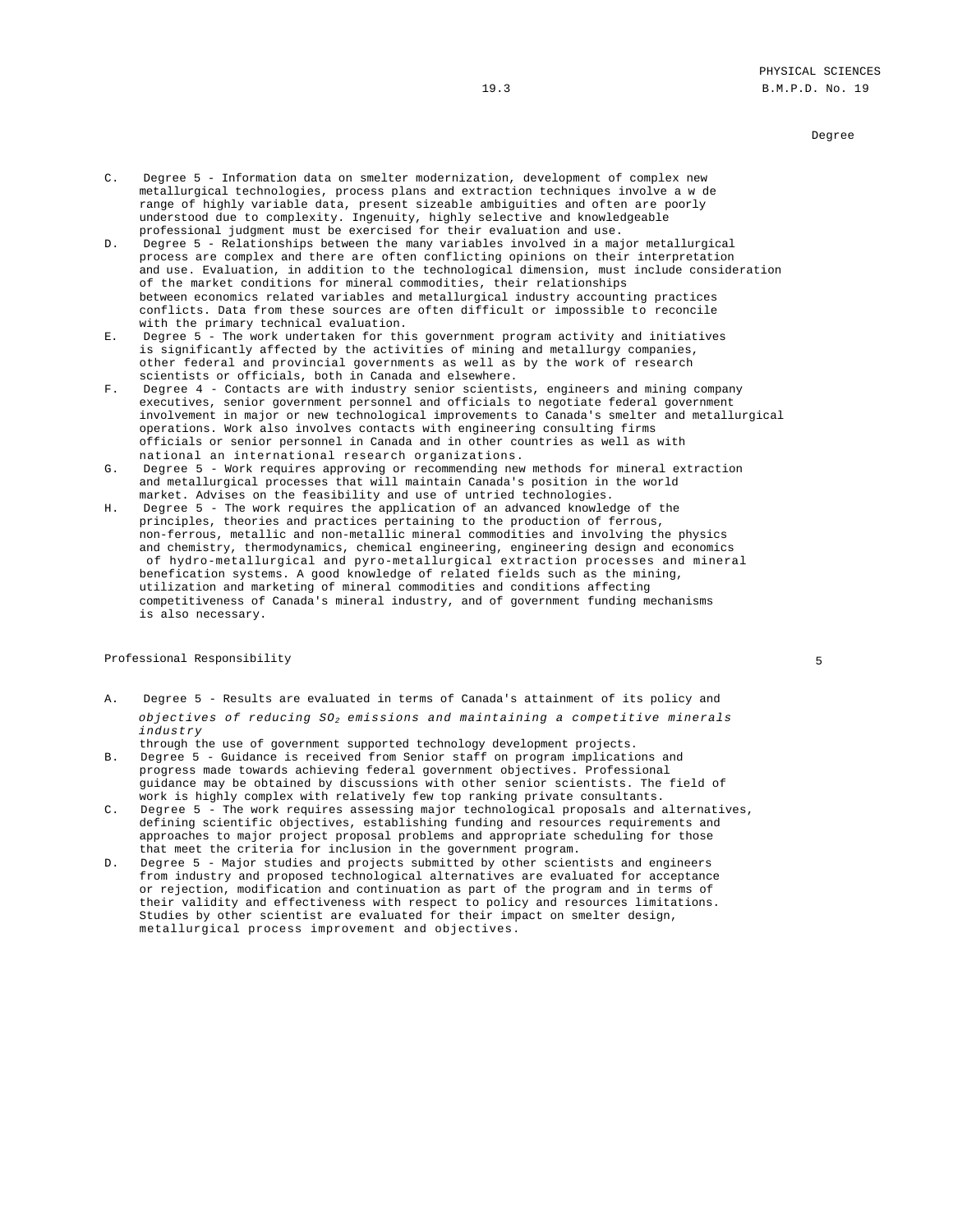# physical sciences B.M.P.D. No. 19 19.4

- E. Degree 5 Results of the work are interpreted to determine their implications on the continuation of the federal government's initiative on smelter modernization and metallurgical process development.
- F. Degree 5 Authoritative advice and recommendations are given as recognized government expert on mineral extraction and non-ferrous smelter modernization, design and operation and  $S0<sup>2</sup>$  control, to senior members of other government departments, company executives senior industry personnel and senior consultants.

### Management Responsibilities 4

- A. Degree 1 As a senior advisory position the work does not involve continuing responsibility for staff, but may require assigning evaluation and monitoring assistance tasks and instructing assisting scientists as necessary.
- B. Degree 1 Devises long- and short-form plans for use of own time.
- C. Degree 4 Assesses requirements and develops plans for the acquisition and use of resources and expenditure of funds from a range of government sources to evaluate development proposals for financial support and meet the objectives of smelters modernization for SO<sub>2</sub> abatement and metallurgical technology development programs.
- D. Degree 5 Approves or recommends suitable proposals and the expenditure of funds, assessing, selecting and negotiating federal-industry agreements for research and pilot-plant projects or full scale trials such as for  $SO^2$  emission reduction, and arranging for their funding through the appropriate government mechanism. Provides authoritative advice on the selection of contractors and sub-contractors and on technology research and development on the laboratory and plant scales.
- E. Degree 4 Controls and coordinates major projects to assist industry and meet federal environment protection objectives. Evaluates progress to ensure it meets federal requirements for performances, efficiency and economy.
- F. Degree 5 Coordinates technology development initiatives, proposals assessment studies and projects (about 10 major and 50 smaller project per year) with industry executives, federal and provincial officials and contractors who have divergent and often conflicting priorities. Arranges and coordinates expert support within the government for a complementary research approach and projects evaluation.
- G. Degree 1 Follows office and field administrative procedures established for the work.

Impact of Recommendations 5

- A. Degree 5 Results of the work and authoritative recommendations and advice affect the departmental development policies and programs to modernize Canadian smelter and metallurgical operations. Decisions affect which projects are funded and to what extent, and affect the functions provided by other government departments in terms of technical help and funding. Evaluates all projects in field of expertise for the entire Federal Government.
- B. Degree 5
	- (i) Degree 5 Authoritative recommendations and advice have a substantial impact on the Canadian minerals industry both in terms of technological change, efficiency and economic viability and environmental emission.
	- (ii) Degree 5 Authoritative recommendations and advice have a substantial effect on the exploitation of Canadian mineral resources in terms of increased or improved recovery, and reduction of waste and pollutants and d rectly contributes to resources conservation and use and to environment protection.
	- (iii) No significant impact.
	- (iv) No other significant impact.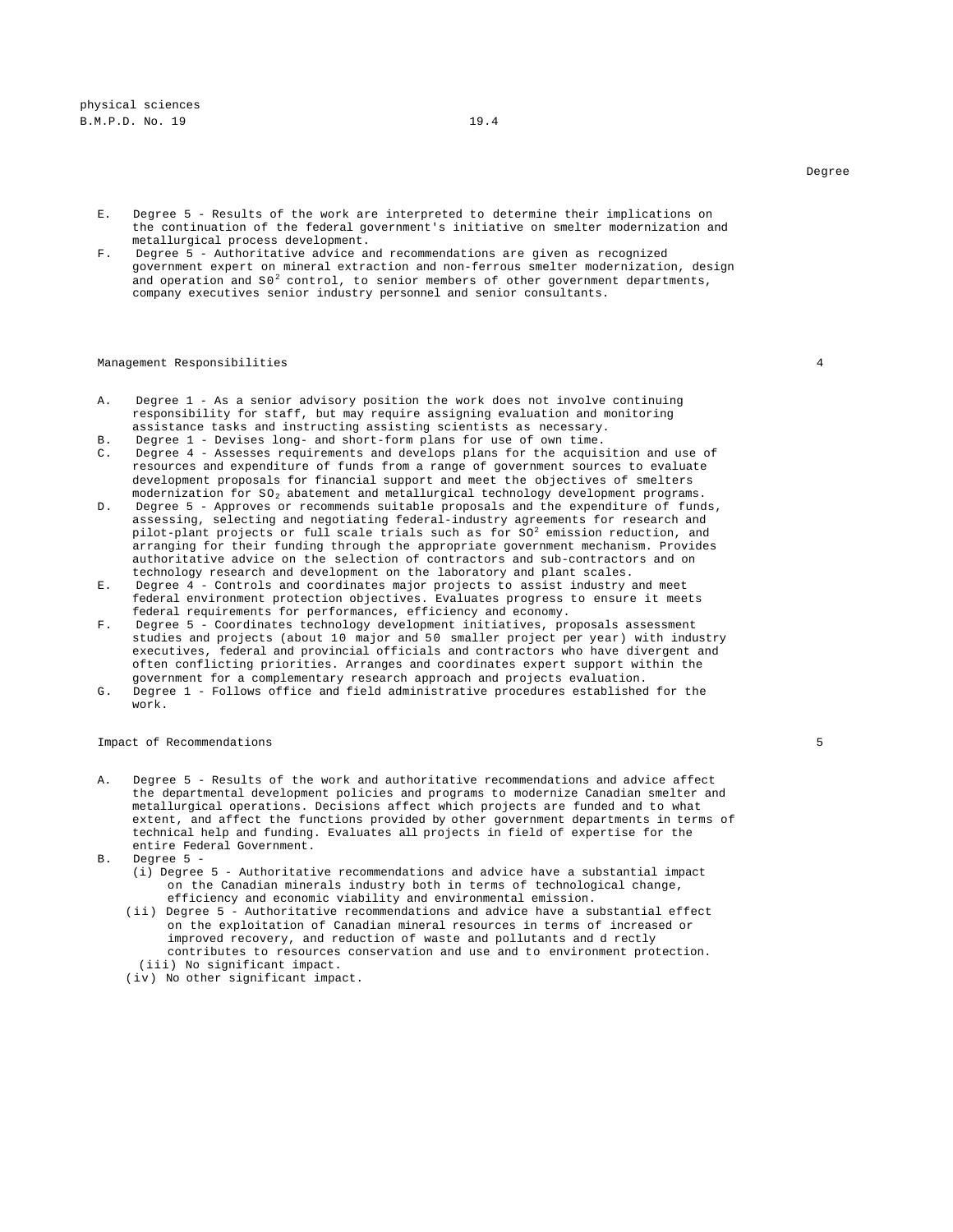## Degree

C. Degree 5 - Decisions, authoritative advice and recommendations, evaluation and results of the work contribute new insights for improved design, installation and operation of smelter and mineral processing technology, enhanced ability to competitively exploit mineral resources and improved environmental protection knowledge.

# LINEAR ORGANIZATION CHART

Director General, Technology CANMET.

- Director, Mineral Science Laboratories
	- \*- Senior Advisor, Metallurgical Technology PC 5 R&D Program Coordinator (SE-RES) Senior Industrial Research Officer PC-4 Manager, Chemical Laboratory Manager, National Uranium Tailings Program Manager, Mineral Processing Laboratory Manager, Extractive Metallurgy Laboratory Technical Support Section (EL-6), (EL-4) Administrative Officer Secretary
- \* Bench Mark Position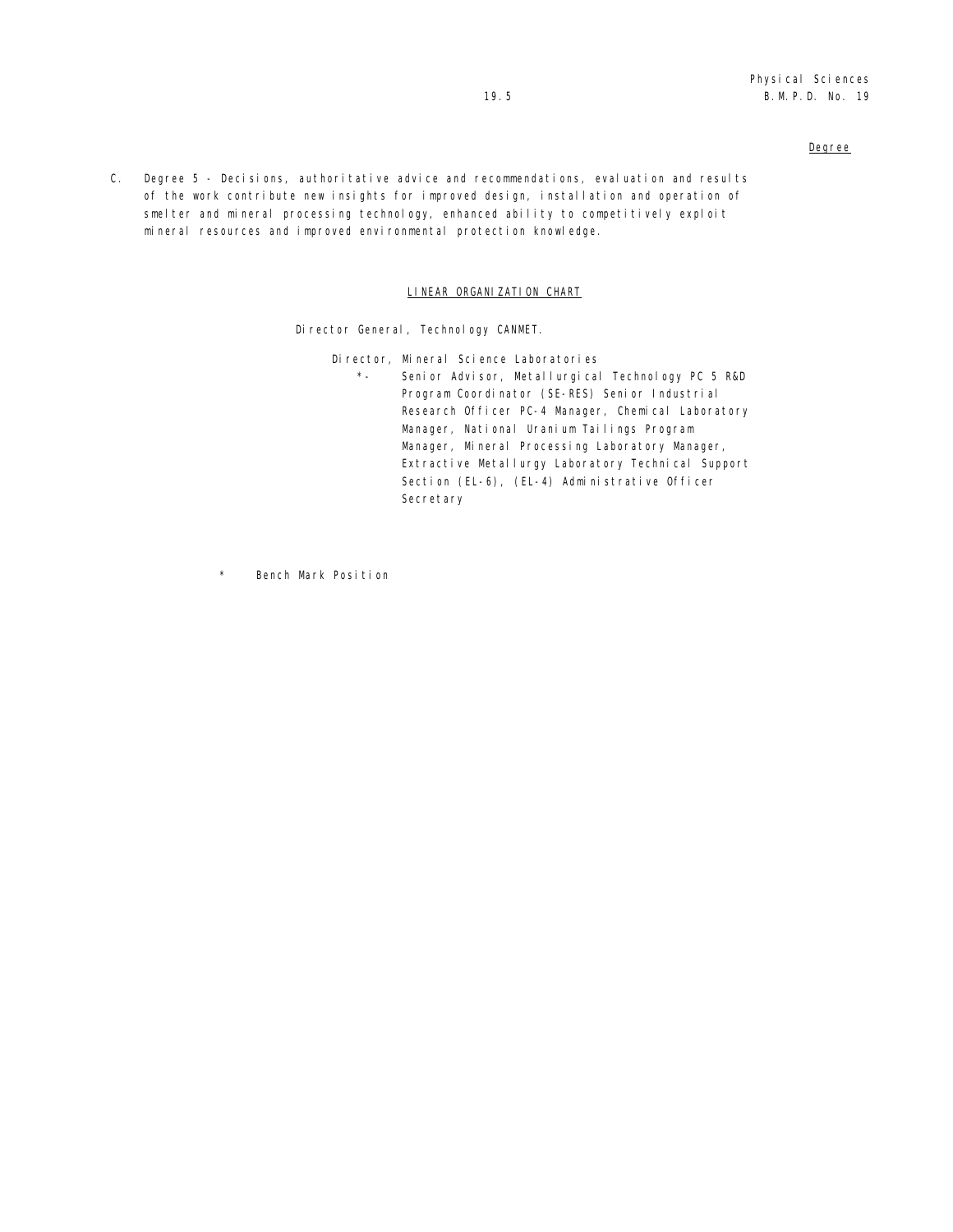physical sciences b.m.p.d. No 20

20.1

### BENCH-MARK POSITION DESCRIPTION

Bench-mark Position Number: 20

Level: 5

Descriptive Title: Chief, Scientific Information, (Analysis and Assessments Services Division)

### Reporting to the Regional Director, Science: Pacific Region

Acts as the scientific authority and advisor to scientists, senior management and officials in own and other departments, provincial government departments and industry in matters pertaining to the evaluation of marine resource development proposals and environmental assessment and the provision, analysis and interpretation of oceanographic, climatological and marine resource and environmental data and information for the management and exploitation of the resources and protection of the marine environment.

Plans, directs and controls the activities and resources of the Services responsible for: the implementation of the Marine Environmental Services Program for marine environmental assessments and responses for scientific aspects of environmental reviews and assessments; the appraisal of industrial development proposals and environmental impact statements; the establishment and operation of a marine climatological data and oceanographic information and climate prediction service for the Pacific Region and of a comprehensive Regional Oceanographic Data Service for the gathering, interpretation, assessment, synthesizing, archiving and dissemination of scientific multi-disciplinary data and information for the Pacific and Western Arctic; the establishment of an inventory of marine scientific data of the region and of an institute technical record unit of marine environmental data and departmental reports for scientific support; the preparation, marketing and communication of scientific information products to governments, resource industry and other clients; the provision of advice, analyses, scientific interpretation and the liaison between scientists, management and officials of organizations concerned.

Recommends divisional scientific information policy objectives and strategies to the Director, and implements scientific information, analyses, assessment and data service programs to meet intent of policies. Defines Services detailed program work, evaluation criteria and budget requirements, sets priorities ensuring balanced program emphasis to satisfy marine clients urgent demands, fisheries and environmental protection long-term objective and requirements, and national/international scientific data concerns. Determines areas of staff responsibility and allocates work and resources. Carries out staff supervisory, administrative and management duties, providing guidance to subordinates and reviewing performance; enhances the capability of the Services to meet requirements, and fosters cooperative services. Coordinates the activities with the Regional Science sectors and other federal, provincial, university and international programs. Approves or recommends the expenditure of resources, reviews Services' work progress, controls expenditure of funds allocated for research contracts and assess reports for fulfillment of terms and conditions.

Implements data management policy, standards and procedures consistent with those of the Marine Environmental Data Service and recognized international oceanographic data services, and in keeping with data storage and communication technology. Establishes controls and procedures for data appraisal and the handling of data of a proprietary or regulatory nature and data services available from the Division. Ensures compatibility of the data program activities and objectives with regional scientists' projects, Fisheries Operations systems, Atmospheric Environment Service, global data systems and international data centres. Determines the need and directs the preparation of information products such as atlases. Promotes internal and outside awareness of the Region's scientific output.

Provides authoritative scientific advice on matters related to Arctic Water and Ocean Dumping Control Acts, development of marine environmental legislation, industrial operating regulation, conditions, strategies and on Ocean Dumping research applications to resolve problems and for future planning.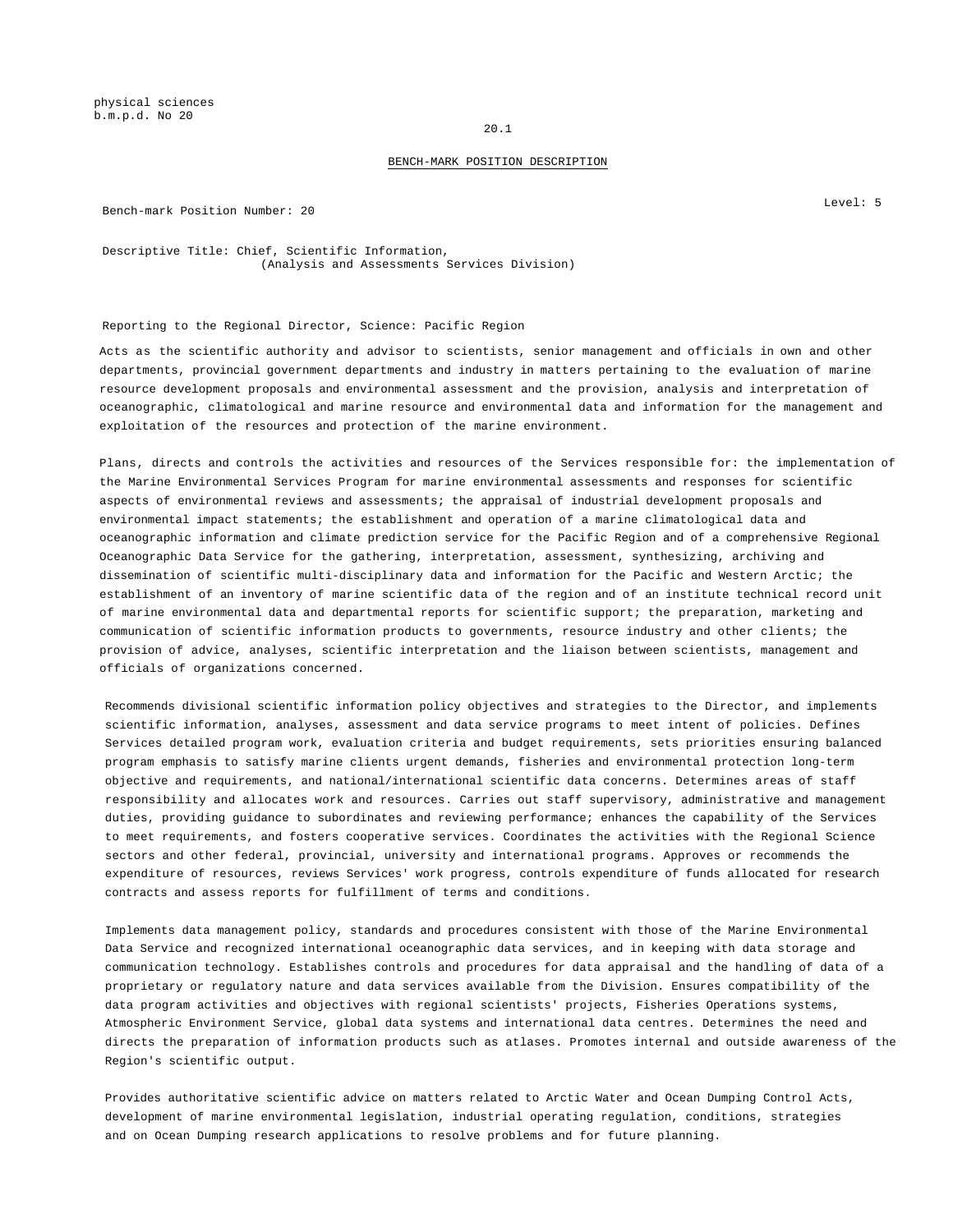Represents the Region in scientific, planning and program matters. Conducts the Annual appraisal and Priority selection of research proposals for Ocean Dumping in conjunction with Environment Canada and initiates studies, reviews and assessments of problems in pollution or recommends research. Appraises research proposals for scientific validity and assesses scientific reports. Contributes with Fisheries Operations sector, other departments and the Province to the planning for environmental reviews and public hearings. Represents the department or the branch on various advisory or development committees for regulation of activities in the marine environment, reviewing proposals, assessments and advising.

Carries out managerial assignments to assist the Director and senior management of the Regional Science Sector in areas such as regional policy and program analysis and evaluation, planning, coordination, control and reporting systems for relevant and integrated/coordinated or multi-services/disciplines programs, research or surveys, bilateral agreements, program activity structure development, revenue recovery and conflicts resolution concerning inter/intra departmental submissions and marine environment, resources exploitation and exploration guidelines. Establishes required liaison with regional headquarters management and program authorities, senior officials of industry and representatives of provincial, federal, university and international organizations concerning integrated/ coordinated programs, bilateral agreements and marine sciences related problems. Assesses and makes recommendations to the Director on programs effectiveness, progress, and impact on departmental priorities, fisheries and habitat management objectives, science integration initiatives and planning process.

Deals with or advises on conflicting or incompatible environmental assessments of proposals and responses to difficult technical enquiries from industry. Develops proposals and makes recommendations on environmental legislations. Writes scientific papers and reports.

### Specifications

### Kinds of Assignments 5

- A. Degree 5 Objectives of the Division are established by the Regional Director in terms of overall goals, policy and priorities for the management of the marine resources and the protection of the marine environment in the Pacific and Western Arctic Region.
- B. Degree 5 The work is performed within the multi-disciplinary areas comprising the Region Science-sector and Science-Pacific Research for the development and management of the marine resources and environment protection program.
- C. Degree 5 Activities involve the provision of authoritative scientific advice and recommendations on multi-disciplinary aspects of marine resources management, development and exploitation and protection of the marine environment, on the provision, assessment and interpretation of scientific data/information and on policy, legislation and regulation; the direction of specialized Services and the performance of managerial and administrative functions; the assessment of, and advise on marine development proposals and impact, research proposals and application; the evaluation of work progress and implication on Regional and Division program objectives; the liaison with other organizations for co-ordination and compatibility of objectives; the provision of guidance on approaches to resolve conflicts and incompatible environmental assessments of proposals or difficult technical inquiries from industry.
- D. Degree 5 The work requires planning, coordinating, and implementing the Division services; advising on marine environmental legislation, resources development regulation and ocean dumping research planning and strategy; developing financial multi-year plans for marine physical, biological and chemical sciences, and hydrography, program activity structure and revenue recovery plans; and, formulating changes to programs, policies and strategies.

Degree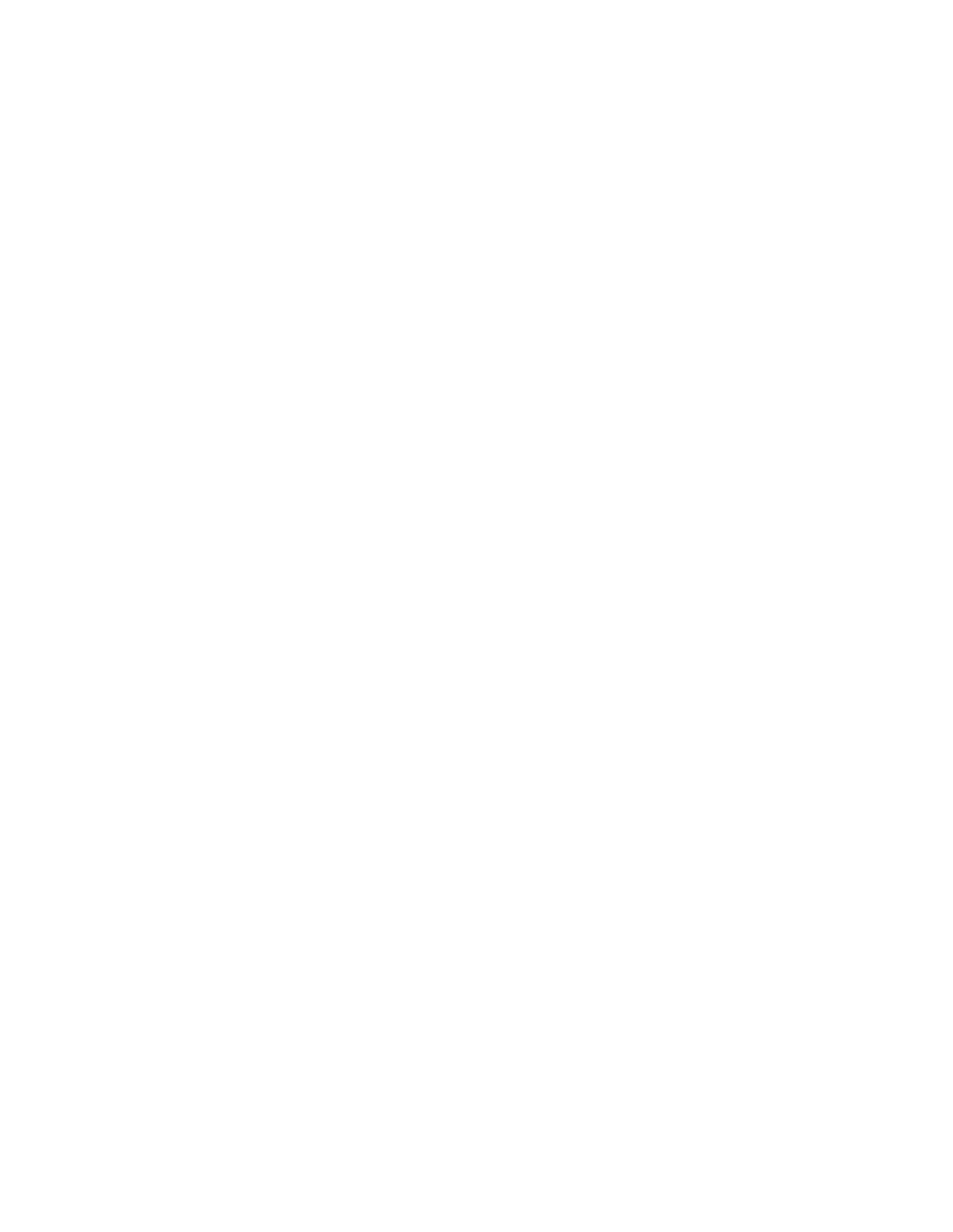physical sciences 20.3 B.M.P.D. No. 20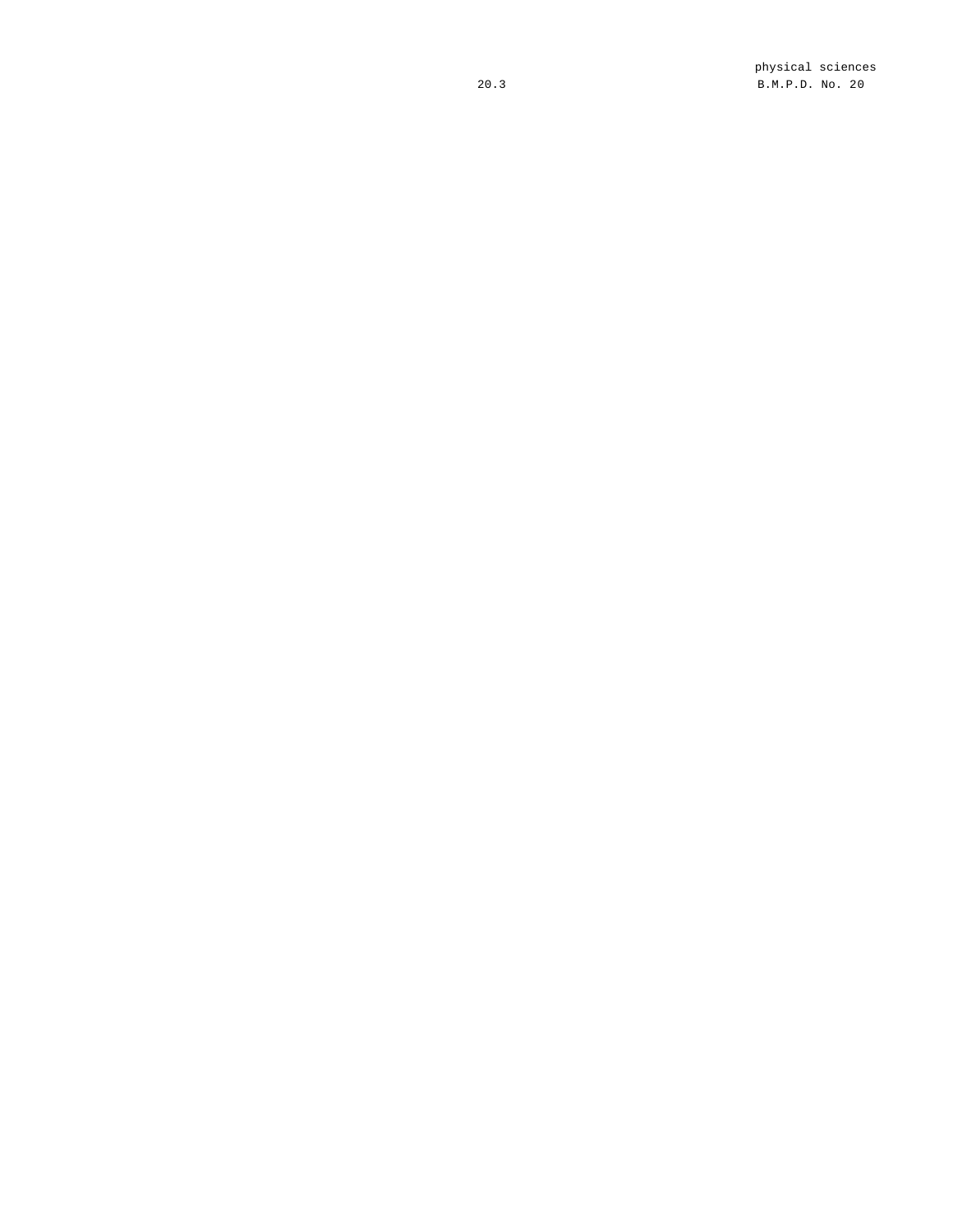- A. Degree 5 The work requires identifying or developing sources and means of obtaining the information, coordinating the collection and selection of multi disciplinary information and data on marine resources, climate, environment and activities in the marine environment over a wide and difficult geographic area (ranging from B.C. coastal fjords and open ocean to Western Arctic ice-laden waters) and the gathering, deriving from, and the synthesizing of a diversity of multi-disciplinary studies and findings related to off-shore oil, gas and mineral exploration, fisheries and environmental protection. Raw data obtained with great difficulty, are complex, often incomplete or cannot be repeated.
- B. Degree 5 Information and data often must be accepted as obtained or derived and/or reviewed based on former research information. Given the geographic area, inherent constraints or changing conditions the data usually may not be completely validatable.
- C. Degree 5 Most of the many variables involved in climatological and oceanographic (physical, biological and chemical) resources exploration, development and marine environment data are characterized by high variability and ambiguity. Ingenuity and highly selective professional judgment for using data/information derived by/from studies/projects of other scientists of various disciplines are required.
- D. Degree 5 Marine environmental and development proposal assessment and the industry practices, pollution and the multi-disciplinary parameters measured and appraised and their significance to marine resources often result in conflicting viewpoints calling for scientific compromises, trade-offs and recommendations for new regulations, research priorities, or changes to existing policy or legislation. Relationships between many variables are conflicting and difficult to define.
- E. Degree 5 The work is affected by the activities of industrial concerns, provincial governments and other federal government departments officials and scientists working in the marine environment. Implications of these activities must be considered in providing authoritative advice, determining services strategies, requirements and long-term priorities.
- F. Degree 5 Contacts are with senior scientists and officials of federal, provincial governments and industry at the regional, national and international levels where conflicting interest or objectives are represented in situations such as conflicting/incompatible proposal assessments, mitigative measures and environmental trade-offs, ocean dumping, offshore development and operating condition regulation; and bilateral agreements.
- G. Degree 4 Work requires developing procedures and techniques for implementing and enhancing the services and applications to novel situations, the accumulation, dissemination and marketing of scientific information or the control, and handling of data of special nature. New techniques using novel approaches are developed to resolve conflicts related to assessment and proposals, bilateral agreements and integrated program or to deal with difficult technical inquiries. Precedents often do not exist.
- H. Degree 5 The work requires the application of an advanced knowledge of the principles, theories and practices of physical oceanography with a strong emphasis on the inter-influences of human activities, marine resources and oceanic processes complemented by a good knowledge of marine development, resources exploration and environmental assessment, marine biology, chemistry, climatology and hydrography, and of managerial functions, computerized scientific information system and applications to the field of work.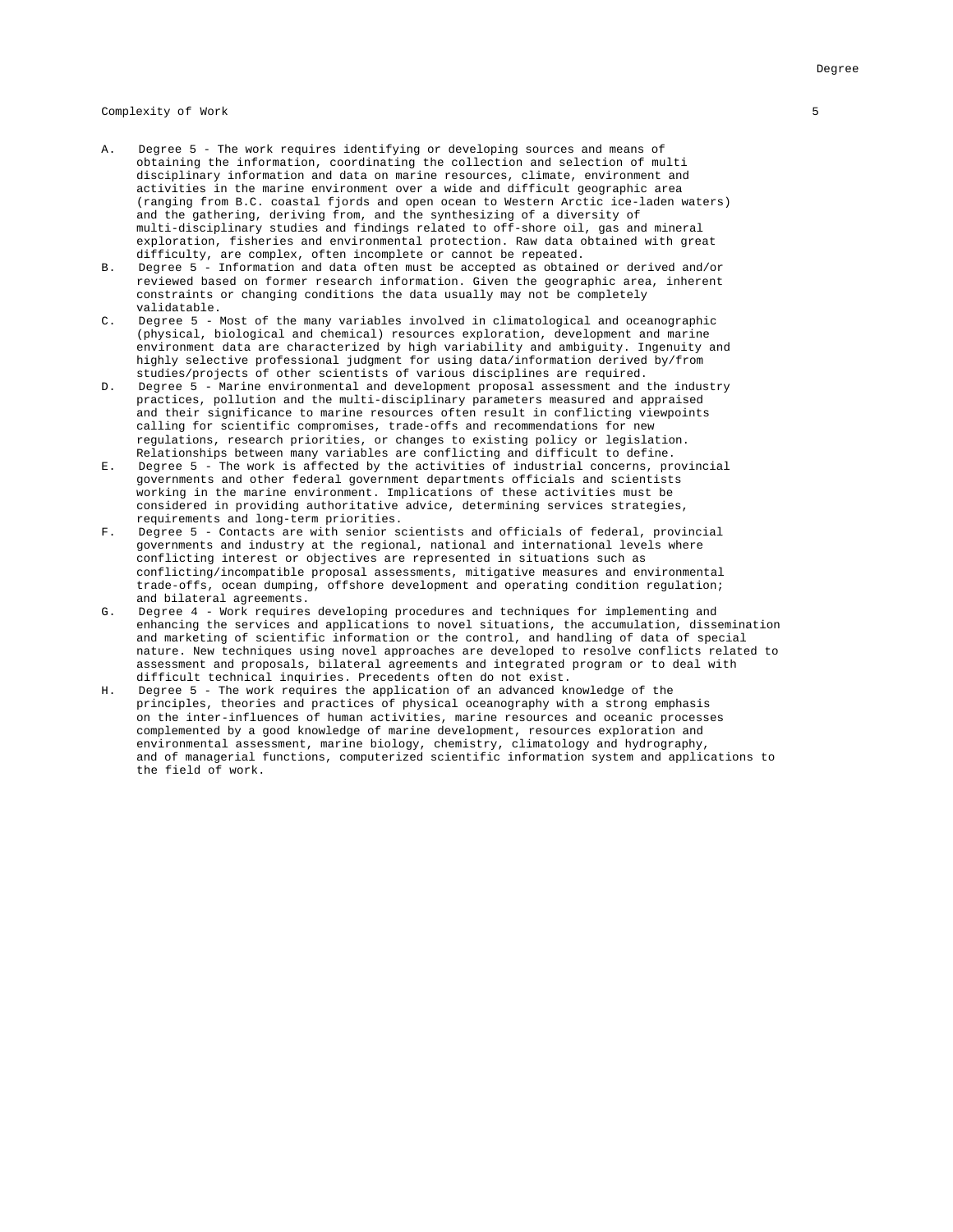- A. Degree 5 Results of the work are reviewed with the Regional Director to ensure intent of policies and program objectives are met.
- B. Degree 5 Guidance is received on policy intent and formulation from senior management and on scientific issues by discussions with other scientific authorities.
- C. Degree 5 The work requires defining overall divisional policies, goals and priorities, developing conceptual approaches for resolving complex assessments, establishing coordinated multi-disciplinary research programs and scientific guidelines for information/data effectiveness.
- D. Degree 5 Recommendations and conclusions of staff specialists are reviewed for their ability to meet policy directives and Division's program objectives and priorities. Environmental impact statements are evaluated for compatibility with policies. Major studies by contractors and other scientists are evaluated for their impact on programs and objectives, and research proposals are appraised for scientific validity and opportunity.
- E. Degree 5 Results of marine multi-disciplinary studies and recommendations, conclusion or assessment and impact of major development proposals are interpreted to determine their broad implications on the strategy and effectiveness of other program activities of the Science-Sector and the marine environment protection and resources management.
- F. Degree 5 Provides authoritative scientific advice and recommendations to senior management and officials on matters related to Arctic Water and Ocean Dumping Control Acts, development of marine environmental legislation and the setting of industrial operating regulations, conditions and strategies, and on ocean dumping research and applications to resolve marine environmental problems. Authoritative advice and recommendations are also provided to other scientists on marine develop ment proposals and environmental assessments, response to difficult enquiries from industry, mitigative measures and acceptable environmental trade-offs and on programs, policy, objectives, priorities and services provided by the Division.

Management Responsibilities 5

- A. Degree 3 The work normally requires the supervision of the Divisional Services comprised of a scientific, advisory and support staff.
- B. Degree 4 Establishes the requirements and allocates and controls the use of equipment, supplies and facilities of the division.
- C. Degree 5 Approves the expenditure of resources for own budget exercising delegated authority. Determines and provides authoritative advice on integrated multi-disciplinary marine research projects to be performed, long-term service commitments or resource commitment for new systems or products.
- D. Degree 5 Approves contract research and other outside assistance work using internal or other funds for which authority has been delegated.
- E. Degree 5 Forecasts requirements, prepares budget and establishes detailed work plans. Recommends overall divisional goals, objectives and priorities. Develops and implements uniform planning progress reporting and program evaluation tools for relevant and integrated/coordinated programs and multi-lateral agreements.
- F. Degree 5 Coordinates the activities of the Services with those of several other elements of the Regional Science Sector, various relevant programs activities of other departments, provincial government, university and international organizations concerned and with requirements of industry and other users and where differing interests and priorities are involved.

Degree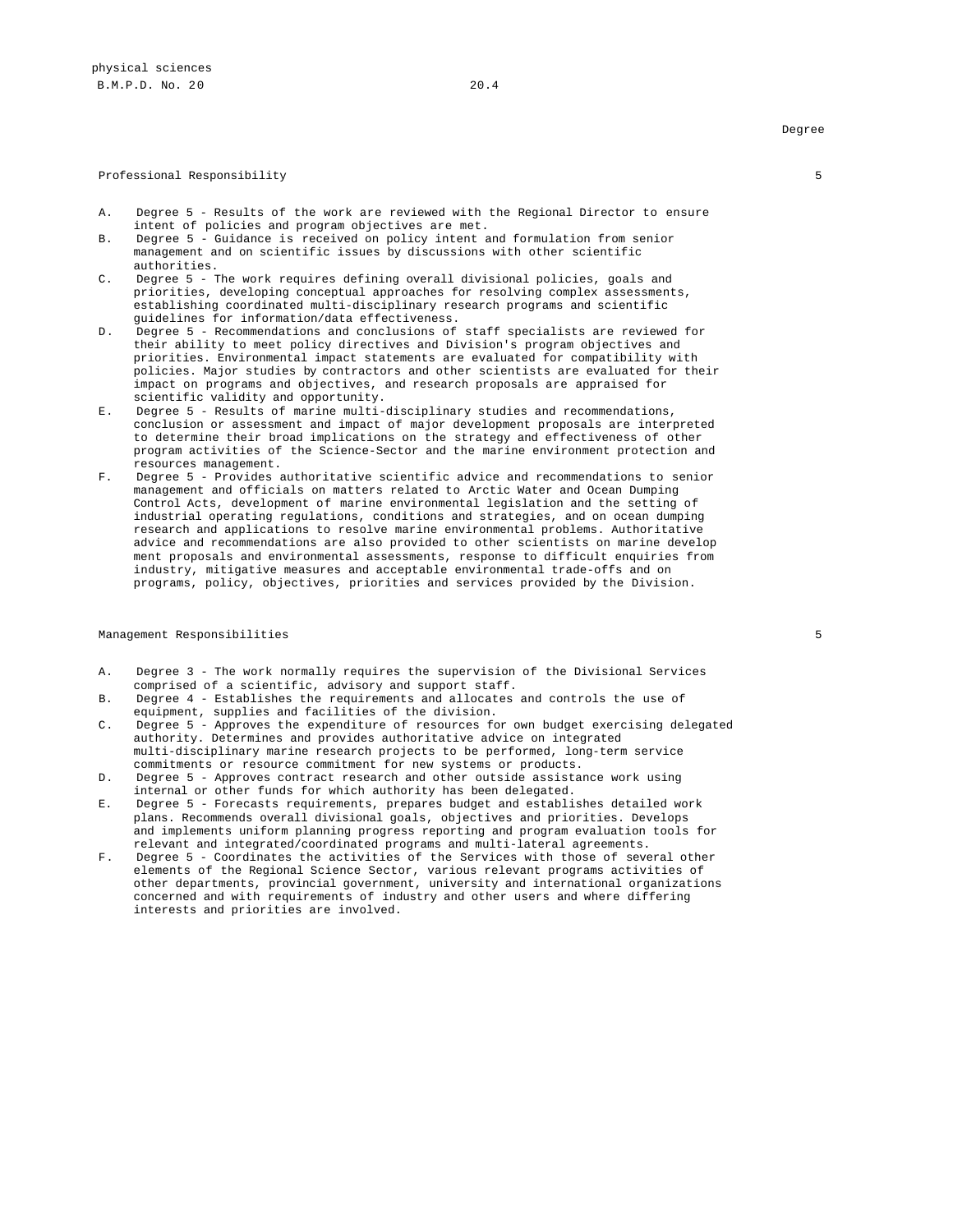G. Degree 4 - Develops and recommends uniform planning and reporting tools for use within the Regional Science Sector and internal administrative procedures and service guidelines for the Services Division.

# **Impact of Recommendations** 5

- A. Degree 5 Authoritative recommendations and advice affect the formulation of marine resources development and environment protection legislation, regulation of human activities within the marine environment and departmental policies, plans and programs. Decisions and recommendations affect the initiation or conduct of regional multi-disciplinary research or survey programs, oceanographic and sub-surface marine climatological projects or the orientation and work of major scientific advisory and development committees for marine resources management, environment protection and development regulation.
- B. Degree 5
	- (i) Degree 5 Authoritative recommendations and advice have a substantial long and short-term effect on policies pertaining to fisheries and habitat manage ment, ocean dumping, offshore oil and gas exploration and development, and other industrial/commercial enterprises within the marine environment.
	- (ii) Degree 4 Recommendations and advice contribute to the protection and sustainable development and exploitation of marine resources such as fish, oil, gas and minerals.
		- (iii) No significant impact.
	- (iv) No other significant impacts.
- C. Degree 5 Decisions and recommendations affect the development strategies and initiation of long- and short-term research and survey programs to acquire scientific data and information leading to a new and better understanding of marine science, more particularly, physical oceanography, marine climate and predictions, marine environment and resources and the effects of human activities.

### LINEAR ORGANIZATION CHART

- Regional Director General, Fisheries and Oceans, Pacific
	- Regional Director, Science
		- Director, Physical and Chemical Sciences
		-
		- Director, Hydrography Director, Biological Sciences
		- \*- Chief, Scientific Information (Analysis and Assessment Svcs.) Div. PC-5 Senior Marine Advisor BI-3
			- Scientist, Physical Oceanography RES-2 -
			- Clerical SCY-2
			- Term or other temporary Scientific Support staff as applicable
			- \* Bench-Mark Position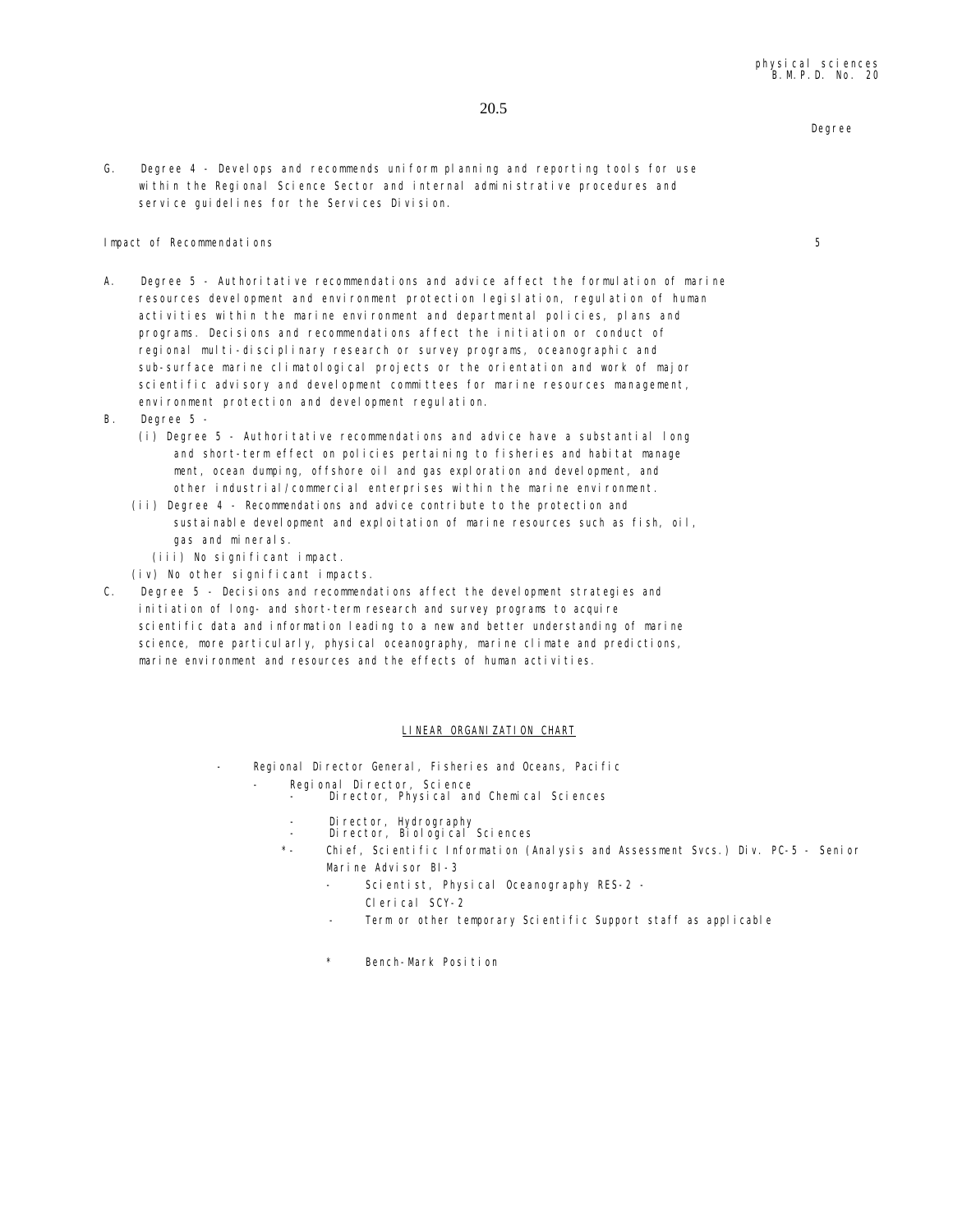# 21.1 BENCH-MARK POSITION DESCRIPTION

Bench-mark Position Number: 21 Level: 5

Descriptive Title: Senior Science Advisor, Renewables and New Liquid Fuels

Reporting to the Director General, Office of Energy Research and Development:

Advises, provides assessments and make authoritative recommendations to the interdepartmental Panel on Energy Research and Development on federal Research and Development (R & D) programs and plans and on effective dispersion of funds, future funding and other resource allocation pertaining to renewable sources of energy and new liquid fuels. Proposes research work, evaluates R & D projects and proposals and makes recommendations for approval or rejection of projects in such energy sources as active solar energy, wind, geothermal and alcoholfuel energy and coal liquification, heavy oil extraction and upgrading, diesel engine emissions, the use and production of hydrogen as a fuel and higher energy density new batteries.

Plans, organizes and conducts studies, information searches, analysis and assessments of the research works and technological developments pertaining to renewable sources of energy and new liquid fuels, and directs and supervises subordinate science advisors. Develops reporting schedules and requirements for the control and monitoring of projects, reviews expenditures and budget, prepares reports and makes recommendations to the Director General. Organizes and conducts internal reviews of activities for the energy areas, assesses effectiveness, and proposes changes to program content, strategy proposals and funding. Conducts studies into technology transfer, project results and benefit-cost analyses. Ensures the development and maintenance of a comprehensive information base for assessing R & D proposals, policy analysis and development.

Participates in the development of energy R & D policies, strategies and goals and review of the detailed plans for the program pertaining to the relevant energy areas and involving federal, provincial and industrial agencies under various agreements. Invites provincial energy departments to develop and submit strategies, provides advice or assistance, and reviews and conducts discussions on strategies proposed by federal and provincial agencies for common understanding and priorities. Assesses proposed R & D plans and provides advice to senior officials to maintaining an effective federal program. Monitors technological advances, status of innovations, field trials, demonstations, pilot tests, problems associated with technologies being developed; assesses existing, developing and latent technologies and identifies R & D, technical, industrial and commercial opportunities, capabilities and needs, and opportunities for technology transfer or preliminary R & D work.

Acts as a technical advisor to the interdepartmental Panel, ministers and senior officials on issues related to energy R & D and other allied scientific activities, represents the Office on committees developing programs and provides assistance and interpretations concerning technological developments, projects and documentation to energy policy analysts in the policy formulation process and for effective drafting of policy initiatives for the energy areas.

Writes reports and scientific papers for policy development proposals, supporting further R & D and demonstrations or for publication and communication to scientific community. Organizes and assists in the preparation of the Office's submission documents and prepares briefing materials, presentations, memoranda and discussions papers on energy research and development programs.

Develops and maintains consultations with scientists, policy analysts and other professionals in a national and international context, and maintains leading-edge technology awareness of developments, issues and organizations involved in new initiatives. Represents the Office in Canada's activities in the International Energy Agency, and provides information on Canada's R & D programs. Monitors parliamentary and senate committees' proceedings on energy-related matters.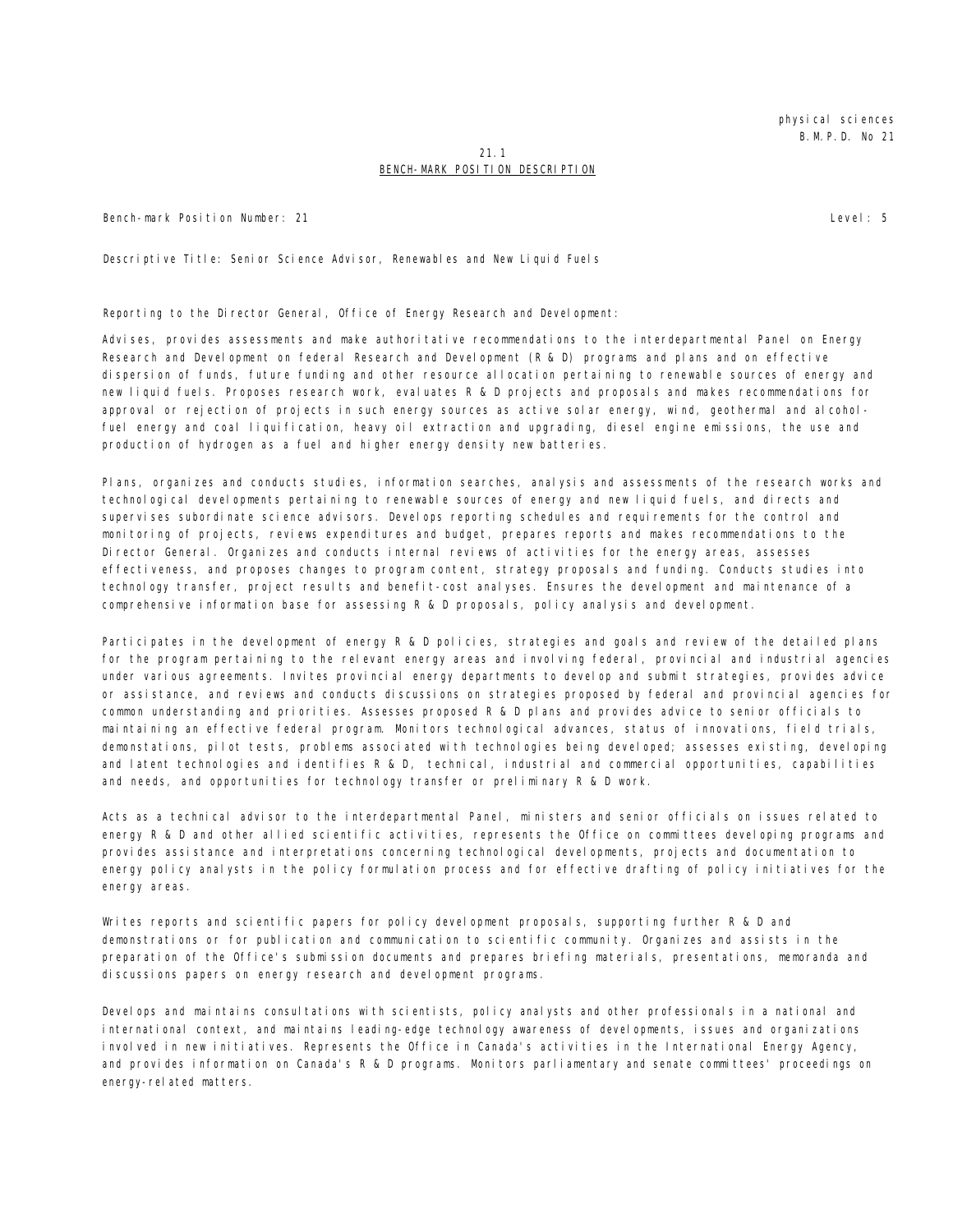## Specifications

Kinds of Assignments 5

- A. Degree 5 The objectives are stated by the Director General in terms of the goals and program objectives for the department with respect to the federal program on Energy Research and Development of new liquid fuels and renewable sources of energy.
- B. Degree 5 Work is performed within the several specialized subject areas of the Energy Research and Development Program, and encompasses a wide range of disciplines and involves defining the federal position on R & D in a diversity of renewable sources of energy and new liquid fuels.
- C. Degree 5 Activities involve a broad spectrum of scientific and policy formulation duties and include evaluating and recommending major energy R & D projects, providing advice on policy, establishing priorities for scientific work, recommending allocation of funds, planning, assessing and monitoring projects, supervising staff engaged in scientific investigation, and coordinating relevant energy R & D research studies between the federal and provincial governments, industry and universities.
- D. Degree 5 The work requires planning, coordinating, monitoring and assessing the R & D activities related to new liquid fuels and renewable sources of energy and the federal program on energy R & D, identifying opportunities for the energy areas, industrial and commercial capabilities, interests and requirements and developing from the results, new policies and strategies to meet Canada's energy R & D requirements.

### Complexity of Work 5

- A. Degree 5 The work requires developing sources, organizing and coordinating the collection and selection of information and data from a variety of projects that are developing new and innovative techniques. Intensive investigations are required and data produced are difficult to evaluate due to lack of precedents. Latest research information is not usually available in the published literature and must be sought.
- B. Degree 5 Information and data which are obtained from a diversity of projects and sources are often not completely validatable. The work involves being at the forefront of R & D for renewable energy sources and new liquid fuels.
- C. Degree 5 Information and data are obtained from many energy-related studies and projects conducted by various government departments and agencies, industrial and scientific organizations, and other government funded or independent R & D work. The information and data are characterized by high variability, ambiguities and many variables given the diversity of sources, different objectives, interests and priorities, environmental and economic particularities, new and changing technology, R & D opportunities and potential. Highly selective and sound professional judgment must be exercised in using the information to provide objective assessments of proposals and authoritative advice and recommendations for effective and efficient R & D strategies, policies, allocation and use of R & D funds.
- D. Degree 5 Results of energy R & D work, proposal assessments, resources potential estimations, opportunity studies, strategy and benefit-cost analysis involve complex relationships between many variables which are difficult to define and/or measure and often conflicting as to the scientific theories, changing or new technologies, particular roles, perceptions and interests involved and the most effective use of
- resources. E. Degree 5 The work is affected by the energy-related activities of senior scientists in industry, universities and research organizations, other government departments and officials. Implications of those activities must be considered in relation to energy R & D policy and direction of the Canadian efforts.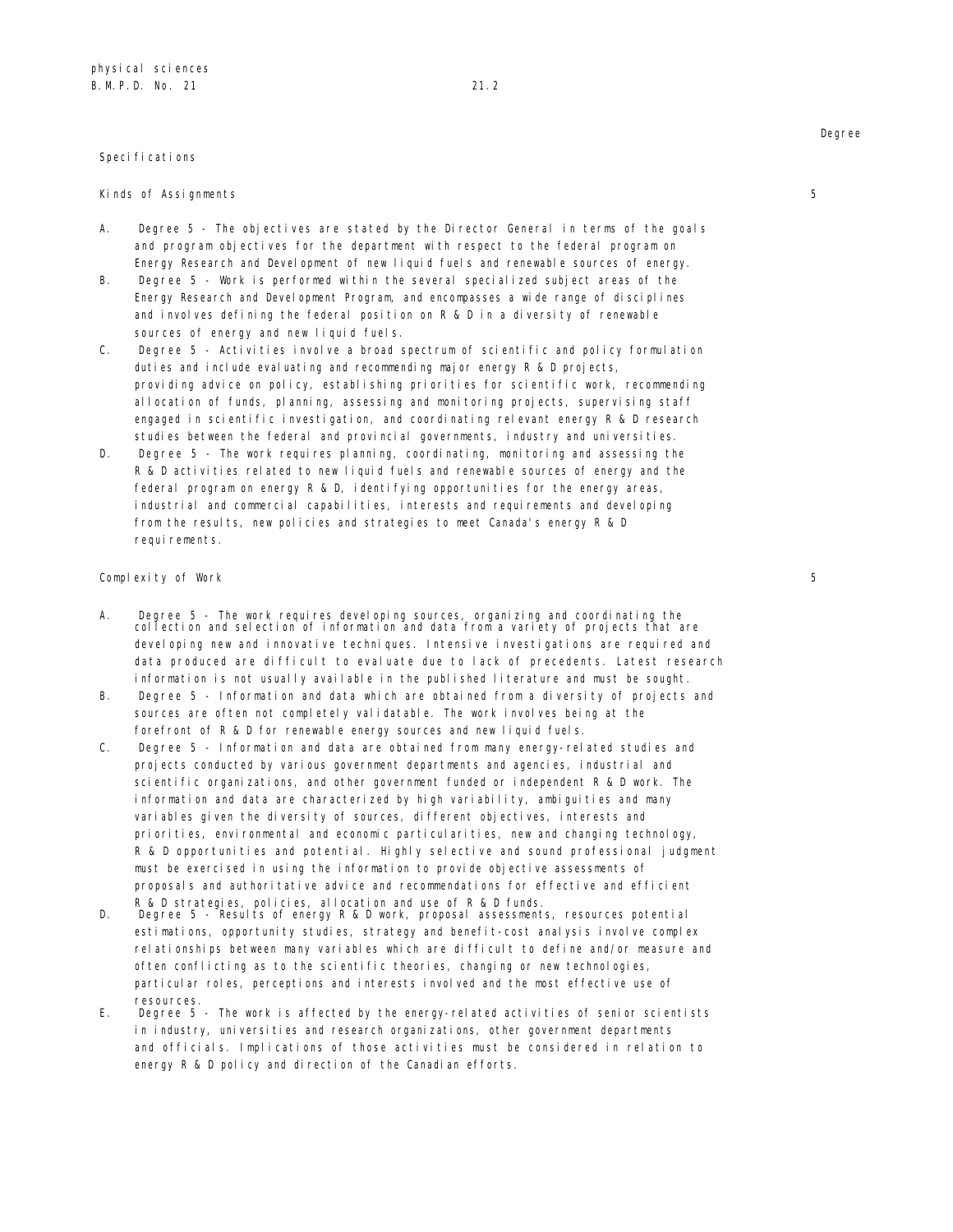### Degree

- F. Degree 5 Contacts are necessary with senior scientists as the latest research information is not usually available in published literature, and with senior officials from industry, universities and other governments at both national and international levels. Perception of the needs and directions for energy R & D may differ among scientists and officials of various government departments and industry and views must be harmonized to arrive at final recommendations for the federal government's role in R & D projects and funding.
- G. Degree 5 Work requires establishing new precedents for energy R & D in areas where new concepts and novel approaches are required in studies and where theories and data are incomplete or lacking.
- H. Degree 5 The work requires the application of an advanced knowledge of the principles, theories and practices of physics: heat transfer, heat storage, combustion and emissions, with a strong emphasis on energy research and development of renewable energy sources and new liquid fuels. A sound understanding of environmental economics, occupational health and safety issues and environment protection is also required.

Professional Responsibility 5 and 5 and 5 and 5 and 5 and 5 and 5 and 5 and 5 and 5 and 5 and 5 and 5 and 5 and 5 and 5 and 5 and 5 and 5 and 5 and 5 and 5 and 5 and 5 and 5 and 5 and 5 and 5 and 5 and 5 and 5 and 5 and 5

- A. Degree 5 Results of research studies, recommendations and advice are evaluated in terms of their effectiveness toward the progress and achievements of the policy and program objectives set by the Director General for the federal role in the areas of R & D in new liquid fuels and renewable sources of energy, and the scientific support to be provided to the Interdepartmental Panel on Energy R & D for its recommendation to the Minister on policies, strategies, programs and funding.
- B. Degree 5 Guidance is received from the Director General largely on policy matters and on general  $R \& D$  strategy options and program implications. Scientific guidance can be obtained by discussions with senior researchers in the energy sector.
- C. Degree 5 The work requires defining objectives, strategies, developing conceptual approaches, methods and guidelines in the establishment and enhancement of the government's energy R & D program, and in the conduct of activities pertaining to new liquid fuels and renewable energy sources.
- D. Degree 5 Assessments, recommendations and conclusions of staff are reviewed for their validity and effectiveness with respect to established policies and the resource limitations. Proposals, project results and study findings or reports are evaluated for effective contribution toward achievement of program objectives.
- E. Degree 5 Major studies by other scientists are continually reviewed for their broad implications on the orientation of current R & D and technologies in the energy areas and their application to the overall federal energy R & D program.
- F. Degree 5 Authoritative advice and recommendations on technologies and associated R & D problems pertaining to new liquid fuels and renewable sources of energy are given to officials and scientists in federal and provincial governments, industry and universities; and, to the Director General and the interdepartmental Panel on programs, plans, strategies and policy and on R & D proposals, project effectiveness, technological developments, technical and industrial opportunities, capabilities, initiatives and requirements and on effective dispersion of funds. Serves as an advisor to international and national committees.

# Management Responsibilities 4

A. Degree 3 - The work requires the direction and supervision of a scientific staff of subordinate advisors engaged in monitoring investigations, studies and assessments of R & D proposals, new technologies, and project progress and effectiveness.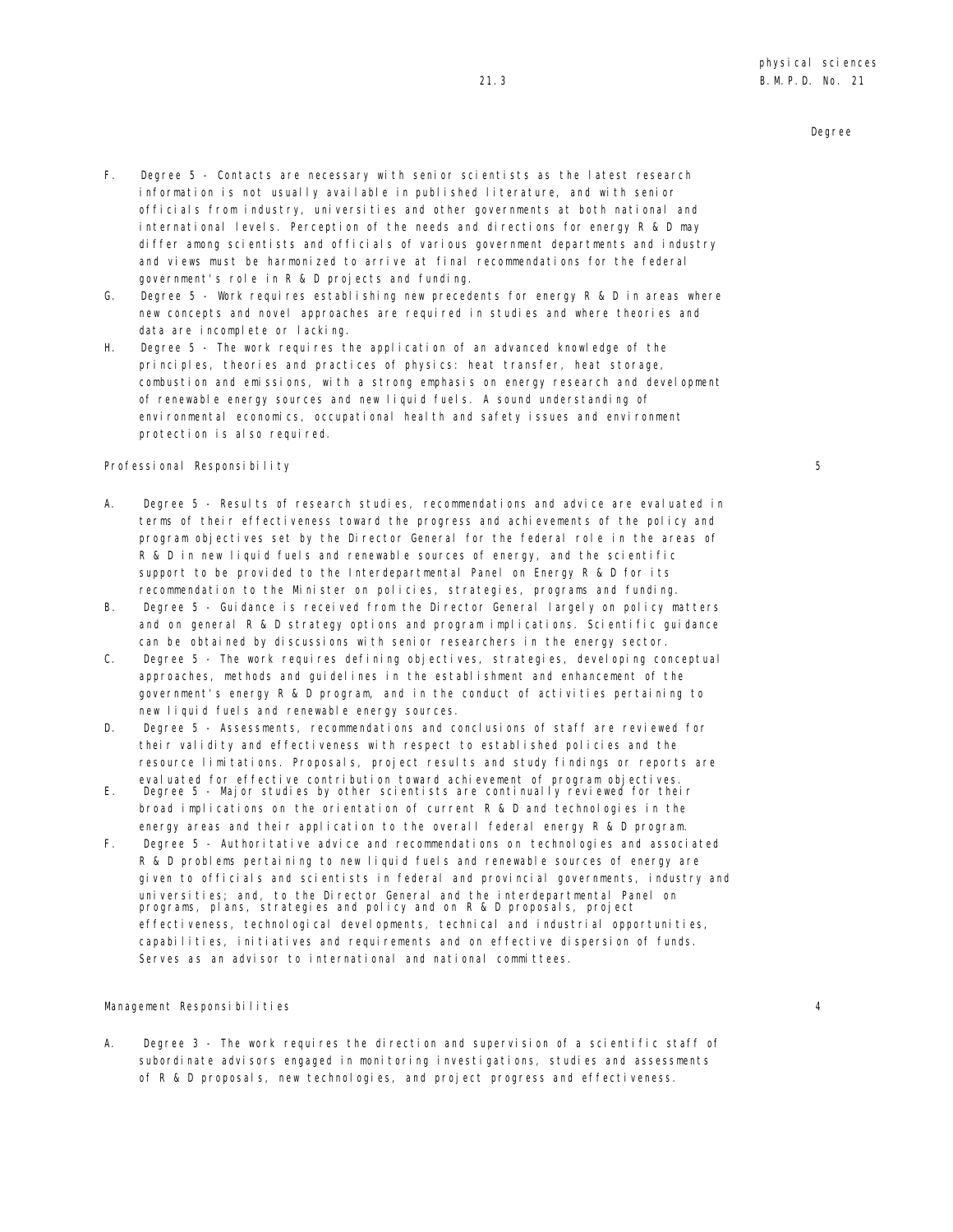- B. Degree 1 Limited to the planning of the day to day use of the office equipment and supplies for own work.
- C. Degree 4 Evaluates proposals for, and recommends the expenditure of energy R & D funds to meet program objectives for a wide spectrum of activities related to energy R & D. Assesses requirements, develops plans and recommends research projects to be done with allocated funds.
- D. Degree 4 Selects and negotiates for specialized assistance as required for studies and assessments process (e.g., other scientists, government researchers or contractors).
- E. Degree 4 Coordinates and controls a diverse series of R & D projects and schedules, monitors progress and evaluates performance against standards and makes recommendations for modifications or termination to meet program objectives.
- F. Degree 5 The work requires the co-ordination through the conduct of investigation and assessment studies and the monitoring of the progress of energy-related R & D activities or projects, in own and several other departments or agencies involved and where interest, purpose or objectives are different and priorities conflicting.
- G. Degree 4 Develops, advises and recommends on reporting schedules and requirements for the administrative control and monitoring of the projects, the effectiveness and expenditures for implementation.

## **Impact of Recommendations** 5

- A. Degree 5 Authoritative recommendations and advice affect the development of the federal energy R & D program. Decisions, advice, appraisals and recommendations concerning current state of development of new technologies, projects and proposals affect the initiation, continuation and conduct of major energy related R & D activities by the department, other departments and agencies.
- B. Degree 5
	- (i) Degree 5 Authoritative recommendations, advice and consultations concerning R & D programs can have substantial contributory economic and technological effects on the activities and progress of energy-related industrial and commercial enterprises. New technologies spawn new enterprises and change the operation of existing ones.
	- (ii) Degree 5 Results of assessments and investigations or projects, and authoritative advice and recommendations on R & D projects, resource estimation and development potential, affect the development of new liquid fuels and renewable sources of energy. Rate of advances or exploitation is affected by the results achieved by federally funded R & D.

(iii) Degree 2 - Information and result of assessment work can contribute to the regulatory control of potentially hazardous substances related to new liquid fuels.

- (iv) Degree 4 As part of the total assessment of energy technologies, results of the work can have a significant impact on occupational health and safety aspects of energy technologies directly related to the safety hazards inherent to the production of new liquid fuels such as alcohol, methanol.
- C. Degree 5 Decisions, advice and recommendations on R & D proposals and projects affect the initiation, continuation or orientation of energy-related R & D work and the current state of development of new technologies, and shape the course of research strategy and the rate of advancement of knowledge in the areas concerned.